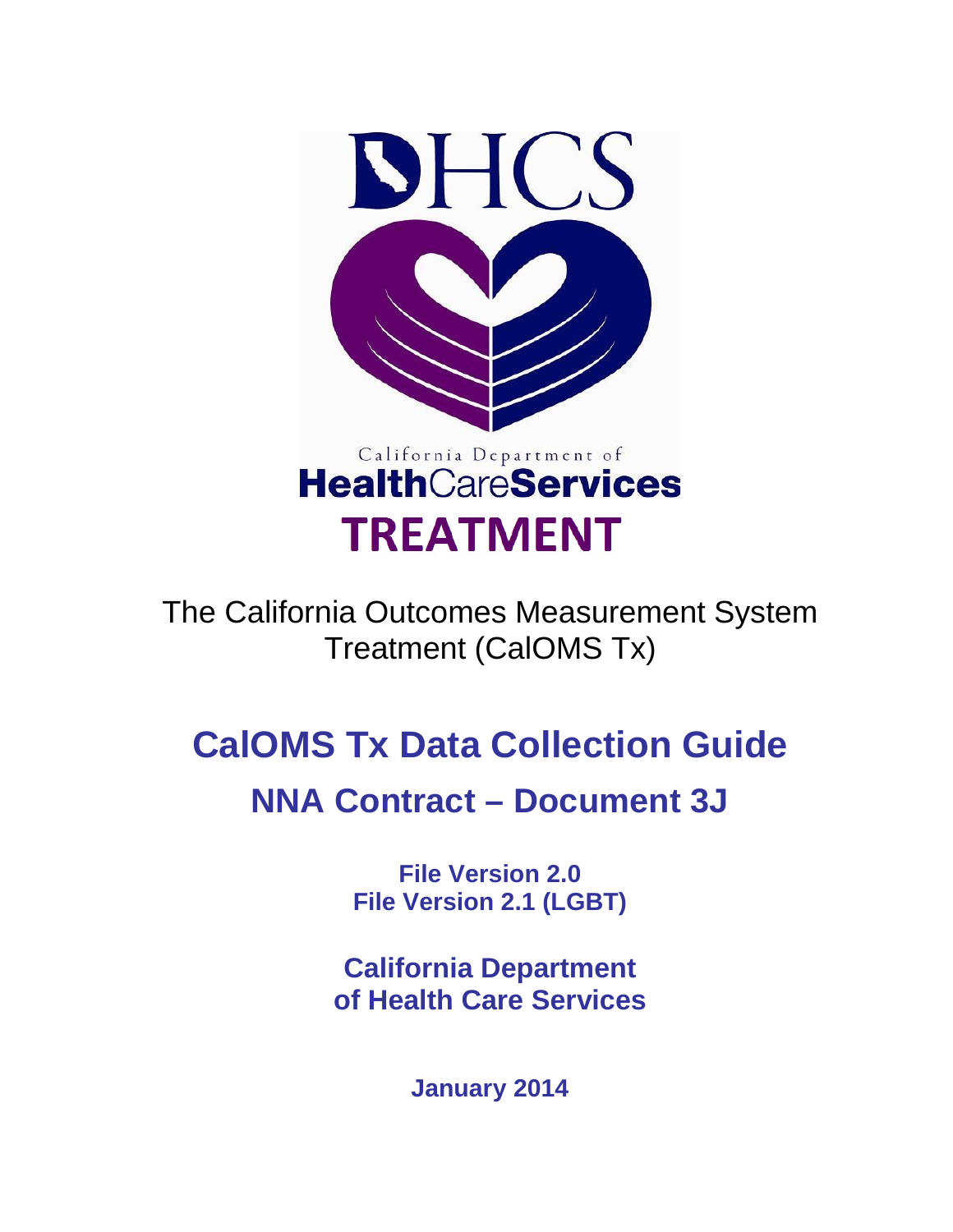

## **Document History**

| <b>DATE</b> | <b>DESCRIPTION OF CHANGE</b>                                                                                                                                                                                                                                                            | <b>FILE</b><br><b>VERSION</b> |  |  |
|-------------|-----------------------------------------------------------------------------------------------------------------------------------------------------------------------------------------------------------------------------------------------------------------------------------------|-------------------------------|--|--|
| 1/1/2006    | 1.0                                                                                                                                                                                                                                                                                     |                               |  |  |
| 5/1/2007    | 1.0                                                                                                                                                                                                                                                                                     |                               |  |  |
| 5/1/2009    | Updated according to CalOMS Tx Release Build 5. See 4/2/09<br>Reference Document Tracking Changes for general update<br>information, including ADP Bulletin 08-08, issued 9-16-08.                                                                                                      |                               |  |  |
| 8/2009      | General update                                                                                                                                                                                                                                                                          | 1.0                           |  |  |
| 01/2011     | Added Lesbian, Gay, Bisexual, Transgender (LGBT) (CID 20)                                                                                                                                                                                                                               | 1.1                           |  |  |
| 05/13/11    | Added New HIPAA Drug Medi-Cal Codes to Crosswalk Table                                                                                                                                                                                                                                  | 6.3.3                         |  |  |
| 7/1/11      | Correction to sentence about transfers.; page 15, fifth<br>paragraph                                                                                                                                                                                                                    | 6.0                           |  |  |
| 1/20/12     | Due to Discharge Bulletin 11-10, simplified description of<br>discharge status codes 3-6 in Section 8.3 and Appendix H.                                                                                                                                                                 |                               |  |  |
| 1/20/12     | Due to ADP Bulletin 11-13, added AB 109 under (ADM-5)<br>Section 6.4 and (LEG-1), Section 6.19.1                                                                                                                                                                                        | 1.0, 1.1                      |  |  |
| 5/18/12     | Modified Zip Code at Current Residence (CID-8) value on p.<br>44, and made Current Living Arrangements (SOC-2), Rule #2<br>on p. 91 obsolete.                                                                                                                                           | 1.0 & 1.1                     |  |  |
| 1/1/2014    | Due to Bulletin 10-08, For clients who have gone through<br>detoxification, as planned by the provider, and who are being<br>referred for additional treatment services, providers mush use<br>discharge code 3 - Left Before Completion, with Satisfactory<br>Progress (not a 1 or 2). | 2.0                           |  |  |
| 1/1/2014    | 2.0                                                                                                                                                                                                                                                                                     |                               |  |  |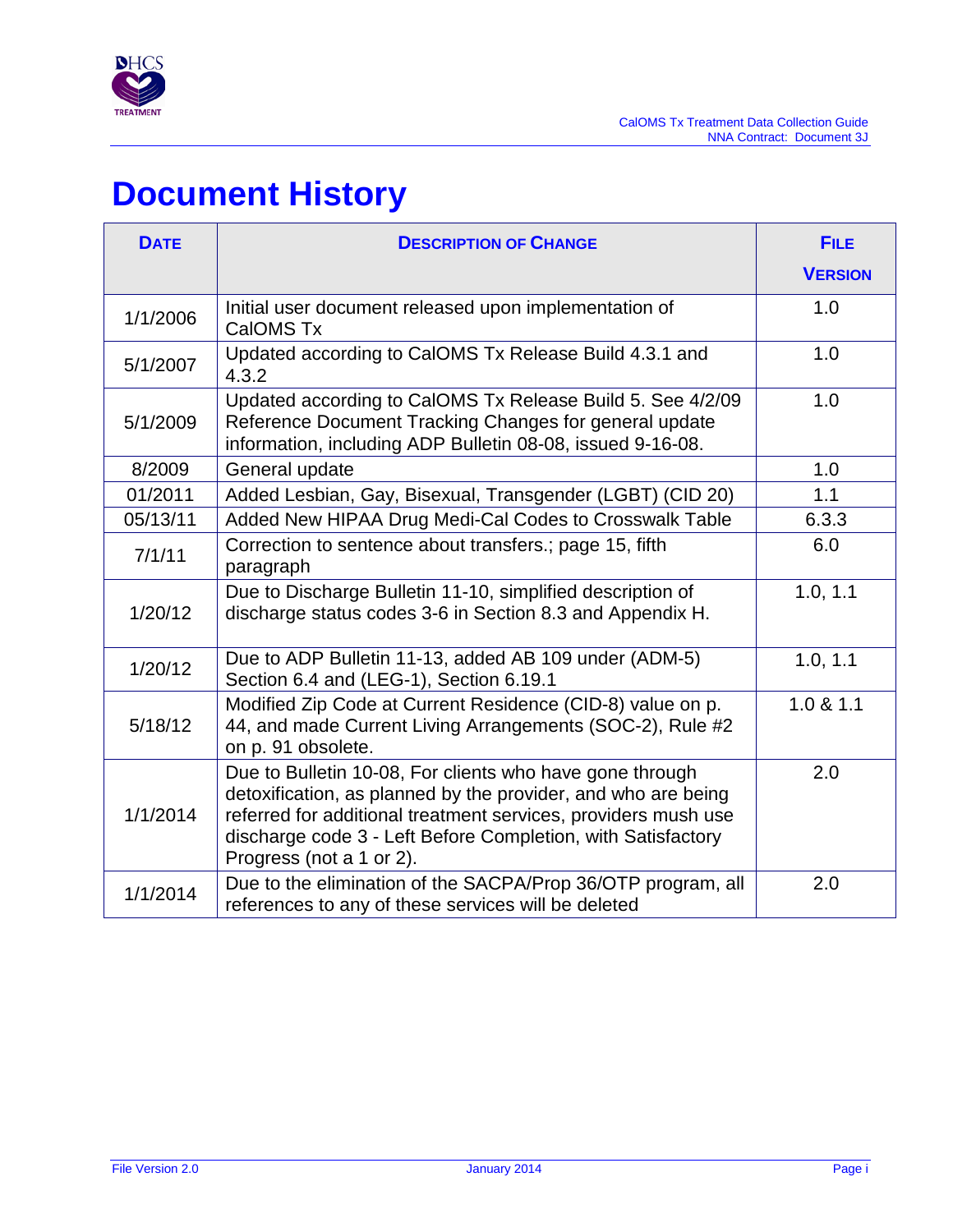

| <b>SECTION</b><br><b>ITEM</b><br><b>NUMBER</b> | <b>CHANGE OR UPDATE</b>                                                                                                                                                                                                                                                                      |  |  |
|------------------------------------------------|----------------------------------------------------------------------------------------------------------------------------------------------------------------------------------------------------------------------------------------------------------------------------------------------|--|--|
| 2.1                                            | Health and Safety Code added.                                                                                                                                                                                                                                                                |  |  |
| 6.19.2                                         | Capitalize alpha CDCR Number                                                                                                                                                                                                                                                                 |  |  |
| 6.20.11                                        | 99902 is not a valid value                                                                                                                                                                                                                                                                   |  |  |
| 6.4                                            | Definitions for Source of Referral values added.                                                                                                                                                                                                                                             |  |  |
| 6.4.1                                          | Special Instructions for SACPA client in NTP.                                                                                                                                                                                                                                                |  |  |
| 8.1                                            | $# 5$ added.                                                                                                                                                                                                                                                                                 |  |  |
| 6.16.1                                         | Added Lesbian, Gay, bisexual, Transgender (LGBT) (CID 20) on page 39 and on the youth table<br>(CID 20) on page 84.                                                                                                                                                                          |  |  |
| 6.3.3                                          | Added NEW HIPAA Drug Medi-Cal Codes to Crosswalk Table on page 21. (Table illustrates<br>Crosswalk between CalOMS Tx Service Codes, Drug Medi-Cal Codes and DHCS Master Provider<br>Codes)                                                                                                   |  |  |
| 6.0                                            | Fifth paragraph on page 15, line one: "However, if an individual transfers within five calendar days<br>from one modality to another, within the same provider, then the provider can use the discharge<br>data from the first modality for the <b>admission</b> data in the next modality." |  |  |
| 6.4                                            | Changed Value 7 from "SACPA/PROP36/OTP/Probation" to "Probation or Parole", p. 22                                                                                                                                                                                                            |  |  |
|                                                | Changed Value 8 from "SACPA/PROP36/OTP/Parole" to "Post-release Community Supervision<br>(AB 109)", p. 22.                                                                                                                                                                                   |  |  |
|                                                | Revised Note 2 on p. 23 to reflect (LEG-1) status must be value 4 when (ADM-5) value 8 is used.                                                                                                                                                                                              |  |  |
| 6.19.1                                         | Changed Value 4 to read "Post-release Community Supervision (AB 109), or on probation from<br>any federal, state, or local jurisdiction", p. 64                                                                                                                                              |  |  |
| 8.3                                            | Revised the definitions of the CalOMS Tx discharge status codes and sample scenarios for their<br>use are provided below.                                                                                                                                                                    |  |  |
| Appx. H                                        | Per ADP Bulletin 11-10, pages 93-96 and in Appendix H                                                                                                                                                                                                                                        |  |  |
| 6.11.6                                         | Changed verbiage for homeless zip code requirement to say "In the event an individual is<br>homeless and/or lives in a shelter, use the zip code for the billing provider in this field." Under<br>valid values added "00000 or five-digit zip code - homeless". p. 33.                      |  |  |
| 6.22.2                                         | Changed "Zip code for homeless must be zero (00000)" to "Zip code for homeless must be zero<br>(00000) or a five-digit zip code." p. 78.                                                                                                                                                     |  |  |
| $8.1 - 8.3$                                    | Changed discharge code of a detox client from a 1 or a 2-to code 3.                                                                                                                                                                                                                          |  |  |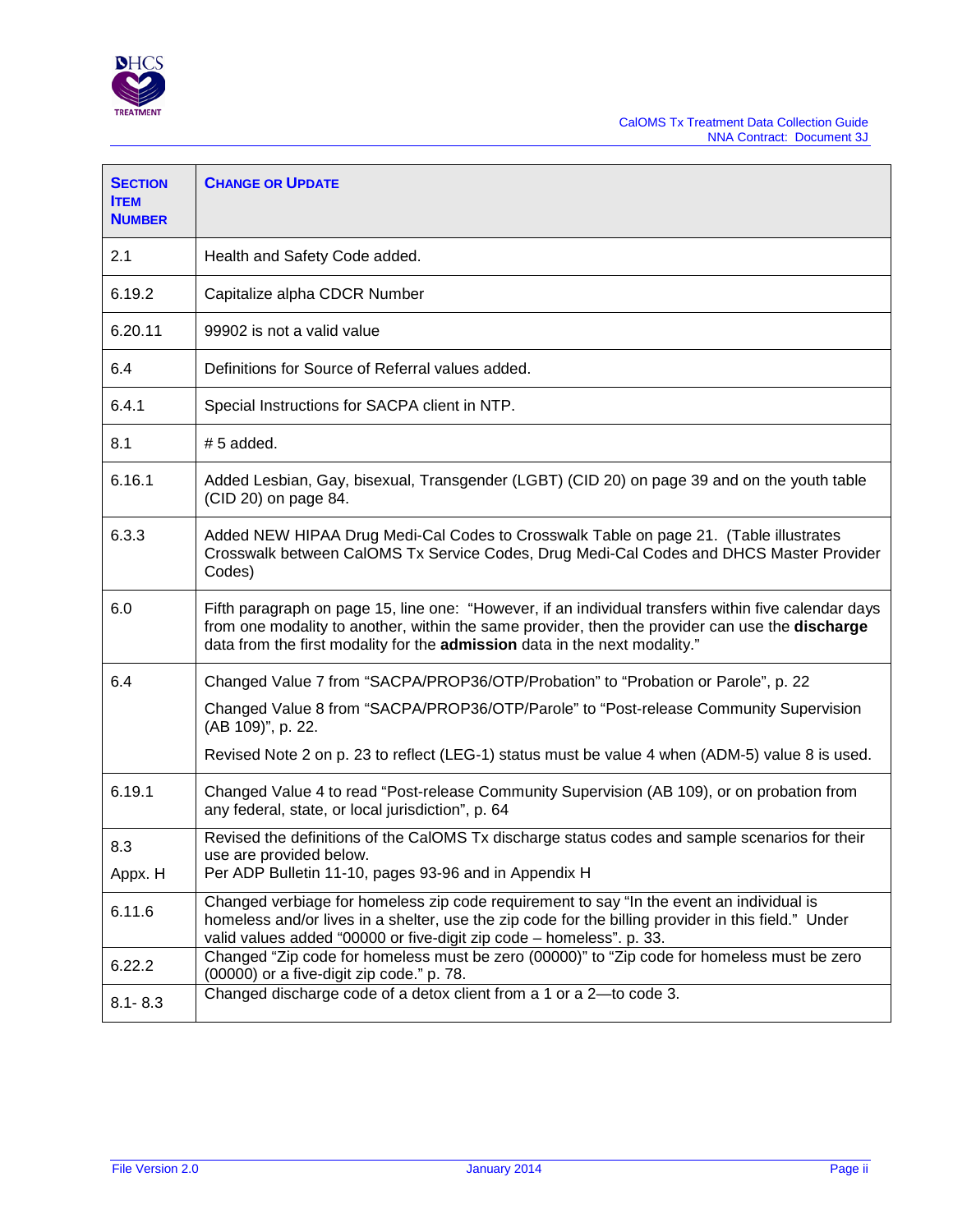

## **Table of Contents**

| 2.1   |                                                                                         |  |
|-------|-----------------------------------------------------------------------------------------|--|
| 2.2   |                                                                                         |  |
| 2.3   |                                                                                         |  |
| 2.4   |                                                                                         |  |
|       |                                                                                         |  |
| 3.1   |                                                                                         |  |
| 3.2   |                                                                                         |  |
| 3.3   |                                                                                         |  |
| 3.4   |                                                                                         |  |
| 3.5   |                                                                                         |  |
|       |                                                                                         |  |
|       |                                                                                         |  |
| 5.1   |                                                                                         |  |
| 5.2   |                                                                                         |  |
| 5.3   |                                                                                         |  |
| 5.4   |                                                                                         |  |
|       |                                                                                         |  |
| 6.1   |                                                                                         |  |
| 6.2   |                                                                                         |  |
| 6.3   |                                                                                         |  |
| 6.3.1 |                                                                                         |  |
| 6.3.2 |                                                                                         |  |
| 6.3.3 | Crosswalk between CalOMS Tx Service Codes, Drug Medi-Cal Codes and DHCS Master Provider |  |
|       |                                                                                         |  |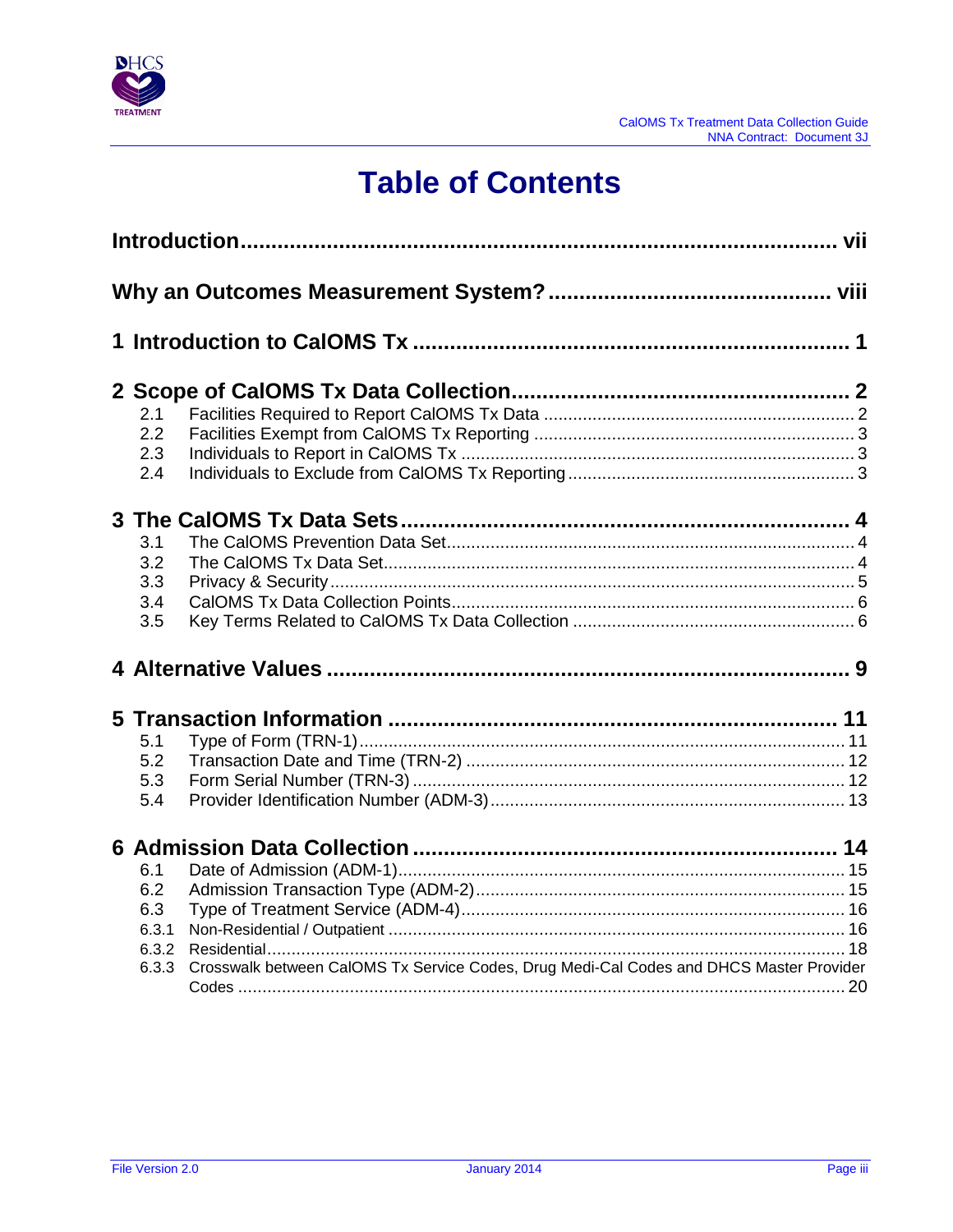

| 6.4   |                                                                      |  |
|-------|----------------------------------------------------------------------|--|
| 6.5   |                                                                      |  |
| 6.6   |                                                                      |  |
| 6.7   | California Work Opportunity and Responsibility to Kids (CalWORKs) 24 |  |
| 6.7.1 |                                                                      |  |
| 6.7.2 |                                                                      |  |
| 6.8   |                                                                      |  |
| 6.9   |                                                                      |  |
| 6.10  |                                                                      |  |
| 6.11  |                                                                      |  |
|       |                                                                      |  |
|       |                                                                      |  |
|       |                                                                      |  |
|       |                                                                      |  |
|       |                                                                      |  |
|       |                                                                      |  |
|       |                                                                      |  |
|       |                                                                      |  |
|       |                                                                      |  |
|       |                                                                      |  |
|       |                                                                      |  |
|       |                                                                      |  |
|       |                                                                      |  |
| 6.12  |                                                                      |  |
| 6.13  |                                                                      |  |
| 6.14  |                                                                      |  |
| 6.15  |                                                                      |  |
| 6.16  |                                                                      |  |
|       |                                                                      |  |
| 6.17  |                                                                      |  |
|       |                                                                      |  |
|       |                                                                      |  |
|       |                                                                      |  |
|       |                                                                      |  |
|       |                                                                      |  |
|       |                                                                      |  |
|       |                                                                      |  |
|       |                                                                      |  |
|       |                                                                      |  |
|       |                                                                      |  |
|       |                                                                      |  |
|       |                                                                      |  |
|       |                                                                      |  |
|       |                                                                      |  |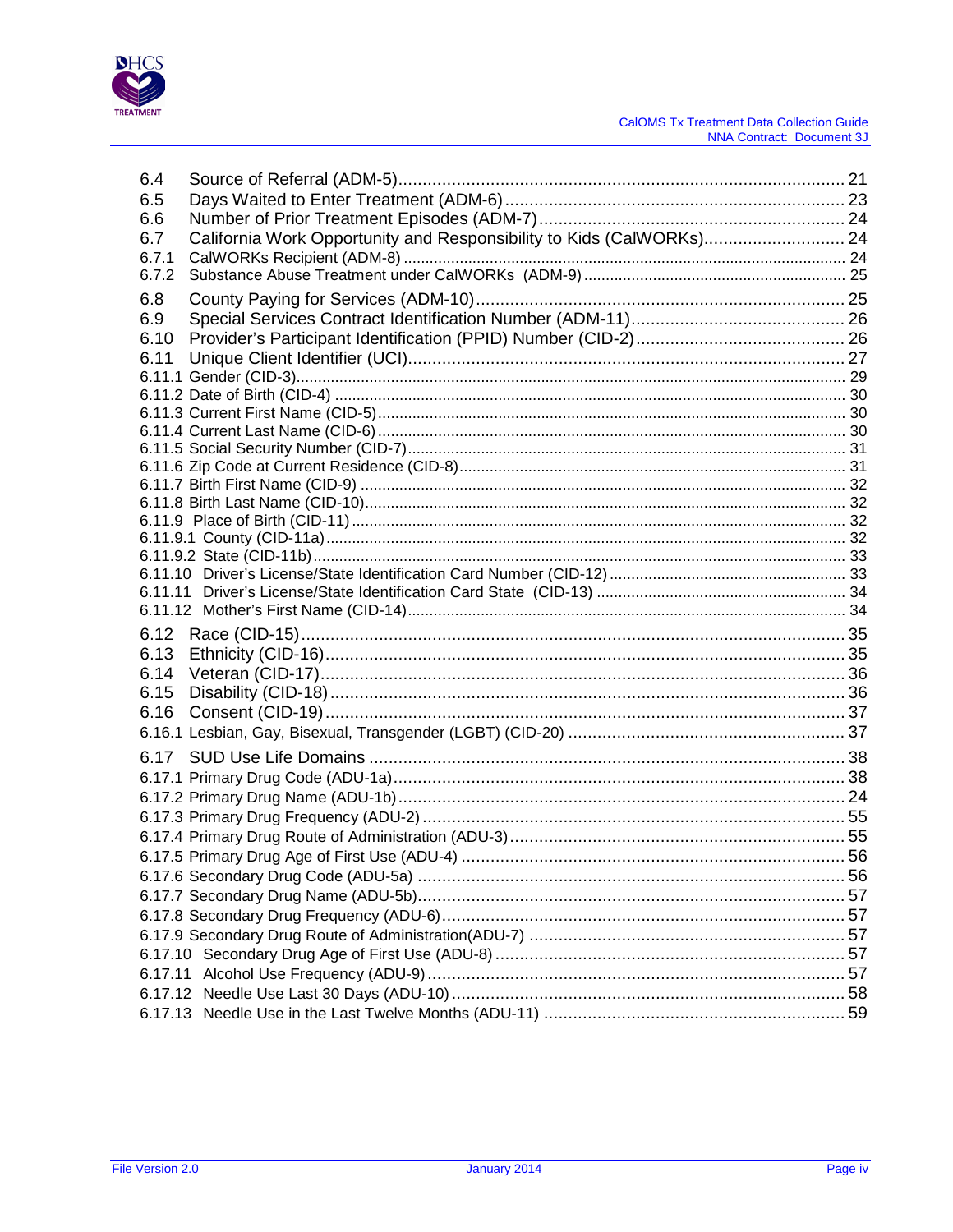

| 6.18 |                                                                                               |  |
|------|-----------------------------------------------------------------------------------------------|--|
|      |                                                                                               |  |
|      |                                                                                               |  |
|      |                                                                                               |  |
|      |                                                                                               |  |
|      |                                                                                               |  |
|      |                                                                                               |  |
|      |                                                                                               |  |
|      | 6.19.2 California Department of Corrections andRehabilitation (CDCR) Number (LEG-2)  64       |  |
|      |                                                                                               |  |
|      |                                                                                               |  |
|      |                                                                                               |  |
|      |                                                                                               |  |
|      |                                                                                               |  |
|      | 6.19.8 Female Offender Treatment Program (FOTP) Parolee Priority Status (LEG-8)  68           |  |
| 6.20 |                                                                                               |  |
|      |                                                                                               |  |
|      |                                                                                               |  |
|      |                                                                                               |  |
|      |                                                                                               |  |
|      | 6.20.5 Pregnant at Admission (MED-5)/Pregnant at Any Time During Treatment (MED-6) 70         |  |
|      |                                                                                               |  |
|      |                                                                                               |  |
|      |                                                                                               |  |
|      | 6.20.9 Communicable Diseases: Sexually Transmitted Disease (STD) (MED-10)  73                 |  |
|      |                                                                                               |  |
|      |                                                                                               |  |
|      |                                                                                               |  |
|      |                                                                                               |  |
|      |                                                                                               |  |
|      |                                                                                               |  |
|      |                                                                                               |  |
|      |                                                                                               |  |
|      |                                                                                               |  |
|      |                                                                                               |  |
|      |                                                                                               |  |
|      |                                                                                               |  |
|      |                                                                                               |  |
|      |                                                                                               |  |
|      |                                                                                               |  |
|      | 6.22.8 Number of Children Living with Someone Else and Parental Rights Terminated (SOC-8)  82 |  |
| 6.23 |                                                                                               |  |
| 6.24 |                                                                                               |  |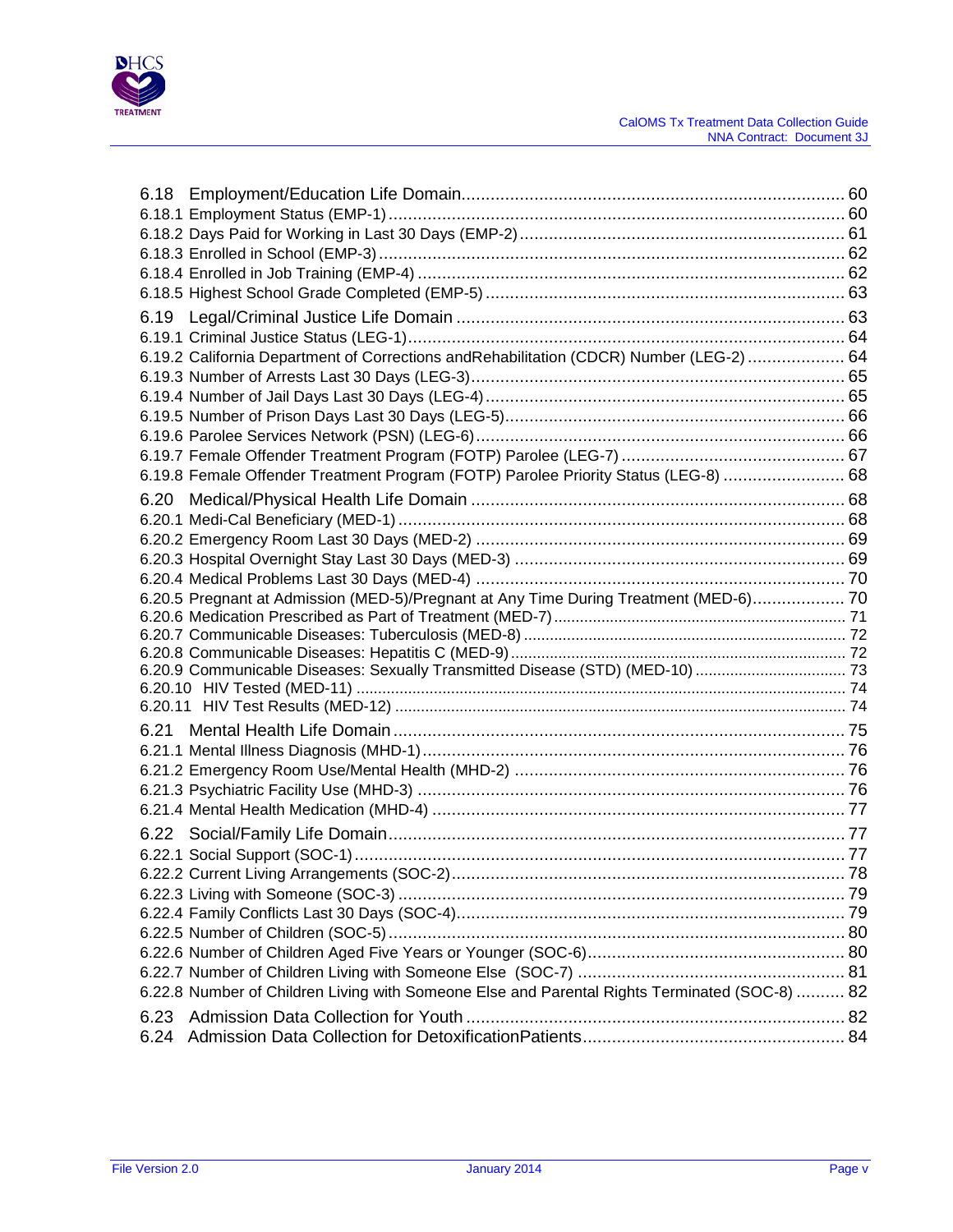

| 7.1          |                                                                                            |  |
|--------------|--------------------------------------------------------------------------------------------|--|
| 7.2          |                                                                                            |  |
| 7.3          |                                                                                            |  |
| 7.4          |                                                                                            |  |
|              |                                                                                            |  |
| 8.1          |                                                                                            |  |
| 8.2          |                                                                                            |  |
| 8.3          |                                                                                            |  |
| 8.4          |                                                                                            |  |
| 8.4.1        |                                                                                            |  |
| 8.5<br>8.5.1 | Program Participants Administratively Discharged, Deceased, or Incarcerated 101            |  |
| 8.5.2        |                                                                                            |  |
| 8.5.3        |                                                                                            |  |
| 8.5.4        |                                                                                            |  |
|              |                                                                                            |  |
|              |                                                                                            |  |
|              |                                                                                            |  |
|              |                                                                                            |  |
|              |                                                                                            |  |
|              |                                                                                            |  |
|              |                                                                                            |  |
|              | CalOMS Tx Data Elements that may be Pre-filled in Annual Update and Discharge Records. F-1 |  |
|              | Business Needs & Conceptual Framework for an Outcomes Measurement System  G-1              |  |
|              | Fidelity Assessment of the Application of CalOMS Tx Discharge Codes H-1                    |  |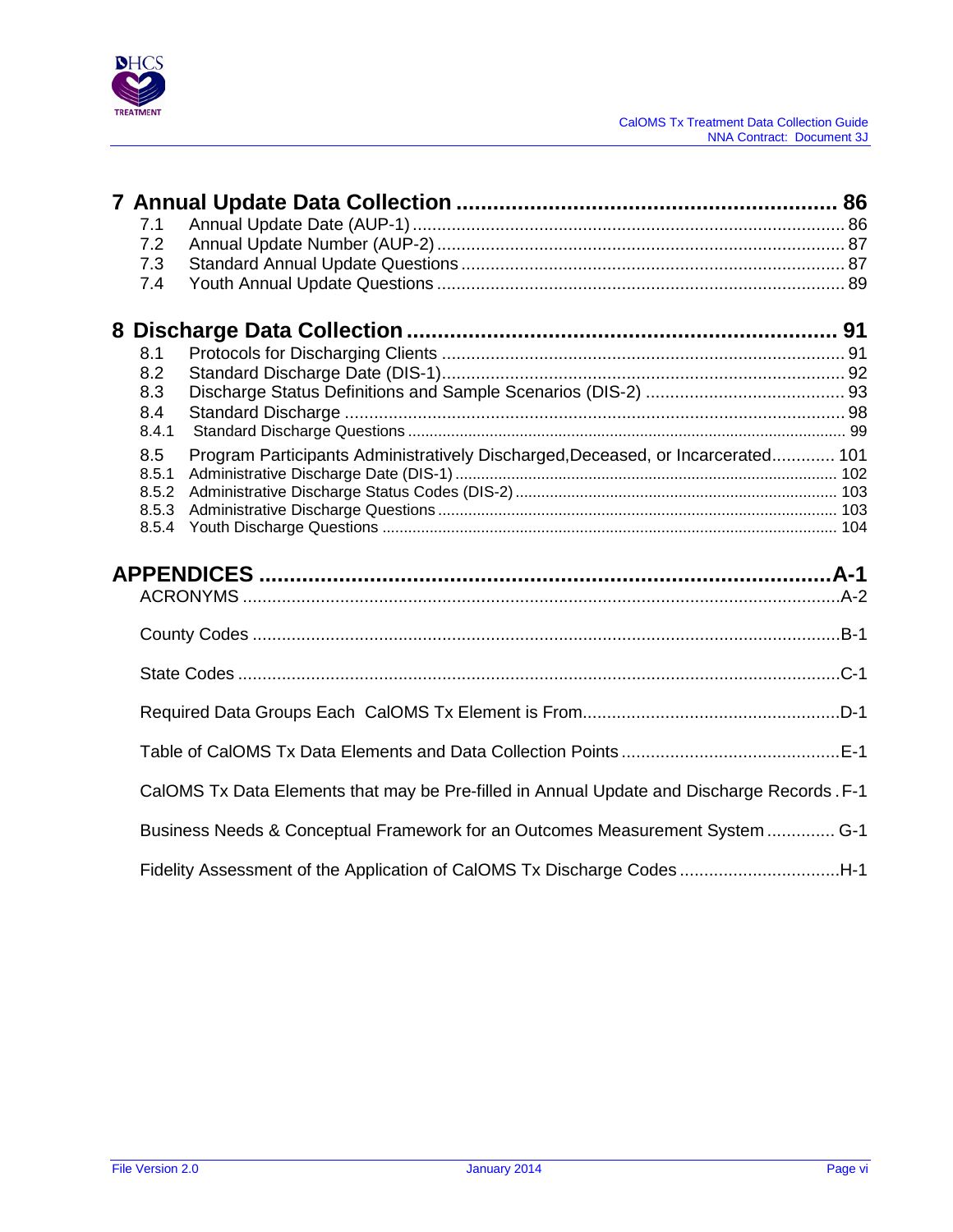

## <span id="page-7-0"></span>**Introduction**

The California Outcomes Measurement System Treatment (CalOMS Tx) Data Collection Guide (DCG) is intended for county and direct provider staff collecting and reporting CalOMS Tx data to the Department of Health Care Services (DHCS). This guide communicates business rules and guidelines for collecting and reporting CalOMS Tx data. The DCG provides information about CalOMS Tx business needs, instructions for how to complete, update, and submit CalOMS Tx data to DHCS, what each data element is intended for, and how data will be used.

The DCG is a companion document to, the CalOMS Tx Data Dictionary, the CalOMS Tx File Instructions (For Data Entry), the CalOMS Tx Data Quality Standards, the CalOMS Tx Reports User Guide, and the CalOMS Tx User Documentation. A general description of the contents of each of these documents is included below.

- *CalOMS Tx Data Collection Guide –* (this document) this is a detailed guide that describes how the response to each admission, discharge or annual update question should be collected by treatment providers and data collection resources. These explanations include a description of valid values allowed for answering each question.
- *CalOMS Tx Data Dictionary* this is a detailed explanation of every data element in admission, annual update, and discharge records that are submitted to DHCS's CalOMS Tx. These explanations describe how each valid value will be coded for each question in the electronic record for an admission, annual update, or discharge. Field edits and errors are also described in this document.
- *CalOMS Tx File Instructions (For Input Data)* this is a detailed explanation of the file format requirements for files submitted to DHCS's CalOMS Tx. These explanations include a description of the field layouts for each record type (admission, annual update, discharge, provider no activity, header, and footer). Also included are descriptions of submission rules and errors.
- *CalOMS Tx Data Quality and Compliance Standards* this is a detailed description of data submission standards and measures for CalOMS Tx data. This document includes such standards as the allowed time for submitting data, error tolerances, and data quality and compliance reporting.
- *CalOMS Tx Reports User Guide* –This document is a collection of sample reports that can be generated from the CalOMS Tx application. These reports are available to each county and direct contract provider.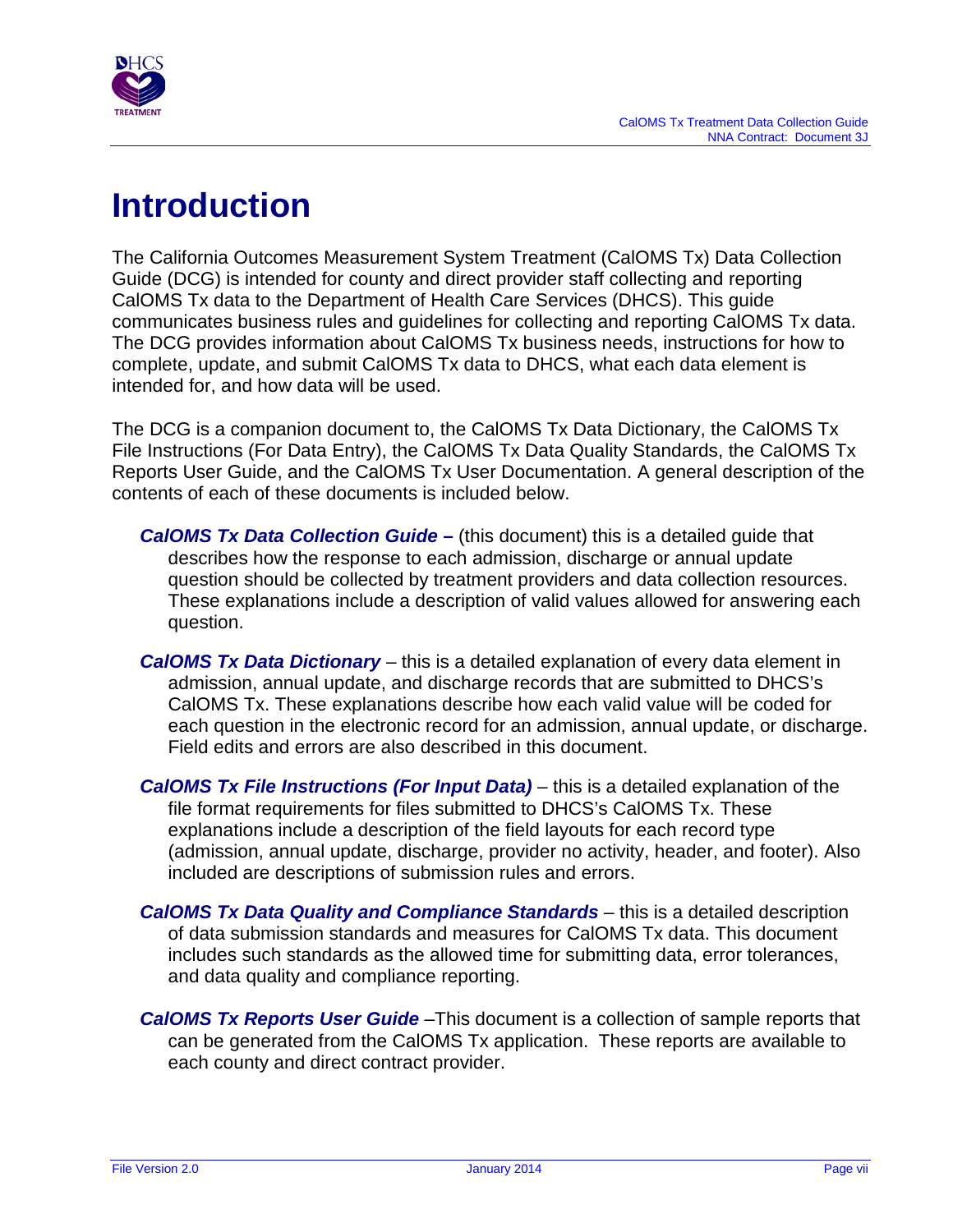

## <span id="page-8-0"></span>**Why an Outcomes Measurement System?**

A key premise underlying substance use disorder (SUD) abuse services delivery is that SUD services have a positive influence on SUD users/abusers as well as on the systems with which they interact, such as law enforcement or social welfare agencies. This concept has been discussed in a number of Treatment Improvement Protocols (TIPs) and Technical Assistance Publications (TAPs) published by the Substance Abuse and Mental Health Services Administration's (SAMHSA) Center for Substance Abuse Treatment (CSAT). In addition, this concept is consistent with DHCS's Strategic Plan.

As the leaders of California's SUD abuse system of care DHCS, counties, and providers are responsible for demonstrating the impact of SUD services on service recipients and the systems they interact with. Accountability for SUD service delivery in California is to the Legislature, SAMHSA and other federal funding agencies, counties, providers, SUD service recipients and their families, and communities. By implementing and collecting data through an outcomes measurement system DHCS will possess information necessary to fulfill this obligation.

Outcome data is necessary in order to identify what is working well for SUD service recipients and what is not. Therefore, collecting outcomes information facilitates the improvement of service delivery. In this respect development of an outcomes measurement system is the key to ensuring continuous quality improvement and thus to positively impacting the lives of SUD service recipients and their families, communities, and public health and social systems.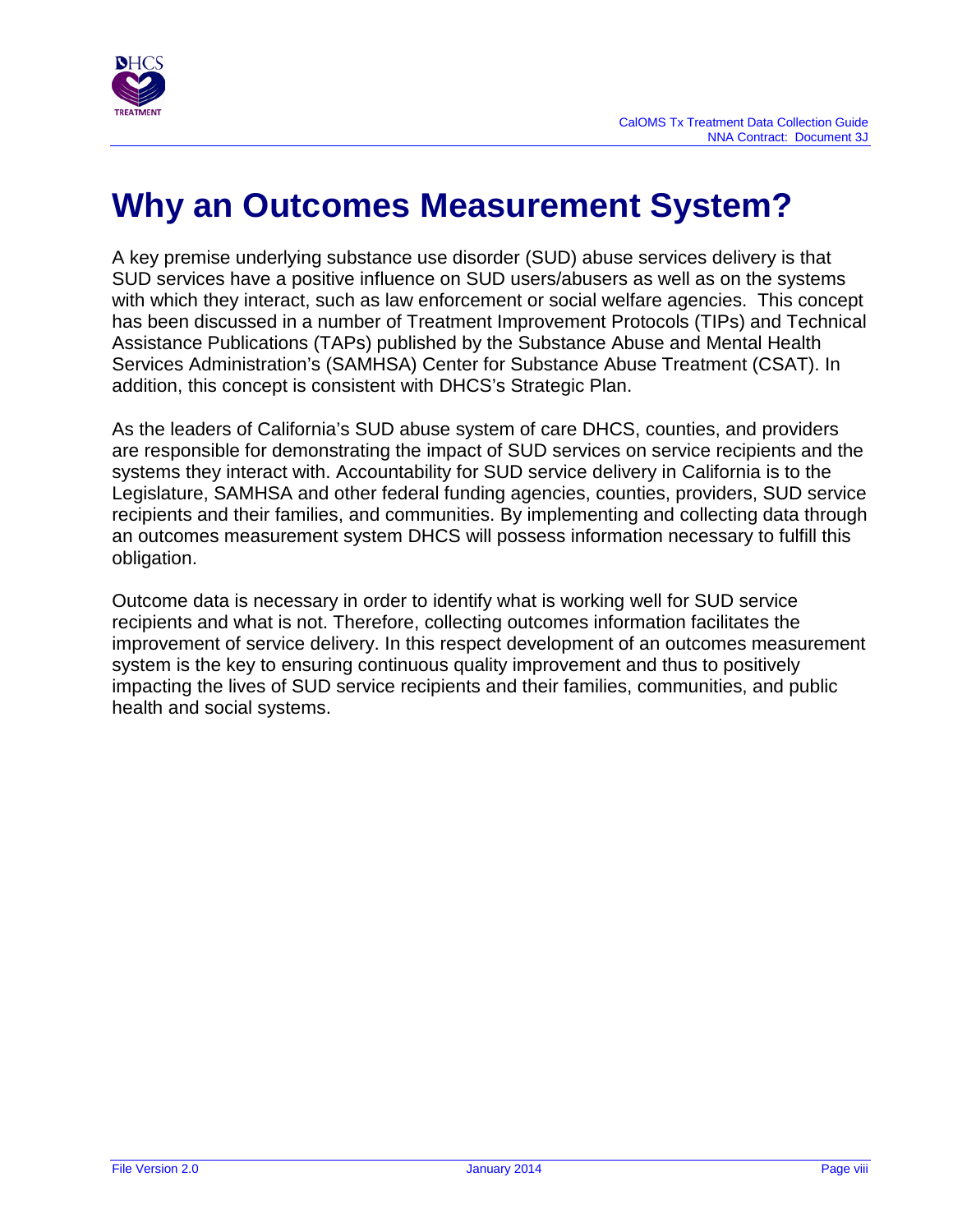

## <span id="page-9-0"></span>**1 Introduction to CalOMS Tx**

CalOMS Tx began with collaboration between The previous Department of Alcohol and Drug Programs (ADP) – now the Department of Health Care Services (DHCS) and stakeholders to develop a set of questions to be used for CalOMS Tx data collection. In developing this set of questions DHCS and stakeholders had to ensure the questions would fulfill federal and state reporting requirements, address business needs, and provide outcomes data.

This effort was initially focused on treatment. However, as SAMHSA further developed Performance Partnership Grants (PPG), which have since evolved into the National Outcomes Measures (NOM), to include prevention measures [(established by SAMHSA's (Center for Substance Abuse Prevention)], it became necessary to include prevention in the CalOMS Tx project.

As the CalOMS Tx project continued to develop, a workgroup of external stakeholders and DHCS staff was formed, the Implementation Work Group (IWG), which was comprised of two sub work groups: the Treatment Sub Work Group and the Prevention Sub Work Group. The collective efforts of the IWG and the two sub work groups resulted in a CalOMS Tx data set for prevention outcomes measurement and a CalOMS Tx data set for treatment outcomes measurement.

Though both prevention and treatment outcomes data will be collected using the data sets developed by the sub work groups of the IWG in the first phase of the CalOMS Tx project, these data will be collected differently. Prevention data will be collected via a data collection service provider. For treatment, a data collection system has been developed for DHCS. Counties and direct providers must also build systems for collecting CalOMS Tx data and transmitting this data to DHCS's CalOMS Tx system.

This data collection guide is designed to provide counties and direct providers with guidelines for collecting treatment data for CalOMS Tx. Because CalOMS prevention (CalOMS Pv) has an approach other than that of treatment, guidelines for prevention data collection are not included in this data collection guide. Refer to the CalOMS Tx website at <http://www.dhcs.ca.gov/provgovpart/Pages/CalOMS-Treatment.aspx> for updates and information about the development of prevention CalOMS Tx, or refer to ADP Bulletin 05- 06.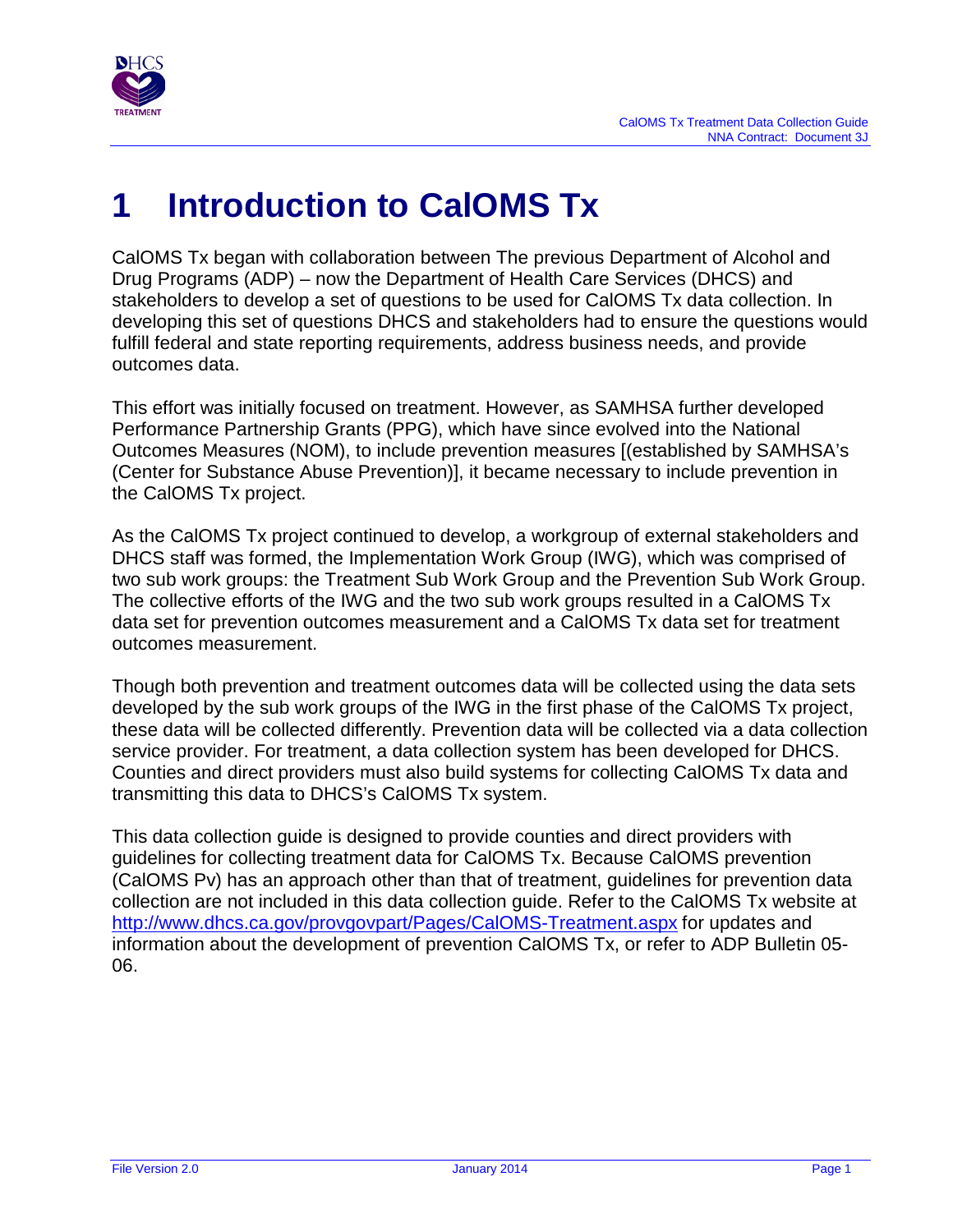

## <span id="page-10-0"></span>**2 Scope of CalOMS Tx Data Collection**

Counties and direct providers are required to collect CalOMS Tx data and submit this information electronically to DHCS. Counties and direct providers must be the single source of CalOMS Tx data collection and must submit data monthly to DHCS. However, data submission is not limited to once per reporting month. For example, CalOMS Tx data files can be submitted hourly, daily, once a week, etc. during a given report month. Data submitted to DHCS will update the CalOMS Tx database and counties and direct providers are able to extract their data and reports from the CalOMS Tx database.

CalOMS Tx data reporting involves collecting the required CalOMS Tx data elements from every participant each time they are enrolled in SUD treatment services at a reporting facility. Each participant's initial admission to the facility and any subsequent transfers or changes in service is reported on a separate CalOMS Tx admission. If a participant remains in treatment for one year or longer, CalOMS Tx annual update data must be collected and reported. When a participant leaves treatment, be it because s/he completed treatment or because s/he discontinues treatment without notice, CalOMS Tx discharge data must be collected and submitted to DHCS.

Data must be collected on all service recipients, by all providers that receive funding from DHCS, regardless of the source of funds used for the service recipient. For example, if a provider receives DHCS funding, but provides services to a person using only county funds, or provides services to a private-pay client, the provider must still collect and submit CalOMS Tx data for that individual.

### <span id="page-10-1"></span>**2.1 Facilities Required to Report CalOMS Tx Data**

**Community SUD treatment service providers required to report CalOMS Tx data to DHCS are identified by the type of services provided in the facility and by the type of funds allocated by DHCS to support those services. Per California Health and Safety Code (HSC) Sections 11755 (O) (1, 2, & 9) and (P) and Section 11758.29 (E). Provider facilities that provide the following services must report CalOMS Tx data to DHCS:**

- Alcohol services that include non-residential recovery or treatment, detoxification, recovery homes, residential treatment.
- Drug treatment services that include outpatient drug-drug free, day care, narcotic replacement therapy including methadone maintenance, buprenorphine, detoxification, residential, hospitals, and all licensed methadone providers, whether publicly or privately funded.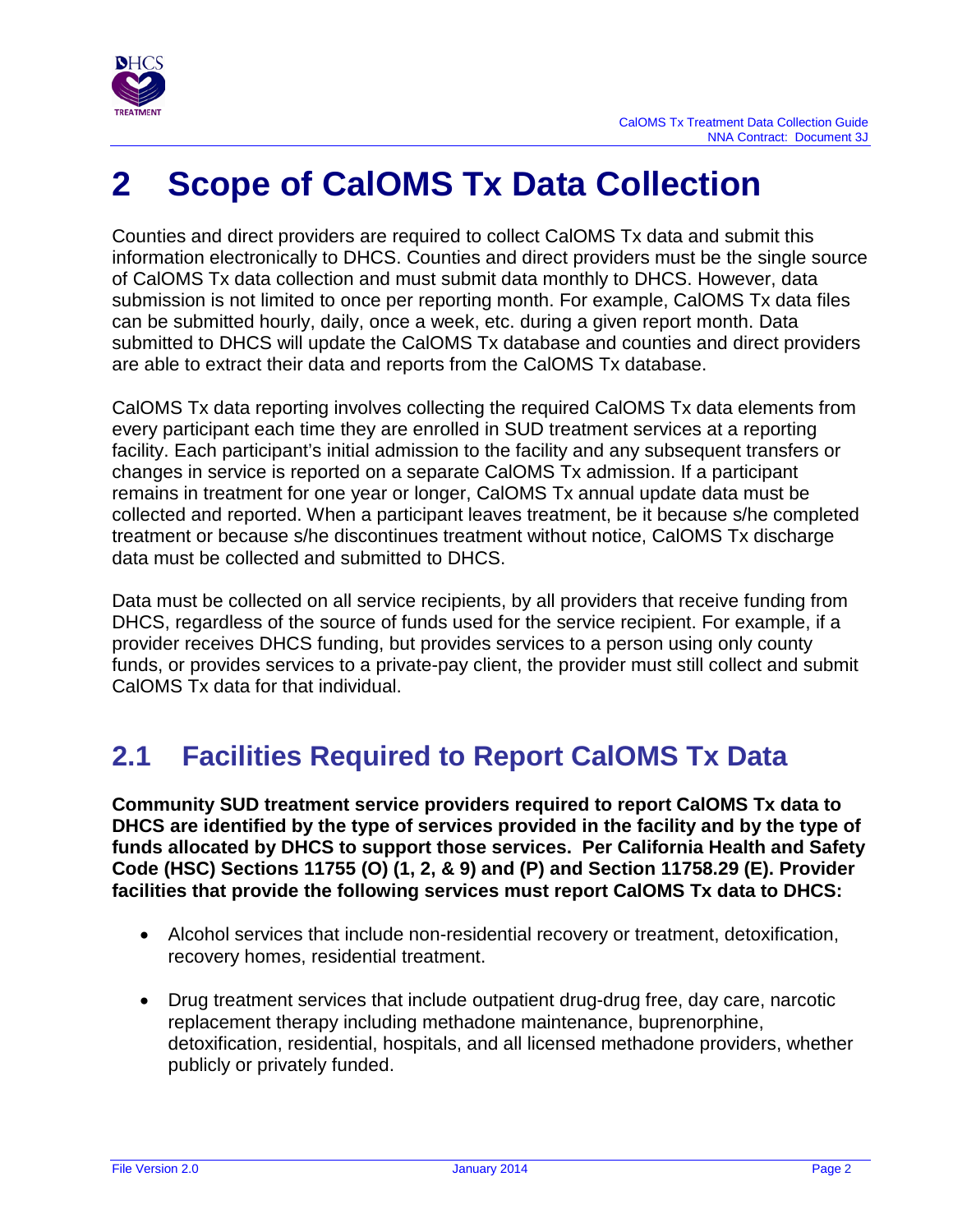

- Facilities that receive funding from DHCS for the services listed above must report data on all participants, regardless of the source of funding for individual participants.
- Mental health centers and other facilities that do not receive DHCS funds and occasionally serve participants who have a substance abuse problem may participate in CalOMS Tx, if directed to do so by their County Alcohol and Drug Program Administrator.

### <span id="page-11-0"></span>**2.2 Facilities Exempt from CalOMS Tx Reporting**

- Facilities that provide SUD service other than those listed in Section 2.1, such as education and prevention activities;
- Driving Under the Influence (DUI) / Driving While Intoxicated (DWI ) programs;
- Transitional living or sober living centers;
- Neighborhood recovery drop-in centers.

### <span id="page-11-1"></span>**2.3 Individuals to Report in CalOMS Tx**

Before a CalOMS Tx questions are collected, a program participant must have:

- A SUD-related problem;
- Given his/her consent to participate in treatment, if applicable
- Completed screening and admission procedures;
- An individual treatment or recovery plan;
- Been formally admitted to a SUD program facility for treatment or recovery services (treatment services must have commenced).

### <span id="page-11-2"></span>**2.4 Individuals to Exclude from CalOMS Tx Reporting**

Do not report CalOMS Tx data for individuals who:

- Have completed a screening and/or intake process, but have not been admitted;
- Have been placed on a waiting list and have not yet been admitted;
- Have received crisis counseling services only;
- Have been admitted into a DUI/DWI program and are not receiving any other SUD services;
- Are program alumni continuing involvement with the program;
- Are attending self-help group meetings without receiving other SUD services.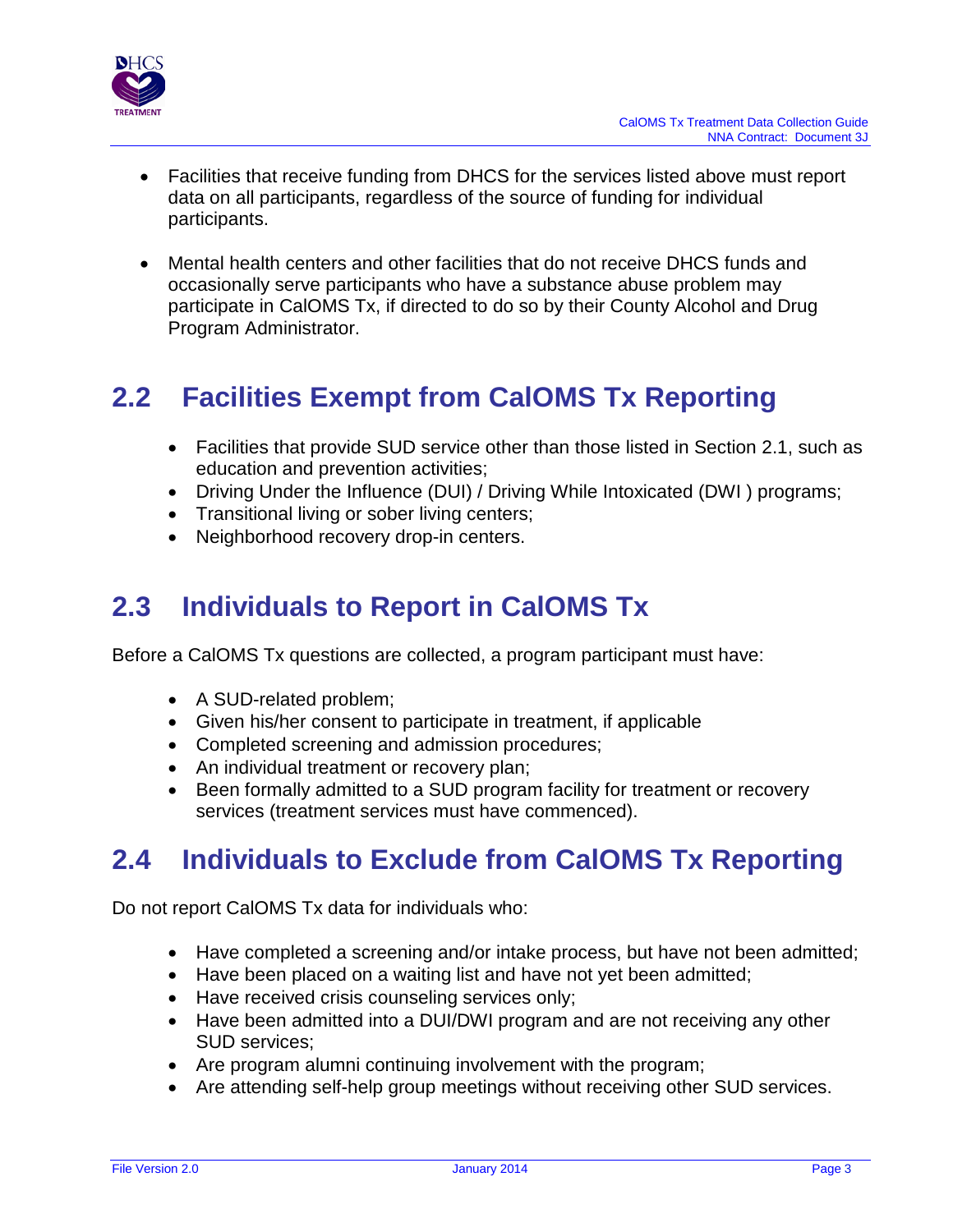

## <span id="page-12-0"></span>**3 The CalOMS Tx Data Sets**

### <span id="page-12-1"></span>**3.1 The CalOMS Prevention Data Set**

During the initial stages of development of CalOMS Tx, two different data sets were formed, one for prevention data collection and one for treatment data collection. The CalOMS Prevention (CalOMS Pv) outcome questions were developed by DHCS in collaboration with counties, providers, and other stakeholders via the Prevention Sub Work Group.

Because CalOMS Pv data will be collected differently than CalOMS Tx data, this guide only pertains to treatment data collection. Thus, the remainder of this data collection guide is specific to the requirements for collecting CalOMS Tx data through DHCS's treatment data collection system and the counties/direct providers' treatment data collection systems.

### <span id="page-12-2"></span>**3.2 The CalOMS Tx Data Set**

This data set consists of five smaller sets of data elements:

- *Unique Client Identifier (UCI):* The UCI is a set of 13 elements that collect personal information about the client. This information is critical as it enables us to track clients as they move through the SUD system of care. This information will be used to identify the collection of treatment services an individual receives during a treatment episode.
- *Treatment Episode Data Set (TEDS):* This is a set of federally required data elements that inform about each client's admission and discharge. Admission and discharge data on all clients served in California's publicly funded treatment programs must be reported via TEDS.
- *California Alcohol and Drug Data Set (CADDS):* This is the system the former Department of Alcohol and Drugs (now DHCS) built in 1991 to collect TEDS required data. The elements of the CADDS data set include all the required TEDS elements, optional TEDS elements used for state reporting, and state required data elements. The CADDS/TEDS questions have been included in the CalOMS Tx data set to continue collecting required data and because CalOMS Tx has replaced the CADDS system.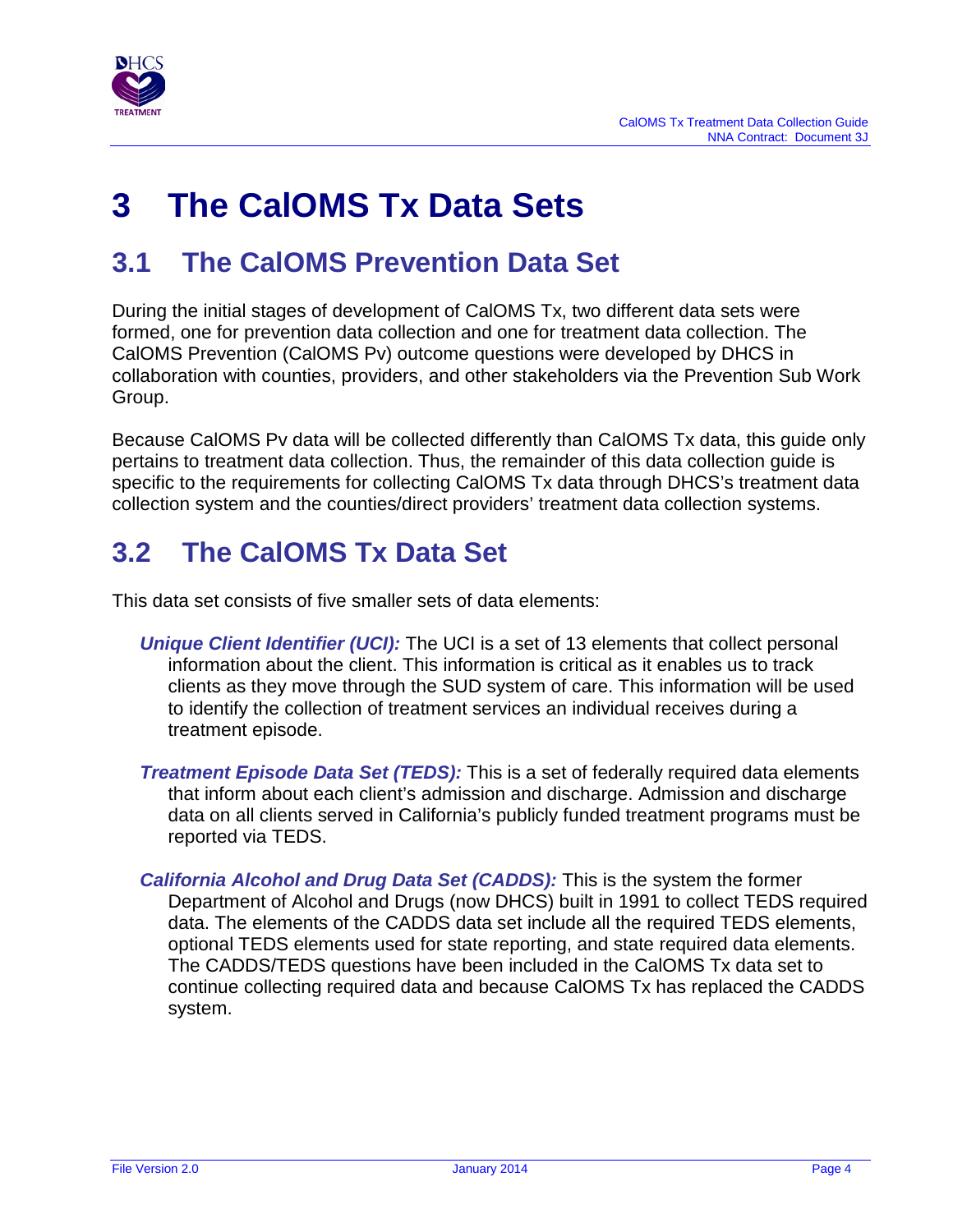

*National Outcome Measures (NOM):* These measures evolved from the PPG, which was a set of data elements proposed by CSAT and designed to measure outcomes. The PPG data would have been reported by states annually in order to comply with the proposed federal funding allocation method that would have replaced the Substance Abuse Prevention and Treatment (SAPT) block grant. As CSAT continued to work with states in developing the PPG, the proposed PPG evolved into the NOM.

The NOM includes outcome data elements that will be reported annually in the State's SAPT block grant application. This data set will enable measurement of change in a number of domains including: alcohol/drug use, employment and education, criminal justice, family and living conditions, access/capacity, social connectedness, and retention/length of stay. As some of these domains are still being defined by CSAT, not all will be collected in CalOMS Tx Phase 1.

*Minimum Treatment Outcome Questions (MTOQ):* The MTOQ data set consists of 30 questions and was developed by ADP (now DHCS) in collaboration with the Treatment Sub Work Group of the IWG. Like the NOM, this set of questions is designed to measure outcomes in a number of domains. The MTOQ will enable measurement of change in seven life domains: alcohol use, drug use, employment, family/social, medical, legal, and psychological. Each of these domains is discussed and the data elements for them are defined in Section 6.0.

There are two appendices in the back related to the CalOMS Tx treatment data set: 1. Appendix D, which lists each data element and the requirement(s) it fulfills, such as NOM; and 2. Appendix E, which lists each data element, the question that should be asked for each data element, and when each data element must be reported (e.g. discharge).

### <span id="page-13-0"></span>**3.3 Privacy & Security**

Within the CalOMS Tx data set, there are some elements that collect personal information, such as birth first and last name. Other questions may ask about communicable diseases or HIV testing. DHCS recognizes the added risks and responsibilities associated with CalOMS Tx data collection and maintaining program participants' privacy and confidentiality. For this reason DHCS's CalOMS Tx system includes a number of features and controls to ensure program participants' privacy is protected. In addition, DHCS has established policies and procedures for CalOMS Tx users to protect the privacy and confidentiality of program participants' information.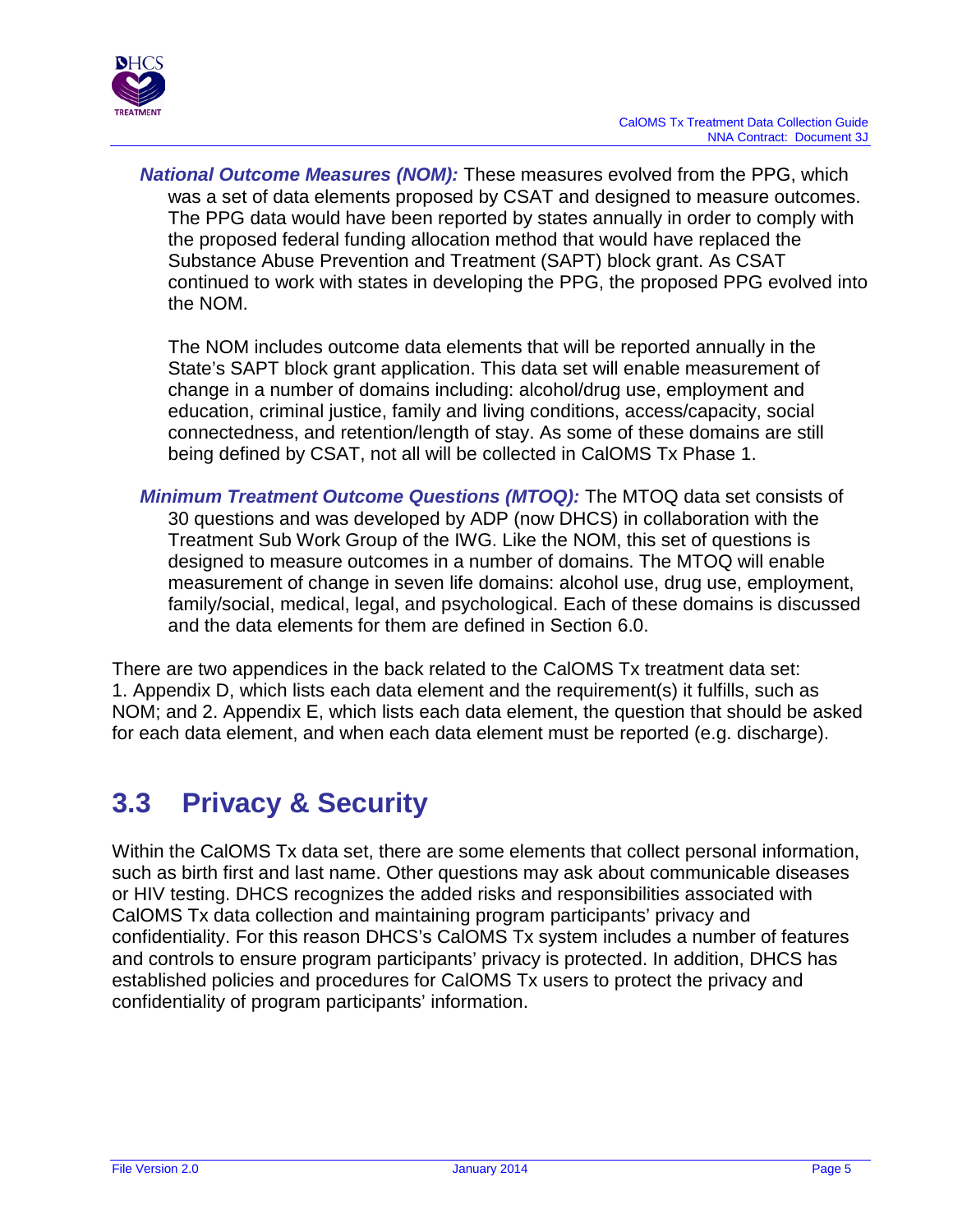

Policies and procedures for the collection, storage, and reporting of CalOMS Tx data are in compliance with requirements of the Health Insurance Portability and Accountability Act of 1996 (HIPAA), the Code of Federal Regulations Title 42, Part Two (42 CFR), and California Senate Bill 13. Additionally, CalOMS Tx policies and procedures are reviewed and monitored by the HIPAA Privacy Information Officer and the Information Security Officer. Access to protected health information is limited to staff who need it for completion of their job duties. DHCS staffs are trained annually in procedures mandated by HIPAA and 42CFR.

Providers must also comply with state and federal regulations pertinent to privacy and confidentiality of program participant information. The CFR can be obtained by visiting [http://www.gpoaccess.gov/cfr/index.html.](http://www.gpoaccess.gov/cfr/index.html) Information about HIPAA privacy rules can be obtained from the resources available on DHCS's HIPAA page at [http://www.DHCS.ca.gov/hp/hipaa.shtml.](http://www.adp.ca.gov/hp/hipaa.shtml)

### <span id="page-14-0"></span>**3.4 CalOMS Tx Data Collection Points**

As discussed in Section 3.0, the CalOMS Tx data will be collected from each SUD service recipient at three different data collection points: admission, annual update, and discharge.

An additional data collection point, post-discharge follow-up, will be included at a later phase of the CalOMS Tx project. Follow-up data will be collected by randomly selecting a pool of SUD service recipients, who have been discharged from treatment for some amount time (for example three months), to be contacted and interviewed using the outcomes portions (NOM and MTOQ) of the CalOMS Tx data set.

As the logistics of this additional data collection point have not yet been determined, the remainder of this data collection guide pertains to treatment data collection at admission, annual update, and discharge.

### <span id="page-14-1"></span>**3.5 Key Terms Related to CalOMS Tx Data Collection**

#### *Treatment Episode*

Typically, a treatment episode is a planned series of treatment service types occurring consecutively, e.g., admission to and discharge from detoxification followed by admission to and discharge from outpatient services. However, a treatment episode may also be a single treatment service, e.g., admission to and discharge from outpatient treatment with no further SUD treatment services planned for the client. In CalOMS Tx, episodes should be identified as follows: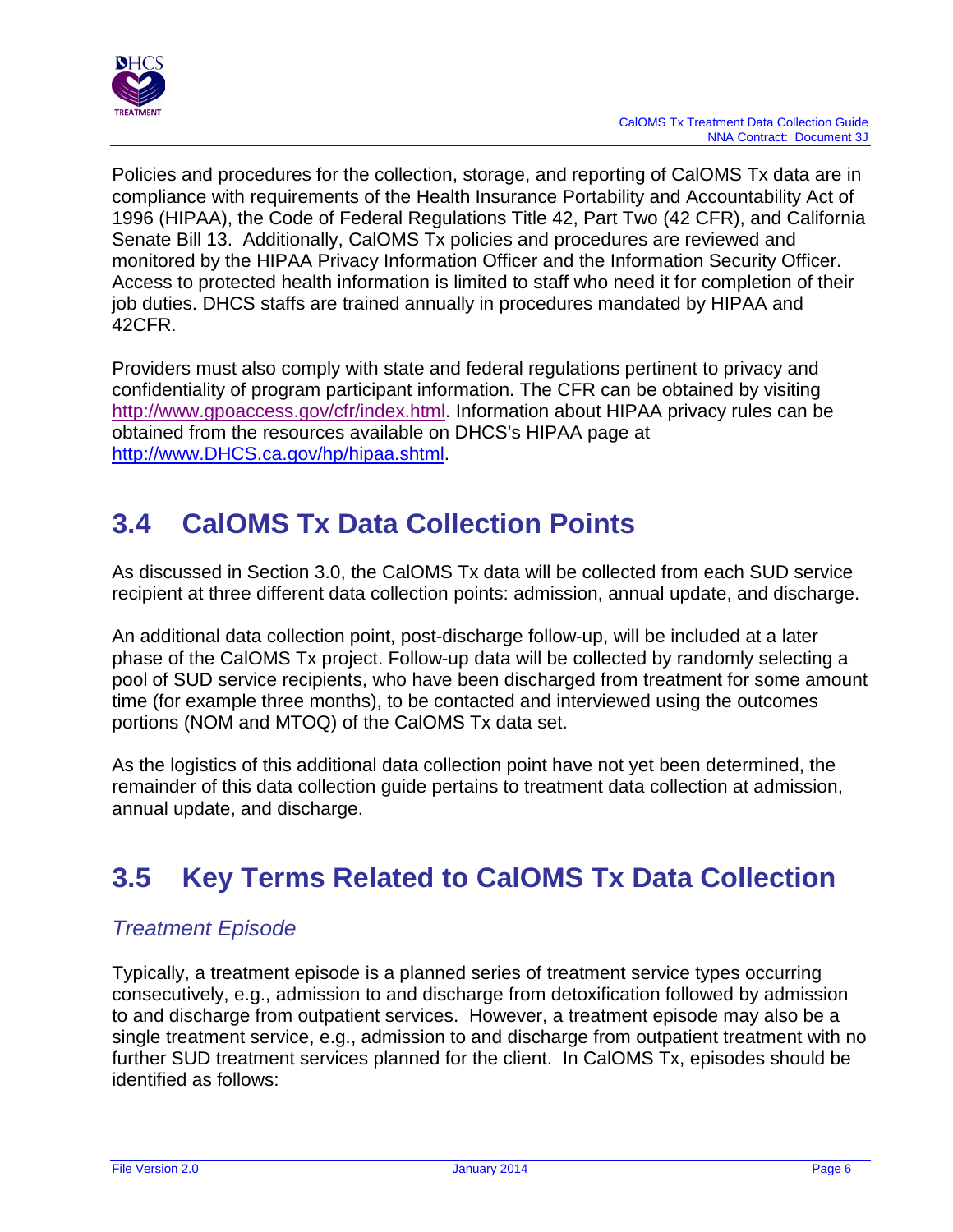

- At the time of **admission** to the first treatment service (e.g. detoxification) in an episode, the provider should indicate that the admission is an "initial admission" in the "admission transaction type" of the CalOMS Tx admission. "Initial admission" should also be reported for clients who will only be receiving one treatment service and will not be referred to another SUD treatment program or treatment service.
- At the time of **discharge** from the client's first treatment service, the client's discharge status should be recorded as "completed and referred" (discharge status 1). This indicates in the CalOMS system that the client successfully completed the first phase of multiple planned phases and has been referred to the next level of care. If the client has not completed the first phase and is being referred to continue the same treatment service elsewhere or to change to a different treatment service, choose either "left before completion with satisfactory progress and referred" (discharge status 3) or "left before completion with unsatisfactory progress and referred" (discharge status 5), whichever is applicable to the client's progress in treatment.
- At the time of **admission** to the next treatment service, i.e., the SUD treatment service to which the client was referred by their previous provider, the "admission transaction type" field in the CalOMS admission should indicate "transfer/change in service."

To summarize, "transfers" are identified in the CalOMS Tx admission using the "admission transaction type" field and "referrals" are identified in the CalOMS Tx discharge record using the "discharge status" field. Please note that a client must be admitted to the treatment programs within 30 days of the prior discharge in order for the service to which the client was referred to be included in the episode. If there is a break of more than 30 days between discharge from one service and admission to the next treatment service, a new episode begins.

#### *Initial Admission*

An initial admission is the first admission in a treatment episode. This type of admission may also be used for a client who will be admitted to a single treatment service; i.e. clients for whom an episode is not planned.

#### *Transfer or Change in Service Admission*

A transfer or change in service admission is reported for each subsequent treatment service in a treatment episode that follows the initial admission. Transfers follow a referral from the provider that recently discharged the client. A transfer can occur when a client moves from one level of care or service (e.g. detoxification to outpatient) to another within the same provider or between different providers (e.g. ABC Agency to Agency 123).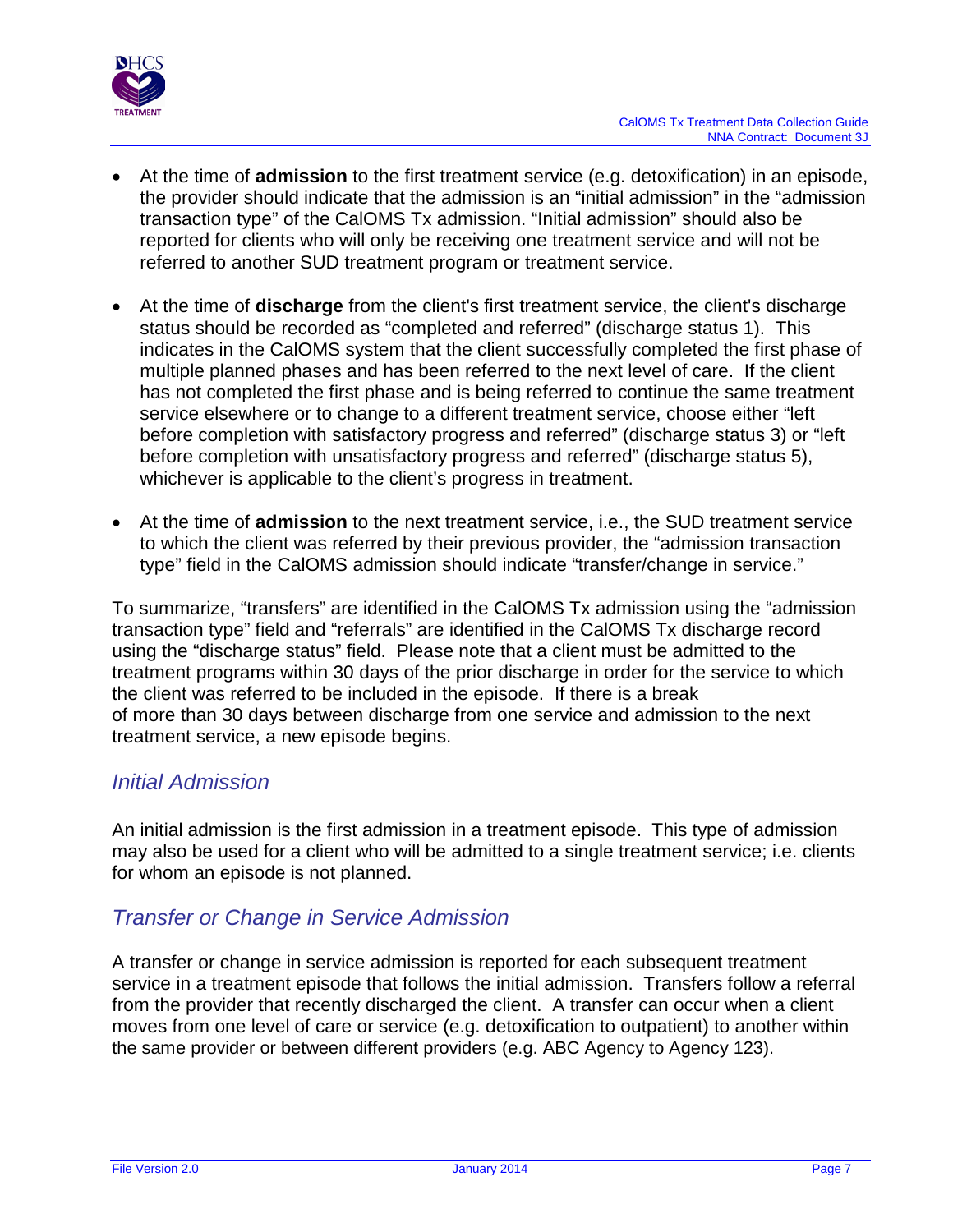

#### Referral

Referrals occur when a client is discharged from SUD treatment programs. A referral is when a client in a SUD treatment program is referred to another SUD treatment program for services or referred to a different SUD treatment service within the same provider. For CalOMS Tx, a referral occurs when the staff at the treatment program in which the client has been participating refers the client to receive additional treatment services at the same service provider or another SUD treatment provider. A client does not have to accept the treatment provider's referral in order for it to be reported as a referral on the discharge. In CalOMS Tx, referrals do not include referrals to non-treatment services such as medical appointments or twelve-step programs, or other recovery support services.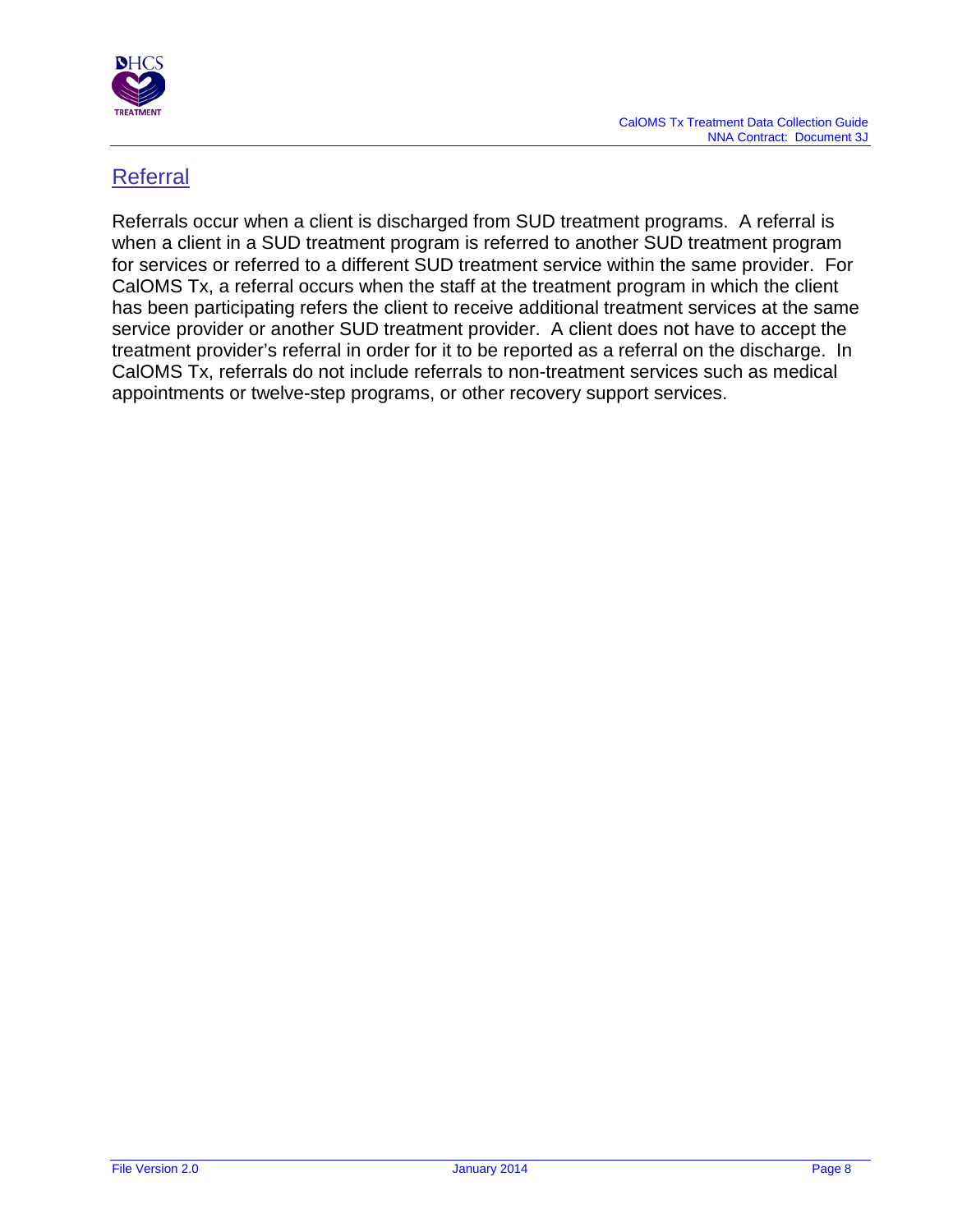

## <span id="page-17-0"></span>**4 Alternative Values**

In CalOMS Tx all errors will be fatal, which means any error occurring in a record will result in rejection of the entire record. This is because CalOMS Tx has raised the standards for data quality. DHCS, counties, and providers must have accurate, reliable data when reporting outcomes. One way to ensure CalOMS Tx data is accurate and reliable is to prohibit erroneous data from populating the CalOMS Tx database. This can be accomplished by rejecting records when they contain fields with erroneous entries so corrections can be made promptly and resubmitted, thereby ensuring the integrity of the data.

Because CalOMS Tx replaces CADDS, meets new federal reporting requirements, and expands the treatment data set, responses for each of the data elements are required. However, DHCS acknowledges it may not always be possible to obtain answers to each of the questions. For this reason many of the questions have five-digit codes that serve as alternative entries for specified CalOMS Tx questions. For example, a participant is asked how many days s/he waited to enter treatment and simply may not be able to recall the exact number of days. In such a case, the provider or county has the option to enter "99901" to indicate the participant did not know the number of days they waited to enter treatment.

However, these codes are only allowable values where specified. Further, these five-digit codes do not preclude providers, counselors, etc. from asking each and every question in the CalOMS Tx data set and attempting to obtain an answer consistent with the allowable (non-alternative) values. Rather, these five-digit codes serve to provide a means for providers, counties, etc. to report a valid value reflective of the reason an answer to a particular question could not be provided. **Therefore, counselors, county/provider staff, etc. are required to ask every participant each of the CalOMS Tx questions.**

Below each the five-digit alternative values are identified and defined.

*99900 – Client Declined to State:* Some of the CalOMS Tx questions will gather personal information, such as health information. Therefore, some program participants may not wish to answer certain questions. Further, program participants must be informed of their right to decline to answer the CalOMS Tx questions as well as what the data collected will be used for. In the event a participant declines to state, for example when asked if s/he has been tested for Human Immune Deficiency Virus (HIV)/Acquired Immune Deficiency Syndrome (AIDS), enter 99900 in that field.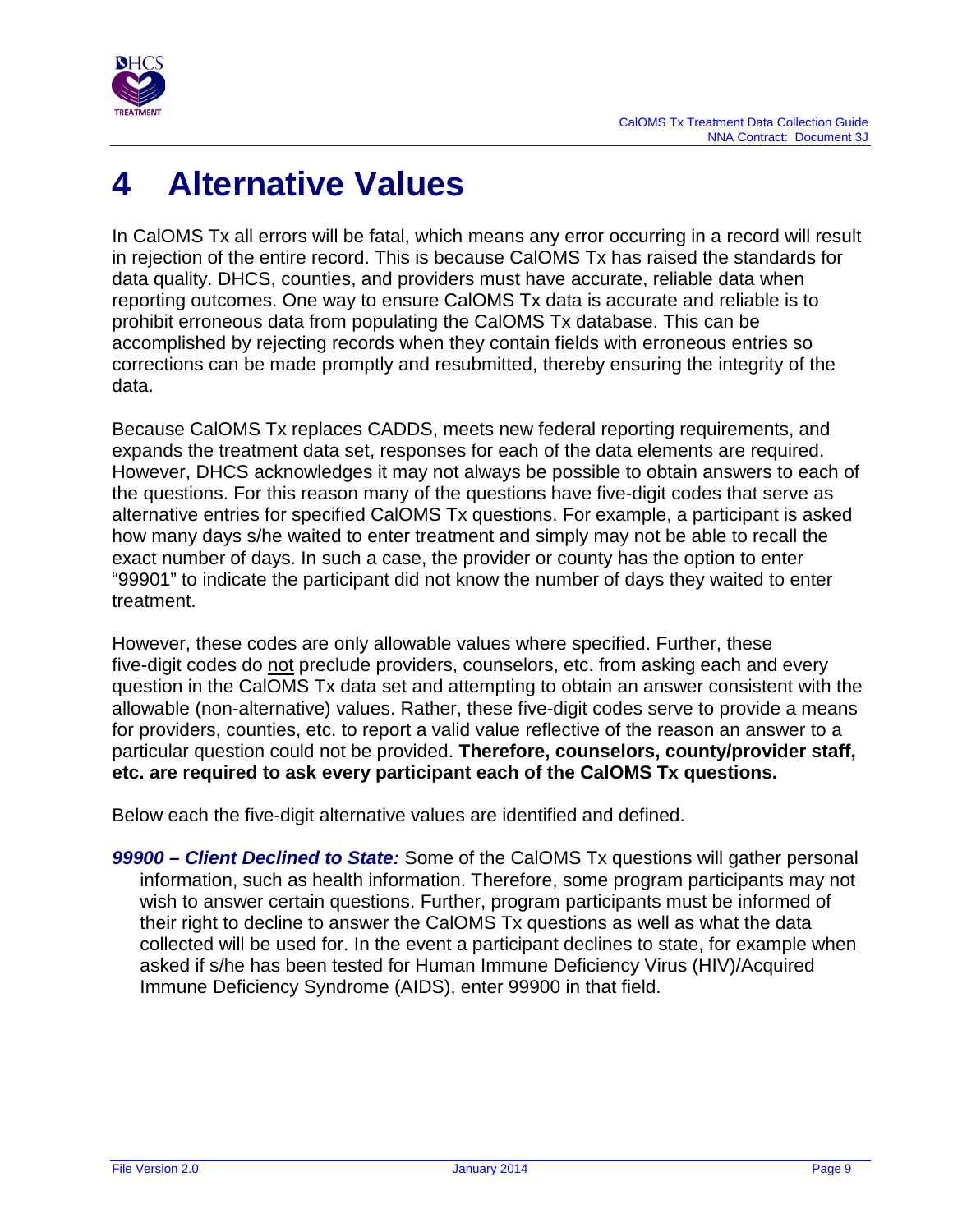

*99901 – Unknown or Not Sure/Don't Know:* This value is available for a couple of circumstances. One such circumstance is administrative discharge where a program participant has stopped appearing for services without notice or completion of an exit interview. In such a case, providers, counselors, etc. will not be able to obtain information about the individual's primary drug at discharge, for example, and thus would enter 99901 in that field, in an administrative discharge record.

Another circumstance where the 99901 code may be necessary is for questions that ask for the frequency at which a particular event, such as number of days s/he used a particular drug in the preceding 30 days, occurs. Some individuals simply cannot recall such information, in which case it would be appropriate to use the 99901 code.

- *99902 – Not Applicable:* This value applies to those situations where the question does not apply to the individual, for example. If someone does not have an identification card or driver's license the 99902 code would be appropriate to enter in that field. This code is only allowable where specified.
- *99903 – Other:* This value is to be used when the participant's answer is not among the specified values for a particular question, in those fields where it is an allowable value. In some cases, such as primary drug, entering this value may require entry of other information in another field. For example, if the participant's primary drug is not listed in any of the drug categories, 99903 would be entered for the drug code and then the drug name would be entered in the primary drug name field to specify the drug name the participant provided in response to the question.
- *99904 – Client Unable to Answer:* This code is only allowable for certain questions and can only be entered if the type of service is detoxification or if the disability specified in the disability field is "developmentally disabled." Again, providers, counselors, etc. are required to ask each question (for detoxification, only those questions required) of each participant. However, if the provider, counselor, etc. determines the participant is unable to answer due to their level of stabilization (detoxification participant) or developmental disability, then the 99904 code should be entered.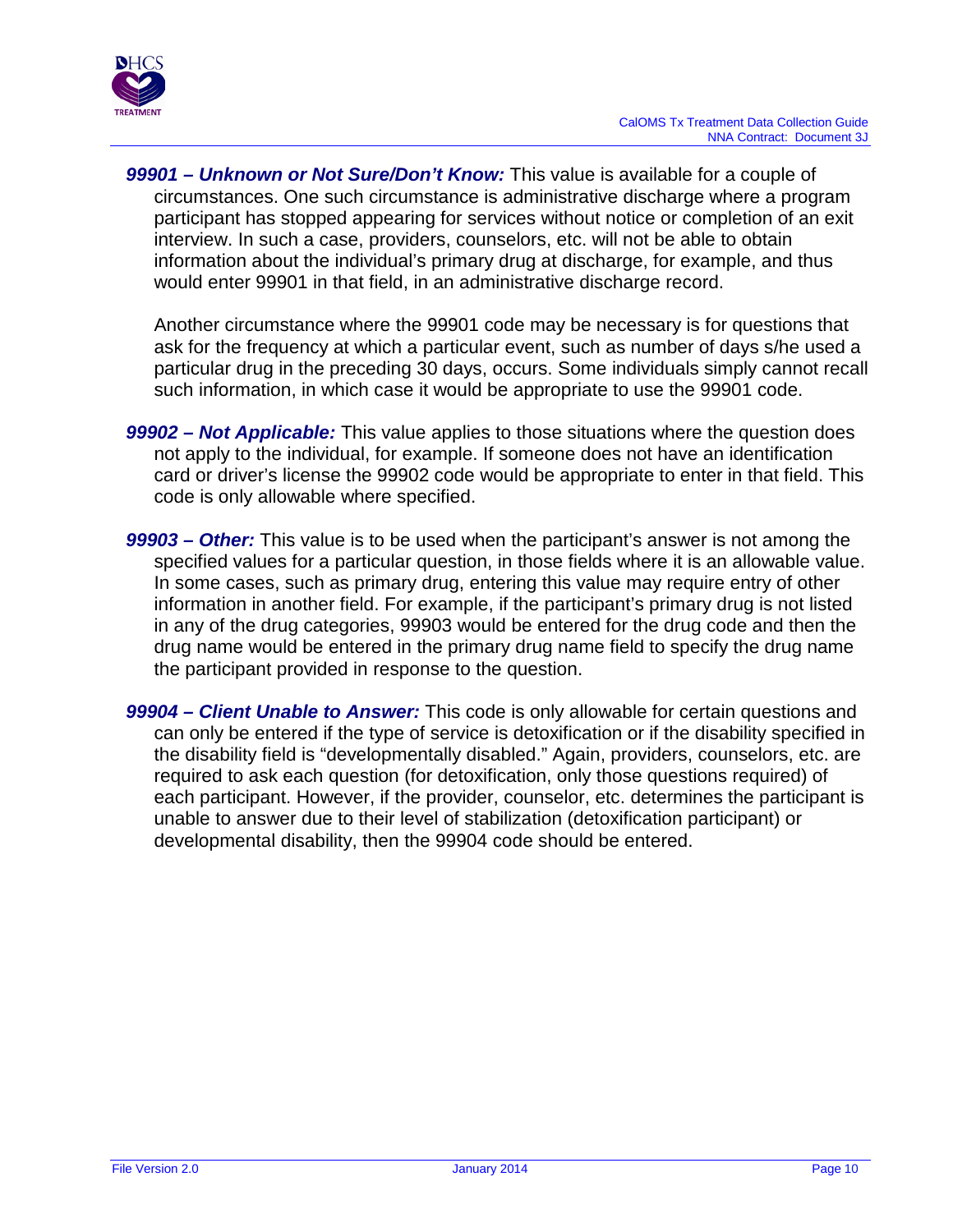

## <span id="page-19-0"></span>**5 Transaction Information**

Transaction information describes the type of transaction being reported, the date the transaction was entered into the CalOMS Tx system, and the form serial number accompanying each transaction record. Each transaction type (e.g. admission) has a section in this document wherein the transaction is described in detail.

Counties and providers are expected to include records in their monthly data submissions for all providers in the county regardless of whether the provider actually has transactions to report. If a provider has not had any reportable transactions occur in the report month, a "provider no activity" record must be included in the monthly file submitted. Please refer to the *CalOMS Tx Data Dictionary* and the *CalOMS Tx File Instructions* for further information on this.

The following sections provide guidelines for reporting transaction information.

### <span id="page-19-1"></span>**5.1 Type of Form (TRN-1)**

This information describes the type of transaction being reported and must be included in each record submitted to DHCS. There are nine possible entries to report the type of form, three pertaining to admission, three pertaining to discharges, and three pertaining to annual update.

#### *For Admissions:*

- **1** Admission
- **2** Resubmission of admission
- **3** Deletion of admission

#### *For Discharges:*

- **4** Discharge
- **5** Resubmission of Discharge
- **6** Deletion of discharge

#### *For Annual Updates:*

- **7** Annual Update
- **8** Resubmission of annual update
- **9** Deletion of annual update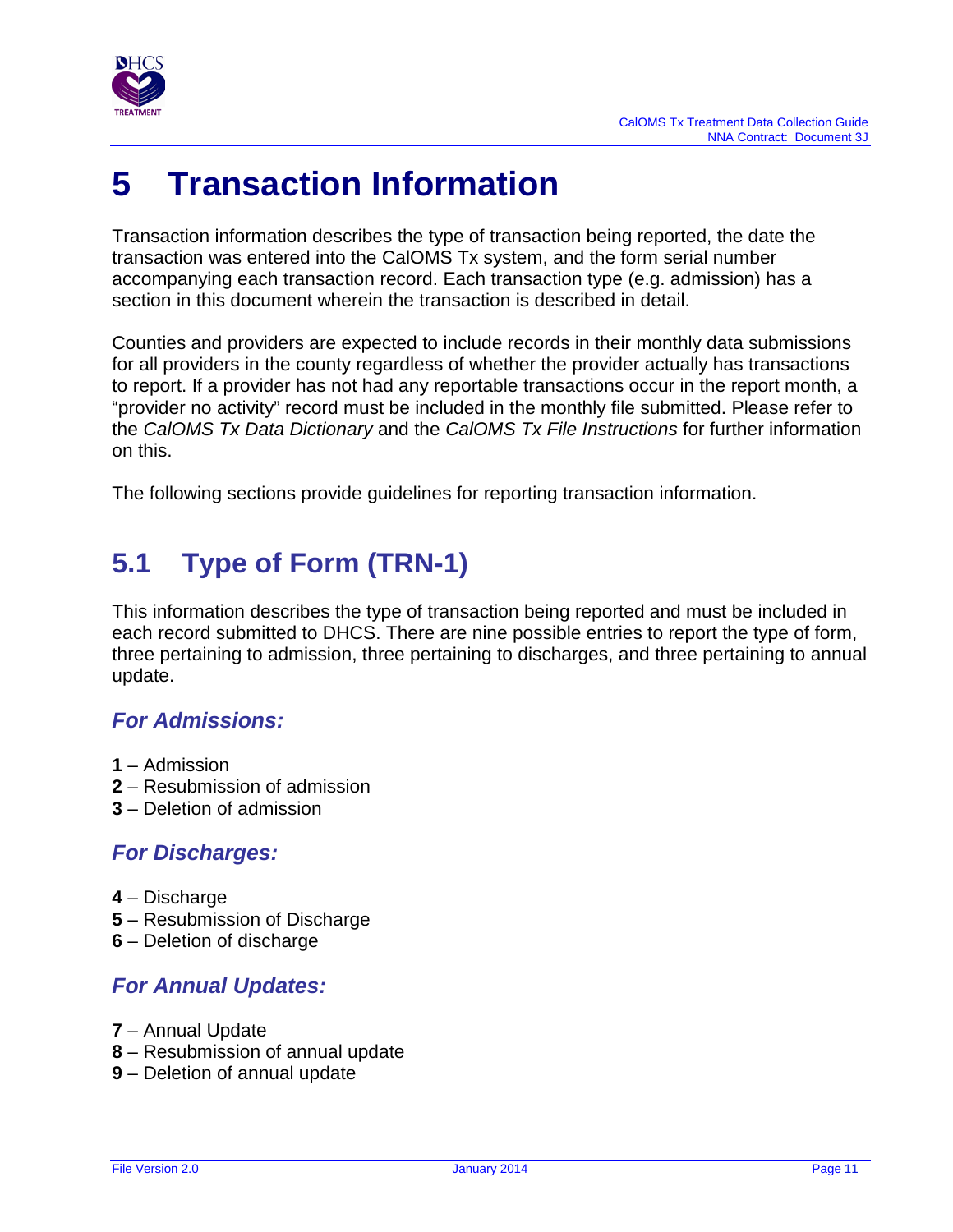

Some counties have asked what constitutes the need for a resubmission, particularly of an admission. For example, some have asked if they need to do a resubmission of an admission if a program participant's answer changes after the admission interview are completed, but prior to annual update or discharge. The answer is no, counties are not required to resubmit admissions every time something changes in the individual's life. CalOMS Tx was designed to collect the data elements at annual update and/or discharge so any changes that occur will be captured at these specific points in time.

Resubmissions should be submitted when counties, direct providers, etc. discover an inaccuracy in the data originally submitted. For example, a submitter may interview a person, complete the CalOMS Tx form, and submit the record to DHCS. After the record has been submitted, the submitter realizes they mistyped the individual's name, entered the wrong form serial number, etc. This is the type of circumstance under which a resubmission form should be used, rather than those in which the program participant reports a change in their route of administration, for example.

### <span id="page-20-0"></span>**5.2 Transaction Date and Time (TRN-2)**

This information is generated by the county/direct contract provider's system automatically. These data elements show the date and time the county or direct provider generated the record. The transaction date and time includes month, day, year, hour, minute, and seconds.

### <span id="page-20-1"></span>**5.3 Form Serial Number (TRN-3)**

Form serial numbers can be eight characters in length and should be generated by the county's/direct provider's system automatically as an identifier for each record. However, if the Form Serial Number is not generated automatically by the county's/direct provider's system, staff collecting and/or entering data must make every effort to ensure Form Serial Numbers are not duplicated.

The Form Serial Number is used to identify and distinguish between individual records, so it is critical they are not used more than once. Use of the same Form Serial Number more than once makes distinguishing duplicate records, corrections to records, etc. very difficult. As a result data existing within DHCS's CalOMS Tx system could be overwritten, lost, changed, etc. This, in turn, could have an unintended negative impact on data quality.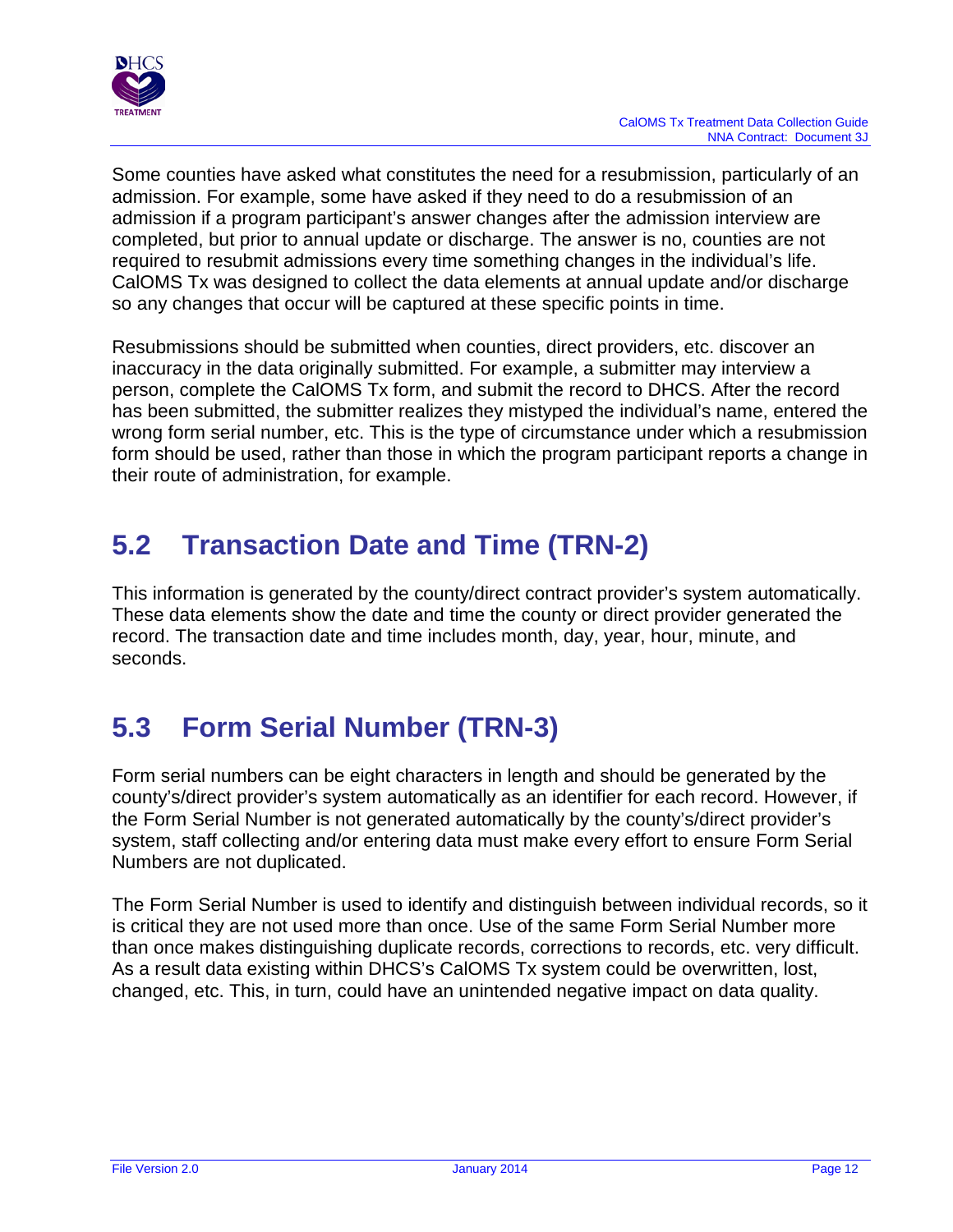

### <span id="page-21-0"></span>**5.4 Provider Identification Number (ADM-3)**

The Provider Identification Number is assigned by DHCS and is a six-digit number consisting of a two-digit county code and a four-digit facility identification number. This information must be included in every record, for each transaction type. For each record, enter the county code  $(01 - 58)$  and the four-digit provider ID assigned by DHCS. Refer to Appendix D for a listing of county codes.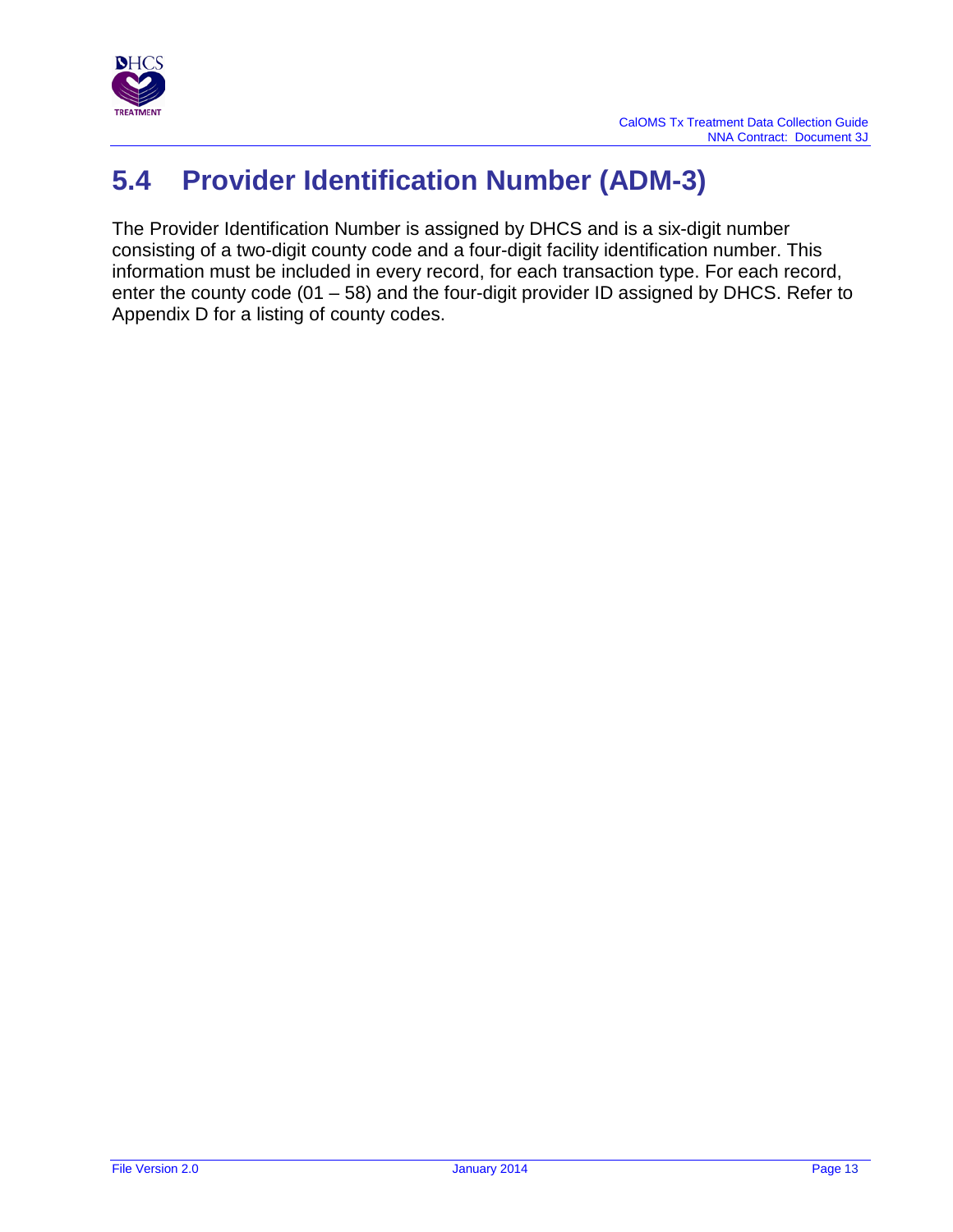

## <span id="page-22-0"></span>**6 Admission Data Collection**

Standard admission data collection includes all persons 18 years of age or older and stable detoxification patients (those patients deemed capable of answering all questions by the detoxification provider). Standard admission data collection excludes youth (persons 17 years of age or younger) and unstable detoxification patients. For youth a minimal set of information is required. For detoxification patients, all fields are required to have values; detoxification patient records permit use of the 99904 as an alternative value in the MTOQ fields. Refer to Section 6.23 for further instructions on collecting data for youth or unstable detoxification patients and a list of required data for such individuals.

For a standard admission, all CalOMS Tx questions must be asked each participant, unless the data field is system generated or is provider-supplied information. Blank fields, incomplete entries, and invalid entries will result in rejection of the admission record. The one exception is the drug name fields (ADU-1a and/or ADU-5a), which may be empty when certain drug codes have been entered in the drug code fields (ADU-1 and/or ADU-5).

Program participants must have been admitted to treatment and treatment services must have commenced in order to collect CalOMS Tx admission information. For example, if the participant started a portion of the admission process and never returned to complete admission, and thus never began receiving treatment services, then admission data would not be collected or reported for that individual.

It is critical to collect all CalOMS Tx data from each program participant regardless of the type of admission. For example, when an individual transfers from one service modality to another, the admission data must be marked as a transfer and collected again for the new service modality. This is because CalOMS Tx is designed to measure change; there could be a difference in a person's answers during the time that elapsed from their admission into the first modality to entry into the modality they are transferred to.

However, if an individual transfers within five calendar days from one modality to another, within the same provider, then the provider can use the discharge data from the first modality for the admission data in the next modality. Regardless of the circumstances for admission, all admission data must be gathered within seven days of a person's entry into treatment.

In the following sections each data element is discussed and instructions for standard admission data collection are provided.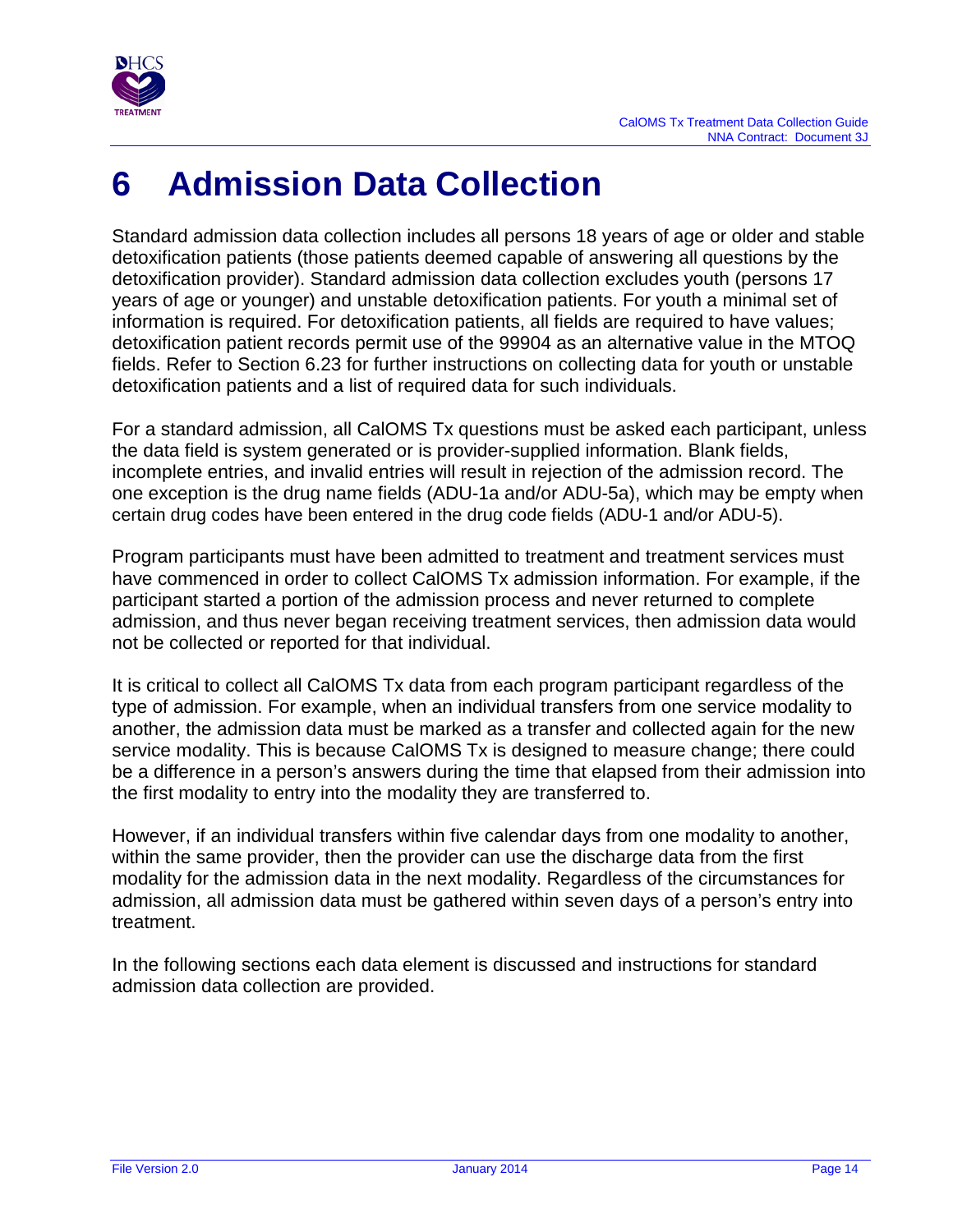

### <span id="page-23-0"></span>**6.1 Date of Admission (ADM-1)**

This information is entered by the provider; i.e. it is not to be county/direct provider system generated. The month, day, and year entered must be day that the clients treatment services began. In addition, the date of admission must be prior to the date of any matching discharges or annual updates.

Finally, multiple admissions for the same individual are allowable in CalOMS Tx. For example, an individual is receiving different services from two different providers or from the same provider. Since this was not allowed in the past, some providers would enter a different admission date for one of the services in which the individual was participating.

CalOMS Tx, however, allows multiple admissions for the same individual so long as the individual does not have more than one admission for the same type of service. Therefore, for CalOMS Tx data collection, enter the date of admission in the required format regardless of whether the individual is enrolled in another modality on the same admission date.

It is important to note that CalOMS Tx data reporting is separate from the billing process for Drug Medi-Cal (DMC) services. Therefore, reporting multiple open admissions in CalOMS Tx will not affect a provider's or county's ability to bill for DMC services

### <span id="page-23-1"></span>**6.2 Admission Transaction Type (ADM-2)**

There are two entries for the type of admission transaction:

- *1. Initial admission.* An initial admission is used to report the beginning of an individual's treatment episode. A treatment episode is a continuous period of planned treatment with no unplanned breaks in services exceeding 30 days. Treatment episodes may include different types of services/modalities and providers as well as planned breaks, such as waiting for a slot to open prior to beginning a new service type.
- *2. Transfer or change in service.* This is used for reporting when an individual has already been admitted to another program or service modality and is transferring to a different program or modality (including those occurring within the same provider). Further, this field helps indicate a person's movement through a treatment episode; the collection of admissions to and discharges from a variety of services in an individual's treatment plan.

Example for transfer: an individual is admitted to an outpatient program and begins receiving services. After some time, the individual informs the provider s/he is no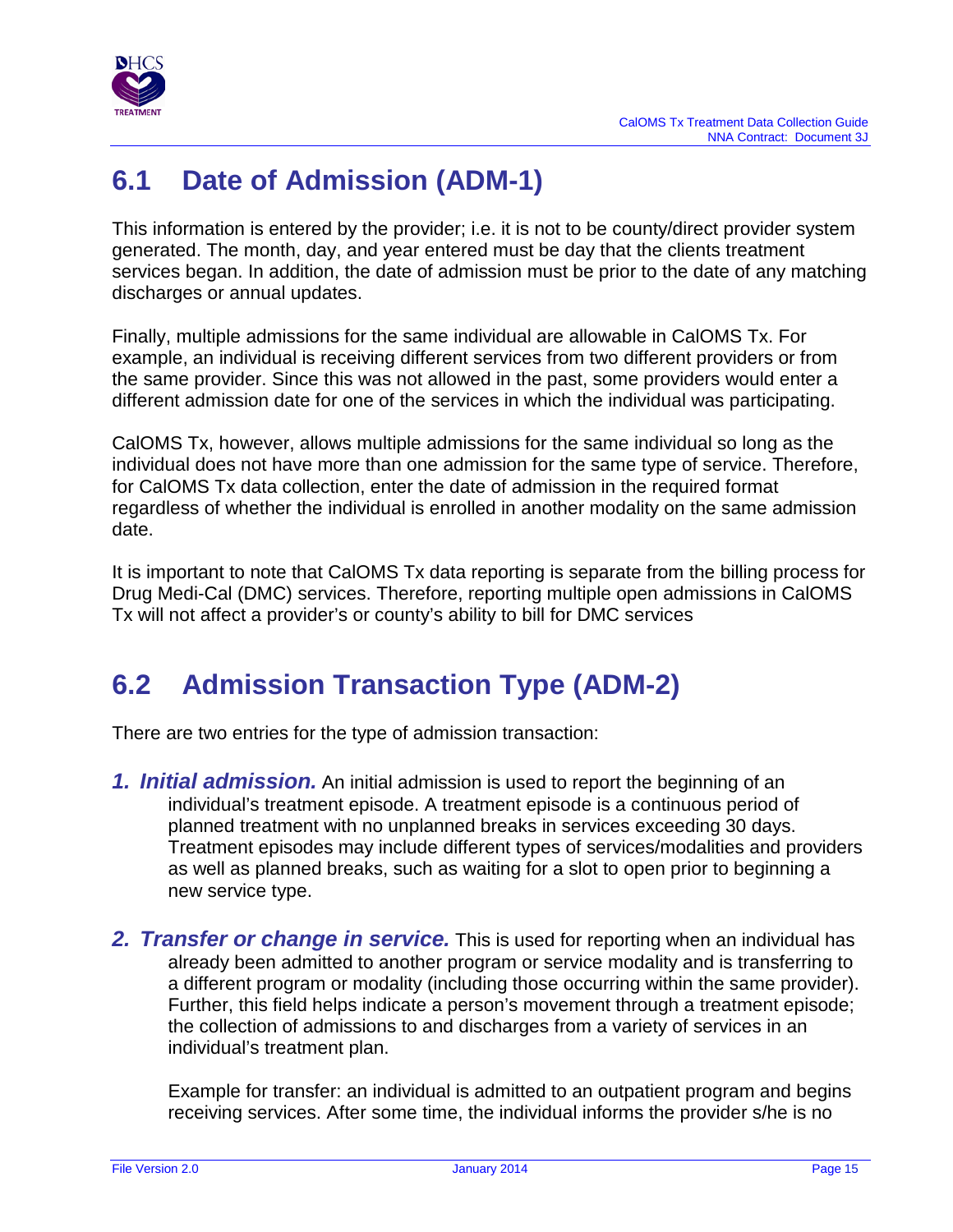

longer able to make it to the program due to transportation problems. The individual is discharged from the program in which s/he was participating and is transferred to a different program which s/he is better able to get to.

Example for change in service: an individual is admitted to a detoxification program. After several days s/he completes the detoxification services and, as part of his/her treatment plan, is ready to move onto outpatient services. The individual is discharged from the detoxification program and a discharge record is submitted. A new admission is opened for the individual in the outpatient program, and two is entered in this field (ADM-2) to indicate the individual is continuing his/her treatment episode, but has had a change in services.

### <span id="page-24-0"></span>**6.3 Type of Treatment Service (ADM-4)**

Information on the type of service being provided is required for state and federal reporting. Each type of service and their valid values are defined in the following sections. Entry of any values other than those specified in the following sections or blank entries will result in an error and the record will be rejected.

A table has been included at the end of this section showing how CalOMS Tx service codes correspond to Drug-Medical Billing Codes and DHCS's Master Provider File (MPF) service codes.

### <span id="page-24-1"></span>**6.3.1 Non-Residential / Outpatient**

Non-residential/outpatient services are services provided where the client does not reside in a treatment facility. Use the following values for non-residential/outpatient services.

**1. Treatment / Recovery / Outpatient Drug Free (ODF) / Narcotic Treatment Program (NTP):** services designed to promote and maintain recovery from SUD problems, which may include the following services:

*Outpatient Group Counseling:* SUD treatment services with or without medication, including counseling and/or supportive services. For DMC beneficiaries, these are services where each client receives two group counseling sessions (90 minute minimum per group session), per 30-day period depending on his/her needs and treatment plan. For DMC, group counseling in this context means face-to-face contacts in which one or more counselors treat four or more (not to exceed ten) clients.

*Outpatient Individual Counseling:* drug abuse or alcoholism treatment services with or without medication, including counseling and/or supportive services.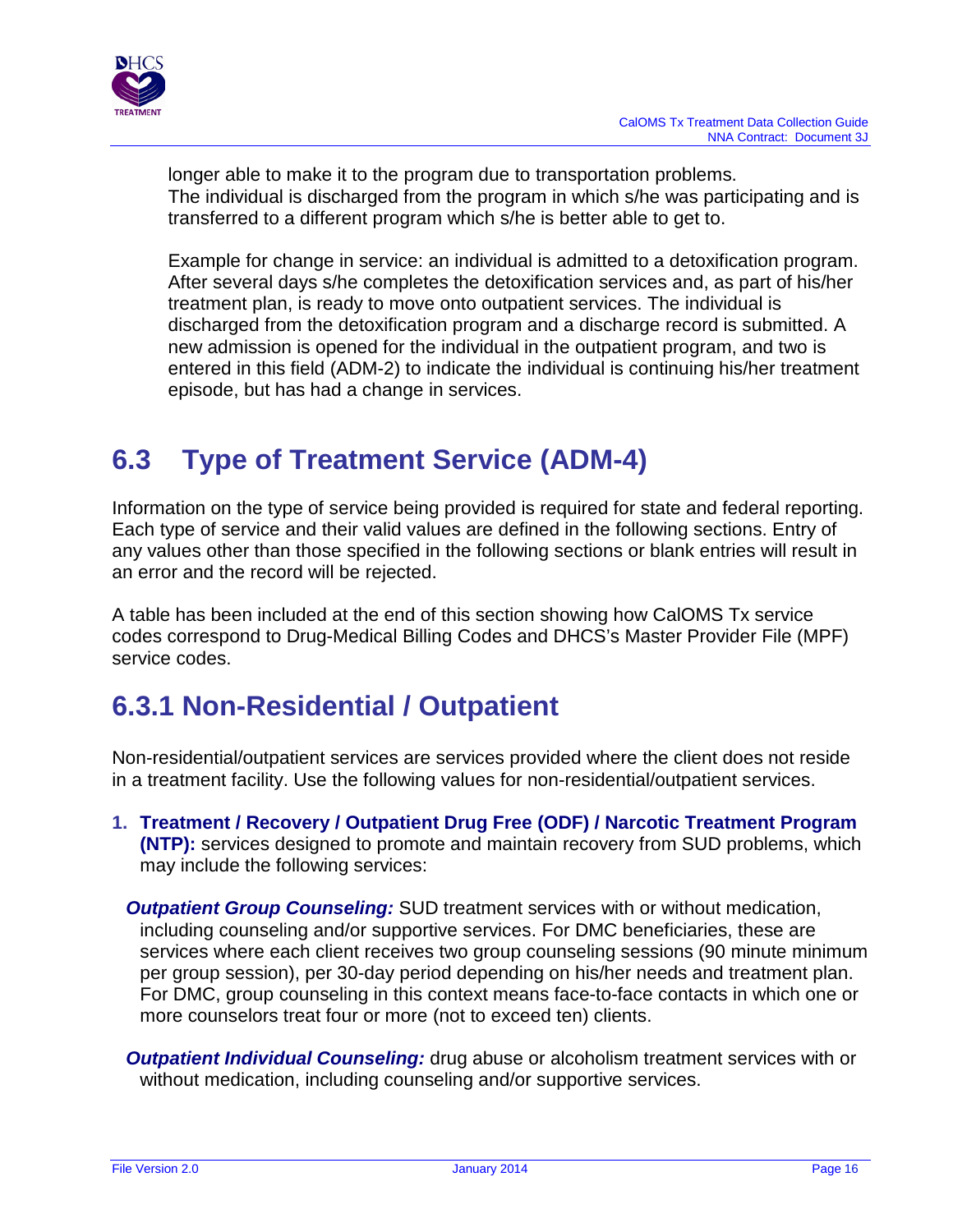

For DMC beneficiaries, these are services where each client receives face-to-face counseling with a therapist or counselor on a one-on-one basis. Individual counseling, for DMC, is limited to intake, evaluation, assessment and diagnosis, treatment and discharge planning, collateral services, and crisis intervention.

*Outpatient Methadone Maintenance (OMM): Methadone maintenance***:** provision of methadone as prescribed by a physician to alleviate the symptoms of withdrawal from narcotics as well as other appropriate or required services. Services include intake, assessment and diagnosis, all medical supervision, urine drug screening, individual and group counseling, admission physical examinations, and laboratory tests.).

**Note***: LAAM:* provision of LAAM and includes medical evaluations, treatment planning, and counseling. Though LAAM is no longer manufactured, it is included in CalOMS Tx so that admissions from past years can be submitted using this code.

*Buprenorphine:* provision of Subutex or Suboxone and may include medical evaluations, treatment planning, and counseling.

**Note:** Many NTP providers are entering either "none" or "other" for Medication Prescribed as Part of Treatment (MED-7). A NTP Maintenance admission is created using two CalOMS Tx data elements, Type of Service (ADM-4) and Medication Prescribed as Part of Treatment (MED-7). In order for a client's record to be stored as an NTP Maintenance admission ADM-4 must equal (1) Nonresidential / Outpatient Treatment / Recovery / ODF / NTP *and* MED-7 must equal (2) Methadone, (3) LAAM, (4) Buprenorphine (Subutex), or (5) Buprenorphine (Suboxone).

*2.* **Day Program Intensive / Day Care Rehabilitative***:* services that last two or more hours (less than 24 hours), for three or more days per week. This includes, but is not limited to, day care rehabilitative programs which provide counseling and rehabilitation services to DMC beneficiaries.

Clients may live independently, semi-independently, or in a supervised residential facility which does not provide this service. These services are provided in intensive outpatient programs wherein services are delivered to participants three hours per day, three days per week. This includes programs providing services throughout the day where participation is stipulated by a minimum attendance schedule of at least ten hours per week and participants may have regularly assigned and supervised work functions.

**3. Detoxification / NTP Detoxification:** services designed to support and assist participants undergoing a period of planned withdrawal from SUD dependence and explore/develop plans for continued service. Administration of prescribed medication may be included in this type of service. This includes outpatient methadone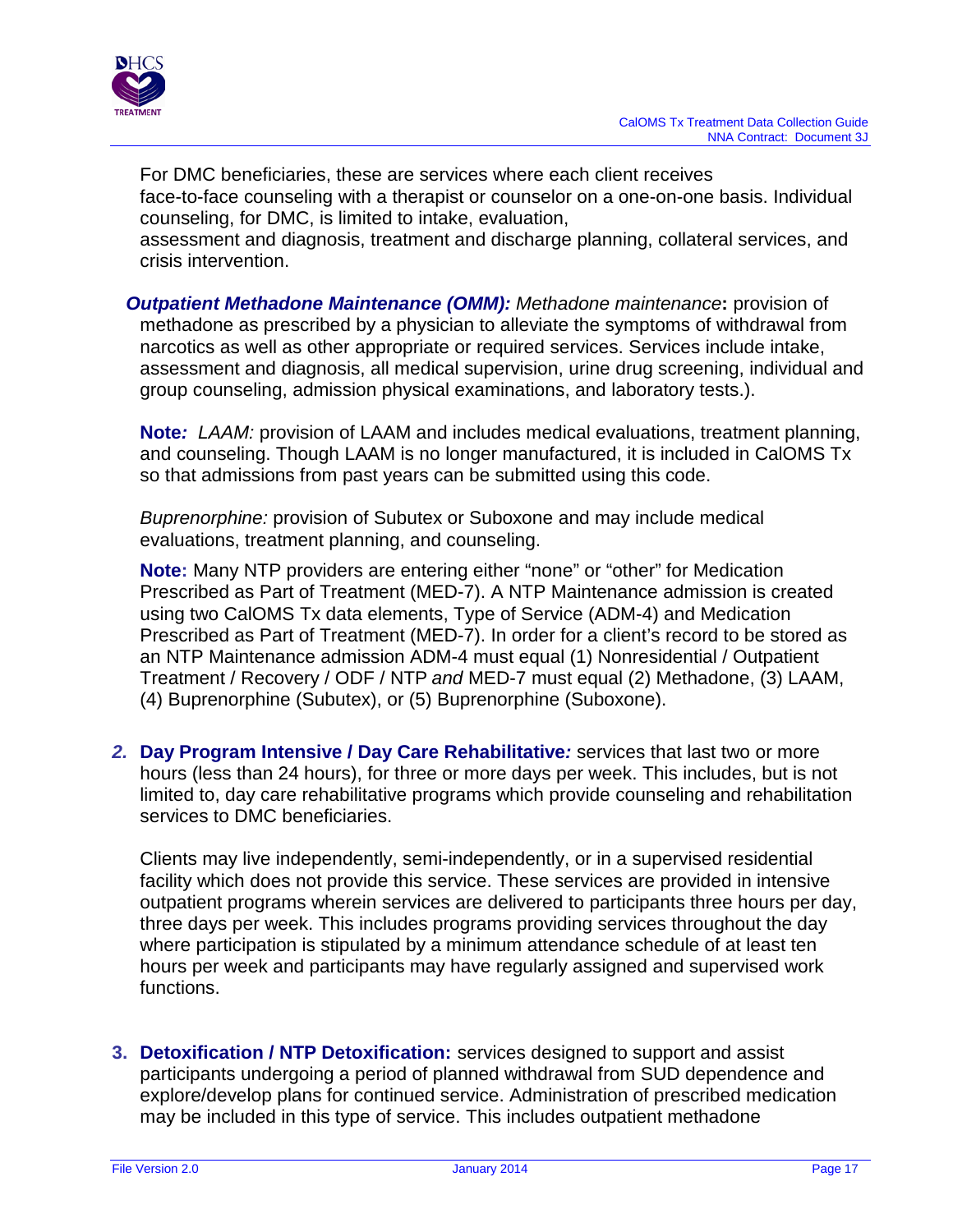

detoxification, which is comprised of the provision of narcotic withdrawal treatment to clients undergoing a period of planned withdrawal from narcotic dependence. This also includes non-methadone detoxification, which is defined as outpatient treatment services rendered in less than 24 hours that provide for safe withdrawal in an ambulatory setting.

**Note:** A NTP Detox admission is created from the same two data elements used for Outpatient NTP: ADM-4 and MED-7. In order for a client's record to be stored as an NTP Detox admission, ADM-4 must equal (3) Nonresidential / Outpatient Detoxification / NTP Detoxification *and* MED-7 must equal (2) Methadone, (3) LAAM, (4) Buprenorphine (Subutex), or (5) Buprenorphine (Suboxone).

### <span id="page-26-0"></span>**6.3.2 Residential**

Residential/inpatient services are services provided where the client resides in a treatment facility. Use the following values for residential/inpatient services.

**4. Hospital detoxification services:** services which include medical acute care for detoxification of individuals with severe medical complications associated with withdrawal. These services are provided in a licensed hospital where participants are hospitalized for medical support during the planned SUD withdrawal period.

This includes inpatient methadone detoxification services, which are services provided in a controlled, 24-hour hospital setting. Inpatient methadone maintenance is comprised of narcotic withdrawal treatment.

- **5. Non-hospital detoxification services:** non-hospital / free-standing residential detoxification services provided in a residential (non-hospital) facility and which support and assist the participant during a planned SUD withdrawal period.
- **6. Treatment/recovery services lasting 30 days or less***:* services provided in a residential facility whose program is designed for participation periods of 30 days or less in non-acute care. These services may include the following elements: personal recovery/treatment planning; educational sessions; social/recreational activities; individual and group sessions; and information about/assistance in obtaining, health, social, vocational, and other community services.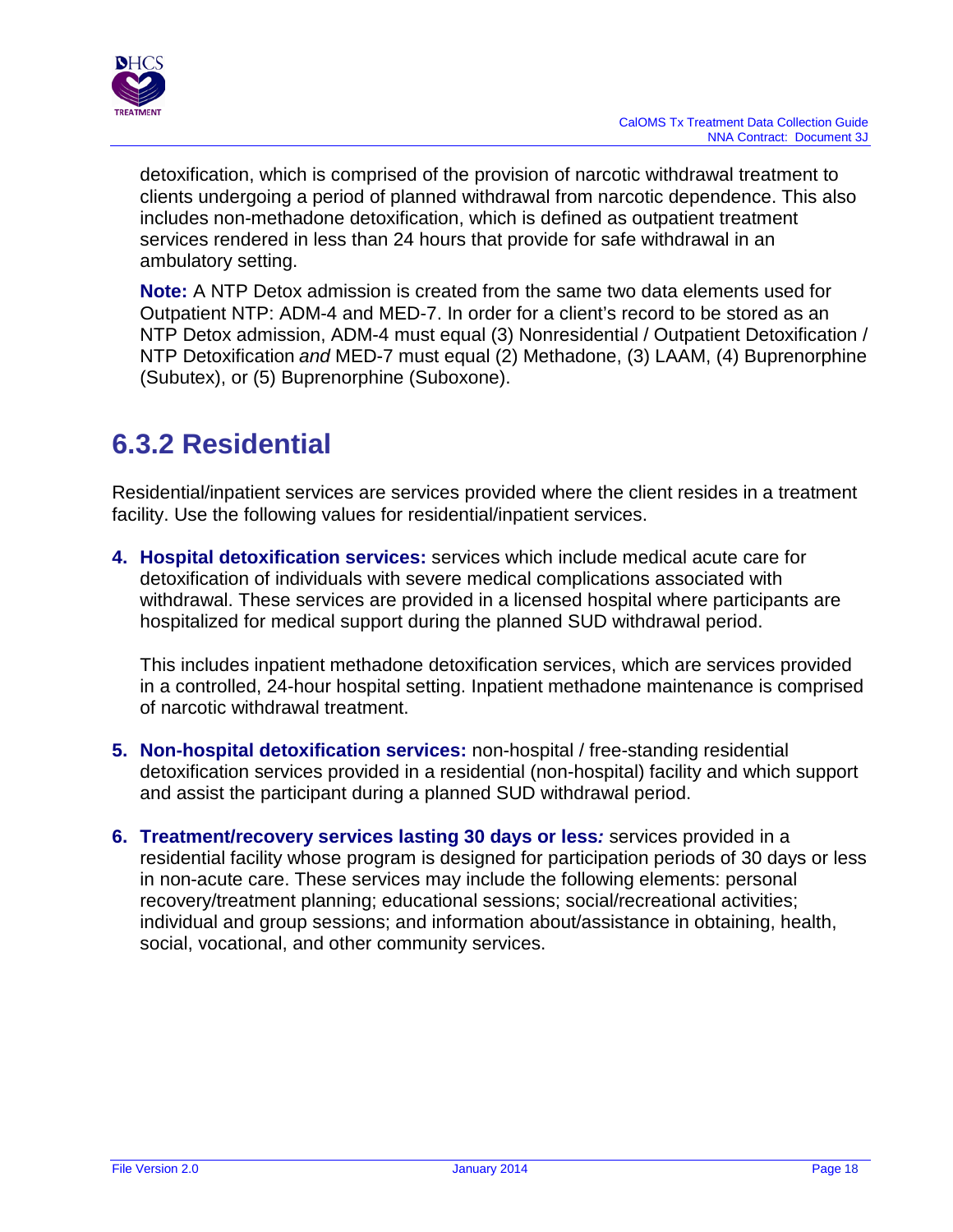

For DMC, these services are only provided to pregnant and postpartum women eligible to receive such services through peril-natal certified programs. The postpartum period is defined as a 60-day period beginning on the last day of pregnancy, regardless of whether other conditions of eligibility are met. Eligibility shall end on the last day of the calendar month in which the  $60<sup>th</sup>$  day occurs. Parenting women who are DMC-eligible are still eligible for regular DMC services and non-DMC perinatal programs.

**7. Treatment/recovery services extending beyond 30 days:** services provided in residential facilities designed for participation exceeding 30 days. These are non-acute services and include the following elements: personal recovery and/or treatment planning; educational sessions; social/recreational activities; individual and group sessions; detoxification services; and information about/assistance in obtaining, health, social, vocational, and other community services.

For DMC, these services are only provided to pregnant and postpartum women eligible to receive such services through perinatal certified programs. The postpartum period is defined as a 60 day period beginning on the last day of pregnancy, regardless of whether other conditions of eligibility are met. Eligibility shall end on the last day of the calendar month in which the  $60<sup>th</sup>$  day occurs. Parenting women who are DMC-eligible are still eligible for regular DMC services and non-DMC perinatal programs.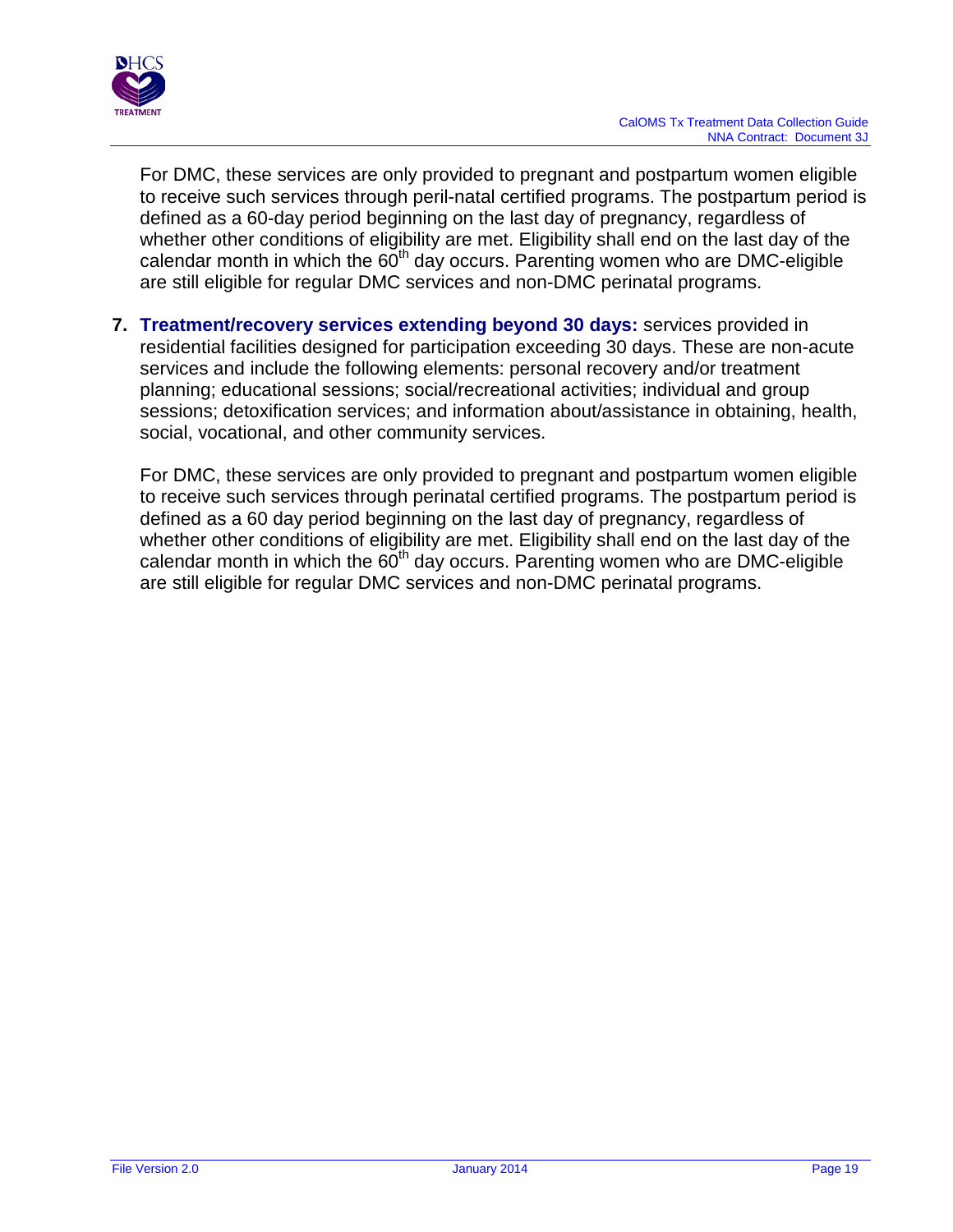

### <span id="page-28-0"></span>**6.3.3 Crosswalk between CalOMS Tx Service Codes, Drug Medi-Cal Codes and DHCS Master Provider Codes**

This crosswalk is to be used as a reference guide and help determine which CalOMS Tx codes are compatible with other service codes that are reported to DHCS.

| <b>CalOMS</b><br><b>Codes</b><br>$(ADM-4)$ | <b>CalOMS Service Type</b>                                                                         | <b>NEW</b><br><b>HIPAA Drug</b><br>Medi-Cal<br>Codes | <b>OLD Drug Medi-Cal</b><br><b>Codes</b><br><b>(Service Function</b><br>Codes)                                     | DHCS's Master Provider File (MPF) Code<br><b>Descriptions</b>                                             |  |
|--------------------------------------------|----------------------------------------------------------------------------------------------------|------------------------------------------------------|--------------------------------------------------------------------------------------------------------------------|-----------------------------------------------------------------------------------------------------------|--|
| 1                                          | Nonresidential/<br><b>Outpatient Drug Free</b><br>(ODF)/                                           | H0004<br>H0004 HD<br>(Perinatal)                     | $80 - 84$ : ODF -<br>Individual Counseling Individual                                                              | 31 - Nonresidential: Outpatient/Group and                                                                 |  |
|                                            |                                                                                                    | H0005<br>H0005 HD<br>(Perinatal)                     | 85 - 89: ODF-<br><b>Group Counseling</b>                                                                           | 33 - Nonresidential: Rehabilitative<br>Ambulatory Outpatient - Group                                      |  |
|                                            |                                                                                                    |                                                      |                                                                                                                    | 34 - Nonresidential: Rehabilitative<br>Ambulatory Outpatient - Individual                                 |  |
|                                            | Narcotic Treatment<br>Program (NTP)<br>Maintenance                                                 | H0020 HG<br>H0020 HG HD<br>(Perinatal)               | 20 - 22: NTP-<br>Methadone Dosing                                                                                  | 40 - Modality and Service Elements:<br>Outpatient Methadone Maintenance (OMM)                             |  |
|                                            |                                                                                                    | H0004 HG<br>H0004 HG HD<br>(Perinatal)               | 26 - 27: NTP-Individual Counseling                                                                                 |                                                                                                           |  |
|                                            |                                                                                                    | H0005 HG<br>H0005 HG HD<br>(Perinatal)               | 28 - 29: NTP-Group Counseling                                                                                      |                                                                                                           |  |
| 2                                          | Nonresidential/<br>Outpatient Day Program<br>Intensive/ Day Care<br>Rehabilitative (DCR)           | H0015                                                | 30 - 39: Daycare<br>Rehabilitative                                                                                 | 30 - Nonresidential: Rehabilitative<br>Ambulatory Intensive Outpatient (Day Care<br>Habilitative) (DCH)   |  |
|                                            | Perinatal Nonresidential/<br>Outpatient Day Program<br>Intensive/ Day Care<br>Rehabilitative (DCR) | H0015 HD                                             |                                                                                                                    |                                                                                                           |  |
| 3                                          | Outpatient Detox (non-<br>medical) /NTP Detox                                                      | No DMC<br>services                                   | 41 - Modality and Service Elements: Outpatient Methadone<br>Detoxification (OMD)                                   |                                                                                                           |  |
|                                            |                                                                                                    |                                                      |                                                                                                                    | 44 - Modality and Service Elements:<br>Rehabilitative Ambulatory Detoxification<br>(Other than Methadone) |  |
| 4                                          | Detox (Hospital)                                                                                   |                                                      | No DMC Services                                                                                                    | 53 - Residential: Hospital Inpatient<br>Detoxification (24 Hours)                                         |  |
|                                            |                                                                                                    |                                                      |                                                                                                                    | 42 - Modality and Service Elements:<br>Inpatient Methadone Detoxification (IMD)                           |  |
| 5                                          | Residential Detox (Non-Hospital)                                                                   |                                                      | No DMC Services                                                                                                    | 50 - Residential: Free-Standing Residential<br>Detoxification                                             |  |
| 6                                          | Residential Treatment/<br>Recovery (30 days or<br>less)                                            | H0018 HD                                             | 40 - 49: Perinatal<br>52 - Residential: Residential Recovery -<br><b>Residential</b><br>Short Term (up to 30 days) |                                                                                                           |  |
| 7                                          | Residential<br>Treatment/Recovery (31<br>days or more)                                             | H0019 HD                                             | 40 - 49: Perinatal<br>Residential                                                                                  | 51 - Residential: Residential Recovery -<br>Long Term (over 30 days)                                      |  |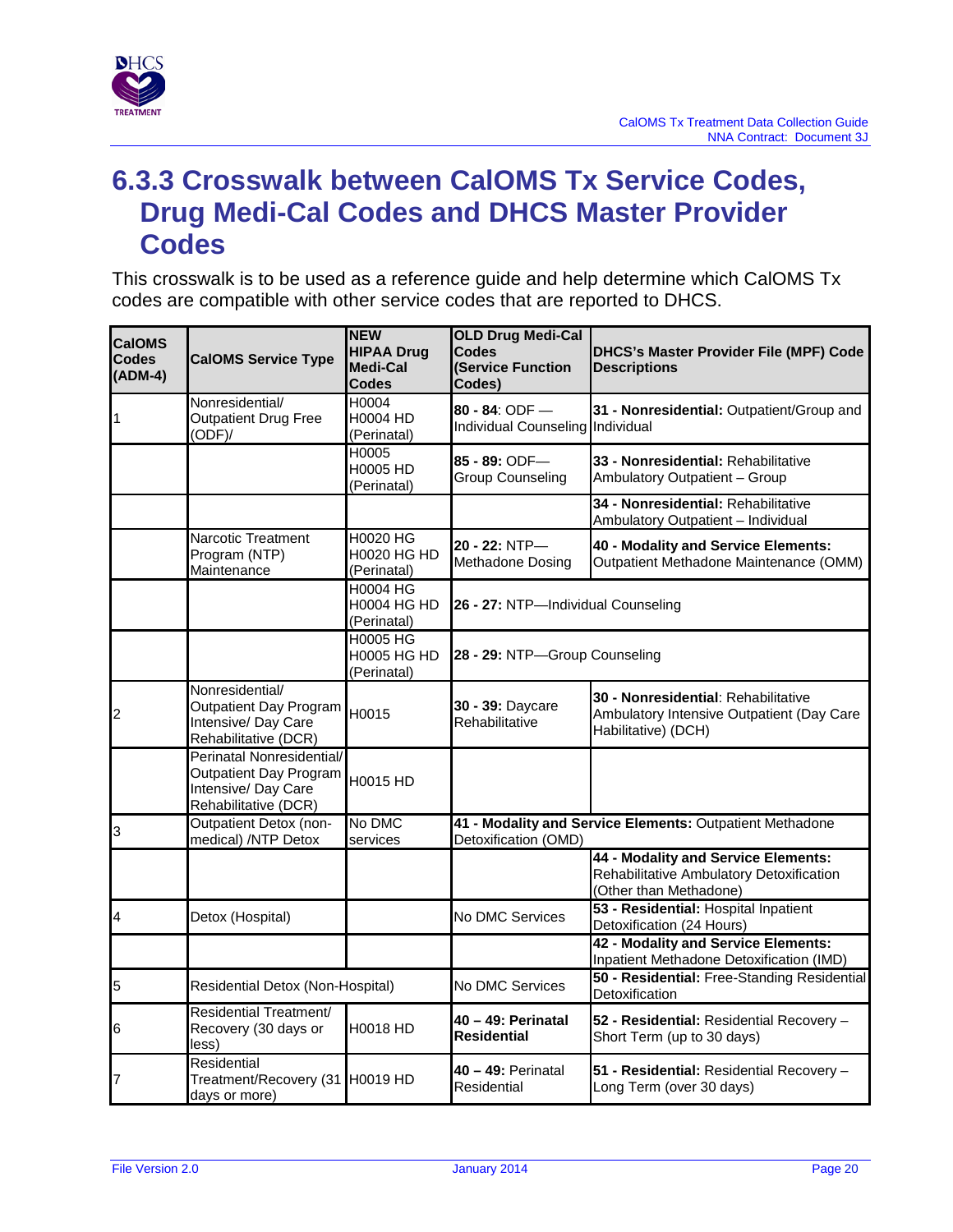

### <span id="page-29-0"></span>**6.4 Source of Referral (ADM-5)**

Ask: *What is your principal source of referral?*

Source of referral information is required for state and federal reporting. Further, referral source provides more information about individuals seeking treatment. This information can be helpful in identifying how individuals find out about treatment, the extent to which they impact other public service systems, and the relationship between how people are referred to treatment and how long they stay in treatment.

Ask the participant how they were referred to the program or what their source of referral is and enter the code corresponding to the response provided. The valid entries for this field are:

**1 – Individual:** includes self-referral, family member or friend. If a client reports them self as "self-referred" but they have been referred by another agency use the client's administrative paperwork as the referral source.

**2 – Alcohol / Drug Abuse Program:** any program whose activities are primarily related to SUD abuse prevention, education or recovery services.

**3** – **Other Health Care Provider:** physicians, psychiatrists or other licensed health care or mental health professionals, general hospitals, psychiatric hospitals, mental health programs and nursing homes.

**4 – School / Educational:** school principals, counselors, teachers, a student assistance program or any other educational agency.

**5 – Employer/EAP:** a supervisor, personnel officer, employee counselor, or an agent of an Employee Assistance Program (EAP).

**6 – 12 Step Mutual Aid:** programs such as Alcoholics Anonymous, or Al-Anon.

**7 – Probation or Parole:** any person that is sentenced under the law and is sent to treatment as a condition of probation or parole

**8 –Post-release Community Supervision (AB 109)**: the realignment of Criminal Justice and Rehabilitation programs from the State to the counties.

**9 – DUI / DWI:** county or privately operated program(s) that provide counseling, education, and referrals for ancillary services for those individuals who have been mandated to complete a driving-under-the-influence program.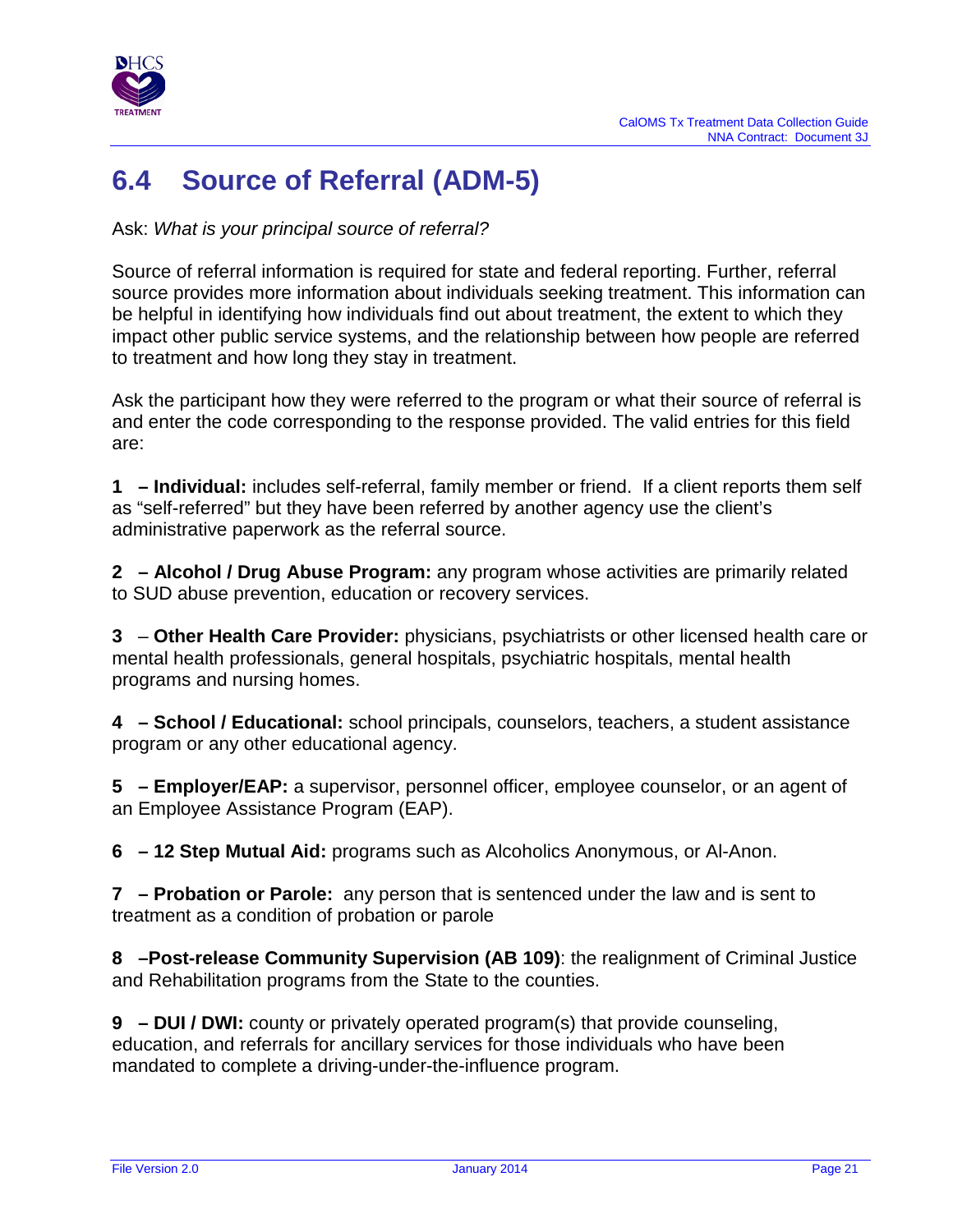

**10 – Adult Felon Drug Court:** any Adult Drug Court client that is charged with, or convicted of a felony. Do not use this code for misdemeanants.

**11 – Dependency Drug Court:** any adult client that is involved with the Child Protection Services (CPS) and referred to treatment by a Dependency Drug Court (Family Drug Court) Program. If the client is referred to treatment without the involvement of a Dependency Drug Court (Family Drug Court), the referral should be coded as a CPS referral, see # 14 below.

#### **12 – Court / Criminal Justice**:

- any referral from a police official, judge, prosecutor, probation or parole officer, or other person affiliated with a federal , state, or county judicial system, or is sentence for a non-SUD related crime,
- is an Adult Drug Court client charged with, or convicted of a misdemeanor,
- or is a juvenile charged with, or convicted of a crime and referred by a Juvenile Drug Court.

**13 – Other Community Referral:** community and religious organizations or any agency that provides services in areas such as poverty relief, unemployment, shelter, or social welfare. Defense attorneys are included in this category.

**14 – Child Protective Services:** any client that is referred into treatment by CPS and is **not** referred into treatment by a Dependency Drug Court (Family Drug Court) Program.

A source of referral must be provided for each participant. Failure to enter data in this field, or entry of any values other than those specified above will result in an error and the record will be rejected.

**Note: Source of Referral as it relates to the Criminal Justice Status field**. If Source of Referral code values 7, 10, or 12 are entered, then Criminal Justice Status cannot equal 1 – No Criminal Involvement. If Source of Referral contains 7, 10, or 12 and Criminal Justice Status contains 1, an error will occur and the record will be rejected.

If Source of Referral code is value 8 (AB 109 clients) then the Criminal Justice Status (LEG-1) must be a value 4, or an error will occur and the record will be rejected.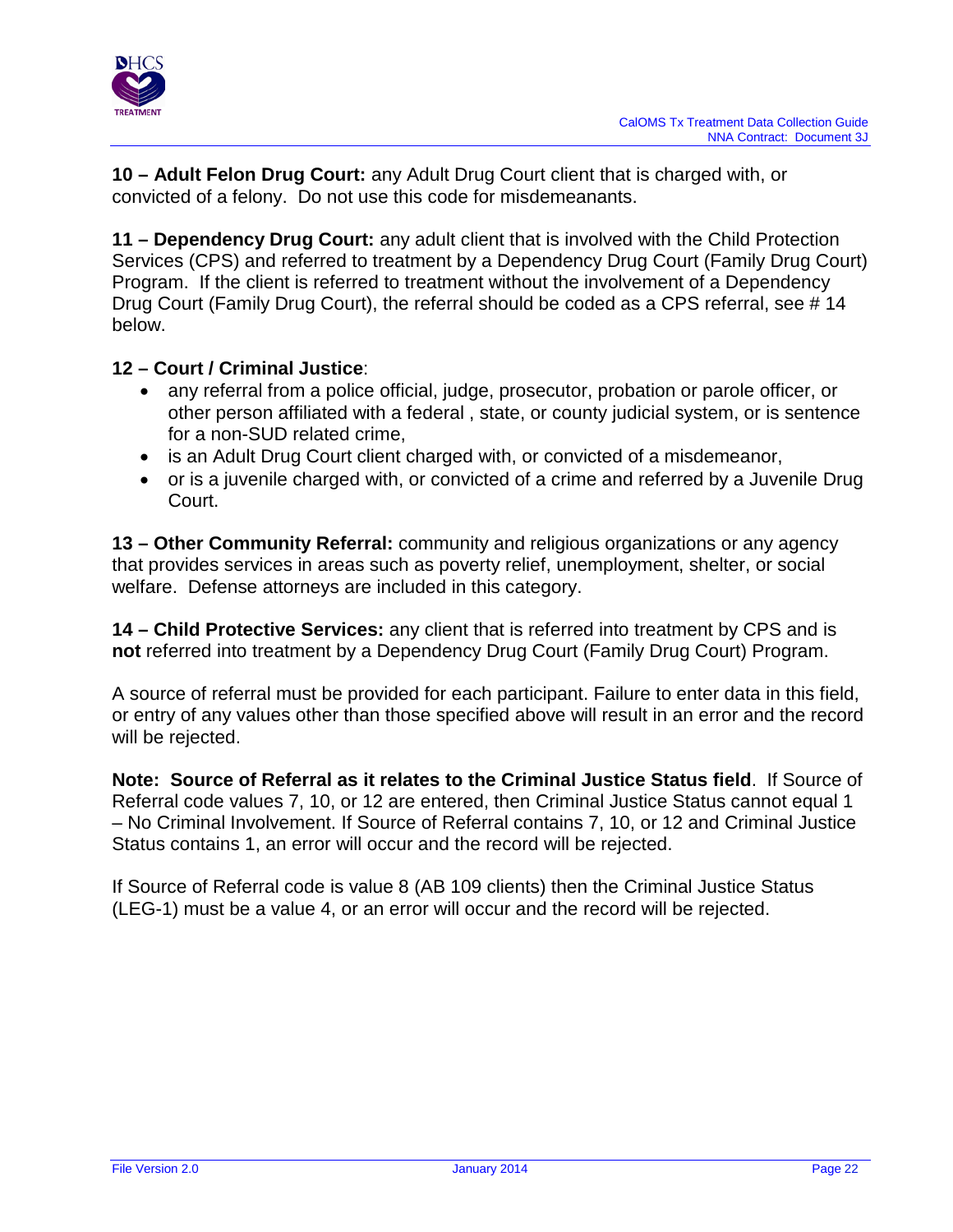

### <span id="page-31-0"></span>**6.5 Days Waited to Enter Treatment (ADM-6)**

Ask: *How many days were you on a waiting list before you were admitted to this treatment program?*

This element provides a means for fulfilling one of the NOM requirements by collecting information on the number of days participants wait before they are admitted to treatment. By gathering information about the length of time individuals seeking SUD services have to wait to receive services DHCS counties, and providers will be able to identify barriers to services and thus identify ways to eliminate such barriers.

However, some individuals include time they are incarcerated when reporting the amount of time they were on a waiting list. Including other factors unique to an individual's circumstances, such as incarceration, in the count of days waited to enter treatment has a negative impact on the quality of the data collected on this element.

Therefore, when asking for this information, county and provider staff must clarify that days waited to enter treatment should only include days waited due to an unavailability of slots in a particular program or modality not days waited due to other circumstances unique to the individual's life.

In some cases, however, it is the provider rather than the program participant that may have this information. If such is the case, it is acceptable for the provider to enter the number of days the individual was on the waiting list.

Entries for responses for days waited to enter treatment must be greater than or equal to 0 and less than 1,000. The valid values for days waited to enter treatment are:

- **A number from 0 to 999**, 0 meaning the individual did not wait any days prior to entering treatment, and 999 being the maximum reportable number of days waited to enter treatment.
- **99901** Not sure/don't know
- **99904** Client unable to answer. DHCS's CalOMS Tx system will have an edit to check for erroneous use of this alternative value. For example, if 99904 is entered in this field and the type of service is not detoxification (code 3, 4, or 5 was entered in the type of service field) or if the disability is not "developmentally disabled" (code 7 was entered in the disability field), an error will occur and the entire record will be rejected.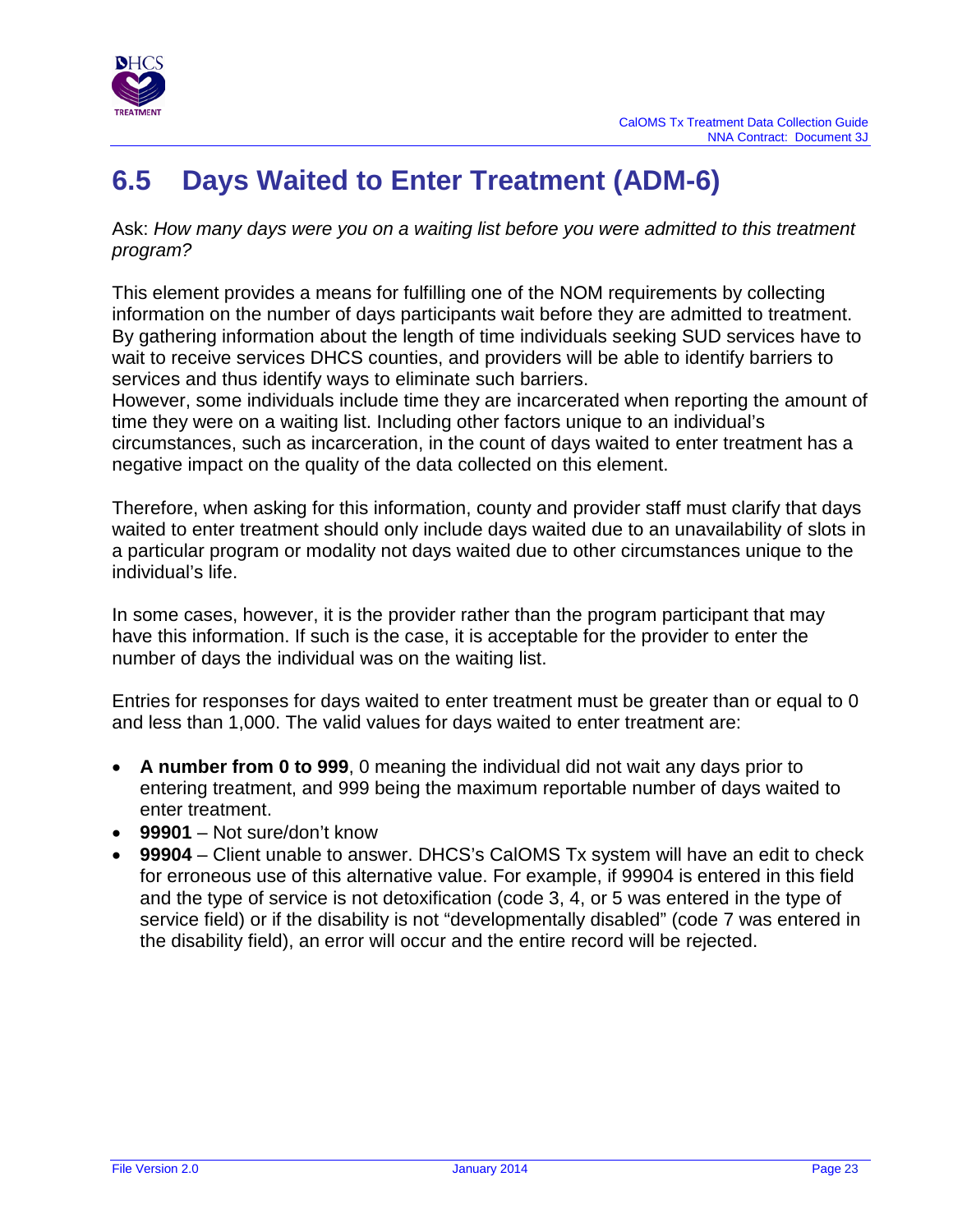

### <span id="page-32-0"></span>**6.6 Number of Prior Treatment Episodes (ADM-7)**

Ask: *What is the number of prior episodes in any alcohol or drug treatment/recovery program in which you have participated?*

This question provides valuable information that can be used for continuous quality improvement. The valid entries for the number of prior treatment episodes are:

- **A number from 0 to 99**, 0 meaning the individual did not have any prior treatment episodes and 99 being the maximum reportable number of prior episodes. **99900** - Declined to state
- **99901**  Not sure/don't know
- **99904** Client unable to answer. This is only a valid value when the participant is a detoxification program patient, who has not yet been stabilized, or is developmentally disabled (3, 4, or 5 was entered in the type of service field or 7 was entered in the disability field, respectively).

### <span id="page-32-1"></span>**6.7 California Work Opportunity and Responsibility to Kids (CalWORKs)**

Counties and providers must report on various funding sources in addition to those provided by DHCS that may be used to provide SUD treatment services. This information enables DHCS to determine other systems impacted by SUD use/abuse.

### <span id="page-32-2"></span>**6.7.1 CalWORKs Recipient (ADM-8)**

Ask: *Are you a CalWORKs recipient?*

This field enables DHCS, counties, and providers to identify the number of CalWORKs recipients seeking and receiving SUD treatment services. There are three allowable values for responses for CalWORKs recipient:

**1** – Yes **0** – No **99901** – Not sure/don't know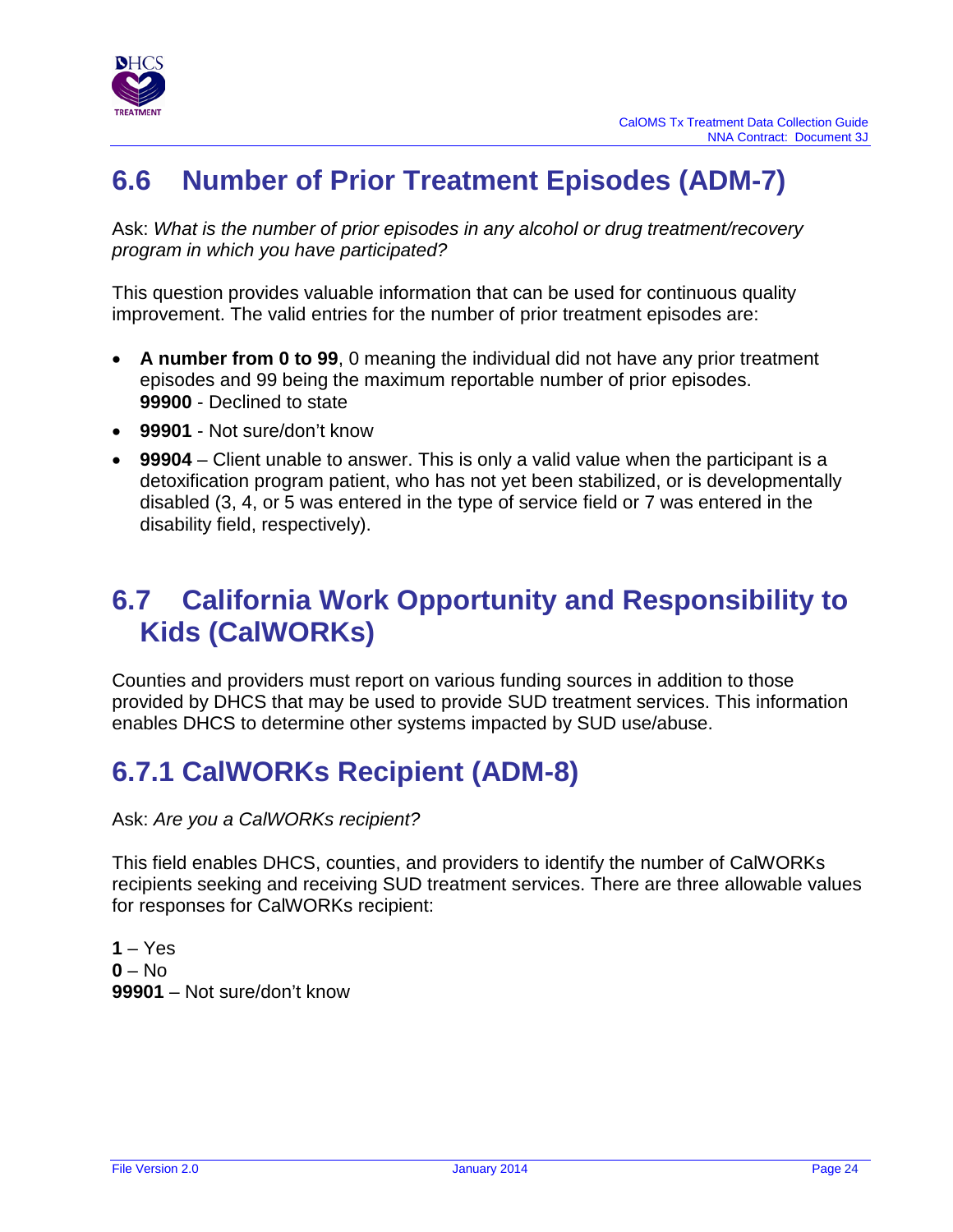

### <span id="page-33-0"></span>**6.7.2 Substance Abuse Treatment under CalWORKs (ADM-9)**

Ask: *Are you receiving substance abuse treatment services under the CalWORKs welfareto-work plan?*

This field further elaborates on the CalWORKs recipient field by enabling DHCS, counties, and providers to track the number of individuals receiving SUD services through CalWORKs. There are three allowable values for responses to this question:

**1** – Yes **0** – No **99901** – Not sure/don't know

If 1 is entered in this field, then 1 must have been entered in the CalWORKs recipient field as well. If 1 has been entered in this field and 0 or 99901 have been entered in the CalWORKs recipient field, an error will occur resulting in rejection of the entire record.

### <span id="page-33-1"></span>**6.8 County Paying for Services (ADM-10)**

This data field is designed to track instances where one county refers an individual to a program in another county and pays for the services provided. For example, sometimes individuals seek services in a particular county, which either does not offer the needed services or does not have available slots for the needed services. In such event, the county would refer an individual to a county with the needed services available and pay that county, or the provider the individual was referred to in that county.

Information on counties paying for services provided in a different county is necessary to ensure referring counties are credited for individuals whose services they pay for. In addition, this information will provide useful information for needs assessment.

The valid values for this field are:

- **01-58 - If** services provided to an individual are being funded by a referring county, enter the county code of the referring county. Refer to Appendix B for a list of county codes.
- **99902 -** Not applicable. Use this code if the services occur in and are paid for by the county the participant initially sought them in.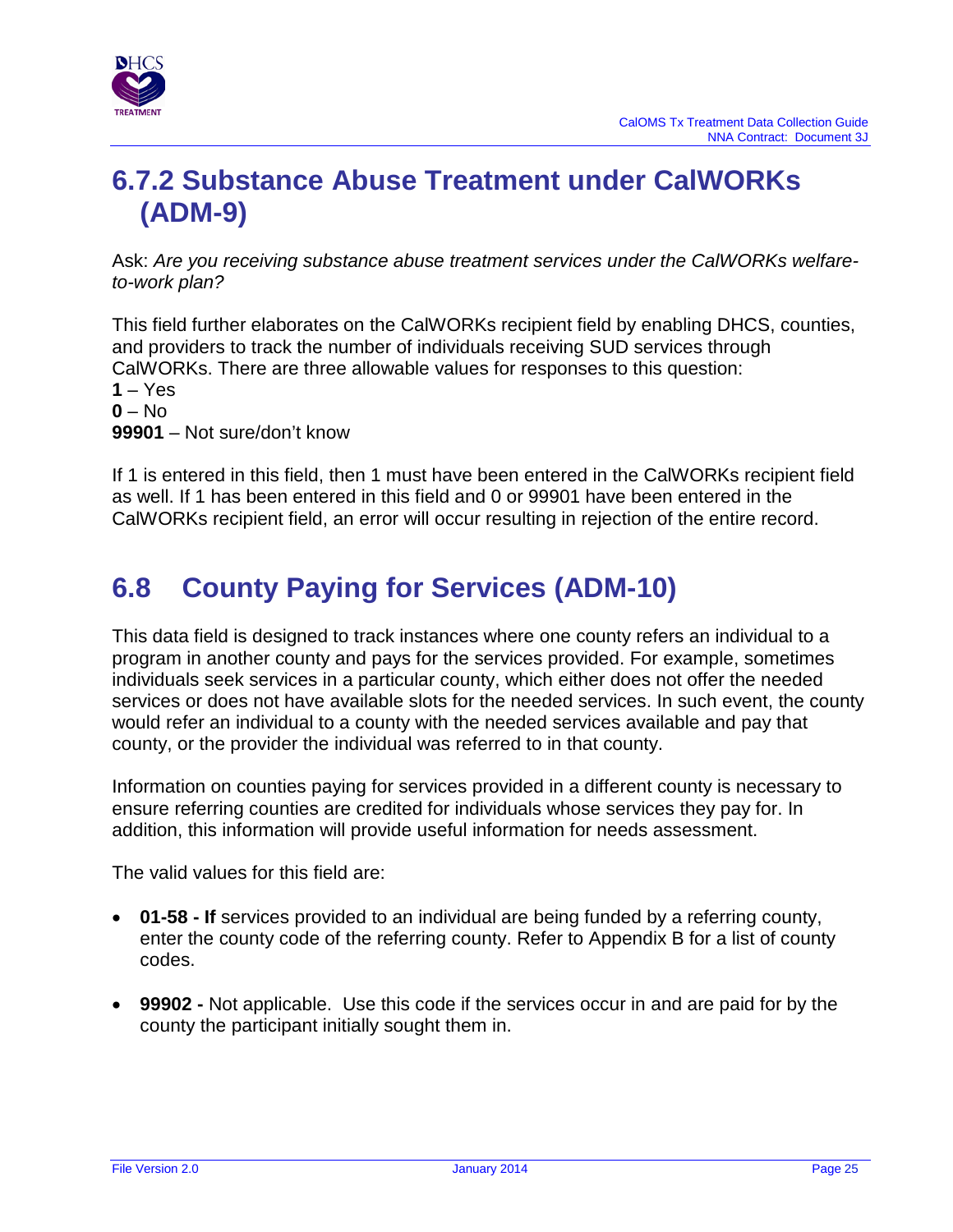

### <span id="page-34-0"></span>**6.9 Special Services Contract Identification Number (ADM-11)**

Some counties contract with neighboring counties for the provision of services available in one county which are not available in another. For example, one county may provide residential services while a neighboring county does not. Therefore, the neighboring county may contract with the county providing residential services to fund any individuals they refer for residential services.

Counties and providers must report information about special services contract funds used when such contracts exist between counties. In the event one county has a special services contract with another county, a special services contract number must be obtained from DHCS. If any other number is entered into the CalOMS Tx application the record will be rejected.

The valid values for this field are:

- **A four-digit special services contract number issued by DHCS, ranging from 0000 – 9999**. If a special services contract exists and a special services contract identification number has been assigned, the two-digit code of the county paying for the services (referring county) must be entered in the county paying for services field (see Section 6.8). Failure to enter the county code in the county paying for services field when a special services contract number has been entered will produce an error and the record will be rejected.
- **99902 - Not applicable.** This should be entered if there is not a special services contract in place.

### <span id="page-34-1"></span>**6.10 Provider's Participant Identification (PPID) Number (CID-2)**

This field is designated for providers to enter participant identification numbers assigned to individuals participating in their program. The mechanism for generating this number is governed by the provider and may be alphabetic, numeric, or alpha-numeric. Entries in this field can be up to 20 characters and can contain capital letters, numbers, dashes, or blanks.

A valid participant identification number is not required for each individual; use of a provider participant identification number is optional. However, this field must be present in the file. This field is used for matching records, so if the field is blank at admission, it must also be blank for matching discharges or annual updates. Further, the entry contained in this field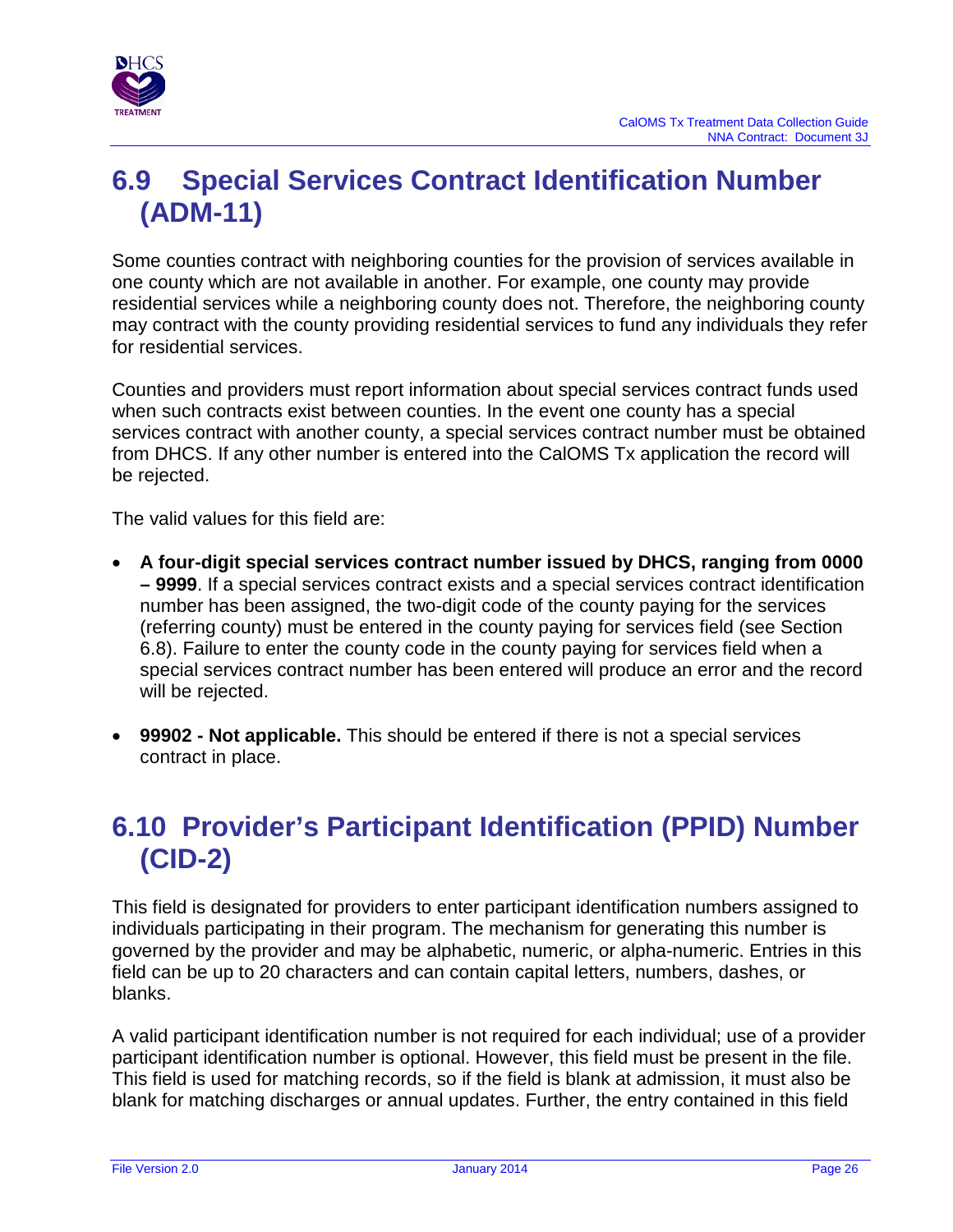

must be the same at admission, annual update, and discharge; e.g. if 12BFJ6945GY were entered at admission, the same entry must be provided for this person's discharge or annual update records. An error will occur if the value entered (or not entered) in this field for an admission is different at annual update or discharge. To protect a client's privacy, please do not use client names or any other personal client identifiers as the PPID.

### <span id="page-35-0"></span>**6.11 Unique Client Identifier (UCI)**

In addition to the federal requirement to report changes during treatment measures is a requirement to have a mechanism for uniquely identifying every SUD program participant without compromising his/her right to privacy and confidentiality. In response to this federal requirement DHCS, in collaboration with counties and providers, identified a number of data elements that would facilitate tracking unique clients.

The UCI will be used for such purposes as:

- Tracking clients as they move through the SUD system of care (across and between SUD treatment episodes)
- Identifying duplicate records
- Assessing unique client SUD treatment needs
- Program analysis
- Monitoring client outcomes
- Fulfilling state and federal reporting requirements

The UCI data elements are used to determine whether an incoming record is for a new individual (entering DHCS's system of care for the first time) or should be matched to an existing client (has previously received services through DHCS's system of care). Upon such determination, the system will either generate a new unique client identification number or attach an existing UCI number.

If the system determines the incoming record is for a new client it will randomly generate a UCI number and "stamp" it to that record. Each time this person presents for treatment thereafter, the system will be able to recognize this person as a prior client by scanning the information in the UCI fields. If the individual is a previous client the incoming record will be "stamped" with that individual's UCI number. This randomly generated UCI number is nonintelligent, which means that none of the information contained in the various UCI fields is contained in the UCI number. For example, part of a person's name or social security number are not pieced together to create the UCI number.

Further, the matching process occurs once a record is received by CalOMS Tx, which means the UCI number is attached to the record before it populates the database. Therefore none of the data contained in the UCI fields, which do not provide demographic information about the treatment population, are ever visible to any CalOMS Tx users. For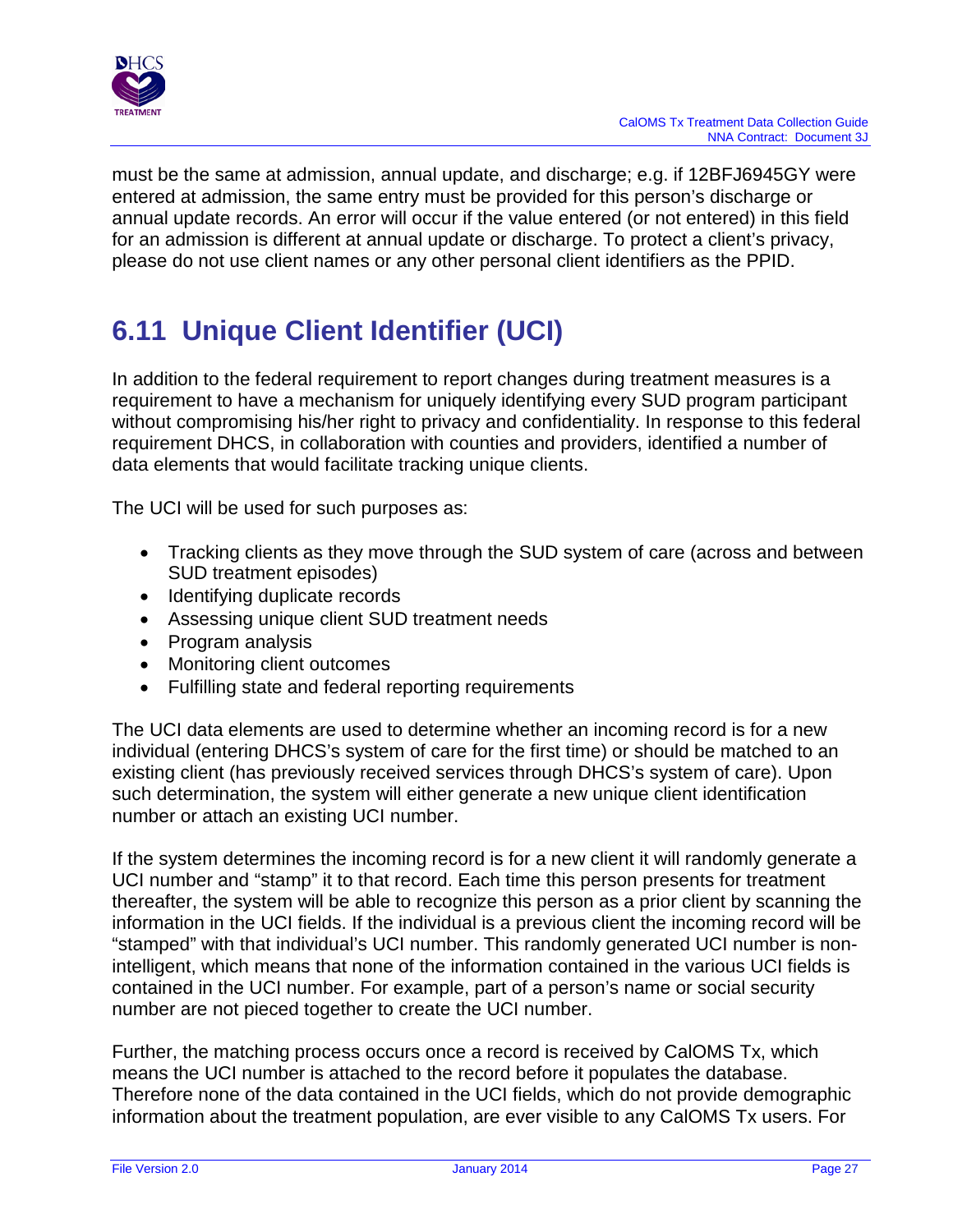

example, a person's social security number will not be made visible to anyone using CalOMS Tx to generate reports. This enables analysis of unique individual's treatment episodes (the collection of services a particular individual receives) without revealing the individual's identity.

Considering there are concerns regarding the UCI elements, it is important to note that 42 CFR and HIPAA allow providers to disclose client information to counties and DHCS for audit, evaluation, and health care oversight purposes without obtaining each client's consent or authorization to do so. Counties and DHCS are not allowed to use or further disclose this information for research purposes without satisfying additional rules specific to research. For this reason, informed consent is not required in order to collect and report CalOMS Tx data to DHCS. However, this is not to preclude counties and providers from providing clients with information on how CalOMS Tx data will be used if they are so inclined.

It is critical to obtain UCI information from every program participant. Therefore alternative values may only be used in fields where they are specifically listed as an allowable value. There are "core" UCI elements and "confirmatory" elements for the UCI. Unique client matching would be greatly compromised without valid data in the core UCI fields (i.e. nonalternative values). For this reason, alternative values are not allowable in any of the core UCI fields. The CalOMS Tx database will reject records containing alternative values in the core UCI fields.

The confirmatory CalOMS Tx fields are used to help narrow multiple matches down to one specific individual. The probability of making a unique match is increased with each confirmatory element containing client-reported data (no alternative values). However, some individuals may be uncomfortable providing such information. If this happens, inform the individual of what this information will be used for (e.g. program evaluation) as well as the requirements for privacy and confidentiality. Further, in those fields where allowed, enter the 99900 value (client declined to state) in the event the individual does not wish to provide the information.

## *Important Note for Entry and Submission of UCI Data*

Before proceeding to the following sections on each UCI element and valid values, please note the importance of accurate data entry. As discussed above, the UCI is used for matching an individual's admission, discharge, and annual update records. Every field of the UCI is important in determining which records belong to a particular individual. If errors, such as typos are made when entering UCI information, records could be rejected or a new UCI number could be created when the record should be matched with an existing UCI number.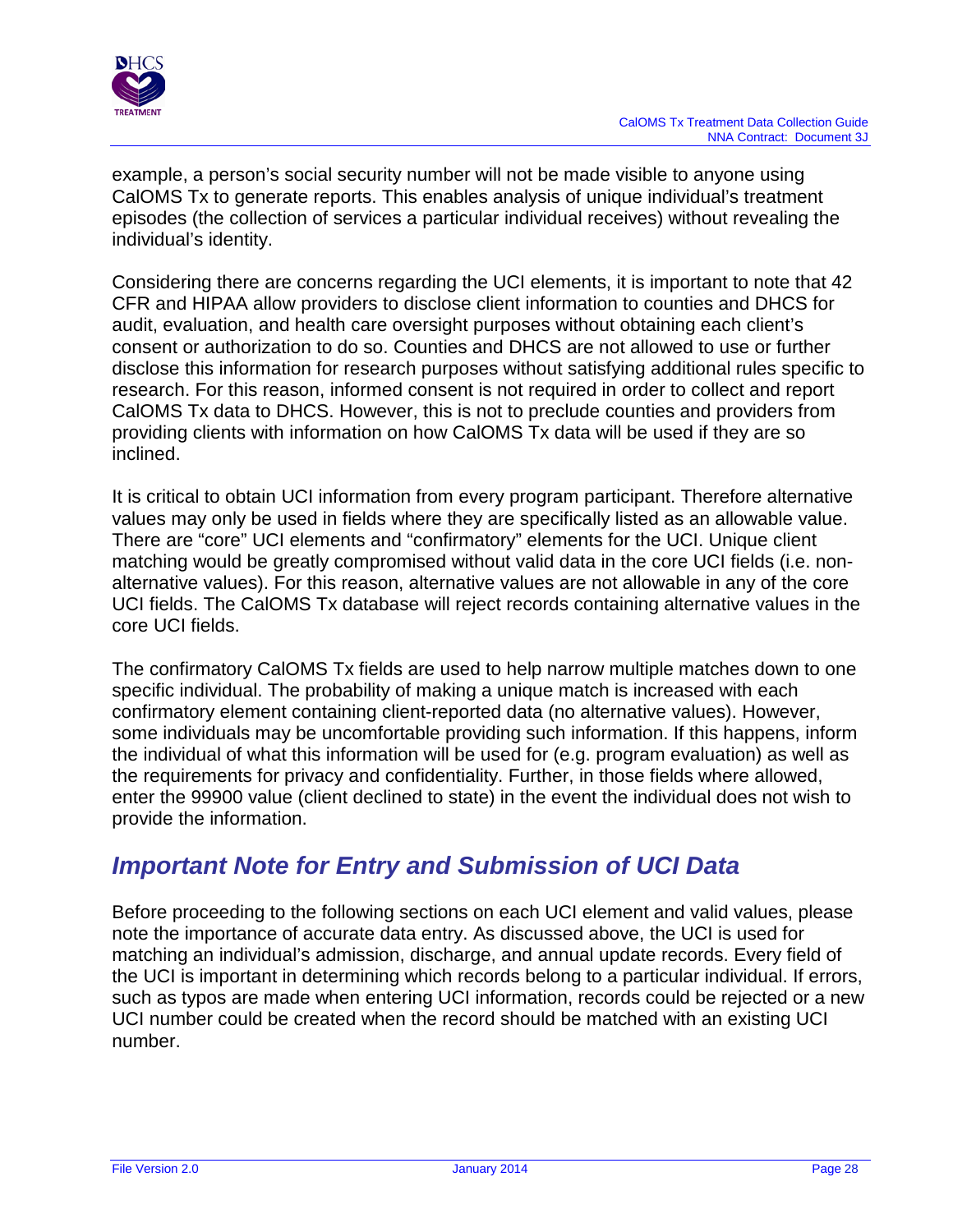

It is very important that new UCI numbers are not created as a result of the data information transfer errors from a pre-existing client's information. There are various negative impacts to errors in the UCI fields, including:

- inaccurate client count, which affects caseload estimates, state and federal reporting, and allocations;
- inability to link service sets within a treatment episode, which affects the ability to evaluate outcomes of entire treatment episodes (collection of service sets consecutively received by an individual); and
- increased error rate from inconsistencies in the UCI which affect the system's ability to match client records.

It is therefore critical to pay close attention when collecting and entering UCI data and to correct any errors made in UCI fields as soon as they are discovered. If typos, misspellings, transposed numbers (e.g. entering 02 for birthday when it should have been 20), or other entry errors are discovered, and the client has an admission on file, take the following action:

- 1. Open the client's first admission record.
- 2. Correct any/all errors discovered in the UCI fields.
- 3. Resubmit the admission record.
- 4. Open the matching discharge/annual update for the first admission record and make the same corrections made to the corresponding admission.
- 5. Resubmit the corrected discharge/annual update.
- 6. Repeat for all subsequent admissions and their matching annual update/discharge records for. This has to be done in sequential order to prevent rejections.

Since correction of errors made in UCI fields can be a time consuming process, staff collecting and entering UCI data are advised to check all entries to the UCI fields for spelling, format, and accuracy prior to collecting other CalOMS Tx data.

In the following sections, each of the UCI elements required for CalOMS Tx and their valid values/entry codes are defined.

## **6.11.1 Gender (CID-3)**

Ask: *What is your gender?*

There are three allowable numeric values for gender. Use of any five-digit alternative value other than the specified alternative value will result in an error causing the entire record to be rejected.

**1** – Male **2** – Female **99903** – Other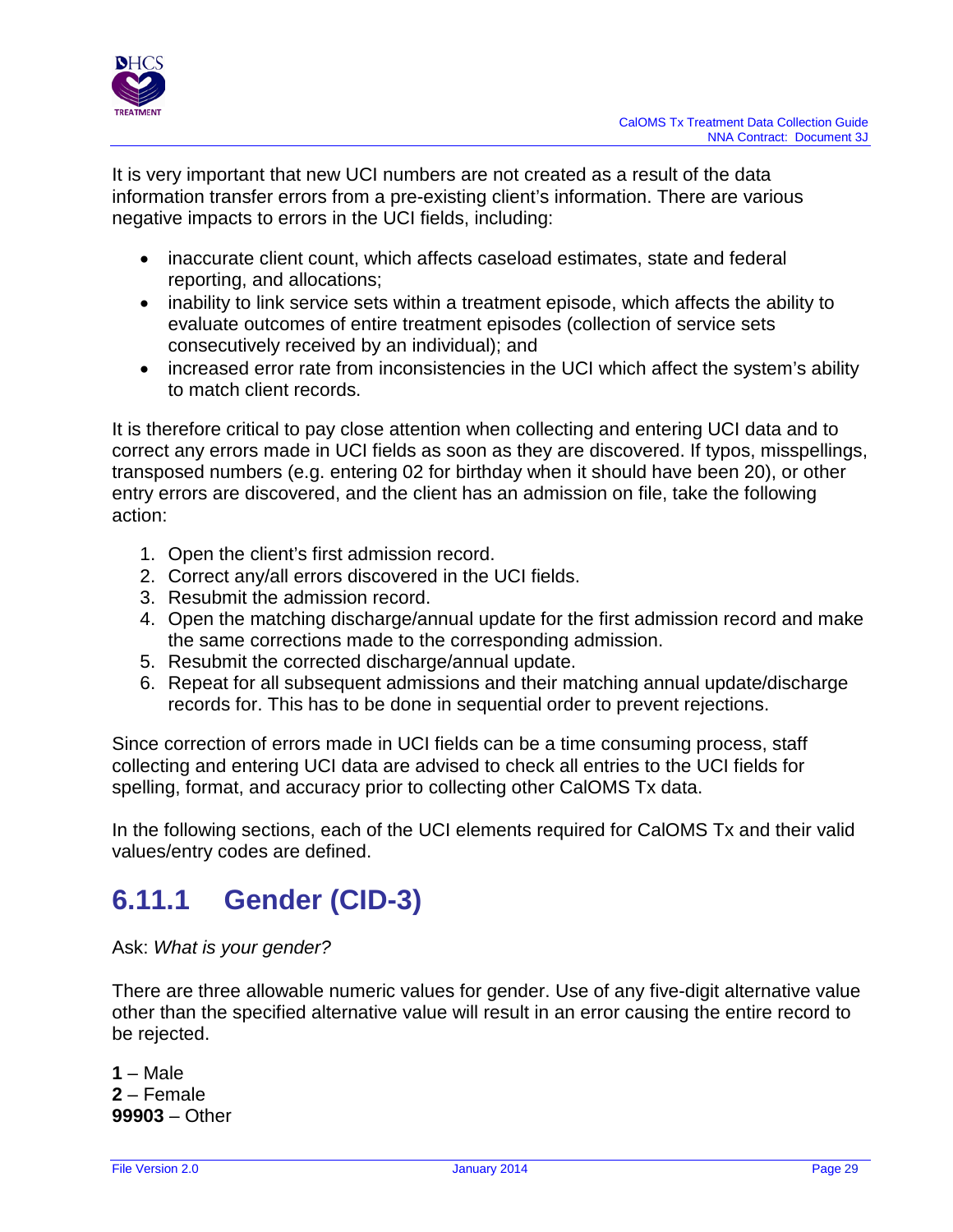

If the pregnant at admission field or the pregnant at any time during treatment field (for discharge records only) contain 1 (yes), then the gender cannot be male. If gender is male and either the pregnant at admission field or the pregnant at any time during treatment field contain 1, then an error will occur and the record will be rejected. In addition, the Female Offender Treatment Program participant field (LEG-7) cannot contain "yes" if gender is male as it will cause and error, which will result in rejection of the record.

# **6.11.2 Date of Birth (CID-4)**

#### Ask: *What is your date of birth?*

For date of birth enter the two-digit month (e.g. 01 for January), two-digit day (e.g. 06), and four-digit year (e.g. 1979). An example of a valid entry for date of birth is 01061979. Failure to use the specified format, an invalid calendar date (e.g. February, 31, 1970), submission of incomplete entries, or leaving the field blank will result in an error and the entire record will be rejected. There are no alternative values allowed for this data element. Use of any of the alternative values or entries inconsistent with the specified format will result in a fatal error.

## **6.11.3 Current First Name (CID-5)**

#### Ask: *What is your current first name?*

Enter the participant's current first name using alphabetic characters in the current first name field. If the participant has only one name (e.g. Madonna) enter 99902 for "not applicable" and enter the single name the participant goes by in the current last name field. The maximum length is 20 characters. If the participant is a detoxification participant who has not been stabilized, or is developmentally disabled and cannot answer the question, enter 99904 for "client unable to answer."

Failure to enter a name or entry of any alternative values other than 99902 or 99904 will result in an error and the record will be rejected. If 99904 is entered, then the disability must be "developmentally disabled" (code 7) or the type of service must be a detoxification service (code 3, 4, or 5), otherwise an error will occur and the record will be rejected.

## **6.11.4 Current Last Name (CID-6)**

#### Ask: *What is your current last name?*

Enter the participant's current last name using alphabetic characters in the current last name field. If the participant goes by one name (e.g. Madonna) enter the name in this field. The maximum length is 40 characters. If the participant is a detoxification participant who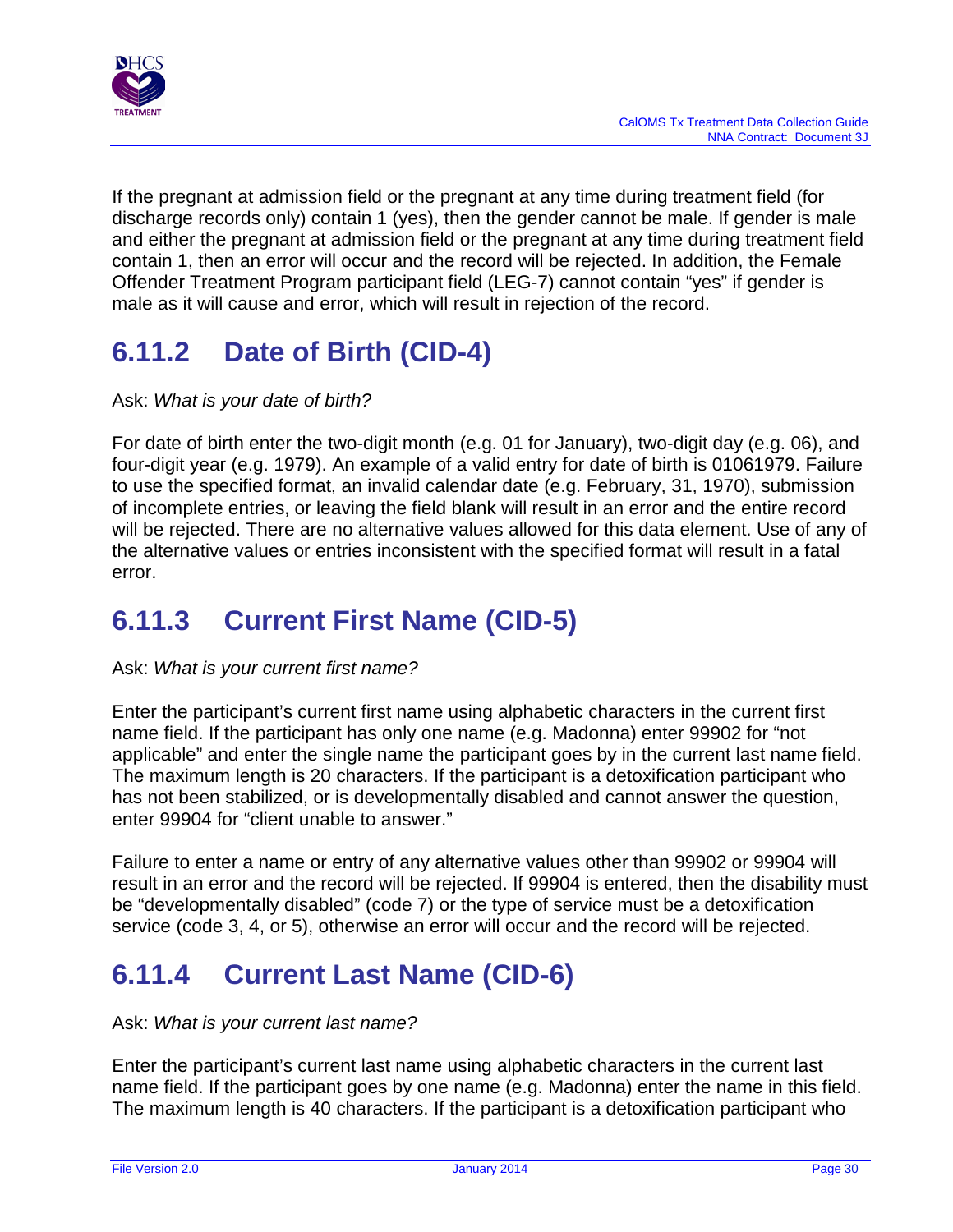

has not been stabilized, or is developmentally disabled and cannot answer the question, enter 99904 for "client unable to answer."

Failure to enter a name or entry of any five-digit alternative value other than 99904 will result in an error and the record will be rejected. If 99904 is entered, then the disability must be developmentally disabled (code 7) or the type of service must be a detoxification service (code 3, 4, or 5), otherwise an error will occur and the record will be rejected.

# **6.11.5 Social Security Number (CID-7)**

Ask: *What is your Social Security Number?*

Enter the participant's nine-digit social security number without dashes (e.g.123456789) in this field. If the participant does not wish to provide this information, enter 99900 to indicate the participant declined to state. If the participant indicates s/he does not have a social security number, enter 99902 (not applicable).

For detoxification participants who are not stabilized or developmentally disabled persons unable to answer this question, enter 99904 (unable to answer). If 99904 is entered, then the disability must be developmentally disabled (code 7) or the type of service must be a detoxification service (code 3, 4, or 5), otherwise an error will occur and the record will be rejected. Use of any other five-digit alternative values, blanks, or incomplete entries will result in a fatal error causing the entire record to be rejected.

## **6.11.6 Zip Code at Current Residence (CID-8)**

Ask: *What is the zip code at your current residence?*

Ask the participant what the zip code at his/her current residence is and enter the participant's five-digit zip code. Because some program participants may not be able to respond to this question or may be homeless, there are several alternative values permitted for this field. In the event an individual is homeless and/or lives in a shelter, use the zip code for the billing provider in this field..

The valid values for zip code at current residence are:

- **A five-digit zip code**
- **00000** or a five-digit zip code homeless. If an individual states s/he is homeless and/or living in a shelter, use the zip code for the billing provider.
- **XXXXX** Declined to state
- **ZZZZZ** Client unable to answer. If all Z's are entered a 7 must be entered in the disability field or 3, 4, or 5 must be entered in the type of service field. If these codes are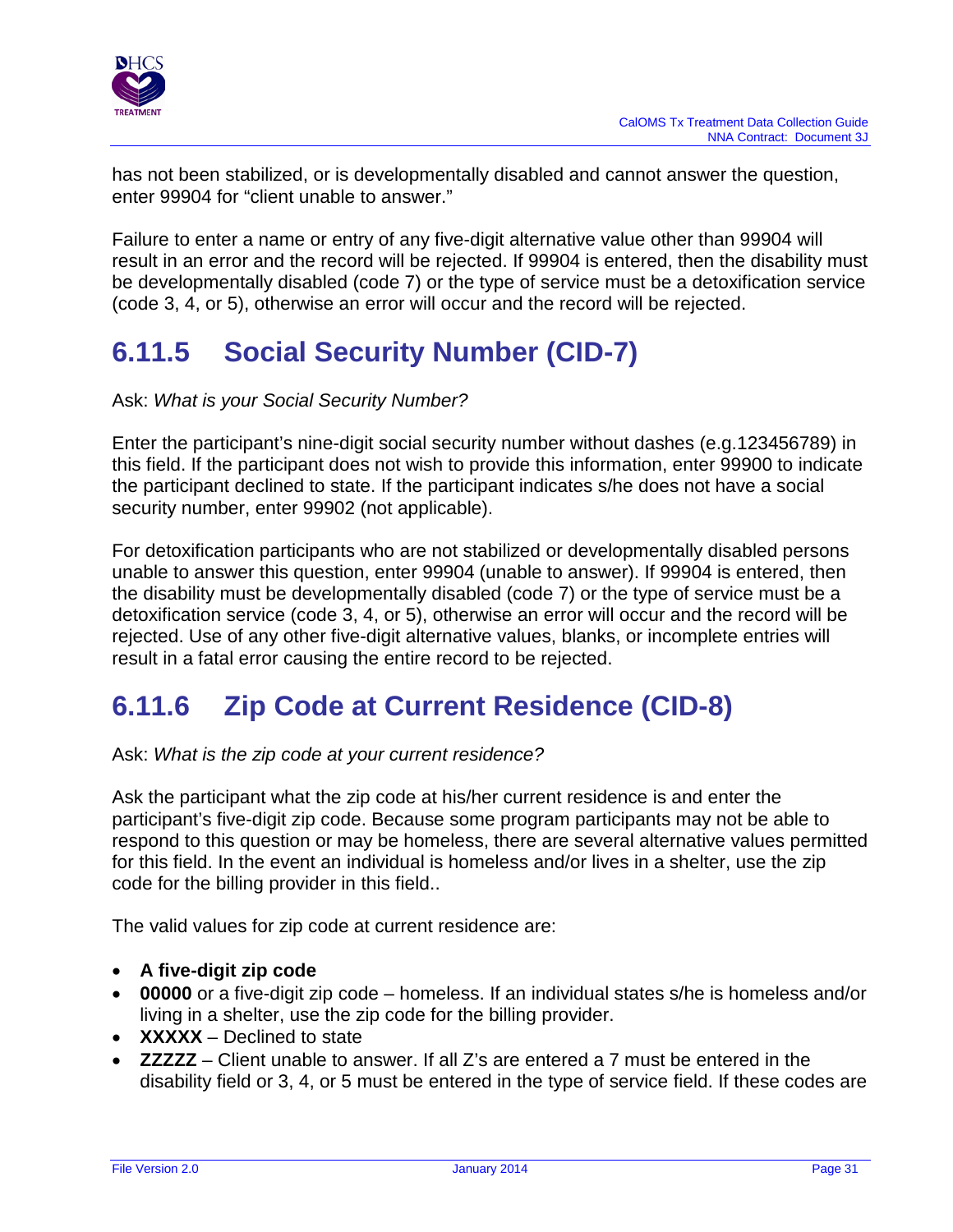

not entered in either the disability or type of service fields when all Z's have been provided for zip code, an error will occur and the record will be rejected.

## **6.11.7 Birth First Name (CID-9)**

Ask: *What is your birth first name?*

Enter the participant's birth first name using alphabetic characters in the birth first name field. If the participant has only one name (e.g. Madonna) enter 99902 for "not applicable" and enter the single name the participant goes by in the birth last name field. The maximum length is 20 characters.

A name or 99902 must be entered in this field as it is critical in enabling DHCS, counties, and providers to identify participants. Blank entries, or entry of any other alternative value other than 99902 will result in an error and the record will be rejected.

## **6.11.8 Birth Last Name (CID-10)**

Ask: *What is your birth last name?*

Enter the participant's birth last name using alphabetic characters in the birth last name field. If the participant has only one name (e.g. Madonna) enter 99902 for "not applicable" in the birth first name field and enter the single name the participant goes by in the birth last name field. The maximum length is 40 characters.

A name must be entered in this field as it is critical in enabling DHCS, counties, and providers to identify participants. Blank entries, or entry of any alternative values will result in an error and the record will be rejected.

## **6.11.9 Place of Birth (CID-11)**

There are two fields designated for reported place of birth: one field for county and one field for state. Instructions for completing each field are specified in the following sections.

## **6.11.9.1 County (CID-11a)**

Ask: *What county were you born in?*

This field must be completed using numeric characters. Ask the individual if s/he was born in California. If the individual was born in California, enter the two-digit county code of the county in which the individual was born. Refer to Appendix B for a list of county codes. If the individual states s/he was not born in California, enter 99903 (other). In the event an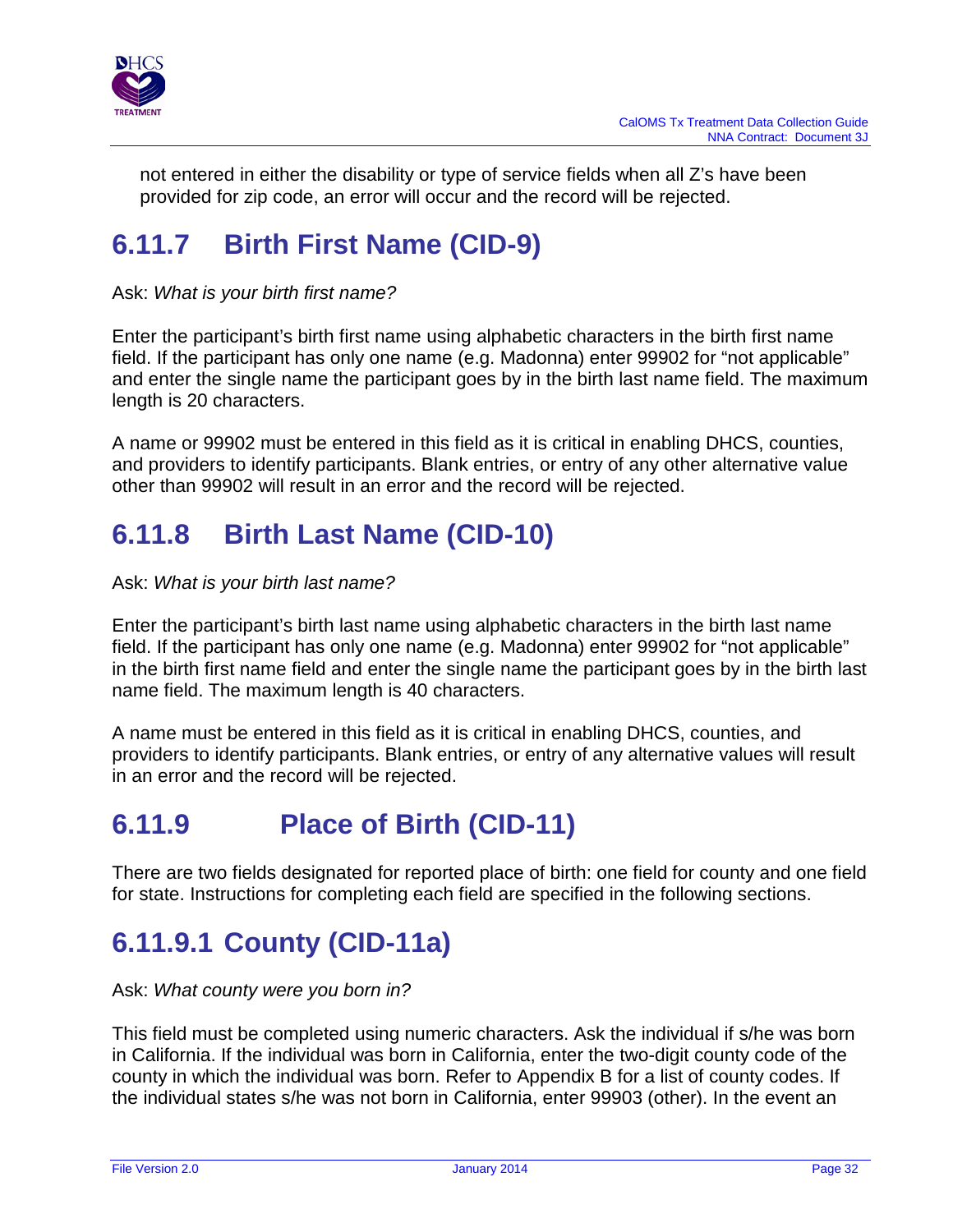

individual cannot remember or does not know what county s/he was born in, enter the county code of the county in which the individual is living.

Either a county code or 99903 must be entered in this field. If this field is blank, incomplete, or contains any five-digit alternative value other than 99903, an error will occur and the record will be rejected.

## **6.11.9.2 State (CID-11b)**

Ask: *What state were you born in?*

If 99903 is entered for place of birth – county, ask the individual if s/he was born in the U.S. If the individual states s/he was born in the U.S., ask him/her which state s/he was born in. Enter the two-character alphabetic code for the state in which the individual was born. Refer to Appendix C for a list of state codes. If the individual was born outside of the U.S., enter 99903 (other). If the individual cannot remember or does not know which state s/he was born in, enter the code for the state in which they are currently living.

Either a state code or 99903 must be entered in this field. If this field is blank, incomplete, or contains any five-digit alternative value other than 99903, an error will occur and the record will be rejected.

## **6.11.10 Driver's License/State Identification Card Number (CID-12)**

Ask: *What is your driver's license/ or if you do not have a driver's license, what is your state identification card number?*

Ask the individual if s/he has a driver's license or state identification card and if so, enter the alpha-numeric driver's license or identification card number. The maximum length is 13 characters as some states' driver's licenses or identification cards may be up to 13 characters in length.

The valid values of driver's license/state identification card number are:

- **An alpha-numeric driver's license/state identification card number**
- **99900**  Declined to state
- **99902**  None or not applicable
- **99904**  Client unable to answer. If this code is used, type of service must be detoxification (field must contain 3, 4, or 5) or disability must be developmentally disabled (field must contain 7). Use of this code when type of service is not detoxification or when the disability is not developmentally disabled will result in rejection of the record.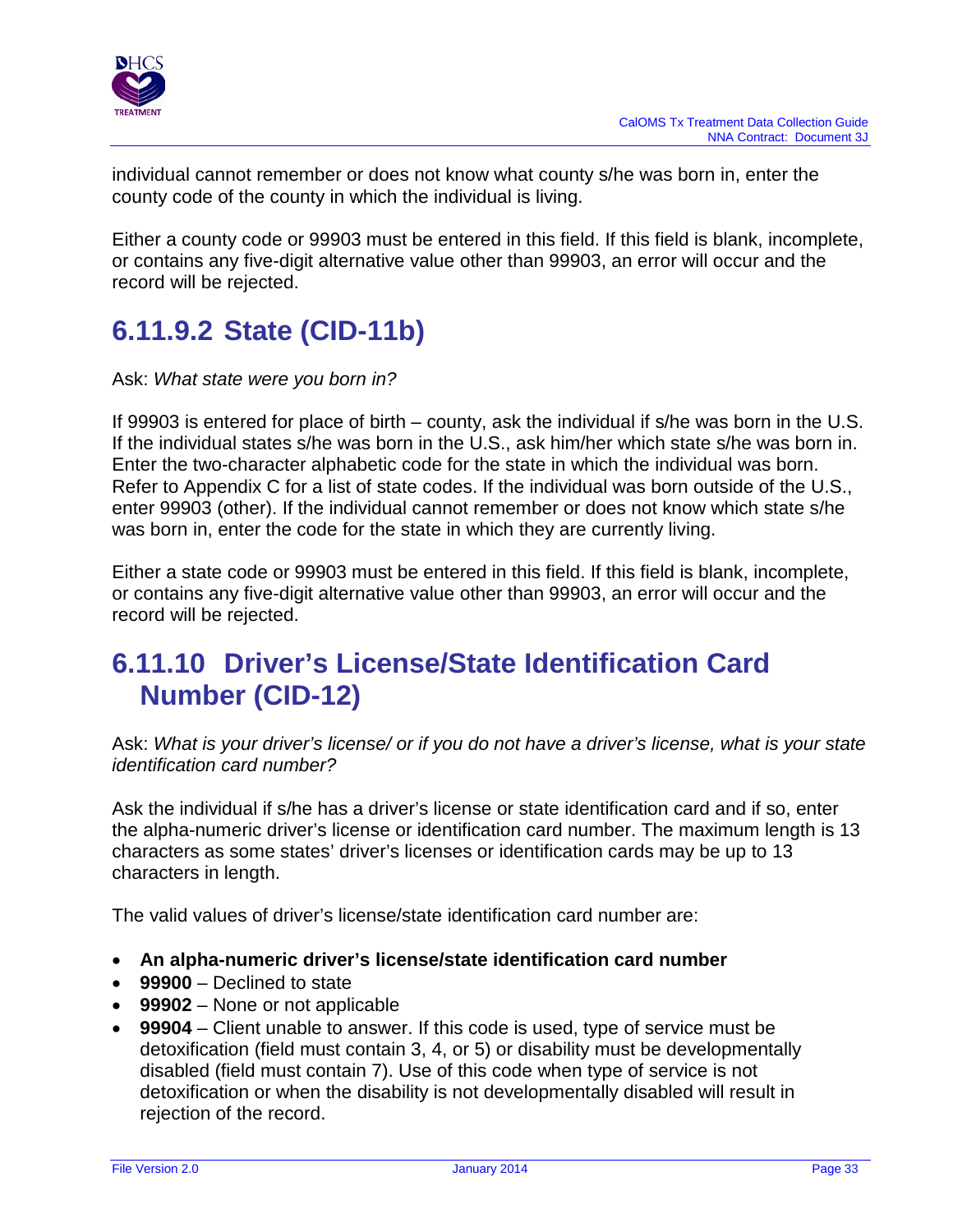

# **6.11.11 Driver's License/State Identification Card State (CID-13)**

Ask: *For which state is your valid driver's license/state identification card?*

If a driver's license/state identification card number is entered in the driver's license/state identification card number field, then a state code **must** be provided in this field. If no state code is provided in this field when an alpha-numeric driver's license/state identification number has been entered in the driver's license/state identification card number field an error will occur and the record will be rejected. If applicable, enter the two-character state code (refer to Appendix C for a list of state codes). The valid values of driver's license/state identification card number are:

- **A valid state code**
- **99900** Declined to state
- **99902** None or not applicable
- **99904** Client unable to answer. If this code is used, type of service must be detoxification (field must contain 3, 4, or 5) or disability must be developmentally disabled (field must contain 7). Use of this code when type of service is not detoxification or when the disability is not developmentally disabled will result in rejection of the record.

## **6.11.12 Mother's First Name (CID-14)**

Ask: *What is the first name of your mother or the individual you consider to be your mother?*

Ask the individual his/her mother's first name and enter it using alphabetic characters. The maximum length is 20 characters. Entries must be all one word; i.e. no spaces between syllables or words. For example, the appropriate entry for the name Mary Ann would be "MaryAnn." If the record were submitted with the name entered "Mary Ann" an error would occur and the record would be rejected.

This field is intended to contain the name of the individual the program participant considers his/her mother. For example, if a program participant was adopted and is not sure whose name to give for this data element, advise him/her to provide the name of the person s/he considers his/her mother. The same holds true for individuals raised by two males or two females, a grandparent, etc. A name must be provided in this field or an error will occur and the record will be rejected.

**Note:** If a person is unable to provide a name or cannot recall his/her mother's name, enter "mother," "mom," or ask the person to provide a nickname s/he called their mother by. If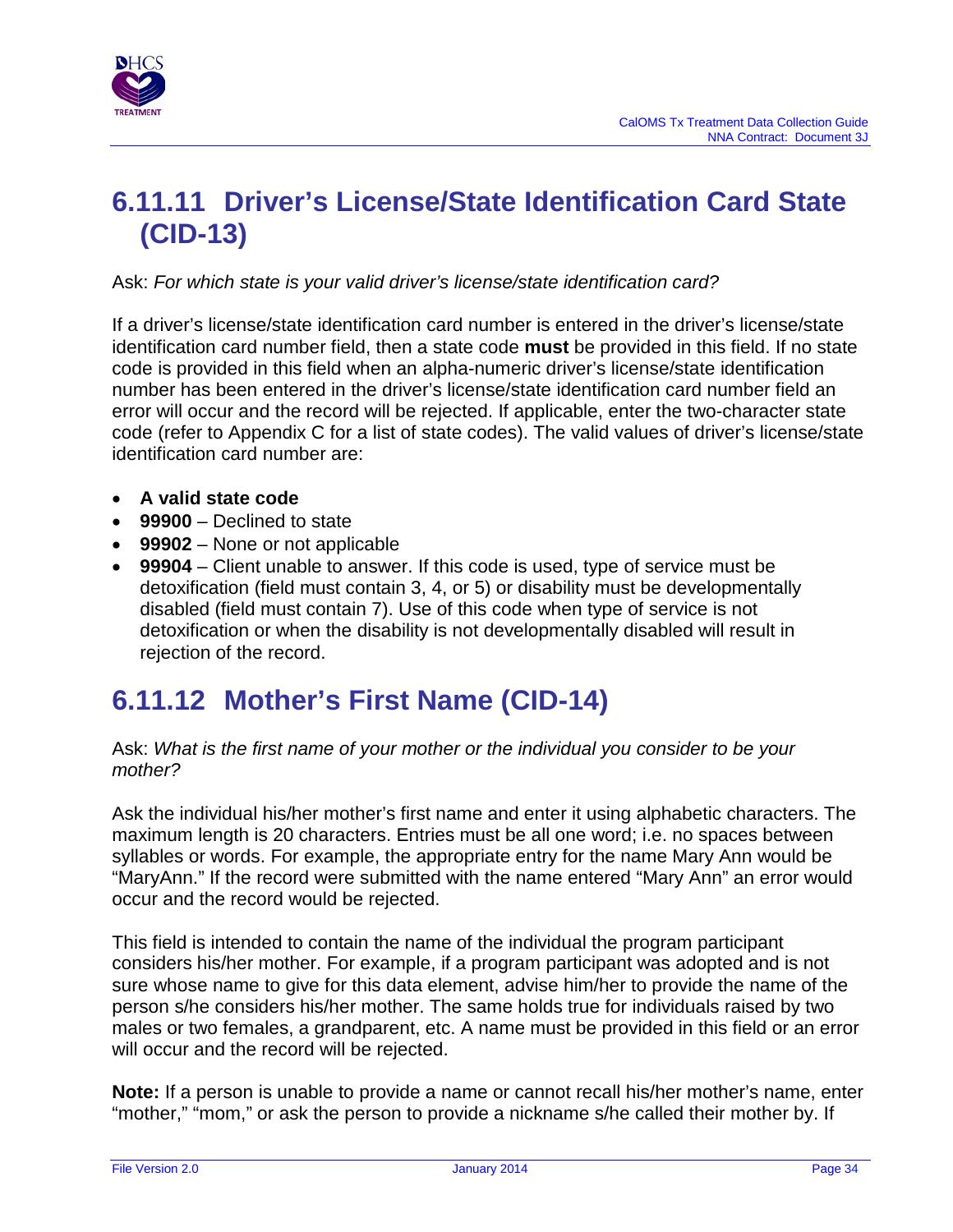

this occurs, it is very important the same name collected is used for this particular individual every time they provide this information. For example, if someone had a nickname for their mother, they must always report this same nickname in any future services so we are able to uniquely match the individual's records.

# **6.12 Race (CID-15)**

Ask: *What is your race?*

Race information is necessary to meet federal TEDS reporting requirements. Collecting data on race also provides demographic information about individuals receiving SUD services, which can help identify ways to improve service delivery and address needs. A minimum of one race value must be provided, not to exceed five race values for each participant. This field cannot exceed 14 characters. There are 18allowable values for reporting race; no alternative values may be used or the record will be rejected. The valid values for race are:

- **01** White
- **02**  Black/African American
- **03**  American Indian
- **04** Alaskan Native
- **05** Asian Indian
- **06** Cambodian
- **07**  Chinese
- **08** Filipino
- **09** Guamanian
- **10** Hawaiian
- **11** Japanese
- **12**  Korean
- **13** Laotian
- **14** Samoan
- **15** Vietnamese
- **16** Other Asian
- **17** Other Race
- **18** Multi-racial

# **6.13 Ethnicity (CID-16)**

Ask: *What is your ethnicity?*

Ethnic information is necessary to meet federal TEDS reporting requirements and provides demographic information about individuals receiving SUD services. This in turn, facilitates needs assessment. There are five valid values for ethnicity; alternative values are not allowed and will result in a rejection of the record if used.

- **1** Not Hispanic
- **2** Mexican/Mexican American
- **3** Cuban
- **4** Puerto Rican
- **5** Other Hispanic/Latino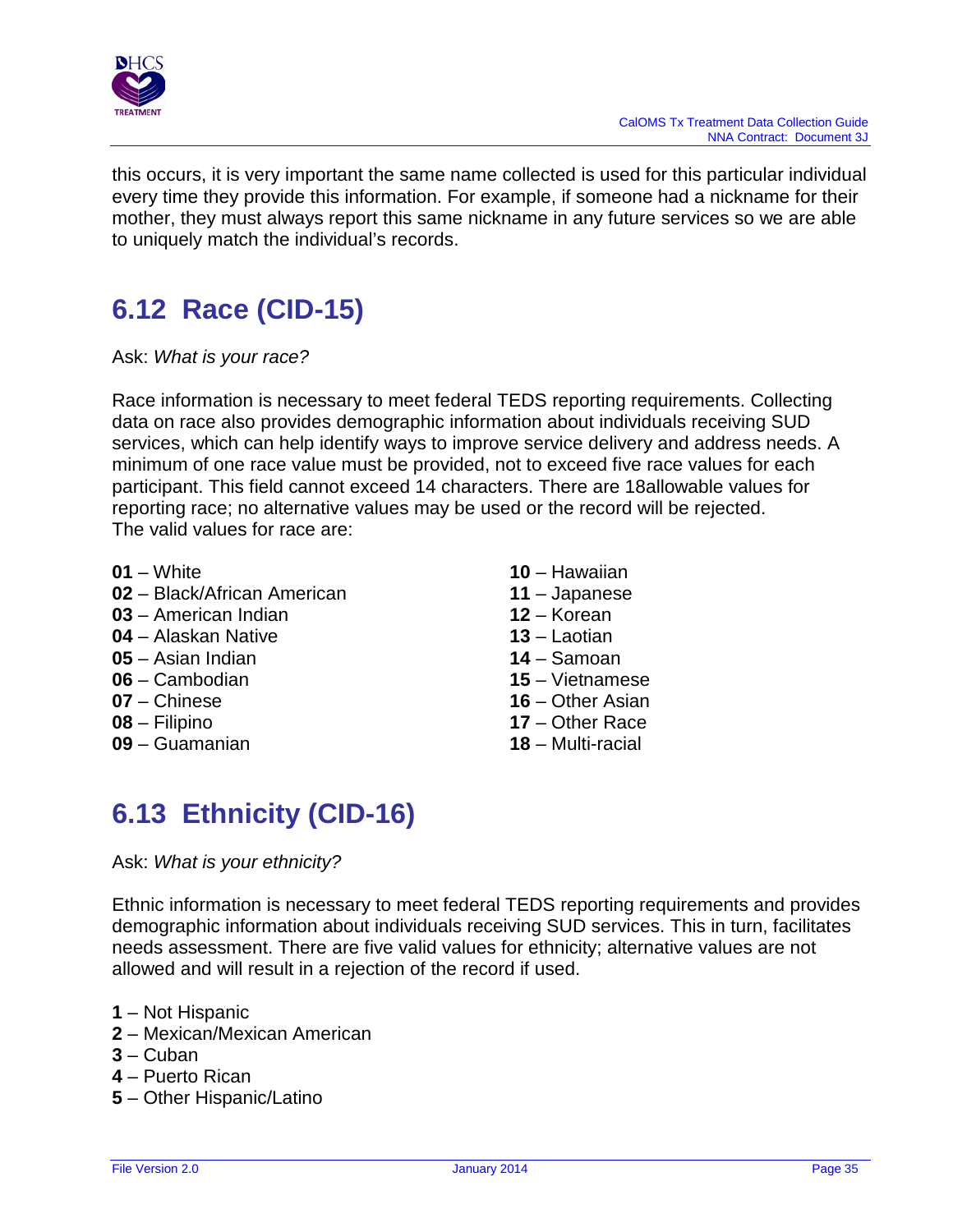

# **6.14 Veteran (CID-17)**

Ask: *Are you a U.S. Veteran?*

This field meets State and federal reporting needs. ADP Bulletin 04-16 informed counties of the availability of SUD treatment services through the Federal Veteran's Administration (VA) and encouraged counties to track veterans through CADDS and as appropriate refer them to the VA for SUD treatment services. Collecting this information provides an estimate of the number of veterans seeking SUD services in California. The four allowable values for veteran status are:

- **1** Yes
- **2** No
- **99900** Declined to state
- **99904** Client unable to answer. If this code is used Type of Service (ADM-4) is 3, 4, or 5 (a detox service) or if Disability (CID-18) includes 7 (developmentally disabled), otherwise the record will be rejected.

Veteran status cannot be yes if the individual is less than 17 years of age at admission. If yes is entered in this field for a person under the age of 17, an error will occur and the record will be rejected.

## **6.15 Disability (CID-18)**

Ask: *What type of disability / disabilities do you have, if any?*

Collection of data on disabilities enables DHCS to measure the number of persons with disabilities. This information is valuable for needs assessment and improvement of service delivery. More than one entry may be provided for each participant. However, multiple values are not allowed (and will result in rejection of the record) when none, declined to state, or unable to answer have been selected. The ten allowable values for disability are:

- **1** None
- **2**  Visual
- **3** Hearing
- **4** Speech
- **5** Mobility
- **6** Mental
- **7** Developmentally disabled
- **8** Other Disability (not SUD)
- **99900** Declined to state
- **99904** Client unable to answer. To use this code, the type of service (ADM-4) must be detoxification (field must contain 3, 4, or 5); otherwise the record will be rejected.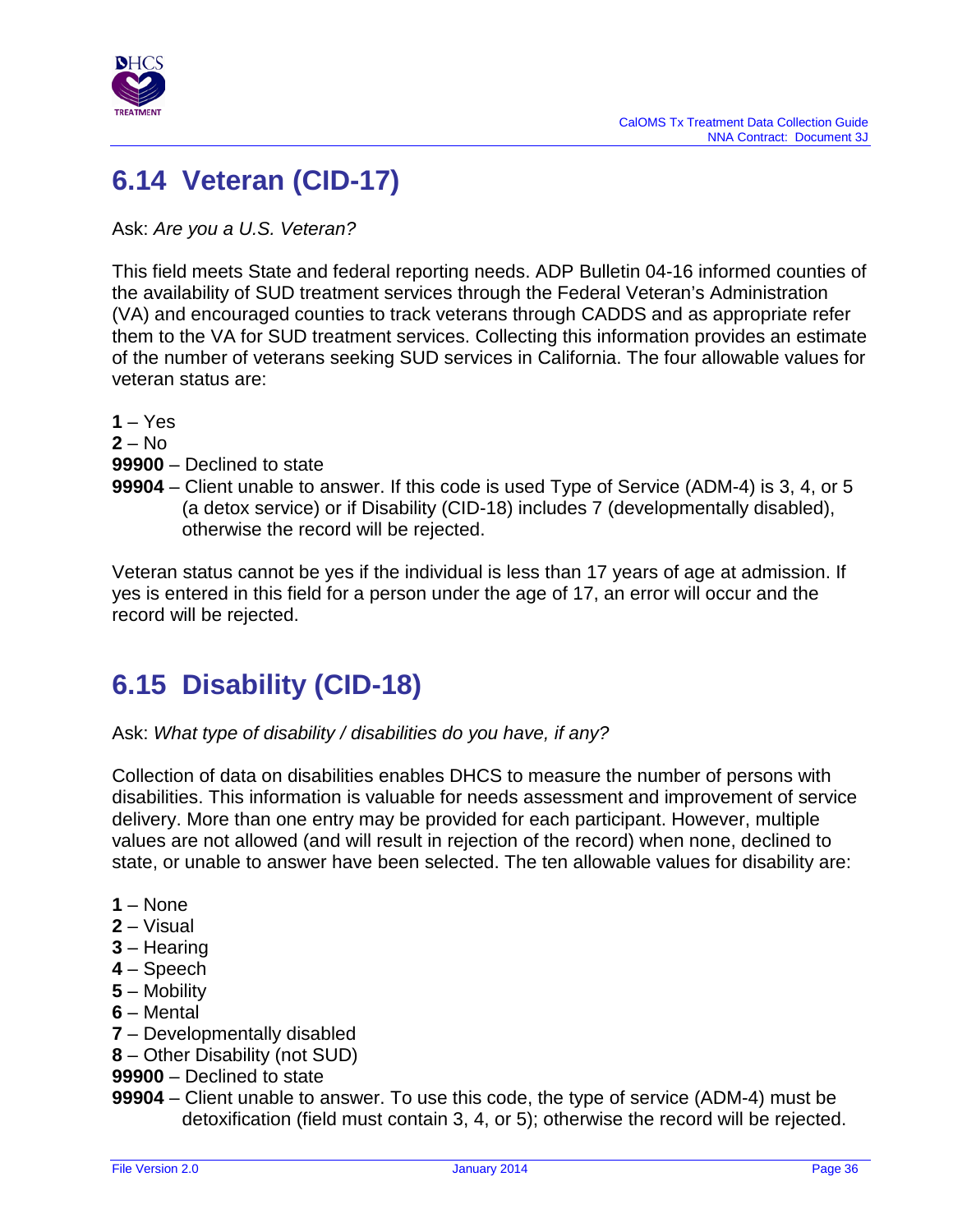

## **6.16 Consent (CID-19)**

This field was included in CalOMS Tx prior to the decision to postpone post discharge follow-up. This field was intended for counties to indicate whether the program participant signed a consent form to participate in post-discharge follow-up. Since post discharge follow-up has been postponed, counties can default this field to "no."

## **6.16.1 Lesbian, Gay, Bisexual, Transgender (LGBT) (CID-20)**

Ask: *Are you heterosexual, lesbian, gay, bisexual or transgender, or do you question your sexual orientation?*

Asking this question (and collecting this data) is optional for the county or direct provider. The question is collected at admission only. It addresses the sexual orientation of persons served. Therefore, if the county or direct provider chooses to ask this question, it should be asked of *all* clients, and should not be asked specifically to clients who identify themselves as gay (male), lesbian (female), bisexual, transgender, or questioning their sexuality.

For counties or direct providers who wish to submit the voluntary LGBT data, the header version is 1.1. For those who wish to correct their admissions that were previously submitted under version 1.0, a resubmission of admission can be submitted using file version 1.1, and the record will not reject.

If a county or direct provider is interested in submitting LGBT data to CalOMS Tx, please contact the DHCS IT Service Desk at (916) 440-7000 or send an email to [ITServiceDesk@dhcs.ca.gov](mailto:calomshelp@adp.ca.gov). For additional details, refer to Section 3.4.21 in the CalOMS TX Data Dictionary.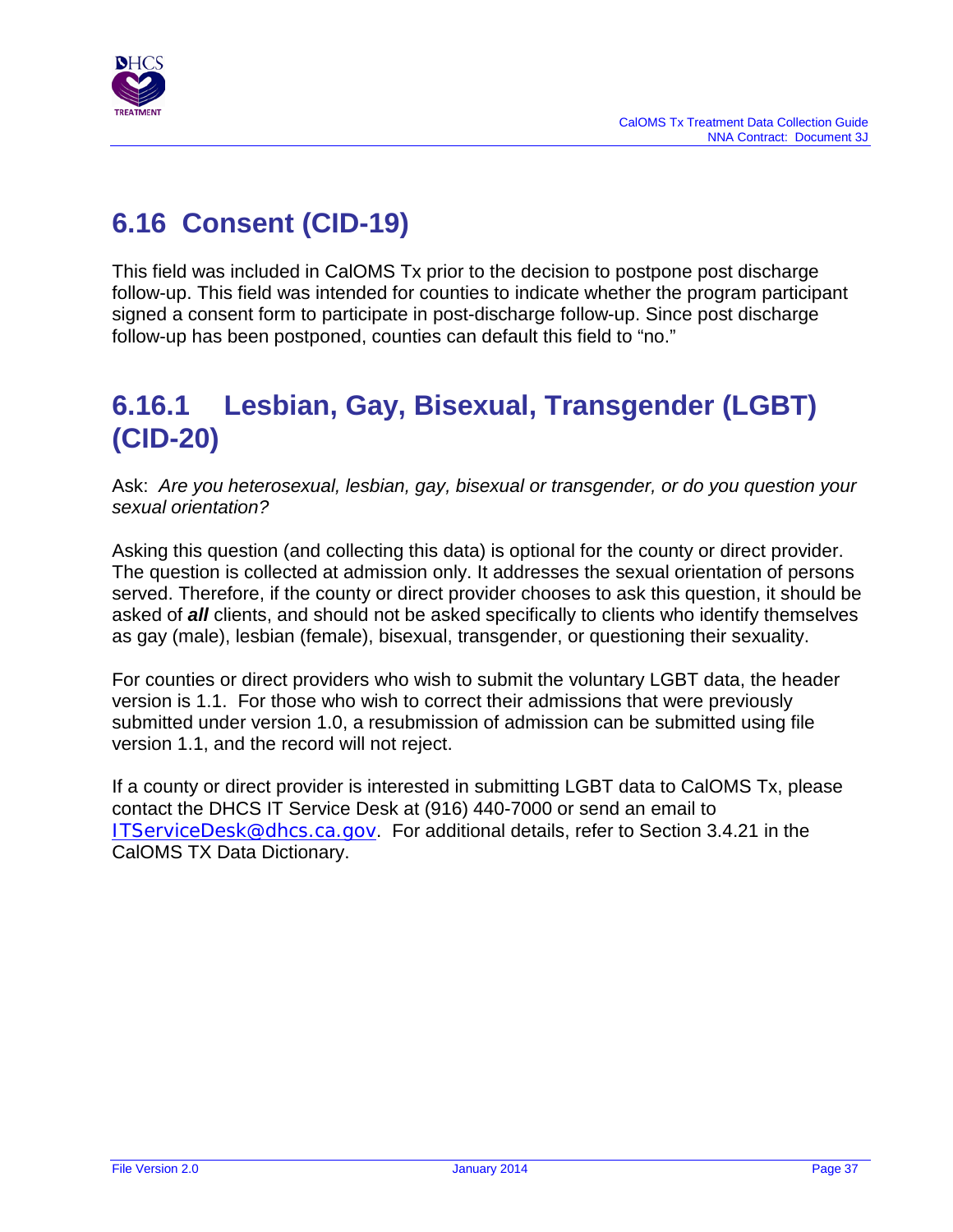

## **6.17 SUD Use Life Domains**

The following sections gather information about two of the seven life domains (discussed in Section 3.2): alcohol use and drug use. By collecting this information, DHCS, counties, and providers can identify trends in SUD use and evaluate the impact of treatment in reducing SUD use, which in turn can provide information about risk behaviors and age of onset of use. The following sections identify and define each of the data elements for the alcohol use and drug use life domains.

## **6.17.1 Primary Drug Code (ADU-1a)**

Ask: *What is your primary alcohol or other drug problem?*

Information on SUD use is required for state and federal reporting. Each drug category and the drug codes are defined below. The same drug categories and drug codes for primary drug (the substance that has been determined to cause the greatest dysfunction to the client) also apply for secondary drug data collection. It should be noted that 0 (none) is not an allowable entry for primary drug unless it is an annual update (refer to Section 7.0) or a discharge (refer to Section 8.0). If "0" is entered in the primary drug field, an error will occur and the record will be rejected.

For drug responses for which there is not a code, enter 99903 (other) then type the name of the drug (up to 50 characters) in the primary drug name field. The name of the drug will also need to be specified in the primary drug name field when certain drug codes are entered, such as 11 (other hallucinogens) to specify the reported hallucinogen name. See Section 6.17.2 for further information

Each category of drug, common names for each drug within a given category, and routes of administration for each drug are discussed briefly below to assist in determining the appropriate code to enter for primary drug, primary drug route of administration, secondary drug, and secondary drug route of administration. The list below is for reference but regional names may be the same for different types of drugs. For example: In Northern California, Christmas Trees may be used for barbiturates but in Southern California, Christmas Tress may be the name used for amphetamines. Please clarify slang drug names with clients before entering the drug code.

### *Clients Sent to Treatment for Selling Drugs*

In addition, some clients report to treatment due to criminal drug possession / sales charges, but state they do not have a primary or secondary drug problem. If such is the case, enter 99903 in (ADU-1a) Primary Drug Code field and in (ADU-1b) Primary Drug Name type in "charged with possession of (drug name)" or "charged with selling (drug name)."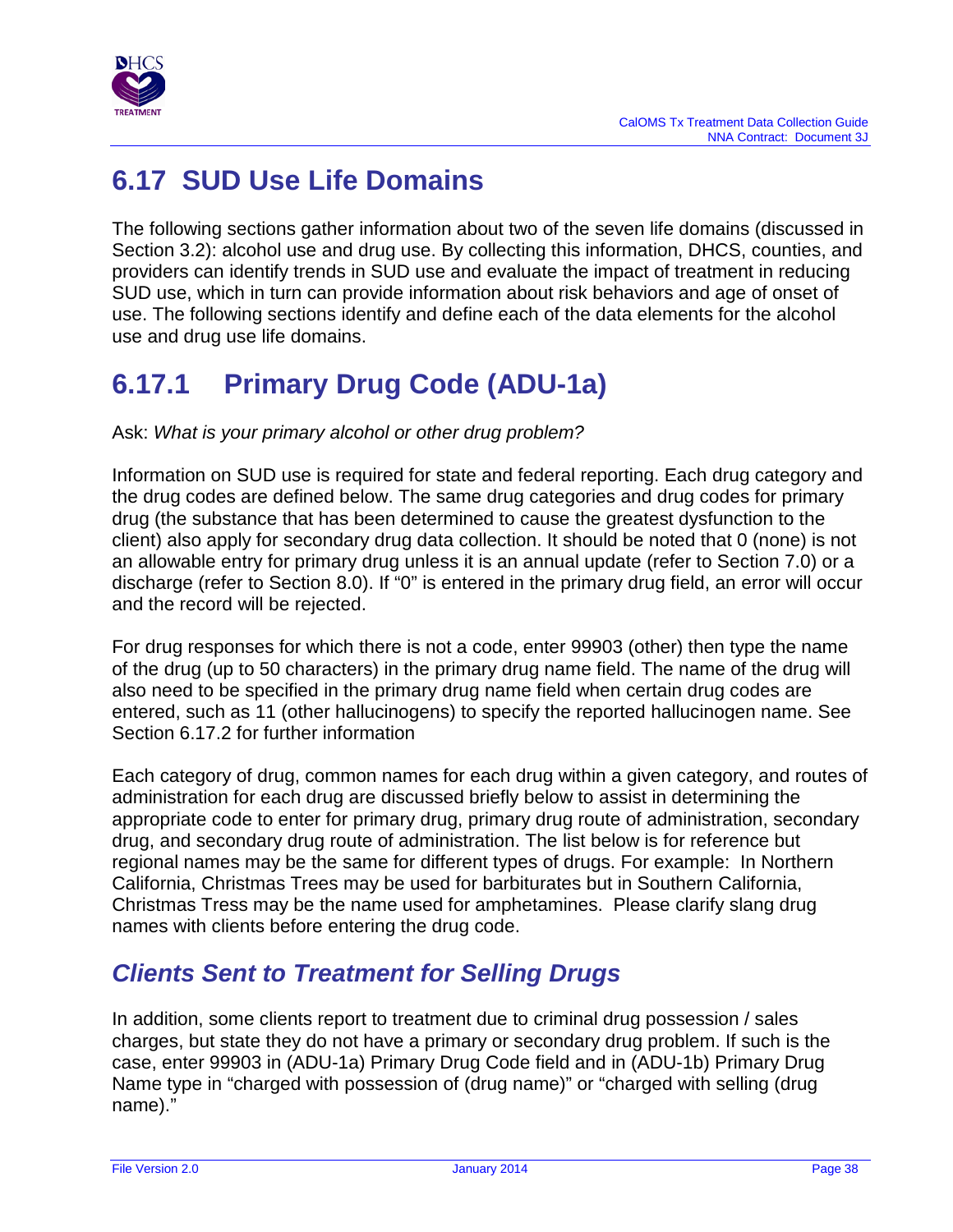

## *Full Listing of Drug Codes*

- **0** None (only allowable at discharge or for secondary drug)
- **1** Heroin
- **2** Alcohol
- **3** Barbiturates
- **4** Other Sedatives or Hypnotics
- **5** Methamphetamine
- **6** Other Amphetamines
- **7** Other Stimulants
- **8** Cocaine/Crack
- **9** Marijuana/Hashish
- **10** Phencyclidine (PCP)
- **11** Other Hallucinogens
- **12** Tranquilizers (Benzodiazepine)
- **13** Other Tranquilizers
- **14** Non-Prescription Methadone
- **15** OxyContin/Oxycodone
- **16** Other Opiates or Synthetics
- **17** Inhalants
- **18** Over-the-Counter
- **19** Ecstasy
- **20** Other Club Drugs
- **99901** Not sure/don't know (only allowable for administrative discharge)
- **99903** Other (specify in ADU-1b)

### *Barbiturates (3)*

This category includes drugs which depress the central nervous system and contain barbituric acid. Historically, drugs in this category have been used to treat insomnia and anxiety. For this reason, drugs in this category are often referred to as sleeping pills.

Barbiturates include:

| Amytal (amobarbital)    |
|-------------------------|
| Alurate (aprobarbital)  |
| Brevital (methohexital) |
| Butisol (butabarbital)  |
| Fiorinal (butalbital)   |

Lotusate (talbutal) Luminal (Phenobarbital) Mebaral (mephobarbital) **Nembutal** (pentobarbital)

Pentothal (thiopental) Seconal (secobarbital) Surital (thiamyl) Tuinal (secobarbital & amobarbital

Street names for barbiturates include:

| <b>Barbs</b>    | <b>Downers</b>  | red birds  | tooies |
|-----------------|-----------------|------------|--------|
| blue heavens    | <b>Nembies</b>  | red devils |        |
| butes           | <b>Phennies</b> | reds       |        |
| Christmas trees | <b>Rainbows</b> | seggies    |        |
| yellow jackets  |                 |            |        |

Routes of administration for barbiturates include oral (swallowing pills) or injection. When an individual reports barbiturates as his/her primary or secondary drug enter 3.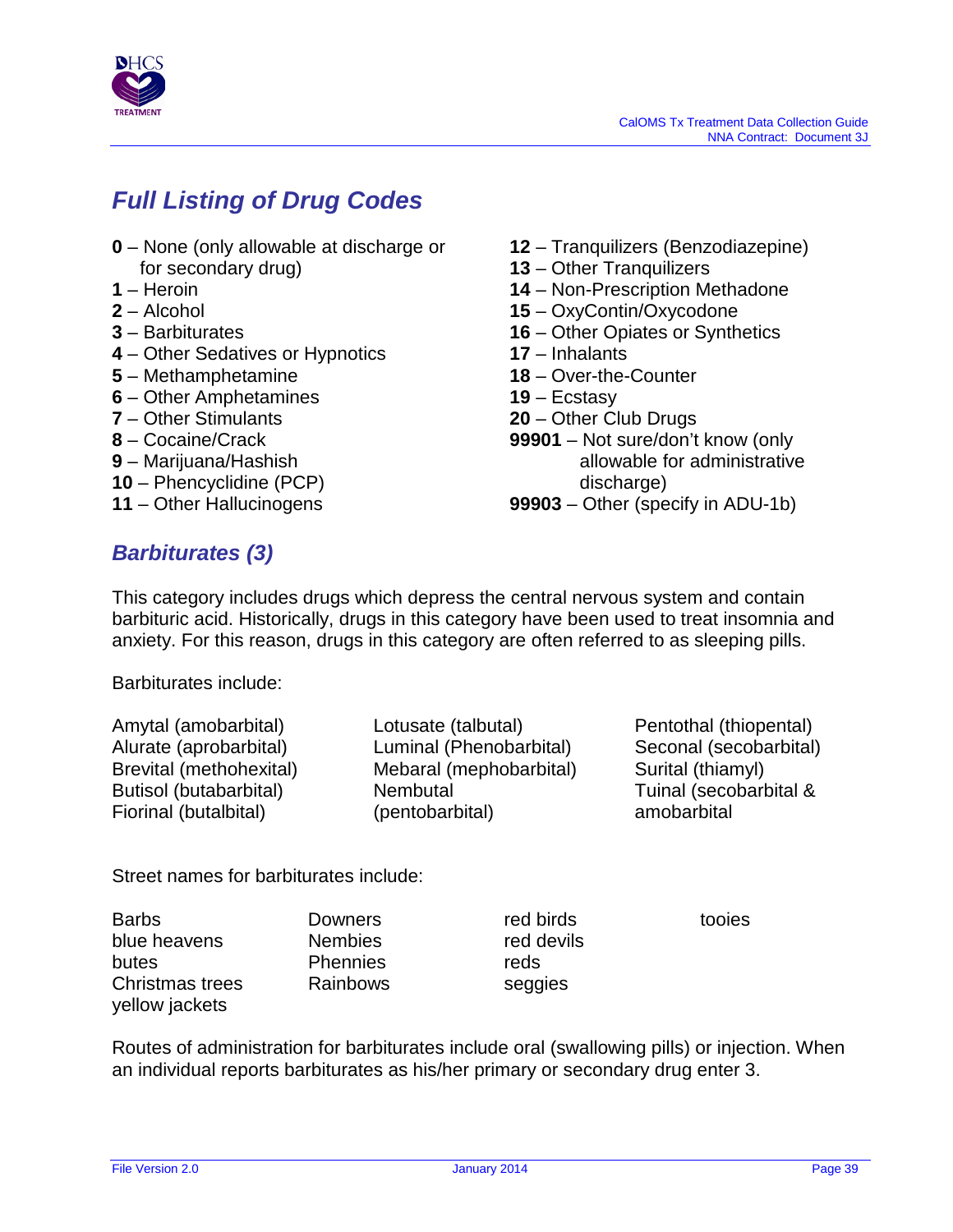

### *Other Sedatives or Hypnotics (4)*

This category is designated for those drugs that do not fit into other drug categories due to their effects. Drugs falling in this category, like barbiturates, are prescribed for insomnia. However, these drugs' effects are somewhat different from barbiturates.

Sedatives (non-barbiturate) include:

| Doriden (glutehimide)   |
|-------------------------|
| Equanil (meprobamate)   |
| Flexeril                |
| (cyclobenzaprine hydro) |
| Levaquin (levofloxacin) |

Lunesta (eszopicione) **Methaqualone** Miltown (meprobamate) Relaxazone (carisoprodol)

Sandoz (fiorinal and codeine) Skelaxin (carisoprodol) Soma (carisoprodol) Vanadom (carisoprodol)

Route of administration for these drugs is oral. Use the "other sedatives or hypnotics" code (4) for individuals reporting these sedatives as their primary or secondary drug then specify the name of the sedative/hypnotic in the appropriate free-text field designated for other drug specification (primary drug name or secondary drug name).

### *Stimulants*

#### *Methamphetamine and Other Amphetamines*

This category includes all drugs with an amphetamine base, one of which is methamphetamine. Due to the prevalence of methamphetamine use, however, methamphetamine has its own code for CalOMS Tx reporting. Amphetamines other than methamphetamine should be reported as "other amphetamines."

### *Methamphetamine (5)*

Street names for methamphetamine include:

|        | Street names for methamphetal line include. |        |       |
|--------|---------------------------------------------|--------|-------|
| Chalk  | Crystal                                     | Ice    | Speed |
| Crank  | <b>Glass</b>                                | Meth   | Tweak |
| Cristy | Hawaiian salt                               | Quartz |       |

There are several different routes of administration for methamphetamine, depending on which form an individual uses. The routes of administration for methamphetamine are smoking (ice, quartz, glass), snorting, oral (eaten or swallowed), and injection. Injection is the most frequently used route of administration and is used most by long-term, heavy users.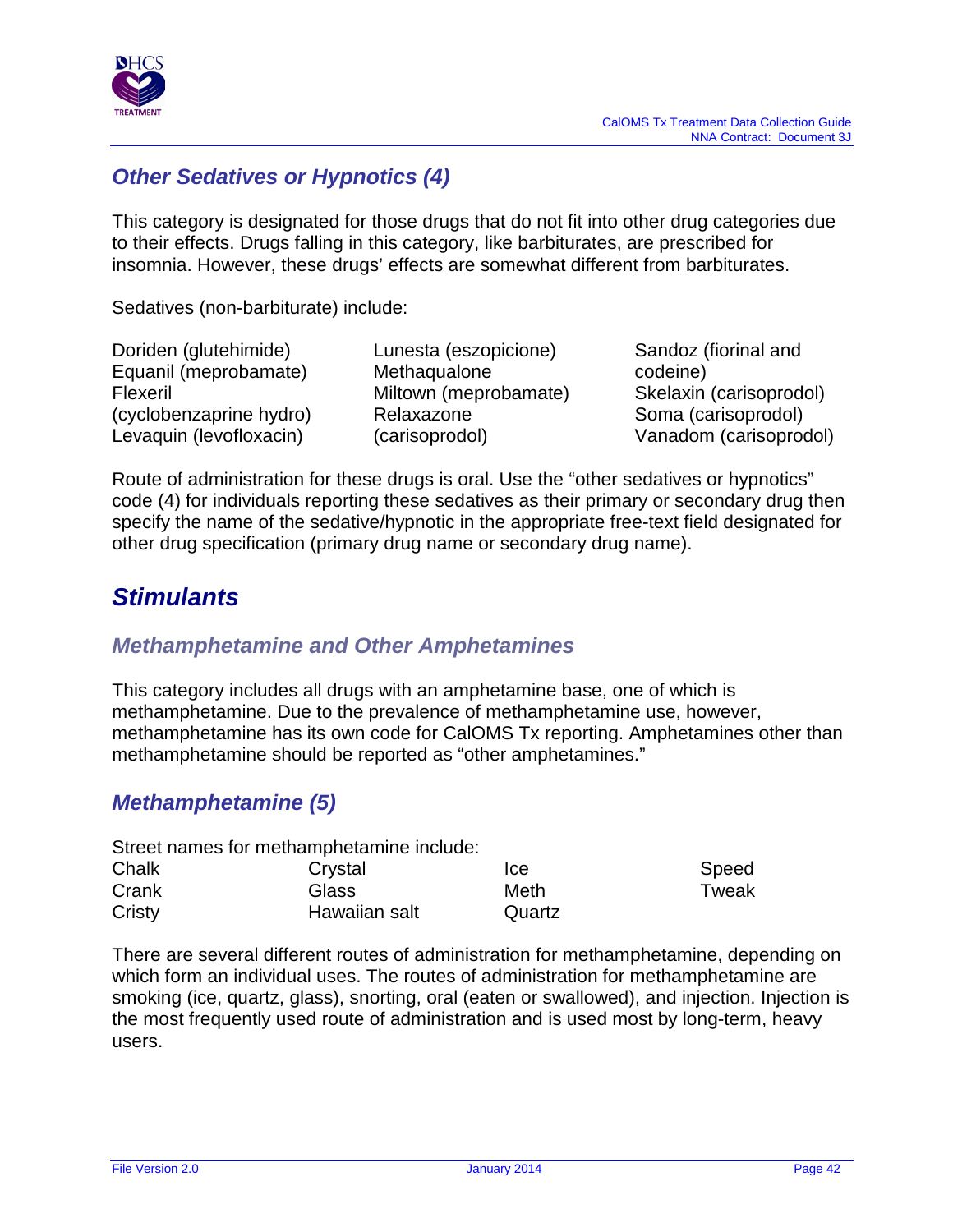

### *Other Amphetamines (6)*

This category includes all amphetamine-based drugs other than methamphetamine, including:

| Adderall (amphetamine &              |
|--------------------------------------|
| dextroamphetamine)                   |
| Benzedrine (amphetamine)             |
| Biphetamine (generic Adderall)       |
| Desoxyn (methamphetamine             |
| hydrochloride)                       |
| Didrex (benzphetamine hydrochloride) |
| dexamphetamine sulphate              |

Dexedrine (dextroamphetamine) Ferndex (dextroamphetamine) Obetrol (dextroamphetamine) Oxydess II (dextroamphetamine) paramethoxyamphetamine (PMA) Robese (dextroamphetamine) Spancap #1 (dextroamphetamine).

Street names for amphetamines include:

| <b>Base</b>    | dex       | poppers       | whizz |
|----------------|-----------|---------------|-------|
| Billy          |           | sulph         |       |
| black beauties | pep pills | uppers        |       |
| <b>Crosses</b> | phet      | white crosses |       |

Many of the previously listed amphetamines are pills and can be taken orally. However, some individuals that abuse prescription amphetamines, particularly Adderall, either crush the pills and snort them or dissolve them in water and inject them. For those reporting the amphetamines listed above enter 6 then specify the name of the amphetamine in the appropriate free-text field designated for other drug specification (primary drug name or secondary drug name).

### *Other Stimulants (7)*

These are stimulants other than crack/cocaine and which do not have an amphetamine base. This category includes:

Adipex (phentermine) Arlidin (nylidrin) Beecham Fastin (phentermine) Benzylpiperazine **Caffeine** Cathinone\* **Concerta** (methylphenidate)\*\*\* **Diethylpropion** Ephedrine

Fastin (phentermine) Fenfluramine (fen-phen) Ionamine (phentermine) Khat (pronounced cot)\*\* Mazanor (mazindol) Methylin (methylphenidate) Oby-Trim (phentermine) **Plegine** (phendimetrazine) Prelu (phendimetrazine)

Preludin (phenmetrazine) **Ritalin** (methylphenidate)\*\*\* Sanorex (phentermine) Span R/D (phentermine) Tenuate/Tenuate Dospan (diethylpropion) Teramine (phentermine) Xenical (phentermine)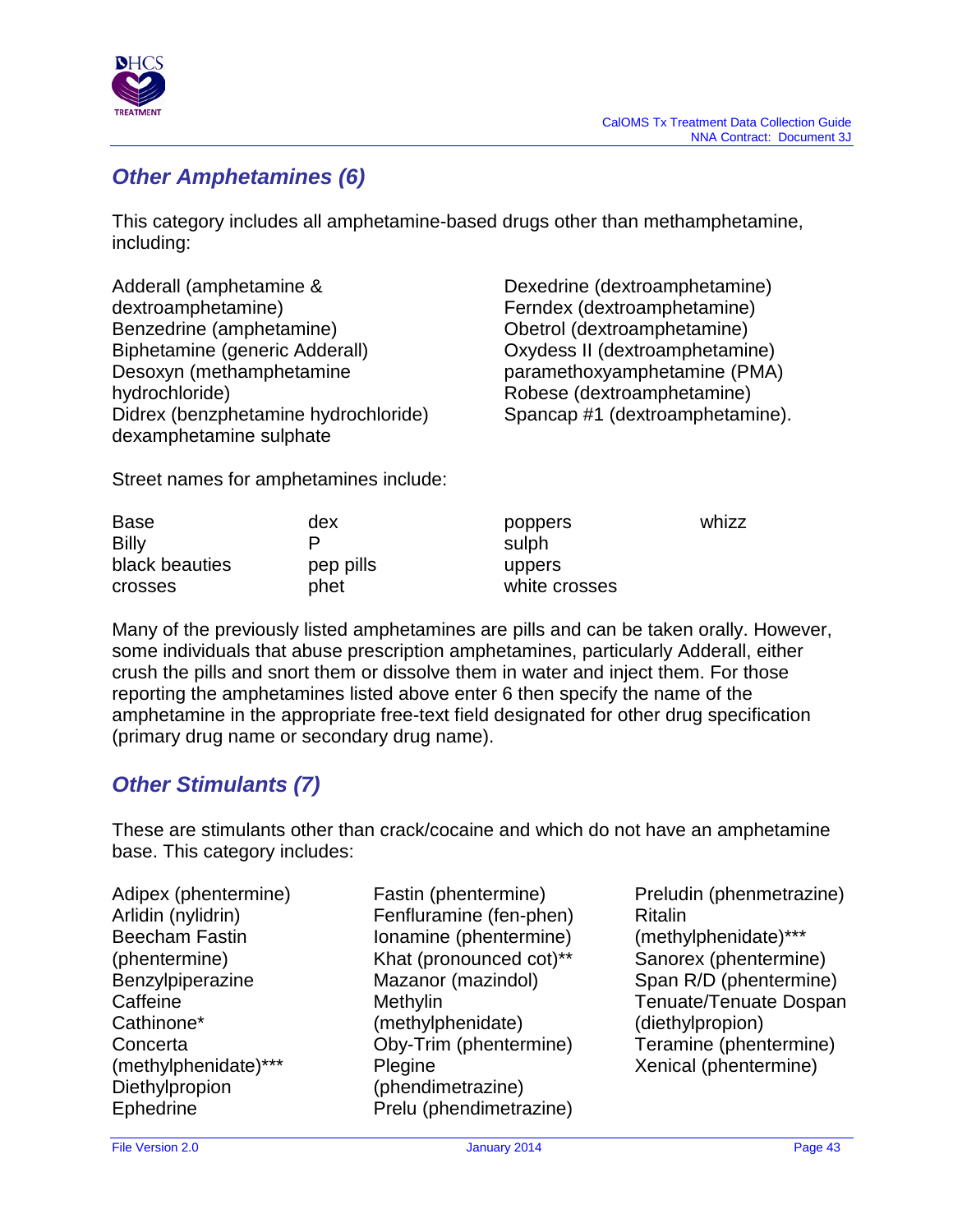

There are various street names and routes of administration for these stimulants.

\*Street names for cathinone/methcathinone are:

| Bathtub speed | Jeff  | Meth's cat    | Wannabe speed |
|---------------|-------|---------------|---------------|
| Cat           | Kitty | Meth's kitten |               |

Routes of administration for cathinone/methcathinone include smoking, snorting, injection, and oral.

\*\*Street names for khat include:

| African salad | Gat   | Qat   | Tschat |
|---------------|-------|-------|--------|
| Bushman's tea | Kat   | Tea   |        |
| Chat          | Miraa | Tohai |        |

Routes of administration for Khat include oral (chewing the leaves of the plant or brewing a tea and drinking it) or smoking.

\*\*\*Methylphenidate is most commonly known as Ritalin. Ritalin is widely used as a prescription to treat Attention Deficit Disorder (ADD) and Attention Deficit Hyperactivity Disorder (ADHD). However, Ritalin is also used illicitly. Routes of administration for Ritalin include oral (pill), snorting (ground up pills), or injection (dissolved in water).

Enter 7 for other stimulants then specify the name of the stimulant in the appropriate freetext field designated for other drug specification (primary drug name or secondary drug name).

### *Cocaine/Crack (8)*

There are two forms of cocaine, powdered (hydrochloride salt cocaine), and crack (freebase). Hydrochloride salt cocaine is pure cocaine, though it is usually diluted with other substances for street sale. Crack is derived directly from powder cocaine by dissolving cocaine in a solution of baking soda and water, which is boiled until the crack solidifies (separates from the solution). The same code is used for both cocaine and crack (8).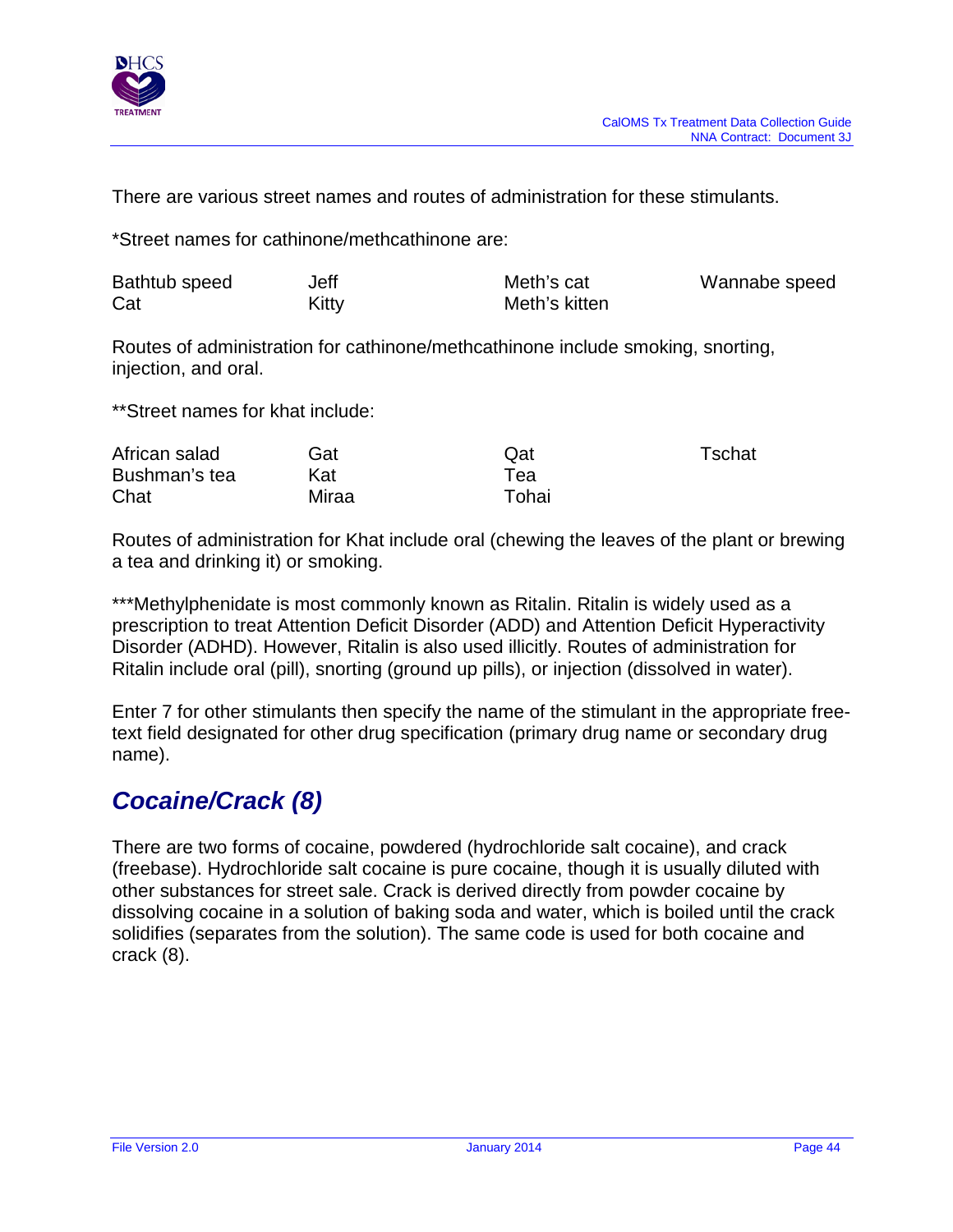

Street names for cocaine include:

| <b>Bernice</b> | Coke        | Girl       | Snow |
|----------------|-------------|------------|------|
| Big C          | Corine      | Happy dust | Toot |
| <b>Blow</b>    | <b>Dust</b> | Lady       |      |
| C              | Flake       | Nose candy |      |

Street names for crack include:

| $24 - 7$       | <b>Beamers</b> | Ice         | Rooster |
|----------------|----------------|-------------|---------|
| B.J.'s         | <b>Bolo</b>    | Jelly Beans | Space   |
| <b>Bedrock</b> | Crank          | Rock        |         |

The routes of administration for cocaine are snorting and injection. The route of administration for crack is smoking.

### *Marijuana/Hashish (9)*

Street names for marijuana include:

| Astro turf  | Dank  | Hash      | Smoke |
|-------------|-------|-----------|-------|
| Bang        | Dope  | Hemp      | Tea   |
| <b>Bush</b> | Ganja | Herb      | Weed  |
| <b>Bomb</b> | Grass | Mary Jane |       |
| Chronic     | Green | Reefer    |       |

Routes of administration for marijuana are smoking or oral. Enter 9 for individuals reporting marijuana as their primary or secondary drug.

### *Hallucinogens*

### *PCP (10)*

PCP is a dissociative anesthetic, which can have varying effects. For example, PCP acts as a hallucinogen, stimulant, depressant, and anesthetic. Therefore, PCP is distinguished from other hallucinogens in CalOMS Tx in that it has a unique code: 10.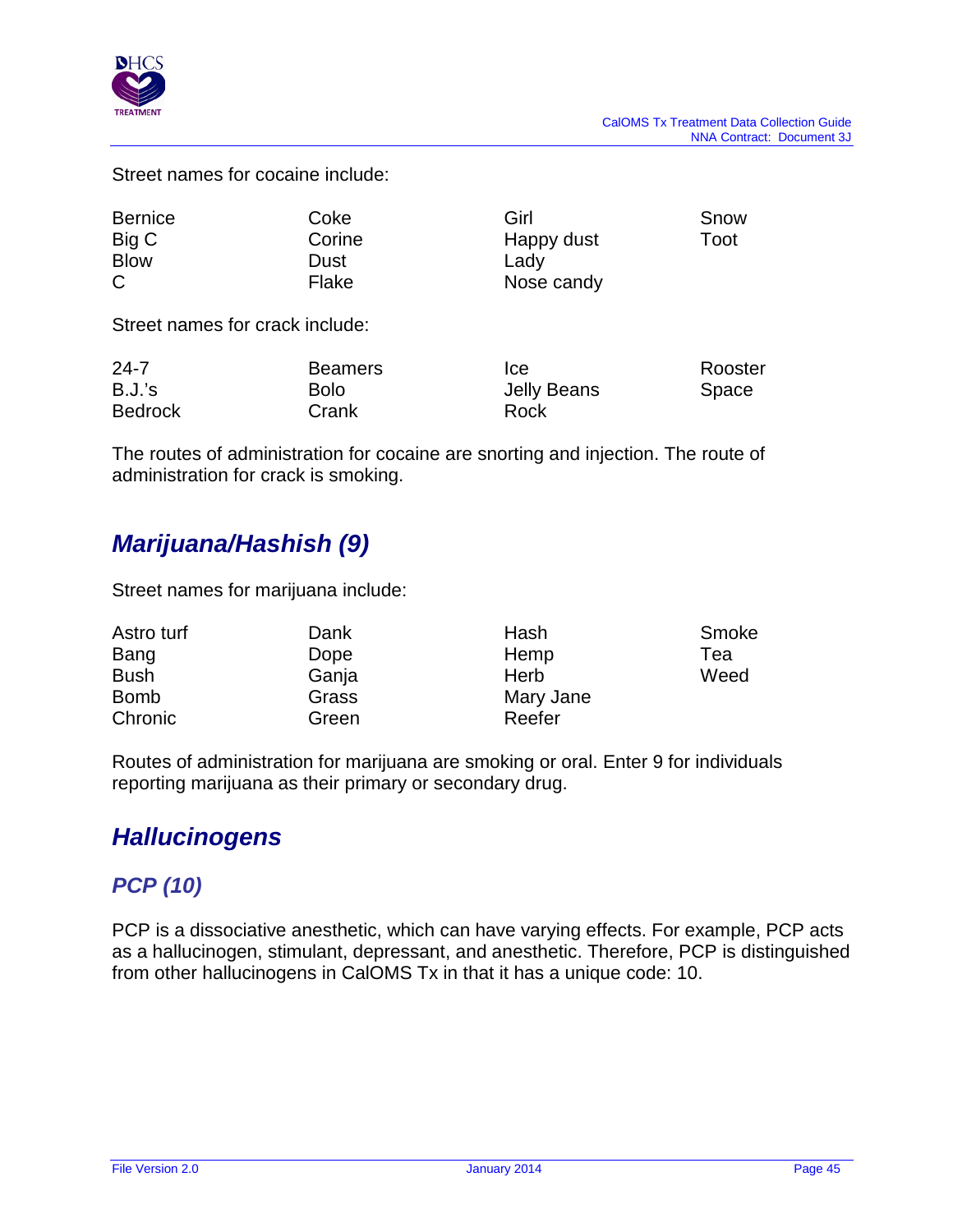

Street names for PCP include:

| Ace<br>Angel dust | Dust<br>Elephant       | Lovely<br>Monkey | Tac<br>Tic |
|-------------------|------------------------|------------------|------------|
| Crystal           | <b>Embalming fluid</b> | Ozone            | Trank      |
| Dead on arrival   | Hog                    | Rocket fuel      | Wack       |
| <b>DOA</b>        | Jet fue                | Supergrass       |            |

Routes of administration include: smoking (PCP is often added to marijuana joints or cigarettes), snorted, injected, or oral (swallow). For users reporting PCP as primary or secondary drug of abuse, enter 10.

#### *Other Hallucinogens (11)*

This code is designated for all other hallucinogens, such as lysergic acid diethylamide (LSD) and peyote. Brief descriptions of each of the other types of hallucinogens are in the following sections. Use 11 for those reporting any of the hallucinogens defined in the following sections then type the name of the reported hallucinogen in the primary and/or secondary drug name field.

#### *LSD (11)*

Street names for LSD include:

| Acid           |          | Paper acid   | Ticket      |
|----------------|----------|--------------|-------------|
| Big D          | Dose     | Royal blue   | Window pain |
| <b>Blotter</b> | Dot      | Sid          |             |
| Blue heaven    |          | <b>Spots</b> |             |
| Cube           | Microdot | Sunshine     |             |

LSD is primarily ingested orally. Users place a "stamp," which is a small square of blotter paper on which the LSD has been placed, on their tongue to absorb the LSD. Sometimes sugar cubes are used in a similar manner. Another route of administration for LSD, which is less common, is to place drops of LSD directly on the skin.

For individuals reporting LSD as their primary or secondary drug, use the other hallucinogens code (11) then specify LSD in the appropriate free-text field designated for other drug specification (primary drug name or secondary drug name).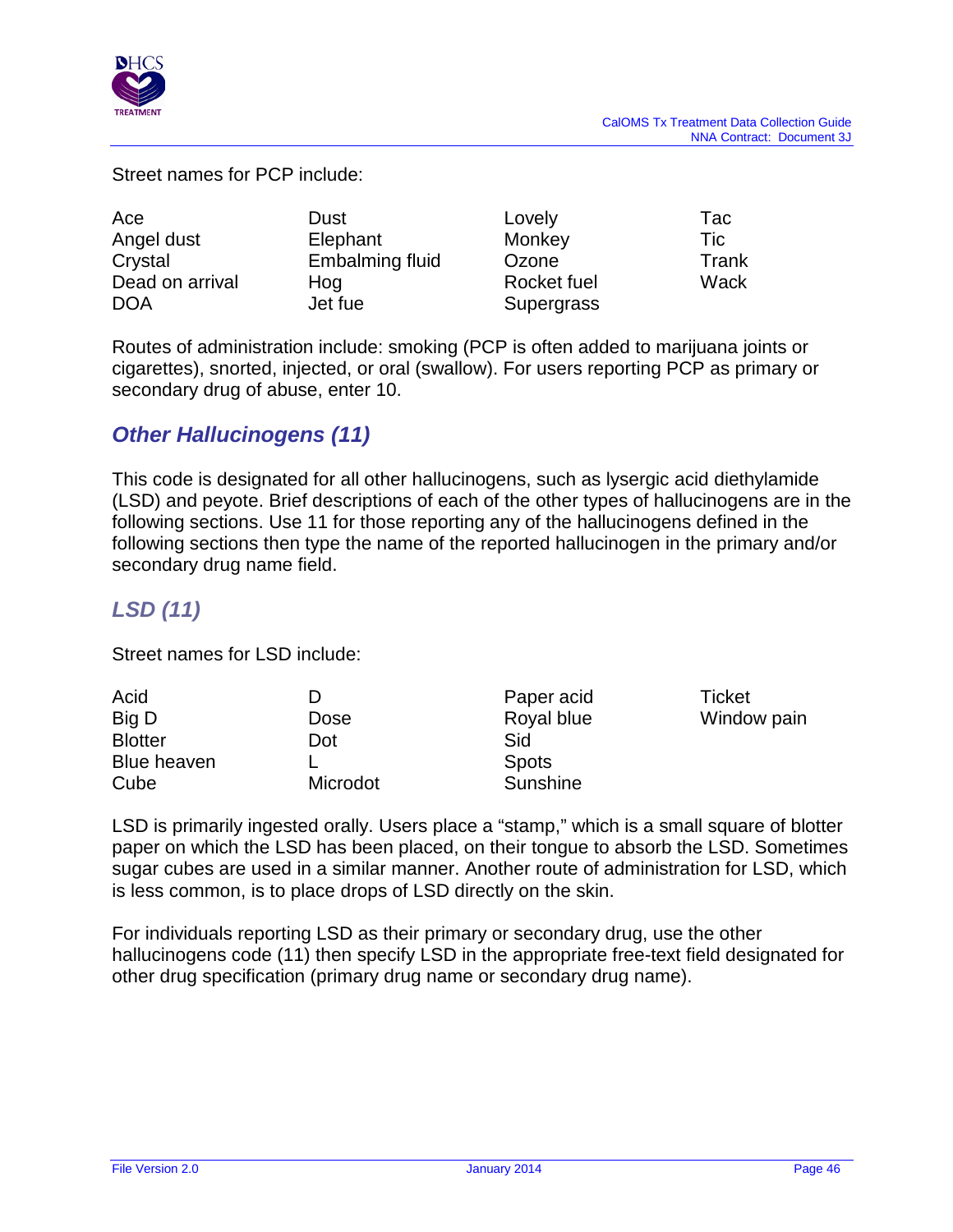

### *Peyote/Mescaline (11)*

Street names for peyote include:

| <b>Buttons</b> | Dry whiskey   | Mascal    | Topi        |
|----------------|---------------|-----------|-------------|
| Cactus         | Green whiskey | Mescaline | <b>Tops</b> |
| Cactus buttons | Hikuri        | Mescalito |             |
| Chief          | Mesc          | Peyote    |             |

Peyote is administered orally (brewed as a tea or eaten). For individuals reporting peyote or mescaline as their primary or secondary drug, enter 11 then specify "peyote" or "mescaline" in the appropriate free-text field designated for other drug specification (primary drug name or secondary drug name).

#### *Psilocybin Mushrooms (11)*

Street names for psilocybin mushrooms include:

| Blue halo        | Happy mushrooms  | Shrooms |
|------------------|------------------|---------|
| Food of the gods | Magic mushrooms  |         |
| Funny mushrooms  | Sacred mushrooms |         |

Routes of administration are oral (eaten, brewed in tea, or pill form) and smoking (dried and smoked with tobacco or marijuana).

For individuals reporting mushrooms as their primary or secondary drug, use the other hallucinogens code (11) then specify psilocybin mushrooms in the appropriate free-text field designated for other drug specification (primary drug name or secondary drug name)

#### *Additional Hallucinogens (11)*

In addition to LSD, Peyote/Mescaline, and psilocybin mushrooms, the other hallucinogens category includes hallucinogens found in plants such as salvinorin A and atropine. These hallucinogens can be found in deadly nightshade, jimson weed, mandrake, or henbane. Another hallucinogen found in morning glories is LSA, which is similar to LSD.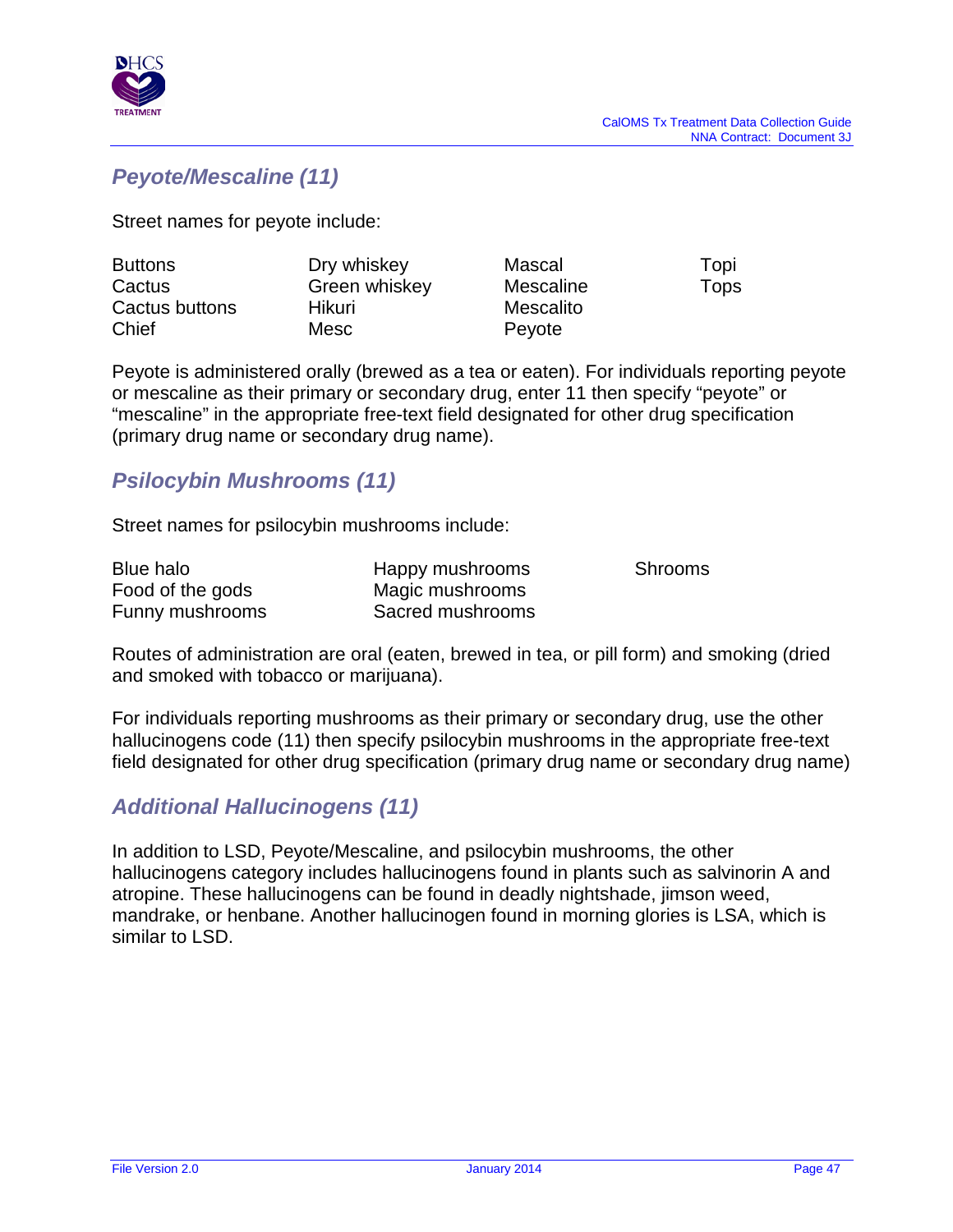

Another hallucinogen is dimethoxytryptamine (DMT). DMT is a short-acting hallucinogen and can be smoked or injected. Some street names for DMT are DMT or Dimitri. Another hallucinogen not contained in plants is 2,5-dimethoxy-4-methylamphetamine (DOM).

Use the other hallucinogens code (11) then specify whichever of these drugs applies in the appropriate free-text field designated for other drug specification (primary drug name or secondary drug name).

## *Tranquilizers*

### *Benzodiazepines (12)*

This category of drugs includes drugs with effects similar to barbiturates. Benzodiazepines are prescribed to prevent seizures, relax muscles, or for sedation.

Some benzodiazepines include:

- Lorazepam (generic Ativan) Mogadon (nitrazepam) Mylan (diazepam) Novoflupam (flurazepam) Novopoxide (chloriazepoxide) Paxipam (halazepam)
- ProSom (estazolam) Restoril (temazepam) Serax (oxazepam) Somnol (flurazepam) Tranxene (chlorazepate) Valium (diazepam) Versed (midazolam) Vivol (diazepam) Xanax (alprazolam)

Street names for these types of tranquilizers include:

**Candy Downers** Sleeping pills **Tranks** V's

The routes of administration are oral and injection. Enter 12 for persons reporting these drugs as their primary or secondary drug then specify the name of the tranquilizer in the appropriate free-text field designated for other drug specification (primary drug name or secondary drug name).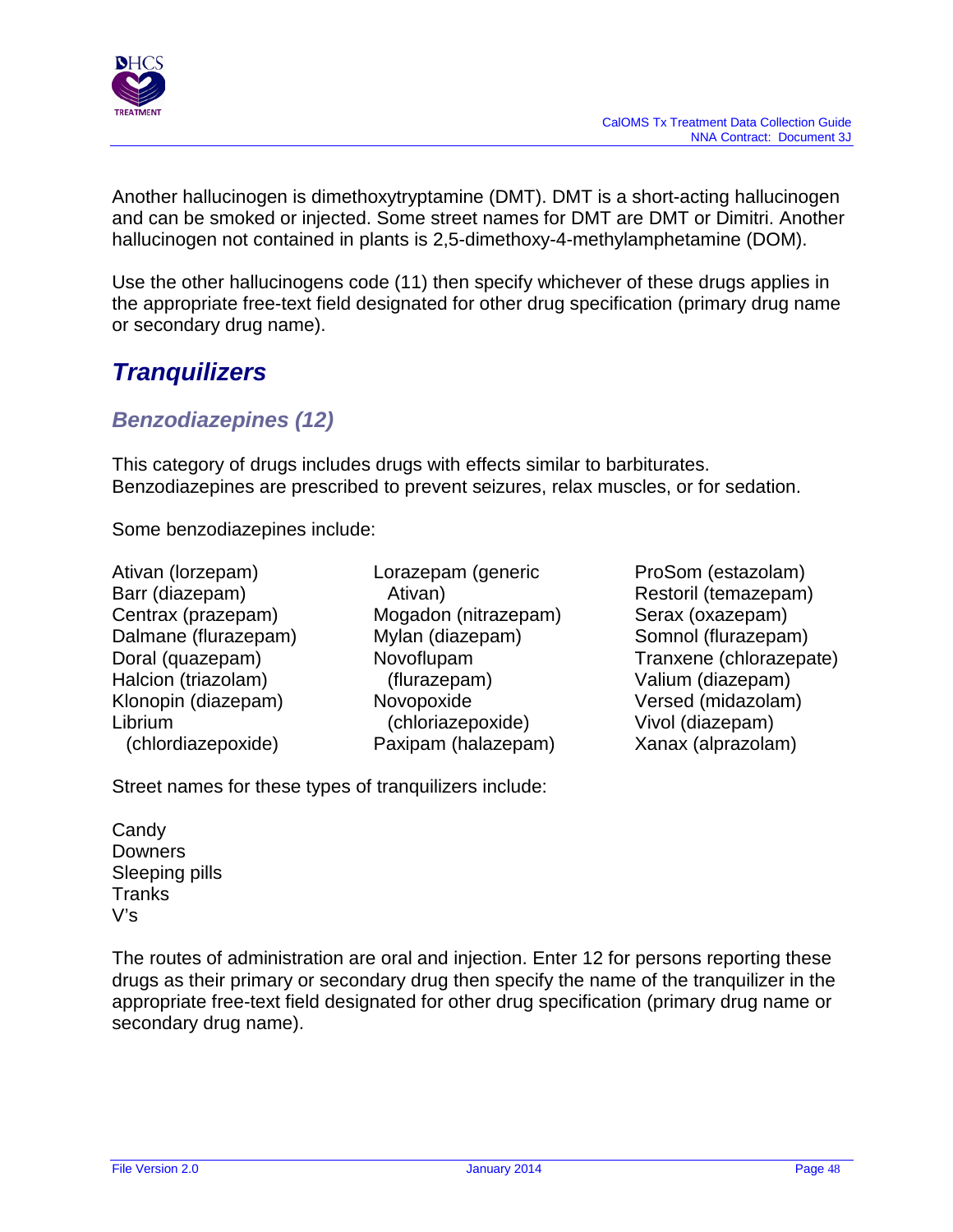

### *Other Tranquilizers (13)*

Other tranquilizers include Ambien (zolpidem), Librax (chlordiazepoxide and clidinium bromide), and Sonata (zalepon). Street names for this category include: candy, downers, or tranks.

Routes of administration are oral and injection. Use the other tranquilizers (13) code for individuals who report drugs in this category as their primary or secondary drug then specify the name of the tranquilizer (non-benzodiazepine) in the appropriate free-text field designated for other drug specification (primary drug name or secondary drug name).

### *Narcotics/Opiates and Opioids/Synthetics*

### *Heroin (1)*

Heroin is a derivative of morphine and varies in form and consistency from white powder (pure heroin) to other colors due to additives. In addition, there is black tar heroin, which is black or brown, thick, and sticky.

Street names for heroin include:

| Antifreeze       | Brown heroin | Garbage | <b>Rufus</b> |
|------------------|--------------|---------|--------------|
| Big daddy        | Brown sugar  | Gum     | Scag         |
| Big H            | China        | н       | Smack        |
| <b>Black tar</b> | China man    | Him     | <b>Stuff</b> |
| Boy              | Crap         | Horse   | White stuff  |
| <b>Brown</b>     | Dyno         | Junk    | Tar          |

Routes of administration include injection, smoking, or snorting. For individuals reporting heroin as their primary or secondary drug, enter 1.

#### *Non-Prescription Methadone (14)*

Use this code for individuals who report non-prescription methadone use as their primary or secondary drug problem. This category includes Dolphine and other forms of methadone.

### *Oxycodone/OxyContin (15)*

Oxycodone is a prescription narcotic twice as potent as morphine. Oxycodone is often used illicitly as a substitute for heroin. There are a number of prescription forms of oxycodone including OxyContin, Percocet (acetaminophen and oxycodone), Percodan, and Tylox.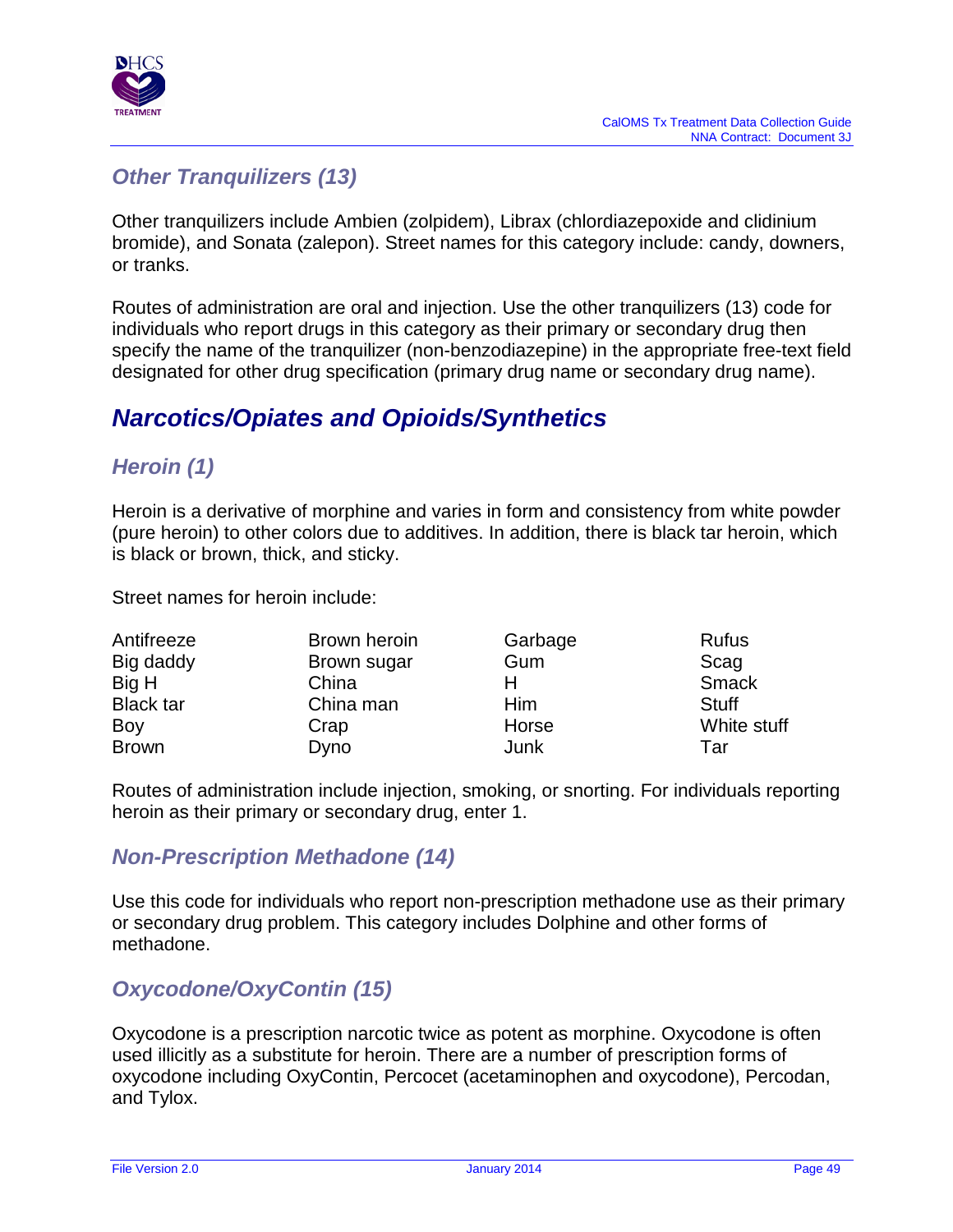

Street names for oxycodone include:

40 80 **Blue** Hillbilly heroin Kisker OC's Routes of administration for oxycodone/OxyContin are oral, snorting, or injection. For

individuals reporting oxycodone/OxyContin as their primary or secondary drug, enter 15.

### *Other Narcotics/Opiates or Opioids/Synthetics (16)*

This category should be used to report all other narcotics/opiates or synthetics/opioids not included in the previously defined narcotic/opiate categories. Drugs included in this category are:

- Dilaudid (hydromorphone) **Hydrocodone** Lorcet (hydrocodone) Lortab (hydrocodone) Oramorph (Morphine) Sufenta (sufentanil) Tramadol hydrochloride
- Talacen (pentazocine & acetaminophen) Talwin (pentazocine) **Tussionex** (chlorpehniramine & hydrocodone) Wildnil (Carfentanil) Wyeth (synalgos dc)

Routes of administration for drugs in this category include: oral, smoking, snorting, and injection. For individuals reporting one of the above listed drugs as their primary or secondary drug, enter 16 then specify the name of the opiate/narcotic or opioid/synthetic in the appropriate primary/secondary drug name field.

### *Inhalants (17)*

Commonly abused inhalants include:

| Air freshener       | <b>Butyl nitrate</b>    |
|---------------------|-------------------------|
| Airplane glue       | <b>Correction fluid</b> |
| Amyl nitrate        | <b>Cleaning fluid</b>   |
| Analgesic           | Degreaser               |
| sprays              | Deodorant               |
| <b>Butane fuels</b> | Gasoline                |
|                     |                         |

- Hair spray Isobutyl nitrate Lighter fluid Nail polish remover Nitrous oxide
- Paint thinner PVC cement Rubber cement Spot remover Spray paint Wax remover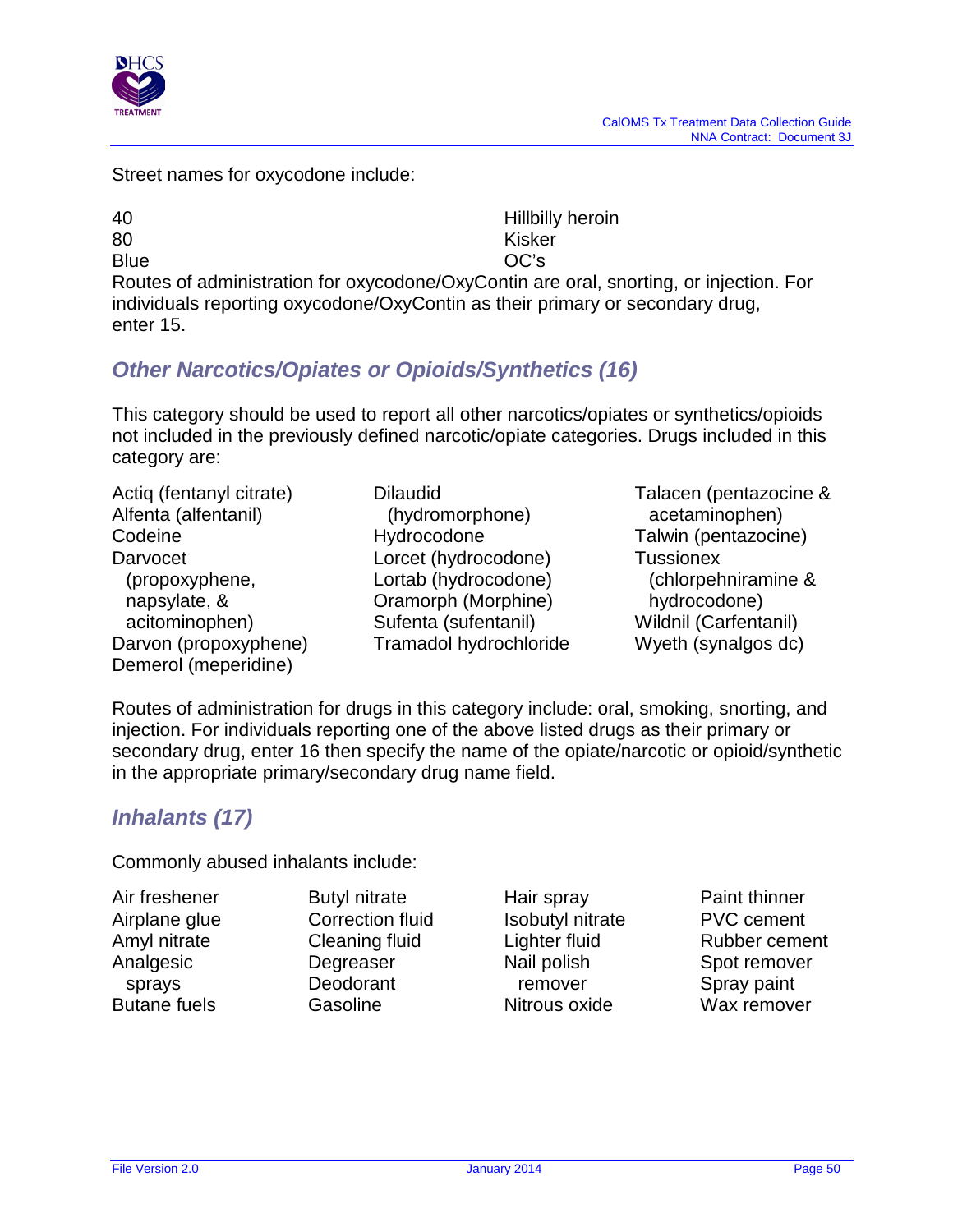

Street names for inhalants include:

| Air blast      | Buzz bomb    | <b>Kick</b>  | Quicksilver     |
|----------------|--------------|--------------|-----------------|
| Ames           | Climax       | Laughing gas | <b>Rush</b>     |
| Amys           | Discorama    | Medusa       | <b>Snappers</b> |
| Aroma of men   | Hardware     | Moon gas     | <b>Thrust</b>   |
| <b>Bagging</b> | Hippie crack | Oz           | <b>Whippets</b> |
| <b>Bolt</b>    | Honey oil    | Pearls       | Whiteout        |
| <b>Boppers</b> | Huff         | Poppers      |                 |

The only route of administration for inhalants is inhalation. For individuals reporting inhalants as their primary or secondary drug, enter 17 then specify the name of the inhalant in the appropriate free-text primary/secondary drug name field. If 17 is entered for inhalants, then 3 (inhalation) must be entered in the corresponding route of administration field. If 17 is entered for primary or secondary drug and 3 is not entered in the corresponding route of administration field an error will occur and the record will be rejected.

### *Over-the Counter (18)*

This category speaks to non-prescription drugs that are used in a manner other than as directed. Included in this category is dextromethorphan (DXM). DXM is a cough suppressant found in a number of over-the-counter cold medications such as cough syrups, tablets, and throat lozenges, and more recently in powder form, which is sold over the internet.

Street names for DXM include:

| $C-C-C$    | Orange crush | Rojo            |
|------------|--------------|-----------------|
| <b>DXM</b> | Red devils   | <b>Skittles</b> |
| Dex        | Robo         | Triple C's      |

Routes of administration include oral, snorting, or injection. For individuals reporting DXM or other over-the-counter drugs as their primary or secondary drug, enter 18 then specify the name of the drug in the appropriate free-text primary/secondary drug name field.

### *Club Drugs*

#### *Ecstasy/3,4-Methylenedioxymethamphetamine (MDMA) (19)*

This category includes drugs containing MDMA. Because MDMA is both a stimulant and hallucinogen it is often referred to as a "designer drug" or "club drug."

Street names for MDMA include: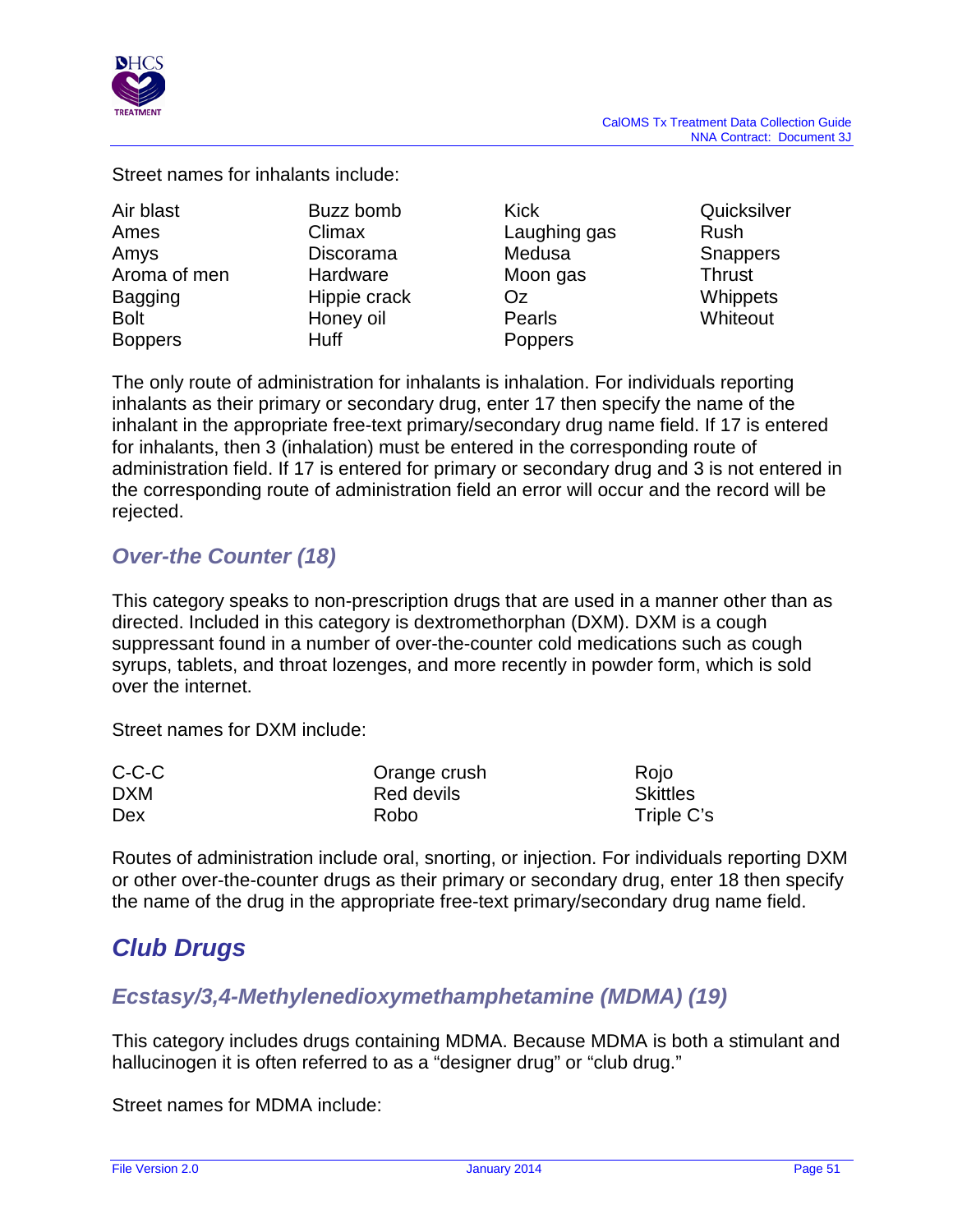

| Adam<br><b>Batmans</b><br><b>Bean</b><br><b>Bibs</b><br><b>Blue kisses</b><br>Blue nile | Clarity<br>Crystal<br><b>Debs</b><br>Decadence<br><b>Drivers</b> | <b>Essence</b><br>Eve<br>G٥<br>Happy pill<br>Hug drug<br>Kleenex | Scooby snacks<br>Wafers<br><b>XTC</b> |
|-----------------------------------------------------------------------------------------|------------------------------------------------------------------|------------------------------------------------------------------|---------------------------------------|
| Charity                                                                                 | Ecstasy                                                          | Lover's speed                                                    |                                       |

Routes of administration for ecstasy include oral and snorting. For individuals reporting MDMA as their primary or secondary drug, enter 19.

It is likely some MDMA users have secondary drugs of abuse. This is because ecstasy is often used in combination with other drugs. In the event an individual reports use of MDMA with another drug, enter 19 for the primary drug and the appropriate code for the other drug used in combination with ecstasy for the secondary drug.

For example, if one reports use of MDMA with LSD (candy flipping), enter 19 in the primary drug field and 11 in the secondary drug field, then specify LSD in the secondary drug name field. This will enable identification of trends and determination of the extent to which MDMA is abused with other drugs and which drugs MDMA is most often used in combination with.

There are a number of terms for use of MDMA with some other drug, depending on the drug(s) used simultaneously with MDMA:

- P&P (party and play), which refers to use of meth, Viagra, and MDMA;
- Sextasy, which is use of Viagra and MDMA;
- Candy flipping or troll, which refer to use of MDMA and LSD;
- Super X, which is use of meth and MDMA;
- Bumping up, which is use of cocaine and MDMA;
- Elephant flipping, which is PCP used with MDMA;
- Flower flipping or hippie flipping, which refer to use of mushrooms with MDMA;
- Kitty flipping, which is use of MDMA and ketamine.

### *Other Club Drugs (20)*

This category includes other drugs that may be associated with raves or underground parties and which have unique physiological effects. Drugs often categorized as club drugs are gamma-hydroxybutyrate (GHB) and its analogs, Ketamine, and Rohypnol. For individuals reporting these as their primary or secondary drug use the "other club drugs" code (20) then specify the name of the club drug in the appropriate free-text primary/secondary drug name field.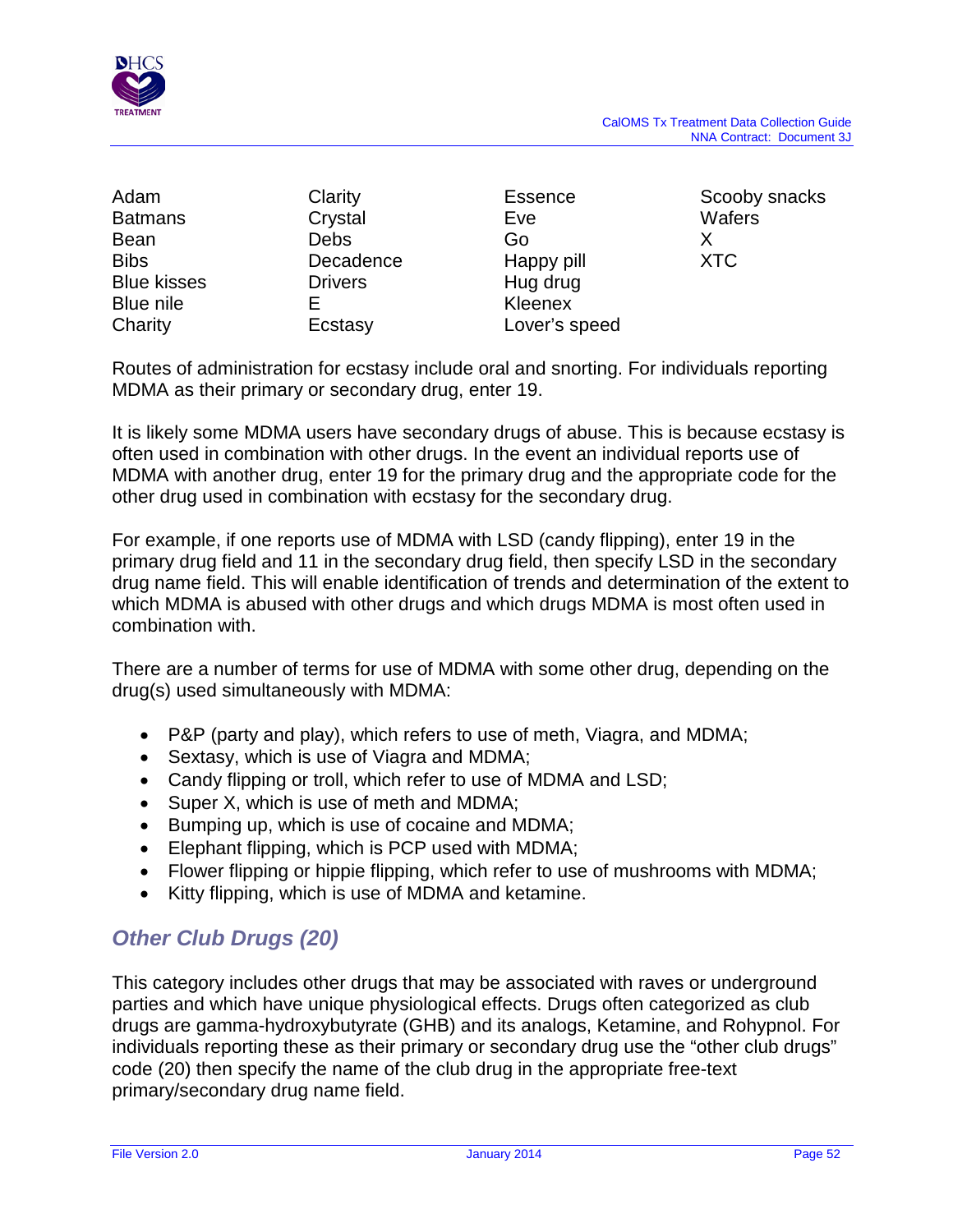

### *GHB & GHB Analogs (20)*

One drug falling under the other club drugs category is GHB, a synthetic depressant. GHB is available on the internet along with GHB analogs such as gamma-butyrolactone (GBL) and 1,4-butanediol (BD).

Street names for GHB include:

G Georgia home boy Goop

Grievous bodily harm Liquid X Vita-G

The route of administration for GHB is oral.

### *Ketamine (20)*

Ketamine is categorized as a dissociative anesthetic due to the feeling of detachment from the surrounding environment users feel. Ketamine is legal in the United States as it is used for veterinary medicine. Some of the brand names for ketamine include:

Ketalar (human use) Ketaved (veterinary) Keteset (veterinary)

Vetamine (veterinary) Vetalar (veterinary)

Street names for ketamine include:

| Animal tranguilizers | Ket              | Super K   |
|----------------------|------------------|-----------|
| Cat valium           | Kit kat          | Vitamin K |
|                      | <b>Special K</b> |           |

Routes of administration for ketamine include: orally (pill or liquid), snorting, or injection.

### *Rohypnol (20)*

Rohypnol (flunitrazepam hydrochloride) is another drug categorized as a club drug. Though rohypnol is a powerful benzodiazepine, it is most commonly categorized as a club drug because it is reportedly ten times more potent than Valium and is illegal in the United States. Routes of administration include: oral, snorting, or injection.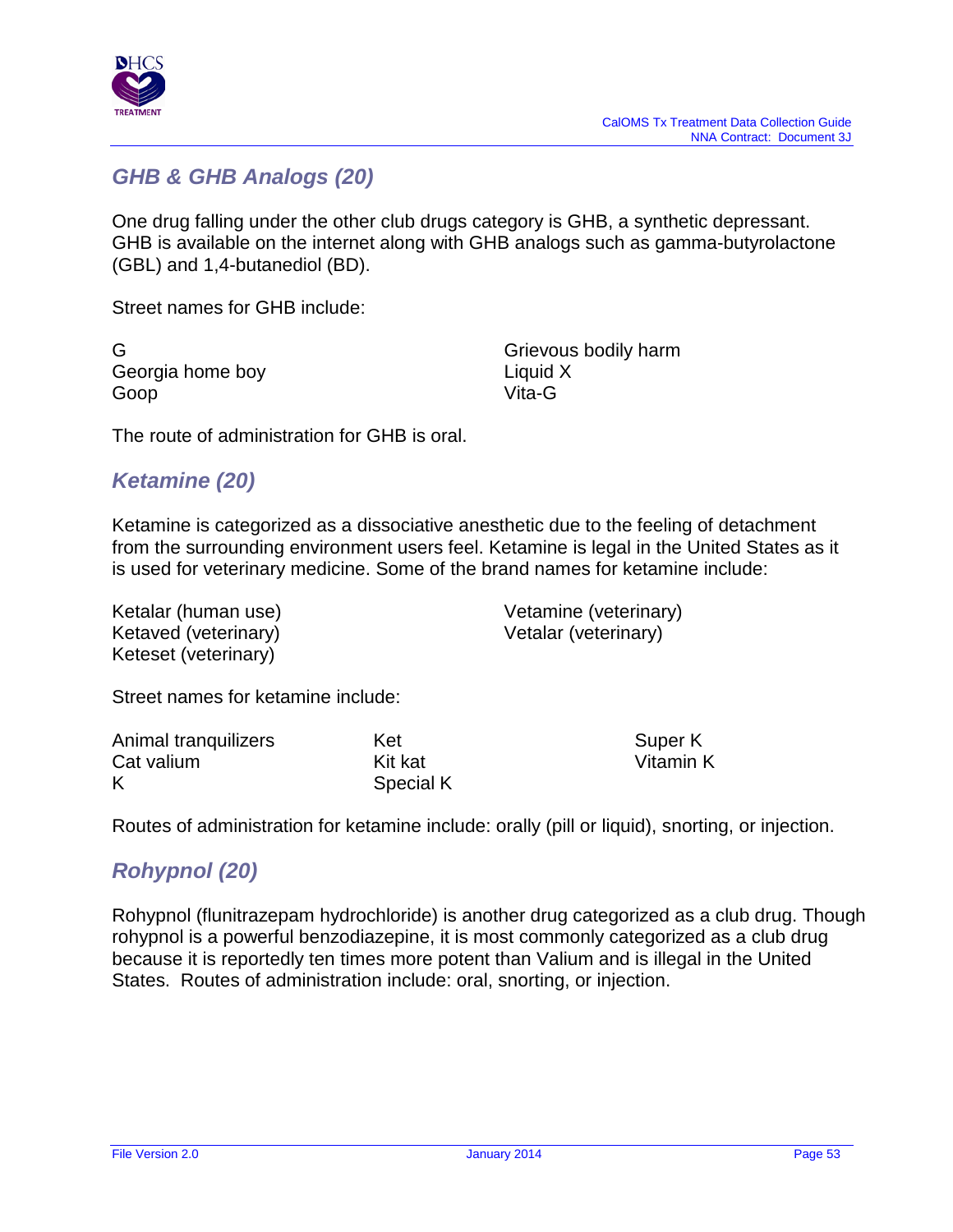

Street names for rohypnol include:

| <b>Circles</b> | <b>Pingus</b>   | Roach-2        | Rope           |
|----------------|-----------------|----------------|----------------|
| Forget me drug | $R-2$           |                | Rophies        |
| Forget me pill | <b>Reynolds</b> | <b>Rpapies</b> | Row-shay       |
| La rocha       | Rib             | Robutal        | <b>Ruffles</b> |
| Mexican valium |                 | Roofies        | Wolfies        |

### *Unknown (99901)*

*This value is included for use in administrative discharge records ONLY*. This value is only allowable for primary drug at discharge, when the discharge is an administrative discharge (discharge status = 4, 6, 7, or 8). This is **not** an allowable value for secondary drug at any data collection point. Use of 99901 under any other circumstances will result in rejection of the record.

#### *Other (99903)*

This category is intended to help capture and identify emerging drugs. When a program participant reports a drug not identified in any of the previous drug categories enter 99903 for "other" then type the drug name in the primary/secondary drug name field (ADU-1b).

## **6.17.2 Primary Drug Name (ADU-1b)**

As mentioned in Section 6.17.1, this is a free-text field designated for entering the name of an individual's primary or secondary drug when certain drug codes have been entered for primary/secondary drug name. This field must contain a drug name (up to 50 characters in length) when the following codes are entered in the primary or secondary drug code fields: 3, 4, 6, 7, 11, 12, 13, 16, 17, 18, 20, or 99903. Refer to Section 6.17.1 for a list of primary drug codes.

In addition, some clients report to treatment due to criminal drug possession/sales charges, but state they do not have a primary or secondary drug problem. If such is the case, enter 99903 in the primary drug code field and type in "charged with possession of (drug name)" or "charged with selling (drug name)."

Please note this field is NOT to be used to enter such values as 99901, none, or unknown for admissions. The extent to which this occurs will be monitored on an ongoing basis. This field is intended to capture emerging drug trends, specific drug names, and the extent to which persons charged with possession/selling drugs enter programs though they do not report using alcohol or other drugs.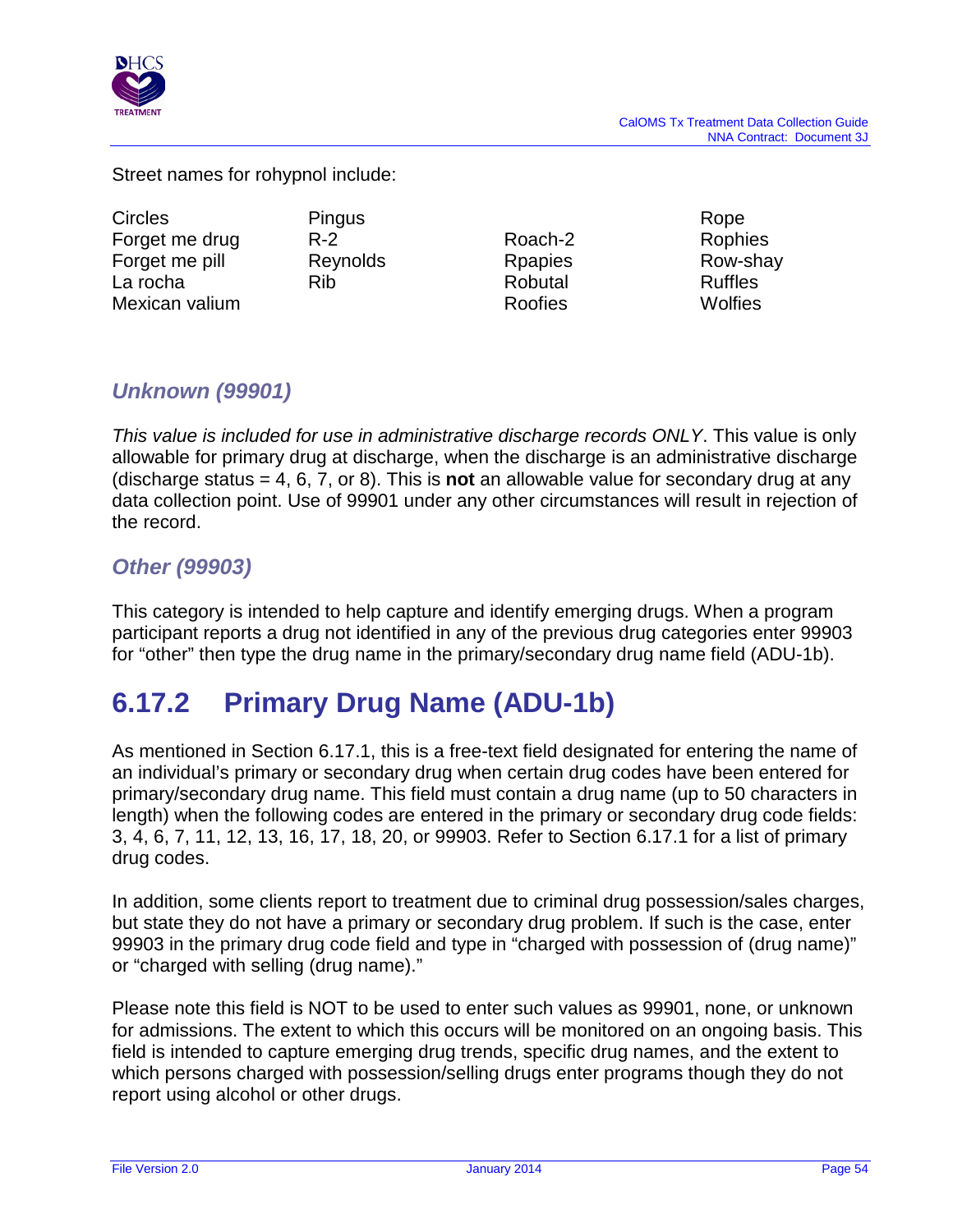

## **6.17.3 Primary Drug Frequency (ADU-2)**

Ask: *How many days in the past 30 days have you used your primary drug of abuse?*

Once the drug code and, if applicable, drug name have been collected, the frequency of use information must be collected. This field fulfills required federal reporting requirements.. At admission, each client must be asked how many days in the 30 days prior to the admission date s/he used the primary drug. The valid value for this field is a number from 0 to 30.

A specific number of days must be entered in this field. Incomplete entries, use of any of the five-digit alternative values, or blanks will result in an error and the record will be rejected.

**Note:** *Primary drug use must be reported accurately 30 days prior to entering treatment. If the client has been in a controlled environment such as jail or a residential facility 30 before entering treatment and reports no drug use in those 30 days then 0 (zero) must be reported*.

## **6.17.4 Primary Drug Route of Administration (ADU-3)**

Ask: *What usual route of administration do you use most often for your primary drug of abuse?*

This field fulfills TEDS reporting requirements. In addition, this data can be helpful in demonstrate changes in harmful behaviors, such as intravenous drug use. It is important to ensure the route of administration entered is consistent with the drug reported, as errors may result if the route of administration is inconsistent with the drug code/drug name entered.

For example, if 17 (inhalants) is entered in the primary drug code field and nitrous oxide is reported in the primary drug name field, then 3 (inhalation) must be entered in the route of administration field. If, for example, 2 (smoking) were entered for the route of administration when nitrous oxide has been entered for the primary drug, then an error would occur and the record would be rejected.

Similarly, if the primary drug is alcohol and the route of administration is not oral an error will occur and the record will be rejected. It should be noted that such inconsistencies with other types of drugs may not always result in an error; however, to ensure data quality, providers, counselors, etc. should ensure reported route of administration is consistent with the reported drug used. Refer to Section 6.17.1 for information on the routes of administration used with each type of drug.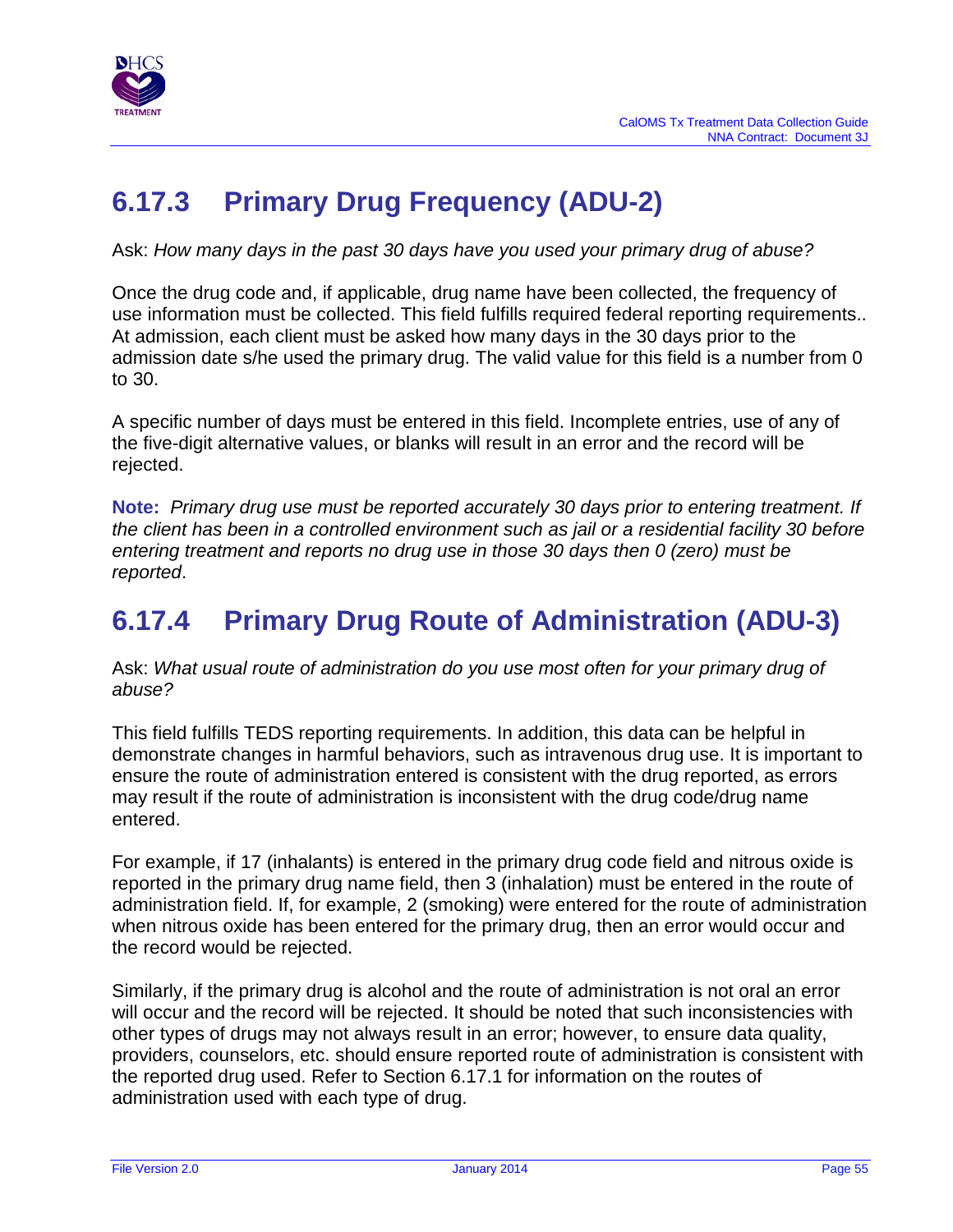

There are six valid values for route of administration:

```
1 – Oral
```
- **2** Smoking
- **3**  Inhalation
- **4** Injection (IV or intramuscular)

**99902** – None or not applicable. This is only allowable for primary drug at discharge, when primary drug code is 0 (none). This is allowable at both admission and discharge when secondary drug code is 0 (none). When 99902 is entered primary/secondary drug code must be 0 (none).

**99903** – Other

Use of any five-digit alternative values other than 99902 or 99903 or use of any other codes not included in the list above will result in an error and the record will be rejected.

## **6.17.5 Primary Drug Age of First Use (ADU-4)**

Ask: *At what age did you first use your primary drug of abuse?*

This element fulfills the TEDS reporting requirements to report on the age at which the primary and secondary drugs were first used. Ask program participants the age at which they first used/recall first using the primary drug reported and enter the two-digit code for the reported age.

The valid values for this field are:

- **An age from 5 to 105**. This is checked against the date of birth field to ensure accuracy. So, if a number inconsistent with the date of birth provided is entered an error will occur and the record will be rejected.
- **99904** Client unable to answer. This is only an allowable value if the Type of Service (ADM-4) is 3, 4, or 5 (a detox service) or if Disability (CID-18) includes 7 (developmentally disabled). If 99904 is entered in this field under any other circumstances an error will occur and the record will be rejected.

## **6.17.6 Secondary Drug Code (ADU-5a)**

Ask: *What is your secondary alcohol or other drug problem?*

Information on SUD use is required for TEDS reporting. The same rules, fields, and codes defined in Sections 6.17.1 through 6.17.5 apply to the secondary drug use fields (Sections 6.17.6 through 6.17.10). There are two exceptions to this: 1) Contrary to primary drug use, 0 (none) can be entered for "secondary drug code" at admission in the event an individual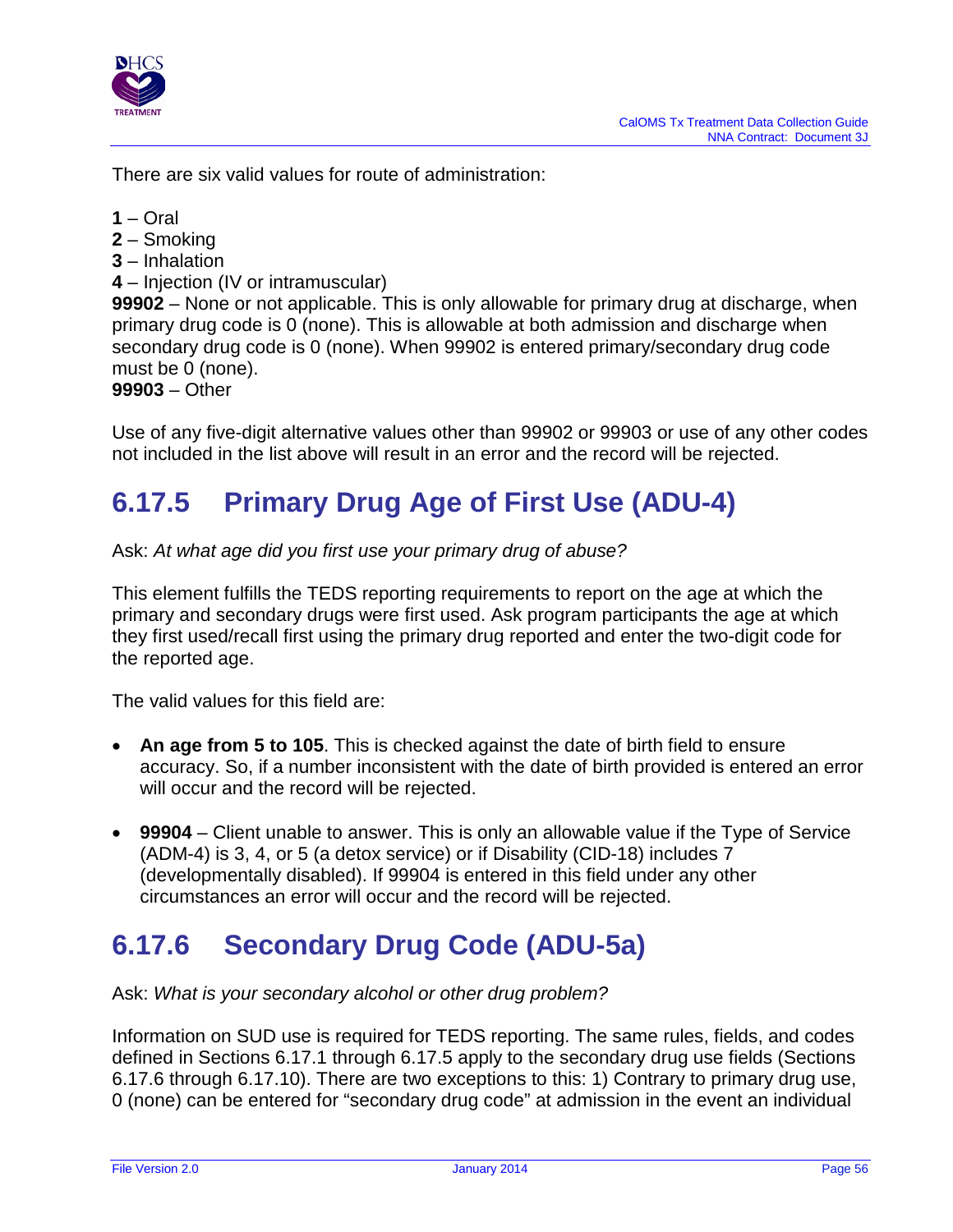

does not have a secondary drug problem; and 2) 99901 (Unknown) is not an allowable value for secondary drug code at any data collection point.

Refer to CalOMS Tx Data Dictionary for additional validation rules.

## **6.17.7 Secondary Drug Name (ADU-5b)**

Refer to Section 6.17.2 for rules and valid values.

## **6.17.8 Secondary Drug Frequency (ADU-6)**

Ask: *How many days in the past 30 days have you used your secondary drug of abuse?*

Refer to Section 6.17.3 for rules and valid values.

## **6.17.9 Secondary Drug Route of Administration (ADU-7)**

Ask: *What usual route of administration do you use most often for your secondary drug of abuse?*

Refer to Section 6.17.4 for rules and valid values.

## **6.17.10 Secondary Drug Age of First Use (ADU-8)**

Ask: *At what age did you first use your secondary drug of abuse?*

Refer to Section 6.17.5 for rules and valid values.

## **6.17.11 Alcohol Use Frequency (ADU-9)**

Ask: *How many days in the past 30 days have you used alcohol?*

In addition to reporting information about primary and secondary drugs, data specific to alcohol use in addition to primary/secondary drug use is required. This is necessary to ensure information about alcohol use is collected on all persons entering treatment in order to measure the extent to which alcohol is used in addition to their primary/secondary drug problem.

For example, if an individual indicated his/her primary drug was heroin and his/her secondary drug was marijuana, there is not a mechanism for determining whether this individual uses alcohol in addition to these. Therefore, when a situation like this occurs, enter 1 in the primary drug field for heroin and enter 9 in the secondary drug field for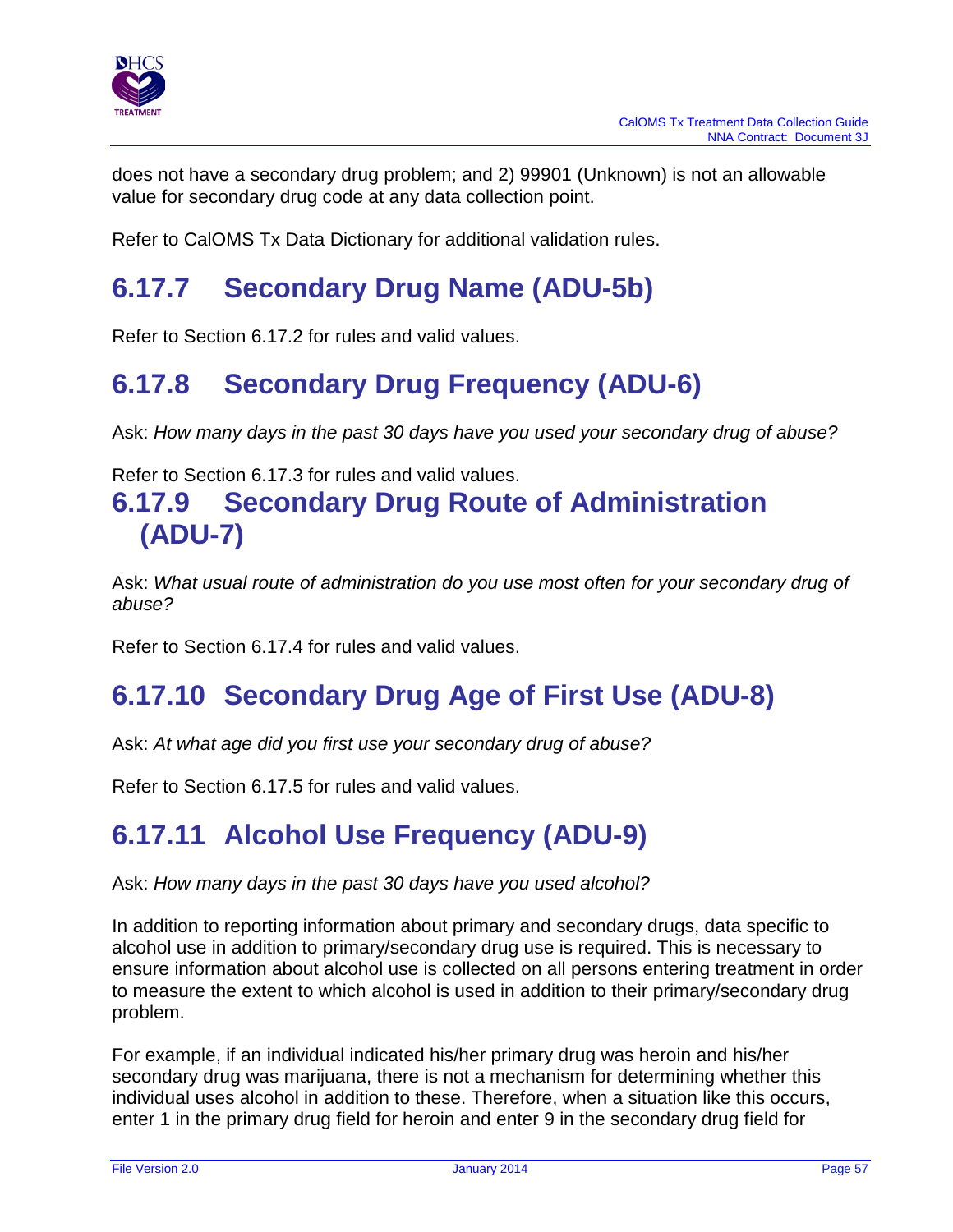

marijuana. Then, ask the individual how many days in the past 30 days they have used alcohol and report the number provided in this field. When asking this question, clarify that the number of days provided should reflect alcohol use during the 30 days prior to the date the question is being asked. If the participant's primary or secondary drug problem is alcohol, enter 99902.

The valid values for this field are:

- **A number from 0 to 30**
- **99902** Not applicable. This is to be used if the individual reported alcohol for primary or secondary drug.

Incomplete, invalid, blank entries, or entering any five-digit alternative value other than 99902 will result in an error and the record will be rejected.

## **6.17.12 Needle Use Last 30 Days (ADU-10)**

#### Ask: *How many days have you used needles to inject drugs in the past 30 days?*

Included in the CalOMS Tax data set are questions pertaining to needle use (intravenous or intramuscular) use. One example is primary/secondary drug route of administration, which facilitates tracking the number of individuals that primarily use injection as a route of administration. This information is necessary to enable DHCS to measure the frequency with which needle use occurs. However, this data need is not adequately addressed simply by asking each individual admitted what the usual route of administration for their primary and secondary drug use is because the question implies the method most often used.

Therefore, a person who primarily smokes heroin, for example, would likely respond his/her usual route of administration is smoking because the question "what route of administration do you most often use…" implies the most frequently used method. However, it is possible the same individual also uses injection to administer heroin or other drugs. For this reason counties and providers are required to specifically ask each person seeking SUD services how often s/he used needles to inject drugs in the past 30 days.

In addition to fulfilling MTOQ requirements, this element can also help meet federal NOM reporting requirements. One of the NOM requirements is to demonstrate changes in harmful behavior, such as needle use. Further, needle use information is necessary for prioritization purposes.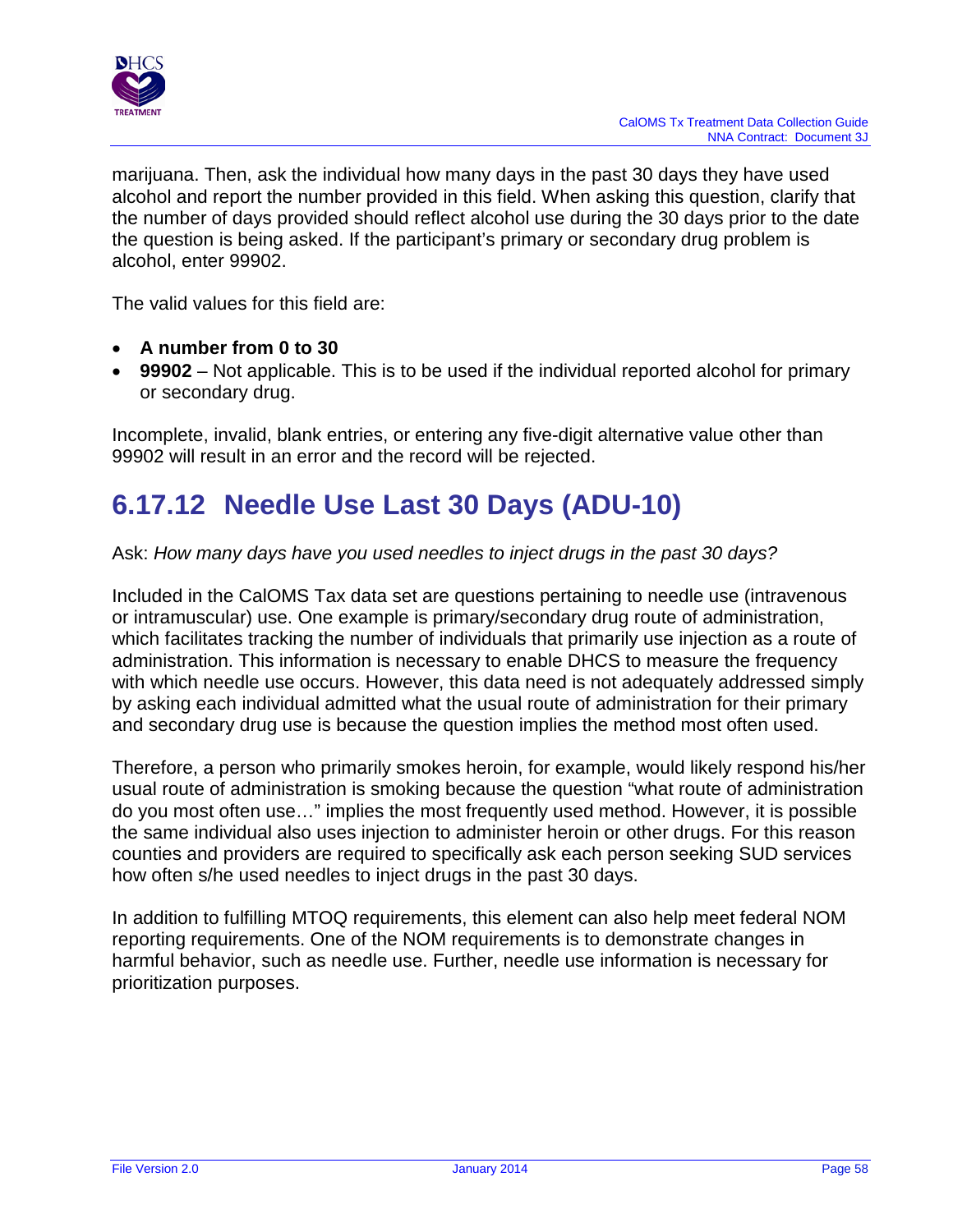

The Substance Abuse Prevention and Treatment (SAPT) block grant via 45 CFR 96 requires the following method of prioritization for entry into treatment:

- 1. Pregnant needle users
- 2. Pregnant women
- 3. Needle users
- 4. All others

Collecting data on needle use enables DHCS to ensure individuals seeking SUD services are prioritized according to SAPT rules. In addition, collecting information about needle use enables measurement of exposure to communicable diseases.

The valid values for this field are:

- **A number from 0 to 30**
- **99900** Declined to state
- **99904** Unable to answer. This is only an allowable value if the type of service field contains 3, 4, or 5 or the disability field contains 7. If 99904 is entered in this field under any other circumstances an error will occur and the record will be rejected.

## **6.17.13 Needle Use in the Last Twelve Months (ADU-11)**

#### Ask: *Have you used needles to inject drugs in the past twelve months?*

This data element helps capture a broader range of needle users than do the route of administration or needle use past 30 days fields. The route of administration field speaks only to the most frequently used method of administration for an individual's primary and secondary drug use. Thus, if a person primarily smokes heroin, for example, s/he would likely respond his/her usual route of administration is smoking. However, it is possible the same individual also uses injection as an administration route.

Similarly, the needle use in the past 30 days field only captures those persons who used needles to administer drugs in the 30 days prior to the admission date. However, it is possible an individual did not use needles in that timeframe, but used needles to administer drugs within the 12 months prior to his/her entry into treatment. For these reasons counties and providers are required to specifically ask each person seeking SUD services how often they injected drugs in the past twelve months.

Further, needle use information is necessary for prioritization purposes. The SAPT block grant via 45 CFR 96 specifies specific prioritization requirements for entry into treatment programs. Refer to Section 6.17.12 for these prioritization requirements. Collecting data on needle use enables DHCS to ensure individuals seeking SUD services are prioritized according to SAPT rules. In addition, collecting information about needle use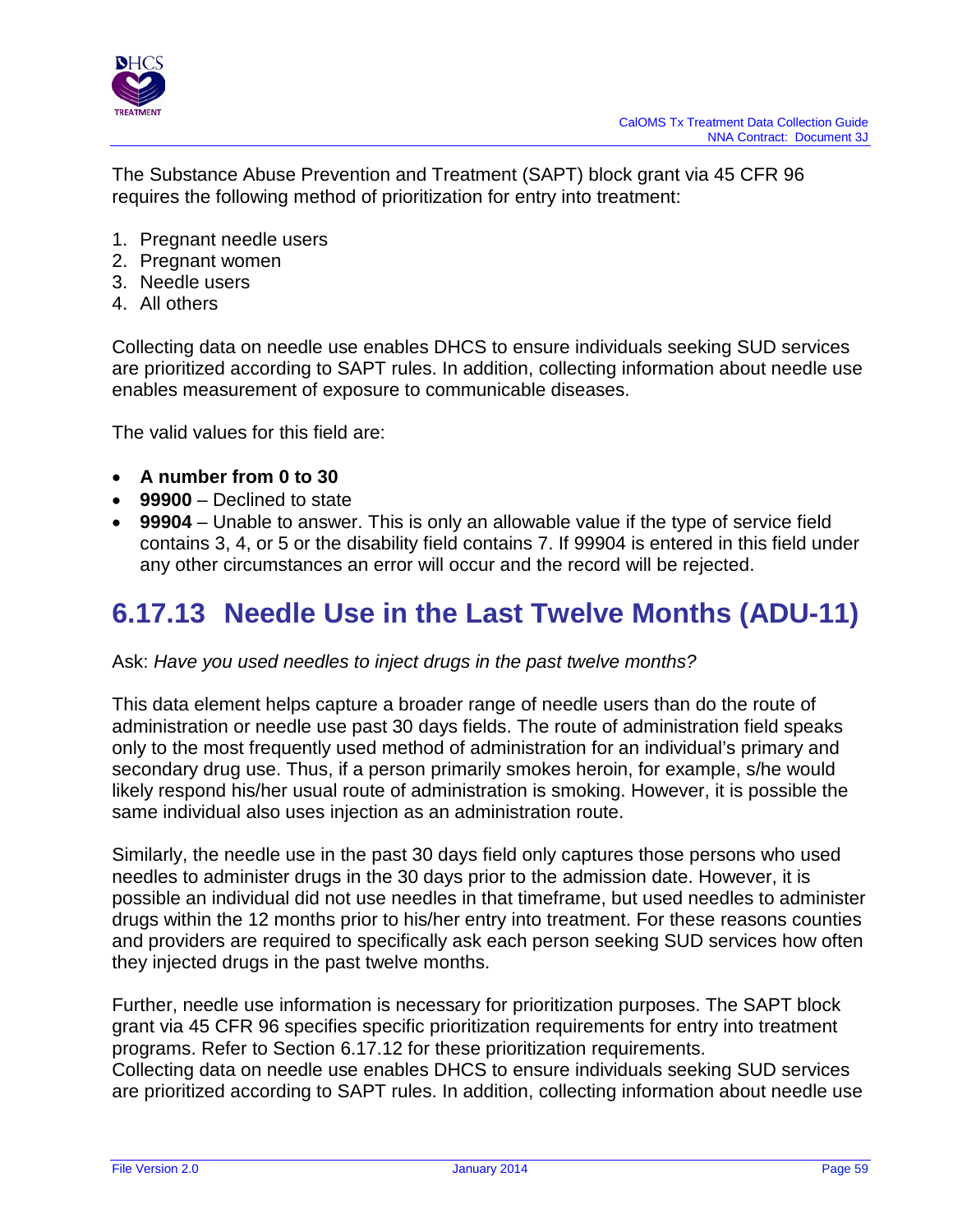

enables measurement of exposure to communicable diseases. There are three valid values for use of needles in the past twelve months are:

 $1 - Yes$ 

**0** – No

**99904** – Client unable to answer. If this code is used, Type of Service (ADM-4) is 3, 4, or 5 (a detox service) or if Disability (CID-18) includes 7 (developmentally disabled). Use of this code when type of service is not detoxification or when the disability is not developmentally disabled will result in rejection of the record.

## **6.18 Employment/Education Life Domain**

Changes in the employment/education life domain can be determined by collecting employment and education related information about each individual, such as whether they are in the labor force. The information collected via the elements described in the following sections is valuable for helping DHCS, counties, and providers evaluate whether treatment services provided positively influence those receiving them. The sections that follow describe each of the elements of the employment/education life domain and provide instructions for data collection on each of the employment/education data elements.

## **6.18.1 Employment Status (EMP-1)**

Ask: *What is your current employment status?*

This information is valuable in helping DHCS, counties, and providers evaluate whether treatment services provided positively influenced individuals. Asking about employment status at admission and discharge enables measurement of change in employment status between admission and discharge. For example, if a person was unemployed at admission and had become employed by his/her discharge date, one could infer treatment was a factor positively influencing this individual's employment life domain.

There are five valid values for employment status in CalOMS Tx:

- *1 Employed full-time (35 or more hours per week).* The client is legally employed; includes those who are self-employed and active members of the armed services. This individual regularly works 35 or more hours per week. This should not include individuals who report volunteering for this many hours or more per week.
- *2 Employed part-time (fewer than 35 hours per week).* The client is legally employed; includes those who are self-employed and regularly works up to 35 hours per week. This should not include individuals reporting they volunteer this many hours per week.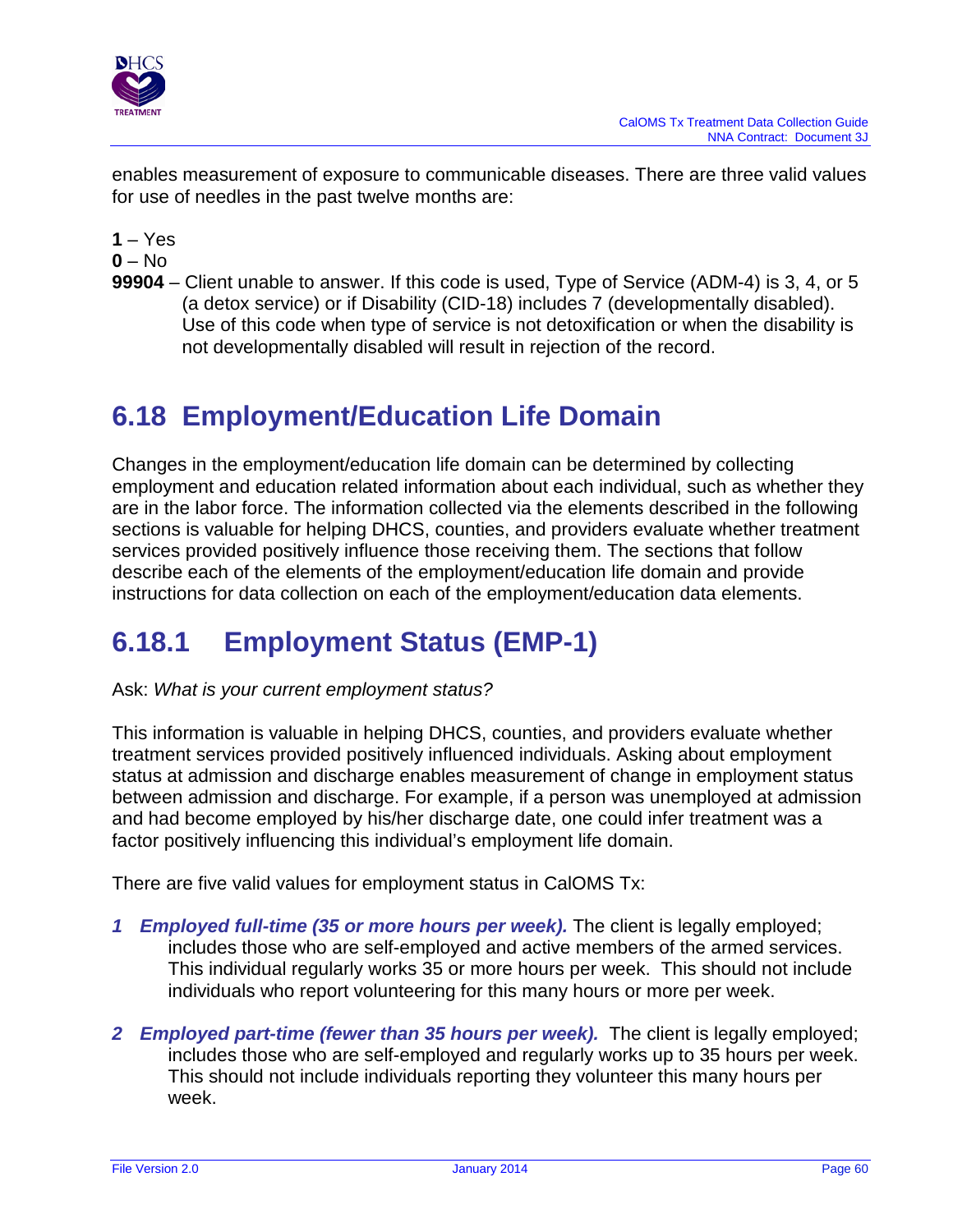

- *3 Unemployed, looking for work.* The client is not employed and has been actively seeking employment in the past 30 days. This includes those who are on temporary layoff and those who are waiting the starting date of a new job. A person must be available for work in order to be considered unemployed, but looking for work.
- *4 Unemployed, not in the labor force (not seeking work).* The client is not employed and has not been seeking work in the last 30 days. This should be used for individuals who report they were previously employed but are not currently employed and are not looking for employment. Examples include students, homemakers, retirees or individuals injured on the job.. This category may also include individuals who were previously employed and may work as a volunteer, but are not employed part time or full time.
- *5 Not in the labor force, not seeking (not previously employed, not seeking).* This category includes clients who are unemployable and are not considered part of the labor force. This includes those who do not wok due to a disability.

One of the valid values listed above must be entered. Incomplete, invalid, or blank entries in this field will result in an error and the record will be rejected. In addition, this field relates to the date of birth field. This means if an individual is 14 years of age or younger, the employment status cannot be 1. Use of 1 in this field for persons aged 14 or younger will result in an error and the record will be rejected.

## **6.18.2 Days Paid for Working in Last 30 Days (EMP-2)**

Ask: *How many days were you paid for working in the past 30 days?*

This provides further information on changes in employment between admission and discharge. With the employment status field changes in a person's employment status can be identified. This field, however, can enable identification of changes in employment behavior. For example, this will enable DHCS, counties, and providers to see changes in an individual's work habits, such as whether the individual got paid for more work days at discharge than at admission.

The allowable values for this field are:

- **A number from 0 to 30**.
- **99900** Declined to state
- **99904**  Client unable to answer. If this code is used Type of Service (ADM-4) is 3, 4, or 5 (a detox service) or if Disability (CID-18) includes 7 (developmentally disabled). Use of this code when type of service is not detoxification or when the disability is not developmentally disabled will result in rejection of the record.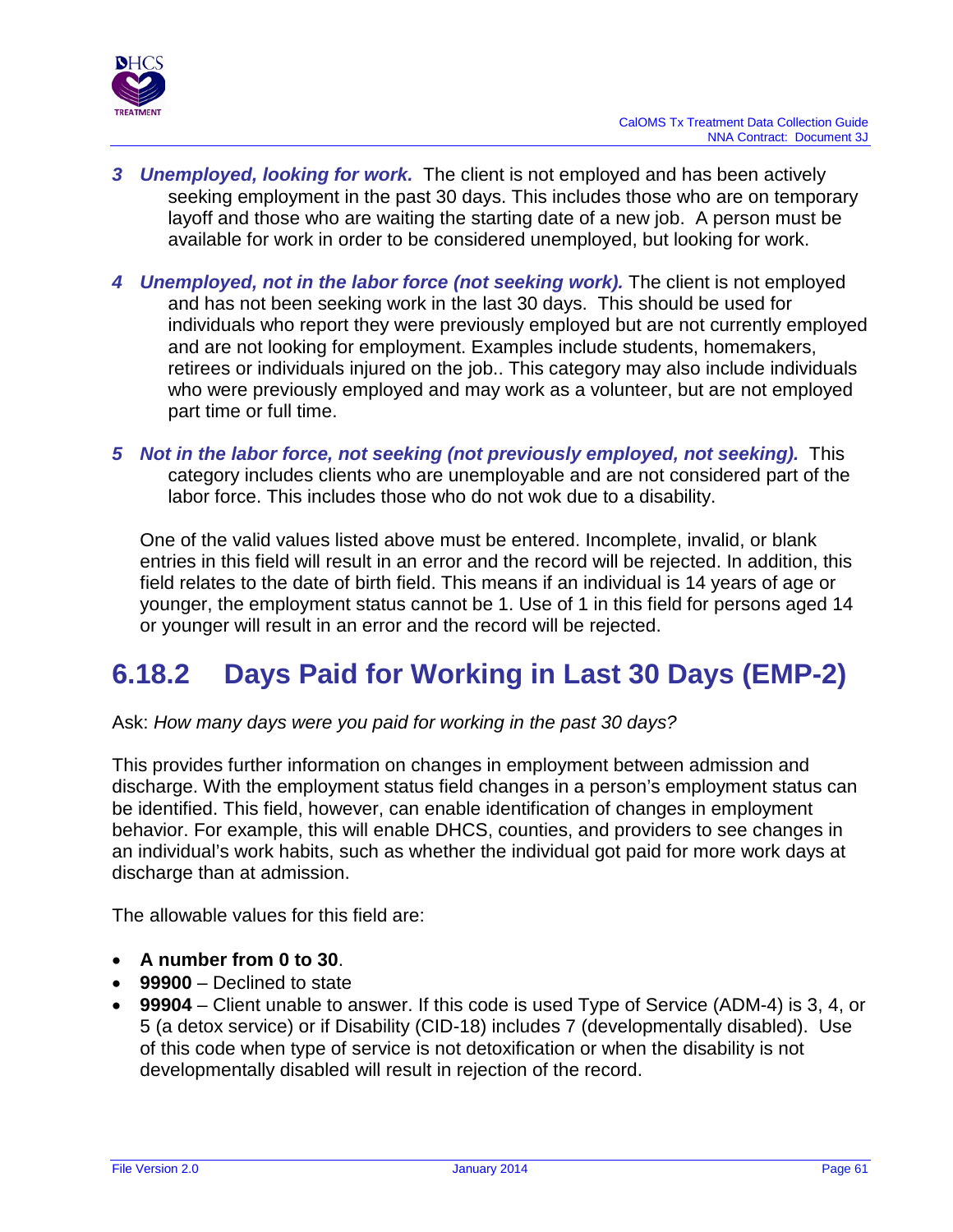

# **6.18.3 Enrolled in School (EMP-3)**

Ask: *Are you currently enrolled in school?*

Information collected in this field will enable DHCS, counties, and providers to identify whether treatment positively impacts the employment/education life domain. For example, we will be able to see if an individual was not enrolled in school at admission and became enrolled in school by the time of discharge. Such information suggests that treatment positively impacted this individual's life by motivating or enabling him/her to return to school.

Examples of individuals for whom "yes" should be reported would be individuals enrolled in classes to obtain a high school diploma or high school equivalency diploma, or individuals taking college courses, whether to obtain a degree or not. There are four allowable values for enrollment in school:

- **1** Yes
- **0** No
- **99900** Client declined to state
- **99904** Client unable to answer. If this code is used Type of Service (ADM-4) is 3, 4, or 5 (a detox service) or if Disability (CID-18) includes 7 (developmentally disabled). Use of this code when type of service is not detoxification or when the disability is not developmentally disabled will result in rejection of the record.

## **6.18.4 Enrolled in Job Training (EMP-4)**

Ask: *Are you currently enrolled in a job training program?*

Information collected in this field will enable DHCS, counties, and providers to identify whether treatment positively impacts the employment/education life domain. For example, we will be able to see if an individual was not enrolled in job training at admission and became enrolled in job training by the time of discharge. Such information suggests that treatment positively impacted this individual's life by motivating or enabling him/her to develop his/her skills for a particular field of work by becoming enrolled in a job training program.

Examples of individuals for whom a "yes" should be reported would be individuals who report they are participating in an internship, attending vocational schools or who are enrolled in vocational programs such as Job Core, or individuals attending some sort of trade school, such as a school that specializes in training people on a specific skill; e.g. bookkeeping or dental hygiene, etc.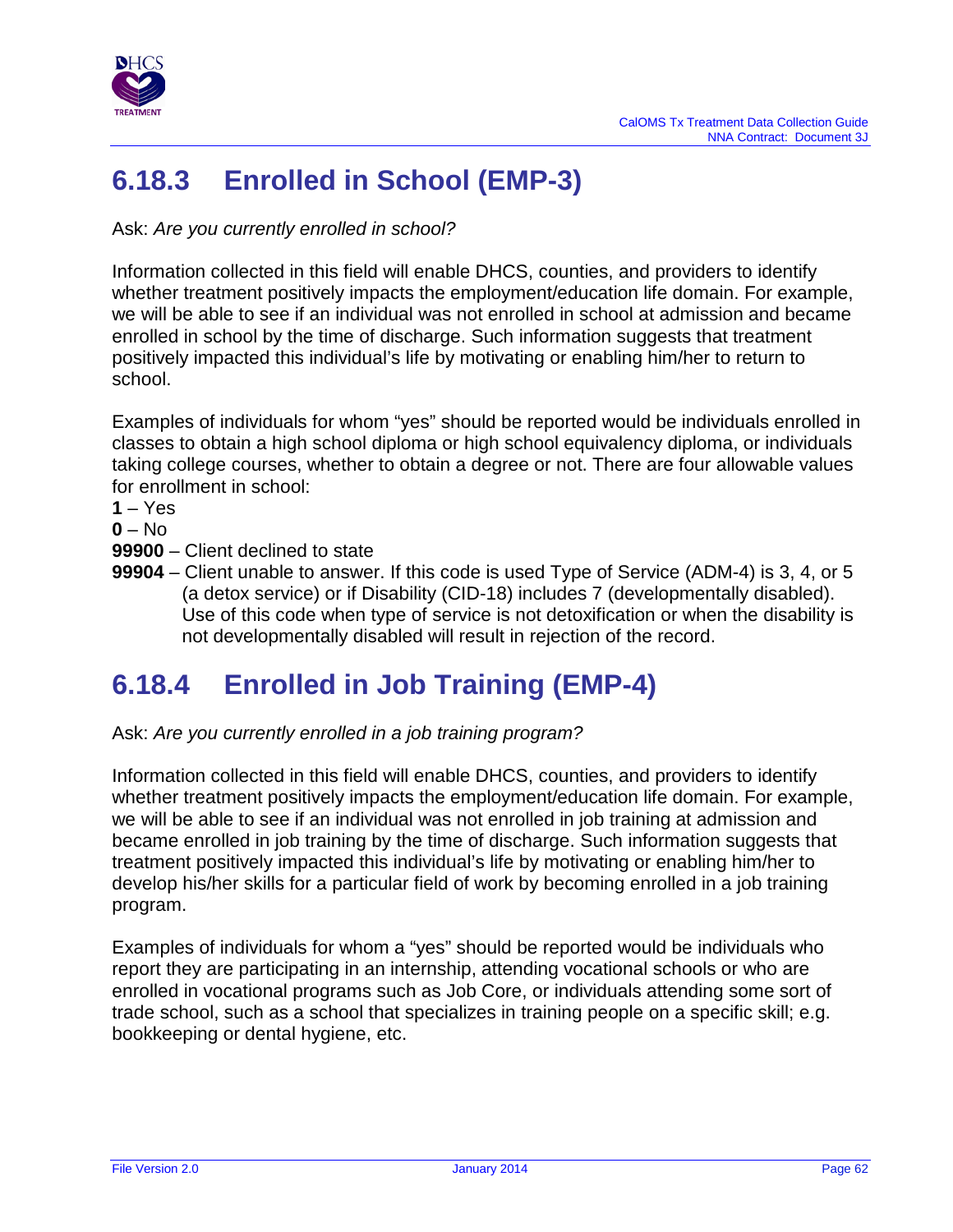

There are four allowable values for this field:

 $1 - Yes$ 

**0** – No

- **99900** Client declined to state
- **99904** Client unable to answer. If this code is used, Type of Service (ADM-4) is 3, 4, or 5 (a detox service) or if Disability (CID-18) includes 7 (developmentally disabled). Use of this code when type of service is not detoxification or when the disability is not developmentally disabled will result in rejection of the record.

## **6.18.5 Highest School Grade Completed (EMP-5)**

Ask: *What is the highest school grade you completed?*

Information collected in this field will enable DHCS, counties, and providers to identify the education levels of individuals seeking treatment. Such information, in turn, could be used to help identify client needs and can be used to improve service delivery.

There are four allowable values for highest grade completed:

- **A number from 0 to 30**. For individuals that report they have a GED or other high school equivalency, enter 12, to indicate the equivalent of 12 years of education.
- **99900**  Client declined to state
- **99904**  Client unable to answer. If this code is used, Type of Service (ADM-4) is 3, 4, or 5 (a detox service) or if Disability (CID-18) includes 7 (developmentally disabled). Use of this code when type of service is not detoxification or when the disability is not developmentally disabled will result in rejection of the record.

## **6.19 Legal/Criminal Justice Life Domain**

Changes in the legal/criminal justice life domain can be determined by collecting employment and education-related information about each individual, such as whether an individual's number of arrests decreases between admission and discharge. The sections that follow describe each of the elements of the legal/criminal justice life domain and provide instructions for data collection on each of these elements.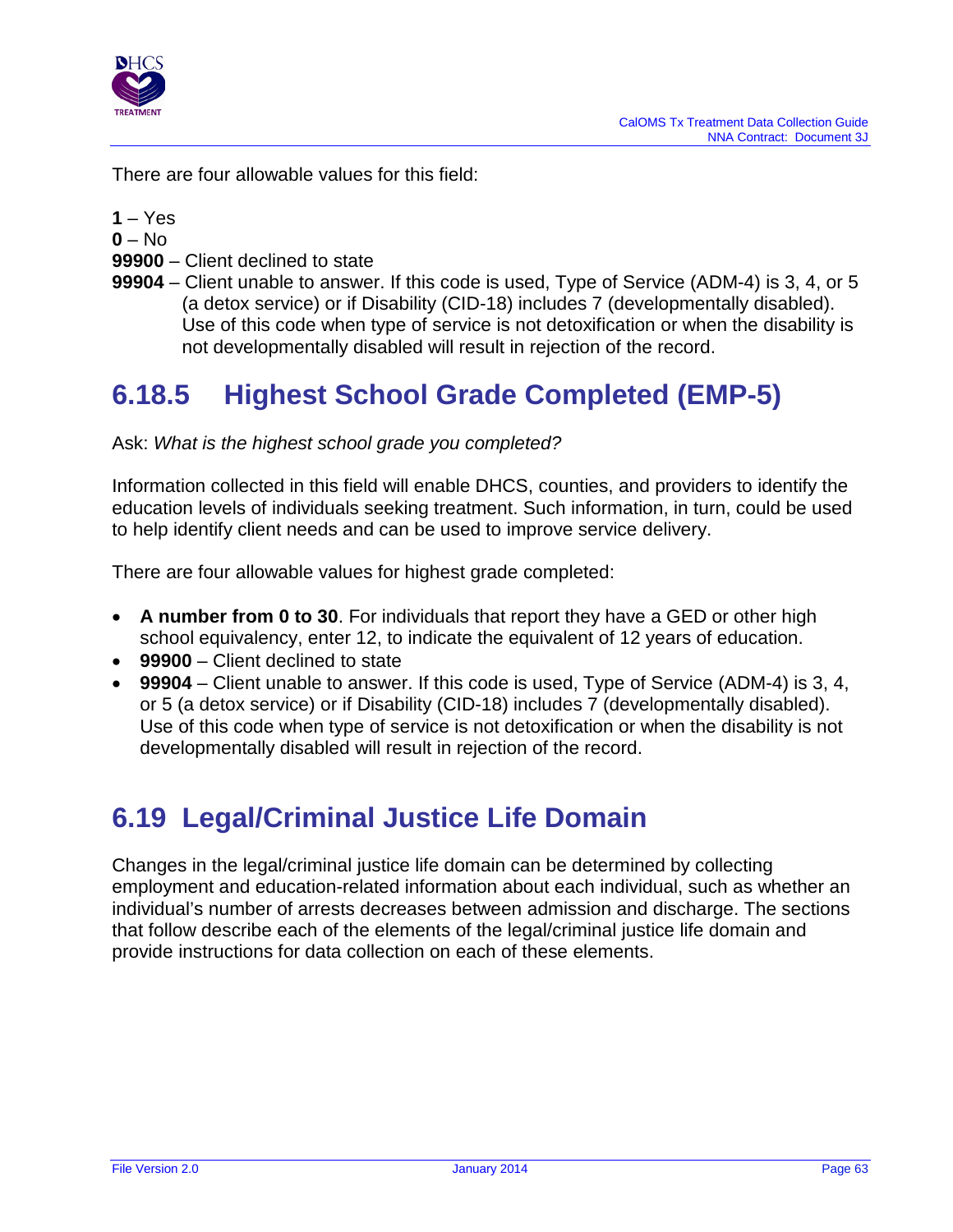



# **6.19.1 Criminal Justice Status (LEG-1)**

Ask: *What is your criminal justice status?*

Data collection on criminal justice status is necessary to fulfill state reporting requirements. This provides information about the clients served through the SUD system of care and can be valuable in determining needs and improving service delivery. There are eight valid values for this data field:

- **1** No criminal justice involvement
- **2**  Under parole supervision by California Department of Corrections and Rehabilitation (CDCR)
- **3** On parole from other jurisdiction

**4** – Post-release community supervision (AB109) or on probation from any federal, state, or local jurisdiction

- **5** Admitted under other diversion from any court under California Penal Code, Section 1000
- **6** Incarcerated
- **7** Awaiting trial, charges, or sentencing
- **99904** Client unable to answer. If this code is used type of service must be detoxification (field must contain 3, 4, or 5) or disability must be developmentally disabled (field must contain 7). Use of this code when type of service is not detoxification or when the disability is not developmentally disabled will result in rejection of the record.

## **6.19.2 California Department of Corrections and Rehabilitation (CDCR) Number (LEG-2)**

Ask: *What is your CDCR number?*

The State has a number of data collection requirements to fulfill in relation to data on SUD service recipients' involvement with criminal justice systems. One of these requirements is collection of each individual's CDCR number, if applicable, at admission. There are five allowable values for this field:

- **A valid six-character string of** *capita***l alpha (A-Z) and numeric (0-9) CDCR characters**
- **99900**  Declined to state
- **99901** Not sure/don't know
- **99902** None or not applicable
- **99904**  Client unable to answer. If this code is used type of service must be detoxification (field must contain 3, 4, or 5) or disability must be developmentally disabled (field must contain 7). Use of this code when type of service is not detoxification or when the disability is not developmentally disabled will result in rejection of the record.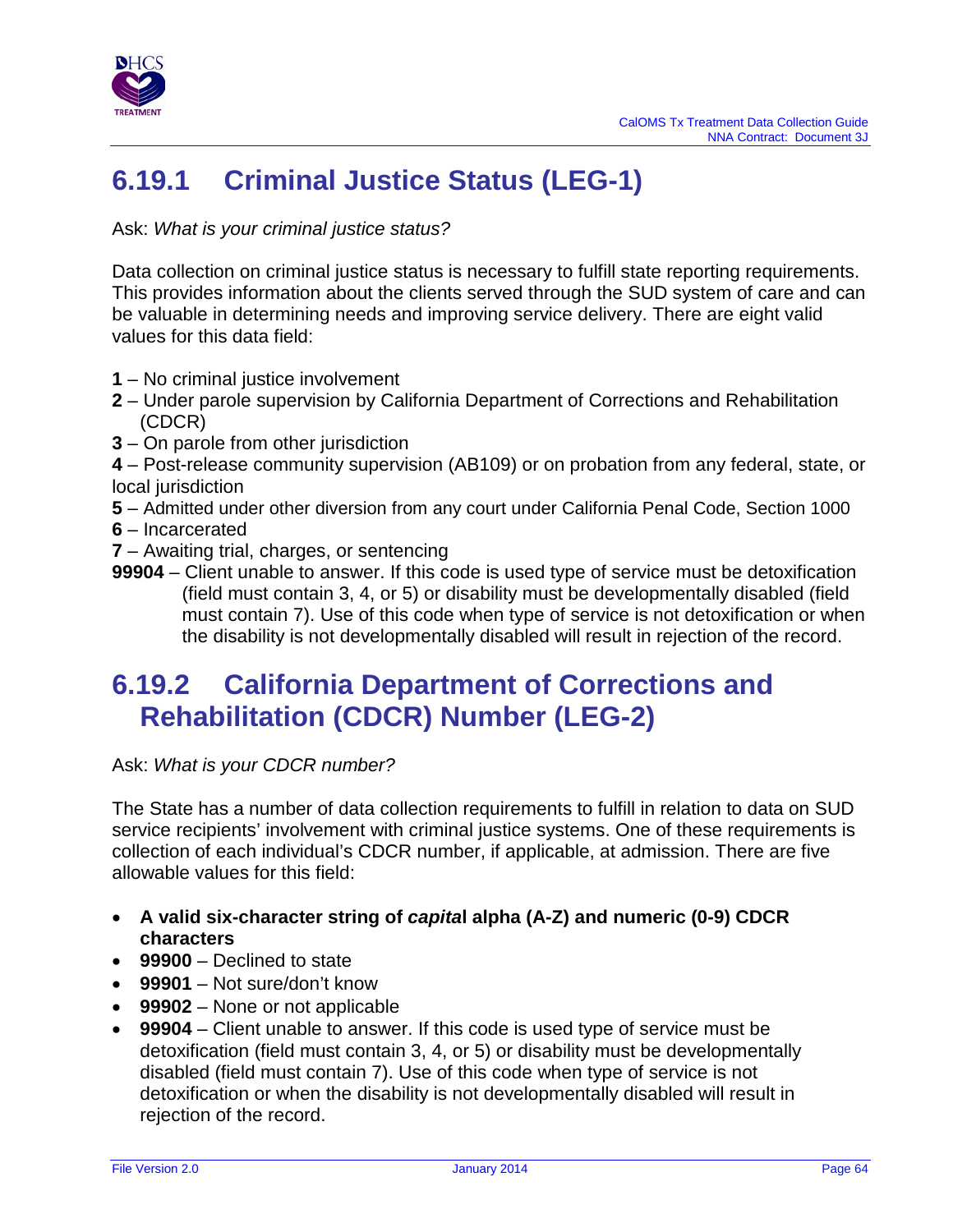

Incomplete, invalid, or blank entries in this field will result in an error and the record will be rejected.

This field relates to the Parolee Services Network (PSN) and Female Offender Treatment Program (FOTP) fields. If 1 (yes) was reported in the PSN field, then this field must contain a CDCR number. If 1 is entered in the PSN field and no CDCR number is provided in this field an error will occur and the record will be rejected. The same edit occurs in the FOTP field. If 1 is entered in the FOTP field and no CDCR number is provided in this field, an error will occur and the record will be rejected.

In addition, this field relates to the date of birth field to ensure persons less than 18 years of age are not reported as having CDCR numbers. If a CDCR number is reported and the individual the CDCR number is reported for is not at least 18 years of age, an error will occur and the record will be rejected.

## **6.19.3 Number of Arrests Last 30 Days (LEG-3)**

Ask: *How many times have you been arrested in the past 30 days?*

This information is valuable in that it enables DHCS, counties, and providers to determine the extent to which treatment influences individuals in the criminal justice life domain. For example, if an individual had ten arrests at admission and had zero arrests at discharge, it would demonstrate treatment may have had a positive impact on the individual by reducing the number of arrests s/he had.

The allowable values for reporting the number of arrests in the past thirty days are:

- **A number from 0 to 30 is allowed.**
- **99904**  Client unable to answer. This is only allowable if the type of service field contains 3, 4, or 5 (detoxification), or if the disability field contains 7 (developmentally disabled). Use of this code under any other circumstances will result in an error and the record will be rejected.

## **6.19.4 Number of Jail Days Last 30 Days (LEG-4)**

Ask: *How many days in the past 30 days were you in jail?*

This information enables DHCS, counties, and providers to determine the extent to which treatment influences individuals in the criminal justice life domain. This can also provide information about clients entering treatment and can thus be useful for identifying treatment needs.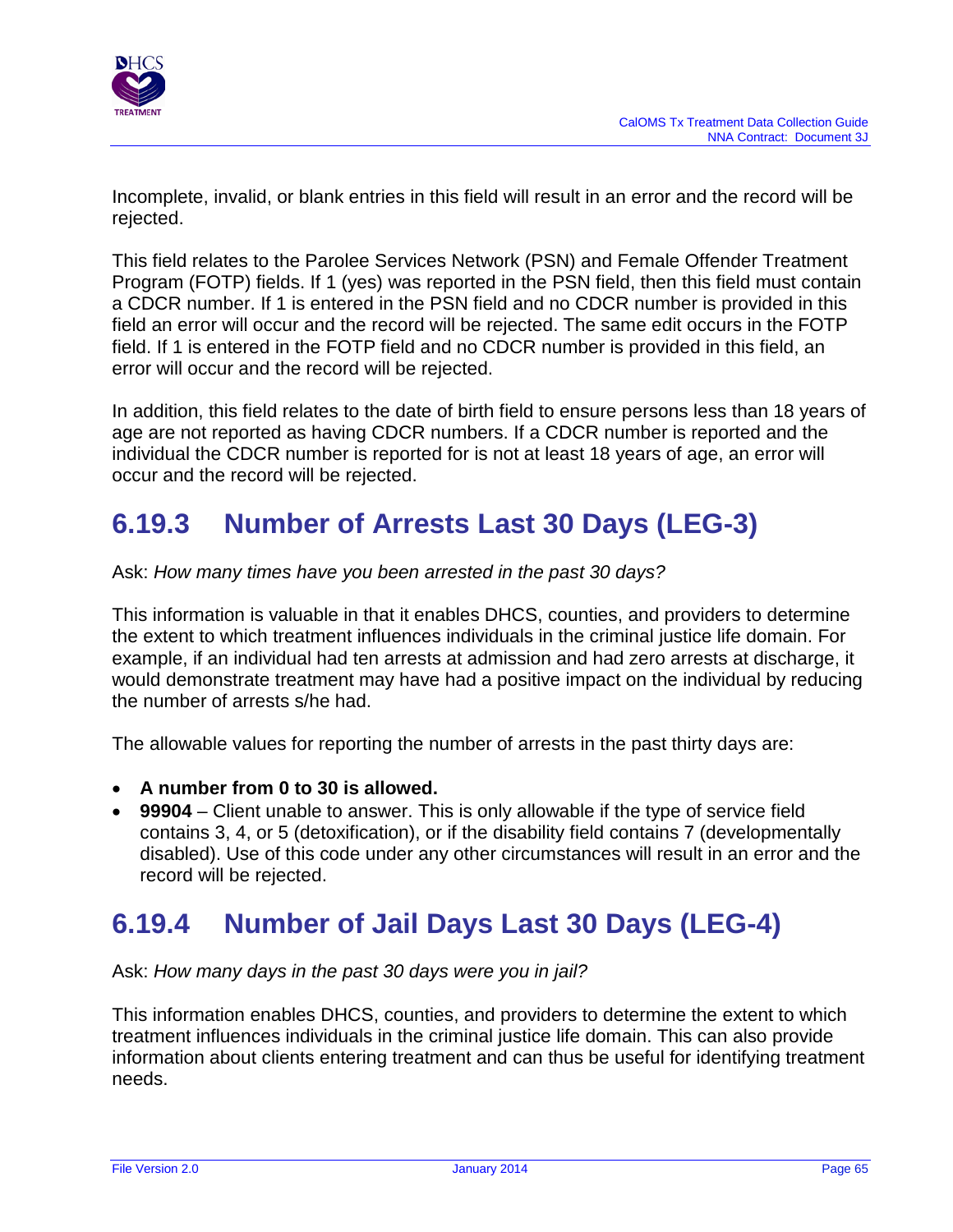

The allowable values for reporting the number of jail days in the past 30 days are:

- **A number from 0 to 30 is allowed.**
- **99904** Client unable to answer. This is only allowable if the type of service field contains 3, 4, or 5 (detoxification), or if the disability field contains 7 (developmentally disabled). Use of this code under any other circumstances will result in an error and the record will be rejected.

## **6.19.5 Number of Prison Days Last 30 Days (LEG-5)**

Ask: *How many days has the client been in prison in the past 30 days?*

This information enables DHCS, counties, and providers to determine the extent to which treatment influences individuals in the criminal justice life domain. This can also provide information about clients entering treatment and can thus be useful for identifying treatment needs.

The allowable values for reporting the number of prison days in the past thirty days are:

- **A number from 0 to 30 is allowed.**
- **99904**  Client unable to answer. The 'Client unable to answer' (99904) value is only allowed if Type of Service (ADM-4) is 3, 4, or 5 (a detox service) or if Disability (CID-18) includes 7 (developmentally disabled).

#### **6.19.6 Parolee Services Network (PSN) (LEG-6)**

Ask: *Are you a parolee in the PSN program?*

Counties and providers are required to report all individuals entering treatment through the PSN. This is state-required information and is necessary for tracking and reporting on the number of PSN parolees in SUD treatment. The counties which have PSN services are Alameda, Contra Costa, Fresno, Kern, Los Angeles, Marin, Napa, Orange, Riverside, Sacramento, San Bernardino, San Diego, San Francisco, San Mateo, Santa Clara, Solano, and Sonoma.

There are three valid values for PSN:

- **1** Yes
- **0** No
- **99904** Client unable to answer. If this code is used, type of service must be detoxification (field must contain 3, 4, or 5) or disability must be developmentally disabled (field must contain 7). Use of this code when type of service is not detoxification or when the disability is not developmentally disabled will result in rejection of the record.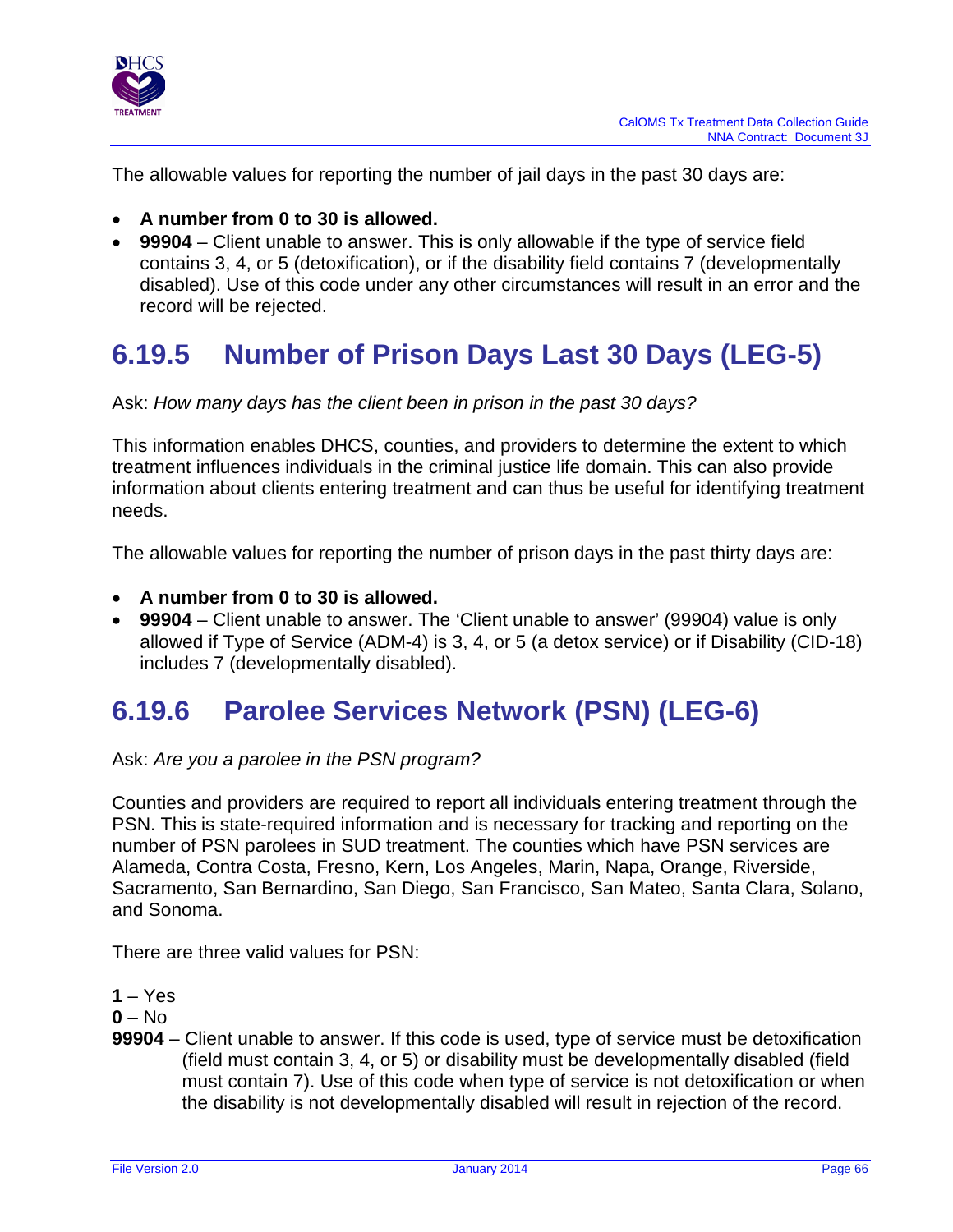

Only the above listed codes are allowable entries for this field; incomplete, invalid, or blank entries will cause the record to be rejected. This field also relates to the CDCR number field. If 1 is entered in this field, the CDCR number field must contain a valid CDCR number. If the CDCR number field does not contain a valid CDCR number and a 1 has been entered in the PSN field an error will occur and the record will be rejected.

## **6.19.7 Female Offender Treatment Program (FOTP) Parolee (LEG-7)**

Ask: *Are you a parolee in the Female Offender Treatment Program (FOTP)?*

Counties and providers are required to collect data on FOTP parolees by asking each individual whether they are in the FOTP. This is state-required information and is necessary for tracking and reporting the number of FOTP parolees in SUD treatment. The counties in which these services are provided are Los Angeles, Orange, Riverside, and San Bernardino.

There are three valid values for the FOTP field:

- **1** Yes
- **0** No
- **99904** Client unable to answer. If this code is used, type of service must be detoxification (field must contain 3, 4, or 5) or disability must be developmentally disabled (field must contain 7). Use of this code when type of service is not detoxification or when the disability is not developmentally disabled will result in rejection of the record.

Only the above listed codes are allowable entries for this field; incomplete, invalid, or blank entries will cause the record to be rejected. This field also relates to the CDCR number field. If 1 is entered in this field, the CDCR number field must contain a valid CDCR number. If the CDCR number field does not contain a valid CDCR number and a 1 has been entered in the FOTP field an error will occur and the record will be rejected.

In addition, this field relates to the gender field. If a 1 is entered in the FOTP parolee field, then the gender must be female. If 1 is entered in this field and the gender is "male" an error will occur and the record will be rejected. This field also relates to the FOTP priority status field; i.e. if the FOTP priority status is 1, 2, or 3, then the FOTP parolee field cannot be 0. If this occurs the record will be rejected.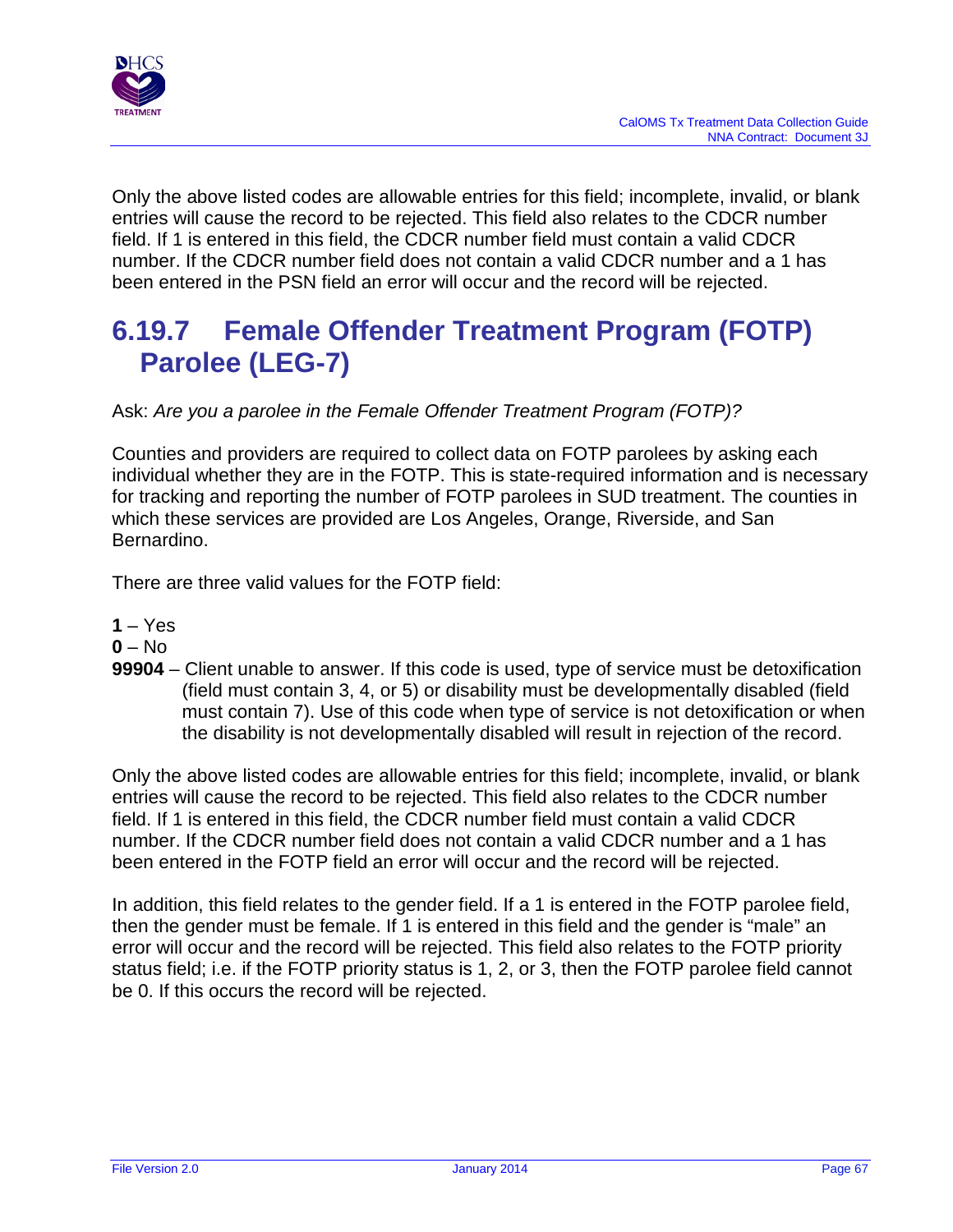

# **6.19.8 Female Offender Treatment Program (FOTP) Parolee Priority Status (LEG-8)**

Ask: *What is your FOTP priority status?*

Counties and providers are required to collect data on FOTP parolees by asking each individual whether they are in the FOTP.

There are five valid values for FOTP priority status:

- **1** Completed "Forever Free" and released and enrolled in treatment program
- **2** Any woman paroling from the California Institute for Women (CIW)
- **3** Completed "Forever Free" and goes directly to FOTP facility
- **99902** None or not applicable (use if individual answered "no" to FOTP parolee)
- **99904** Client unable to answer. This is only allowable if the type of service field contains 3, 4, or 5, or if the disability field contains 7. Use of this code under any other circumstances will result in an error and the record will be rejected.

Only the above listed codes are allowable entries for this field; incomplete, invalid, or blank entries will cause the record to be rejected. This field relates to the FOTP parolee field; i.e. if 0 is entered in the FOTP parolee field, 1, 2, or 3 cannot be entered in this field. If this occurs the record will be rejected. If one of the three FOTP priority status codes is entered in this field, then the gender must be female, otherwise an error will occur and the record will be rejected. If one of the three FOTP priority status codes is entered, there must also be a valid CDCR number in the CDCR number field or the record will be rejected.

#### **6.20 Medical/Physical Health Life Domain**

Changes in the medical/physical health life domain can be determined by collecting medical and physical health related information about each individual, such as whether an individual had physical health problems prior to or during treatment. The sections that follow describe each of the elements of the medical/physical health life domain and provide instructions for data collection on each of these elements.

#### **6.20.1 Medi-Cal Beneficiary (MED-1)**

Ask: *Are you a Medi-Cal beneficiary?*

This field provides information on the number of Medi-Cal beneficiaries seeking SUD services. The allowable values for this field are: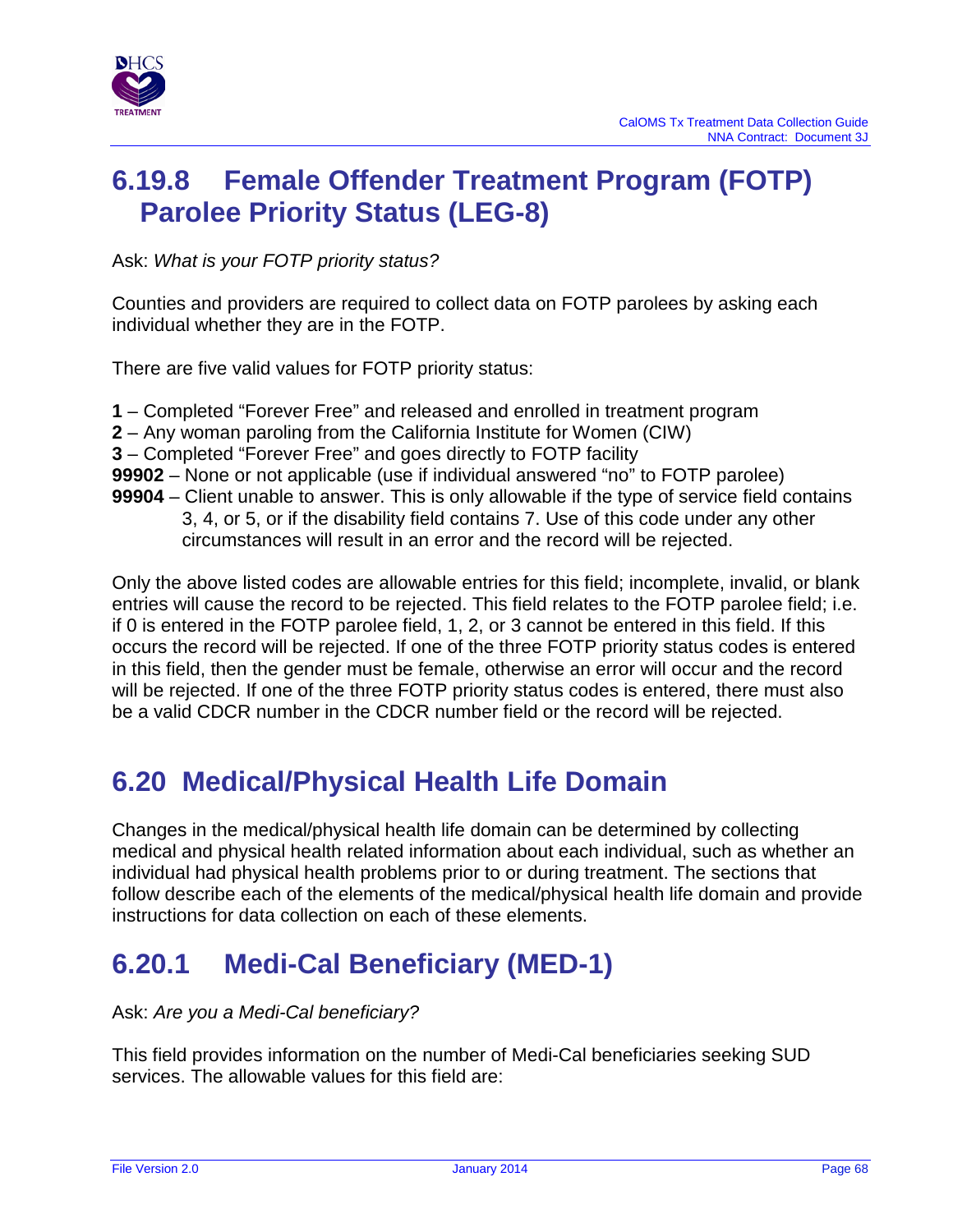

#### **1** – Yes

- **0** No
- **99904** Client unable to answer. This is only allowable if the type of service field contains 3, 4, or 5, or if the disability field contains 7. Use of this code under any other circumstances will result in an error and the record will be rejected.

Only the codes listed above are allowable entries for this field; incomplete, invalid, or blank entries will cause the record to be rejected.

# **6.20.2 Emergency Room Last 30 Days (MED-2)**

Ask: *How many times have you visited an emergency room in the past 30 days for physical health problems?*

This field meets MTOQ requirements and can provide information to help fill NOM reporting requirements. As an MTOQ this information enables DHCS, counties, and providers to determine the impact of treatment on individuals in their medical life domain. For NOM reporting requirements, this information can help DHCS demonstrate the extent to which treatment reduces harmful behavior.

For example, a reduction in emergency room visits between admission and discharge would indicate individuals may not participate in harmful behaviors that could result in physical injuries or health problems as often, if at all.

The allowable values for this field are:

- **A number from 0 to 99.**
- **99904** Client unable to answer. This is only allowable if the type of service field contains 3, 4, or 5 (detoxification), or if the disability field contains 7 (developmentally disabled). Use of this code under any other circumstances will result in an error and the record will be rejected.

# **6.20.3 Hospital Overnight Stay Last 30 Days (MED-3)**

Ask: *How many days have you stayed overnight in a hospital in the last 30 days for physical health problems?*

This field meets MTOQ requirements and can provide information to help fill NOM reporting requirements. As an MTOQ this information enables DHCS, counties, and providers to determine the impact of treatment on individuals in their medical life domain.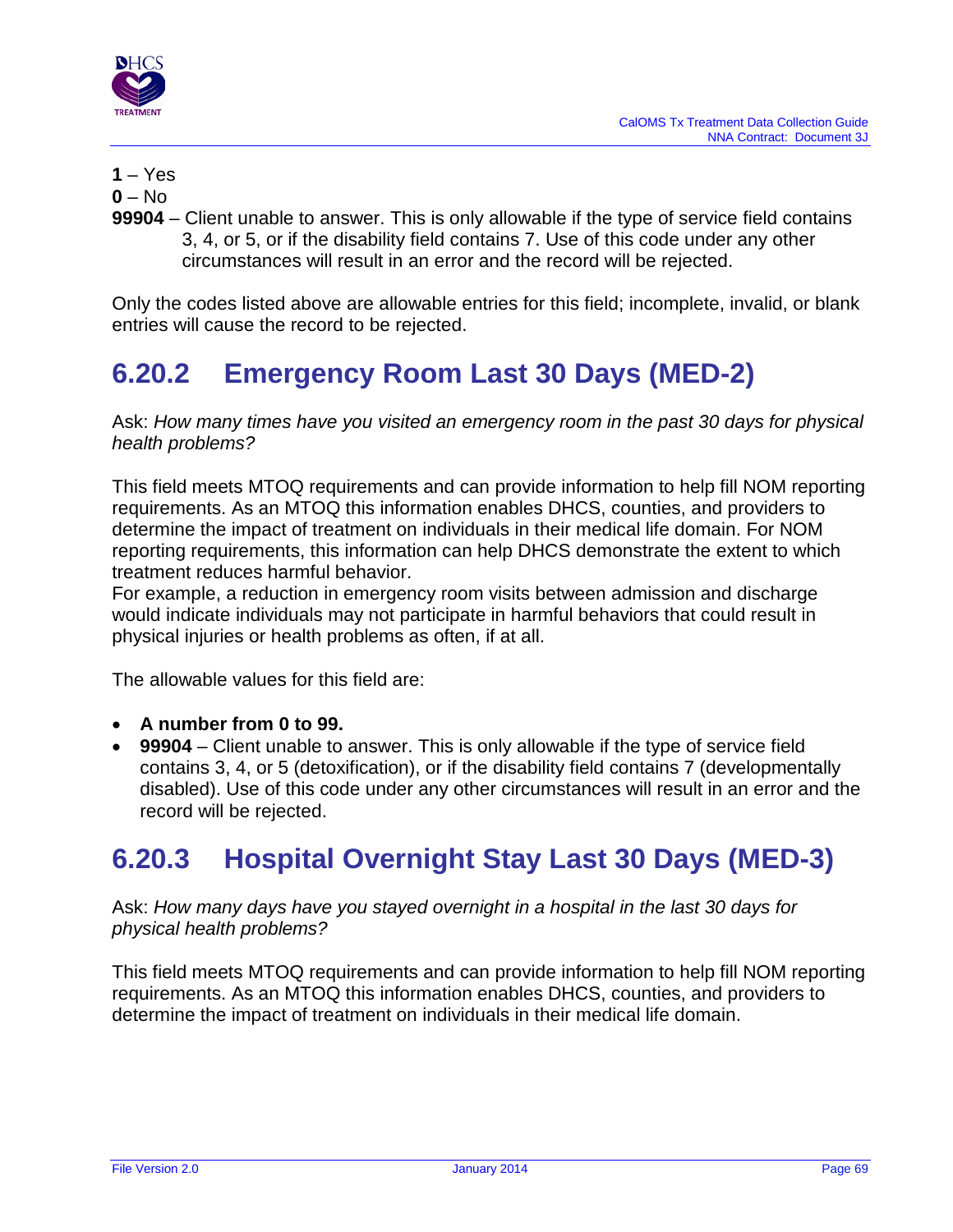

For NOM reporting requirements, this information can help DHCS demonstrate the extent to which treatment reduces harmful behavior. For example, a reduction in hospital stays between admission and discharge would indicate individuals may not participate in harmful behaviors that could result in physical injuries or health problems as often, if at all.

The allowable values for this field are:

- **A number from 0 to 30.**
- **99904**  Client unable to answer. This is only allowable if the type of service field contains 3, 4, or 5, or if the disability field contains 7. Use of this code under any other circumstances will result in an error and the record will be rejected.

#### **6.20.4 Medical Problems Last 30 Days (MED-4)**

Ask: *How many days in the past 30 days have you experienced physical health problems?* 

This field meets MTOQ requirements and informs about the impact of treatment on individuals in their medical life domain. For example, a reduction in medical problems between admission and discharge could indicate that individuals become more health conscious, or that their health is improving because they are no longer abusing alcohol and other drugs. In contrast, an increase in medical problems could be indicative that as a result of treatment, service recipients become more aware of medical problems of which they were unaware while using alcohol and other drugs.

The allowable values for this field are:

- **A number from 0 to 30.** Enter the number of days the individual reported s/he had physical health problems in the thirty days prior to the date the question is being asked.
- **99904 – Client unable to answer.** This is only allowable if the type of service field contains 3, 4, or 5, (a detox service) or if the disability field (CID-18) included 7 (developmentally disabled). Use of this code under any other circumstances will result in an error and the record will be rejected.

This field relates to the emergency room Last 30 Days (MED-2) field or Hospital Overnight Last 30 Days (MED-3) are greater than 0, then the Medical Problems Last 30 Days (MED-4) must contain a value greater than 0.

#### **6.20.5 Pregnant at Admission (MED-5)/ Pregnant at Any Time During Treatment (MED-6)**

If the client is not male, at admission, ask: *Are you pregnant?* If discharge or annual update, ask: *Were you pregnant at any time during treatment?*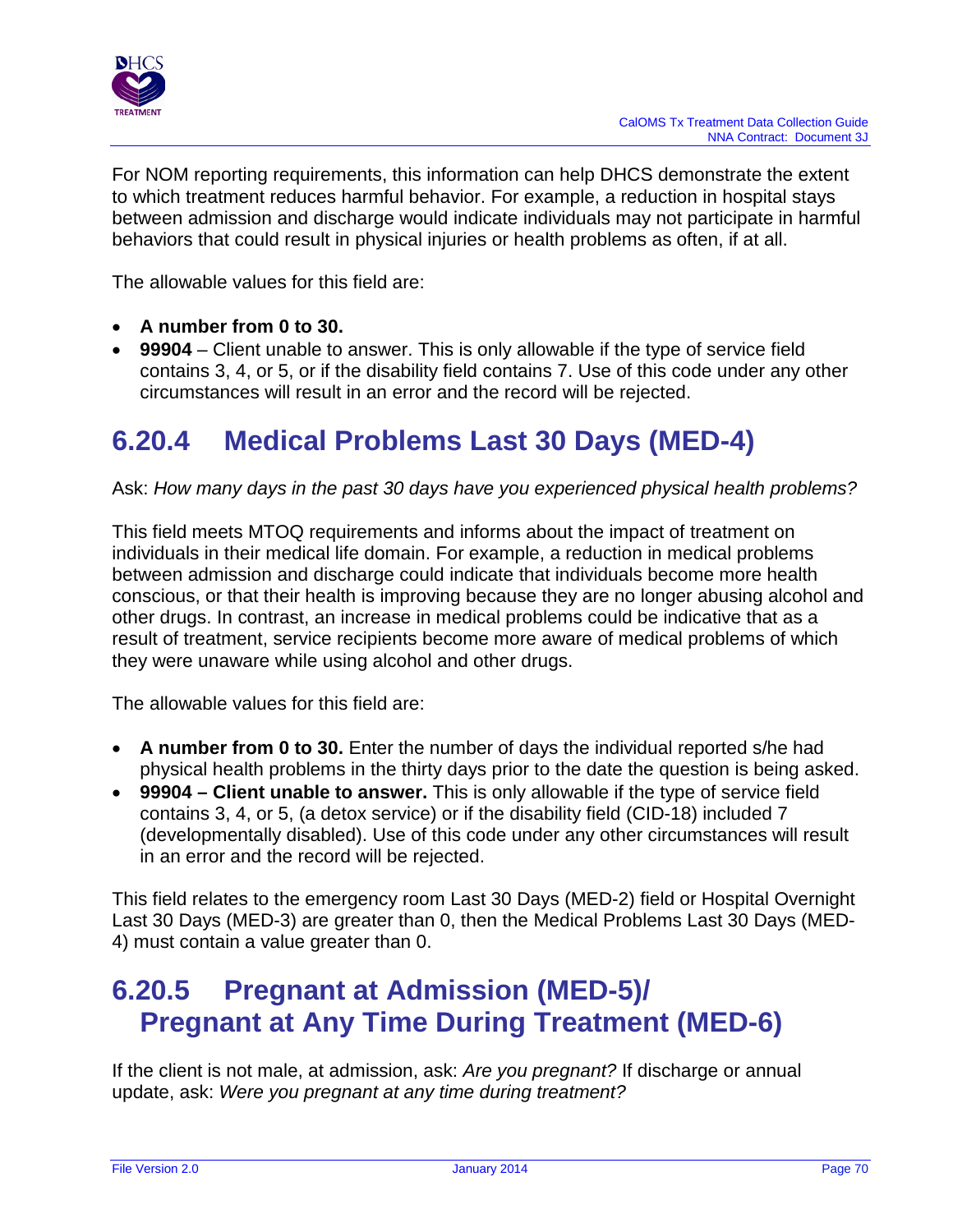

This field meets state and federal reporting requirements. With this information DHCS, counties, and providers will be able to identify treatment needs and work toward improving service delivery accordingly. Further, the SAPT block grant requires that pregnant women receive priority for entry into treatment programs and collecting this information can be helpful in ensuring this population receives priority. Refer to Section 6.17.12 for the SAPT prioritization requirements for entry into treatment.

If the participant is pregnant at admission (MED-5), enter the appropriate value based on her response. If the participant is pregnant at annual update or discharge (MED-6), enter the appropriate value based on her response.

The allowable values for pregnancy are:

**1** – Yes **0** – No **99901** – Not sure/don't know

Entry of any values other than those listed above, blank submissions for this field, or incomplete entries will result in an error and the record will be rejected. This field also relates to the gender field; if 1 is entered in this field the gender of the individual cannot be male. If the gender of the individual is male and 1 is entered in this field an error will occur and the record will be rejected.

#### **6.20.6 Medication Prescribed as Part of Treatment (MED-7)**

Data collection on medications prescribed as part of treatment is required for state and federal reporting. This information should be provided by the treatment provider and should be limited to the medication prescribed by the provider for the individual's treatment. For example, some have asked if they should use "other" when an individual reports prescriptions for schizophrenia. *This field is not intended to capture the individual's prescriptions for non-addiction treatment purposes, so providers should only report those medications prescribed by the provider for SUD treatment*. There are six allowable values for this field:

- **1** None
- **2** Methadone
- **3** LAAM
- **4** Buprenorphine (Subutex)
- **5** Buprenorphine (Suboxone)

**99903** – Other (only for medications prescribed for SUD treatment; e.g. Antabuse)

Entry of any values other than those listed above, blank submissions for this field, or incomplete entries will result in an error and the record will be rejected. In addition, this field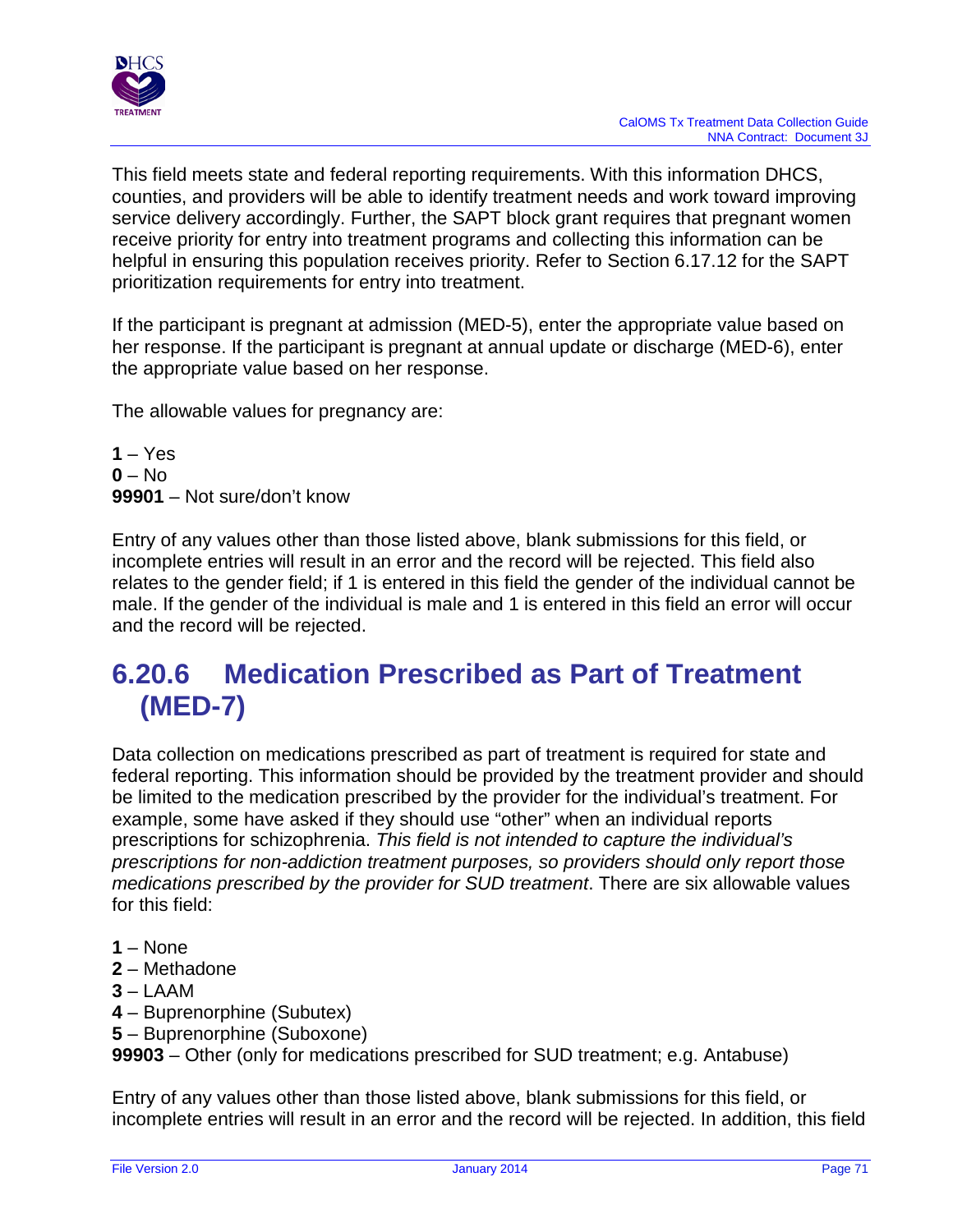

is checked against the Master Provider File (MPF). This is to ensure the services being reported are consistent with what the provider is certified or licensed to provide. For example, if a provider reports methadone in this field, but is not certified to provider methadone, the record will be rejected for inconsistency with the MPF. **Conversely, if a provider is licensed to provider methadone and the client is taking an opioid replacement medication, that medication must be reported using one of the values listed above.**

**Note**: Though LAAM is no longer manufactured, it is included on this list so that NTP admissions from past years can be submitted using this medication.

# **6.20.7 Communicable Diseases: Tuberculosis (MED-8)**

Ask: *Have you been diagnosed with Tuberculosis?*

This field is an MTOQ requirement to obtain information about individuals entering treatment with communicable diseases. This information, in turn, enables identification of need and health risks among SUD service recipients. The four allowable values for Tuberculosis are:

- **1** Yes
- **0** No
- **99900** Declined to state
- **99904** Client unable to answer. The 'Client unable to answer' (99904) value is only allowed if Type of Service (ADM-4) is 3, 4, or 5 (a detox service) or if Disability (CID-18) includes 7 (developmentally disabled). Use of this code under any other circumstances will result in an error and the record will be rejected.

Entry of any values other than those listed above, blank submissions for this field, or incomplete entries will result in an error and the record will be rejected.

## **6.20.8 Communicable Diseases: Hepatitis C (MED-9)**

Ask: *Have you been diagnosed with Hepatitis C?*

This field is an MTOQ requirement to obtain information about individuals entering treatment with communicable diseases. This information, in turn, enables identification of need and health risks among SUD service recipients.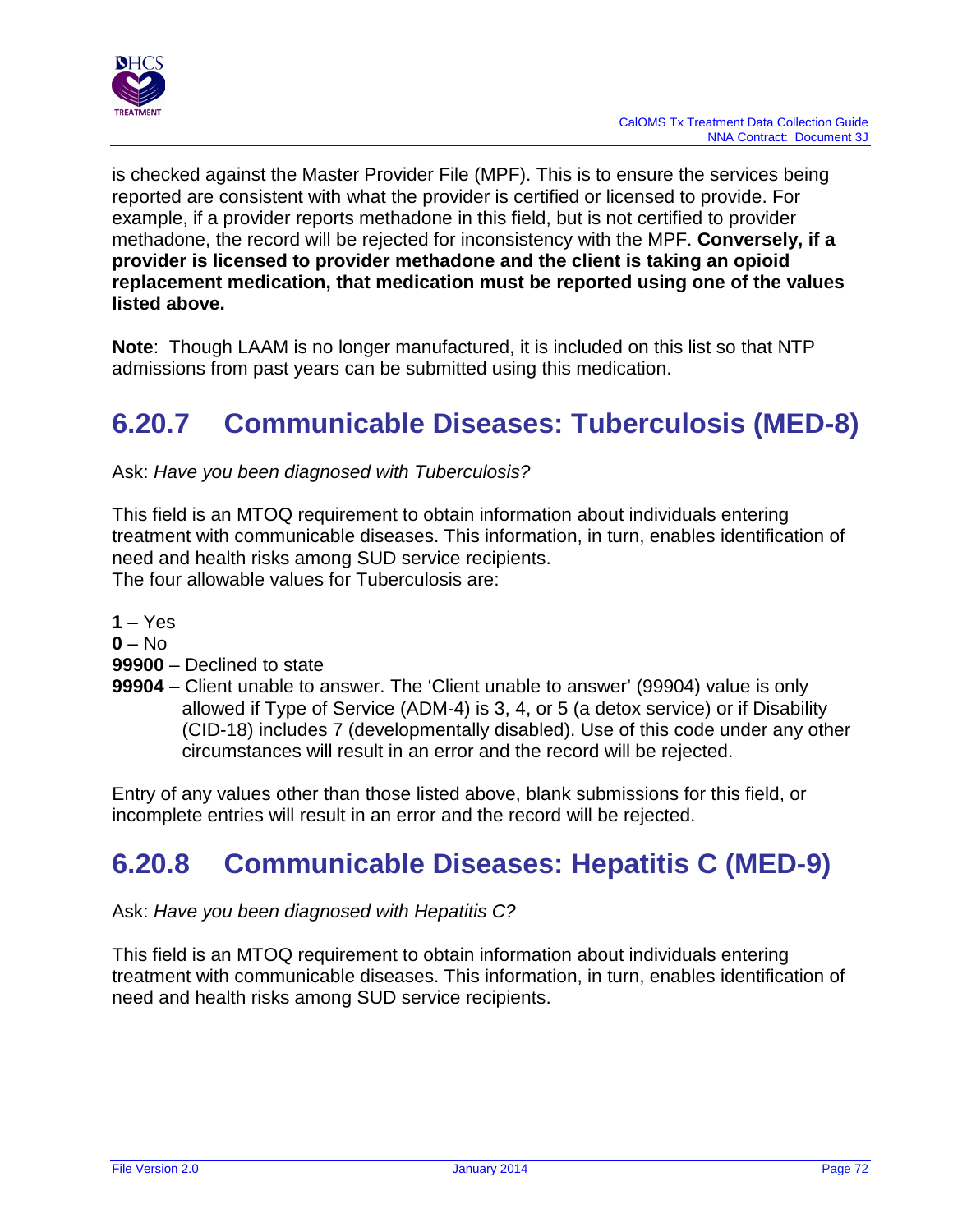

There are four allowable values for diagnosis with Hepatitis C:

**1** – Yes

**0** – No

- **99900** Declined to state
- **99904** Client unable to answer. The 'Client unable to answer' (99904) value is only allowed if Type of Service (ADM-4) is 3, 4, or 5 (a detox service) or if Disability (CID-18) includes 7 (developmentally disabled).. Use of this code under any other circumstances will result in an error and the record will be rejected.

Entry of any values other than those listed above, blank submissions for this field, or incomplete entries will result in an error and the record will be rejected.

#### **6.20.9 Communicable Diseases: Sexually Transmitted Disease (STD) (MED-10)**

Ask: *Have you been diagnosed with any sexually transmitted diseases?*

This field is an MTOQ requirement to obtain information about individuals entering treatment with communicable diseases. This information, in turn, enables identification of need and health risks among SUD service recipients. The four allowable values for STD are:

**1** – Yes

- **0** No
- **99900** Declined to state
- **99904** Client unable to answer. This is only allowable if the type of service field contains 3, 4, or 5, or if the disability field contains 7. Use of this code under any other circumstances will result in an error and the record will be rejected.

Entry of any values other than those listed above, blank submissions for this field, or incomplete entries will result in an error and the record will be rejected.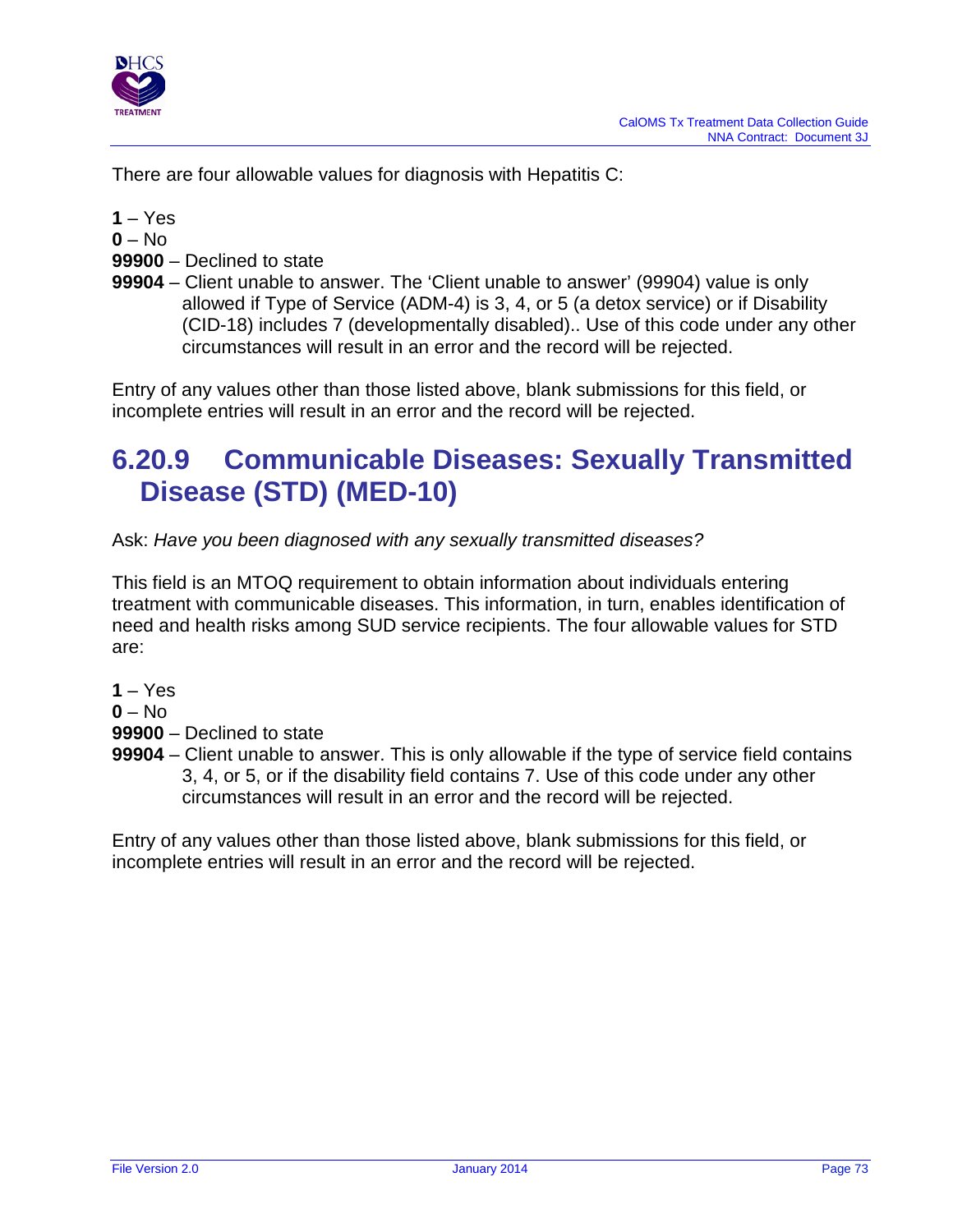

# **6.20.10 HIV Tested (MED-11)**

Ask: *Have you been tested for HIV/AIDS?*

In addition to the communicable diseases fields, there are questions pertaining to HIV testing. It is important to note these questions do not violate privacy or confidentiality laws or regulations as test result information is neither asked for nor is it reported.

This is the first of the two HIV test-related questions and enables DHCS, counties, and providers to determine whether program participants get tested for HIV between admission and discharge. For example, if an individual had not been HIV tested at admission, but had been tested by discharge, it is possible treatment positively impacted him/her by raising awareness about health risks associated with alcohol and other drug use. Further, this provides an opportunity for intake personnel, counselors, etc. to explain the availability of HIV-related services through SUD programs.

The four valid values are:

- **1** Yes
- **0** No
- **99900** Declined to state
- **99904** Client unable to answer. The 'Client unable to answer' (99904) value is only allowed if Type of Service (ADM-4) is 3, 4, or 5 (a detox service) or if Disability (CID-18) includes 7 (developmentally disabled). Use of this code under any other circumstances will result in an error and the record will be rejected.

Entry of any values other than those listed above, blank submissions for this field, or incomplete entries will result in an error and the record will be rejected.

## **6.20.11 HIV Test Results (MED-12)**

Ask: *Did you receive the results of your HIV/AIDS test?*

In addition to the communicable diseases fields, there are questions pertaining to HIV testing. It is important to note these questions do not violate privacy or confidentiality laws or regulations as test result information is neither asked for nor is it reported.

As discussed in Section 6.20.10, asking participants if they have been tested for HIV/AIDS enables DHCS, counties, and providers to determine change in the individual's concern with his/her risk of having contracted the HIV/AIDS virus. For example, if an individual had not been HIV tested at admission, but had been tested by discharge, it is possible treatment positively impacted him/her by raising awareness about health risks associated with alcohol and other drug use.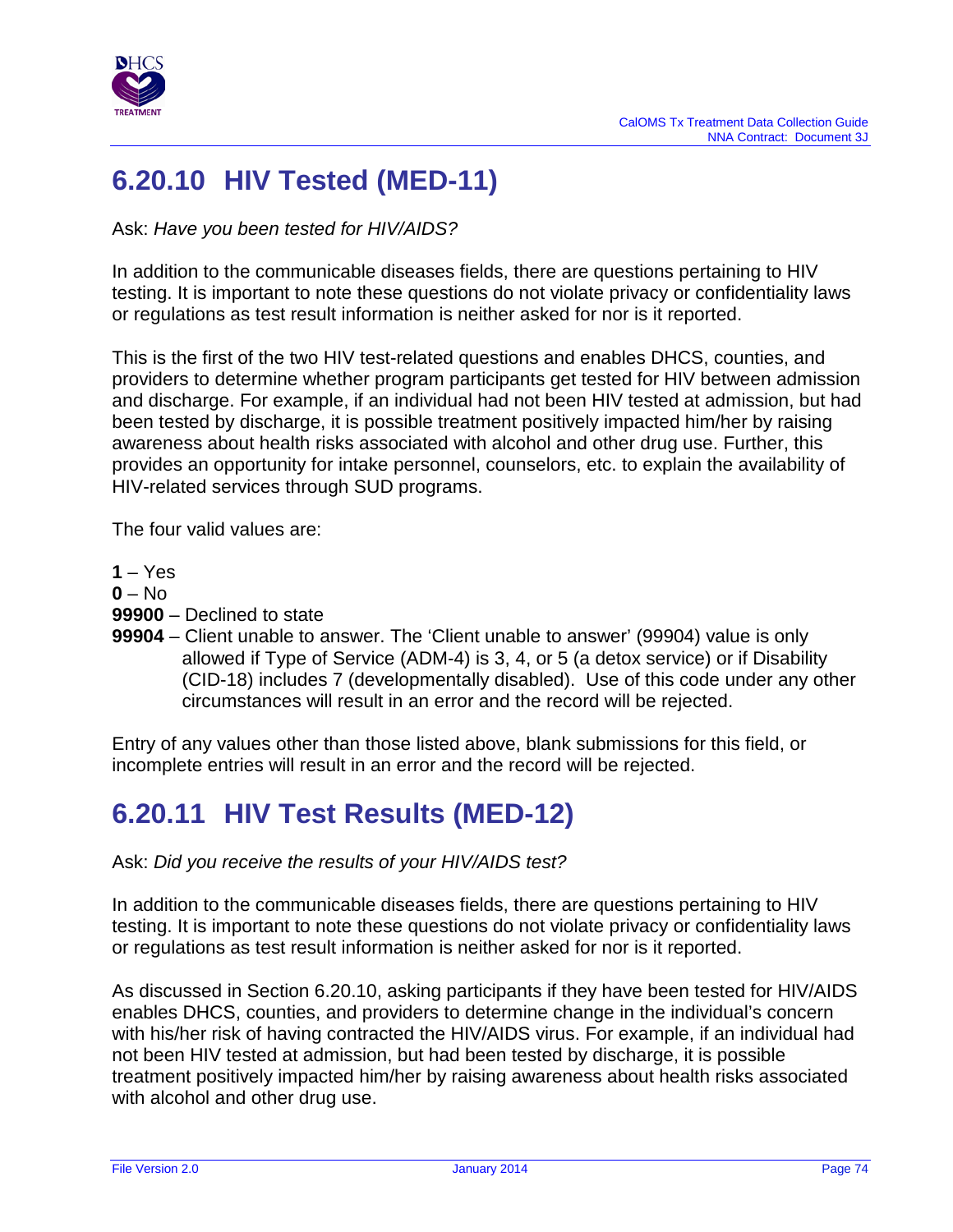

This second HIV test-related question provides further information by inquiring as to whether program participants obtained the HIV test results. This is necessary because often SUD service recipients are tested for HIV/AIDS but do not get the test results. This may be due to the length of time it takes for test results to come back. There is a rapid, oral HIV test, OraSure, which some counties are using for HIV testing.

Further, this field can provide valuable outcome information on all program participants that report they have been HIV tested. By asking this question at admission and again at discharge we can see changes in responses. For example, an individual may report s/he was tested at admission but had not received the results. This same individual when asked if s/he had the HIV test results at discharge may report s/he did receive the test results. The change between admission and discharge indicates that treatment may have raised the individual's level of interest in his/her health.

The four valid values for this field are:

- **1** Yes
- $2 No$
- **99900** Declined to state
- **99904** Client unable to answer. This is only allowable if the type of service field contains 3, 4, or 5 (detoxification), or if the disability field contains 7 (developmentally disabled). Use of this code under any other circumstances will result in an error and the record will be rejected.

Entry of any values other than those listed above, blank submissions for this field, or incomplete entries will result in an error and the record will be rejected.

## **6.21 Mental Health Life Domain**

The questions in this life domain will provide valuable information about individuals who have co-occurring disorders (COD). Specifically, these questions will help DHCS, counties, and providers identify COD-related needs in the state. Changes in the mental health life domain can be determined by collecting mental health-related information about each individual, such as whether an individual has been hospitalized for mental health-related problems prior to treatment. The sections that follow describe each of the elements of the mental health life domain and provide instructions for data collection on each of these elements.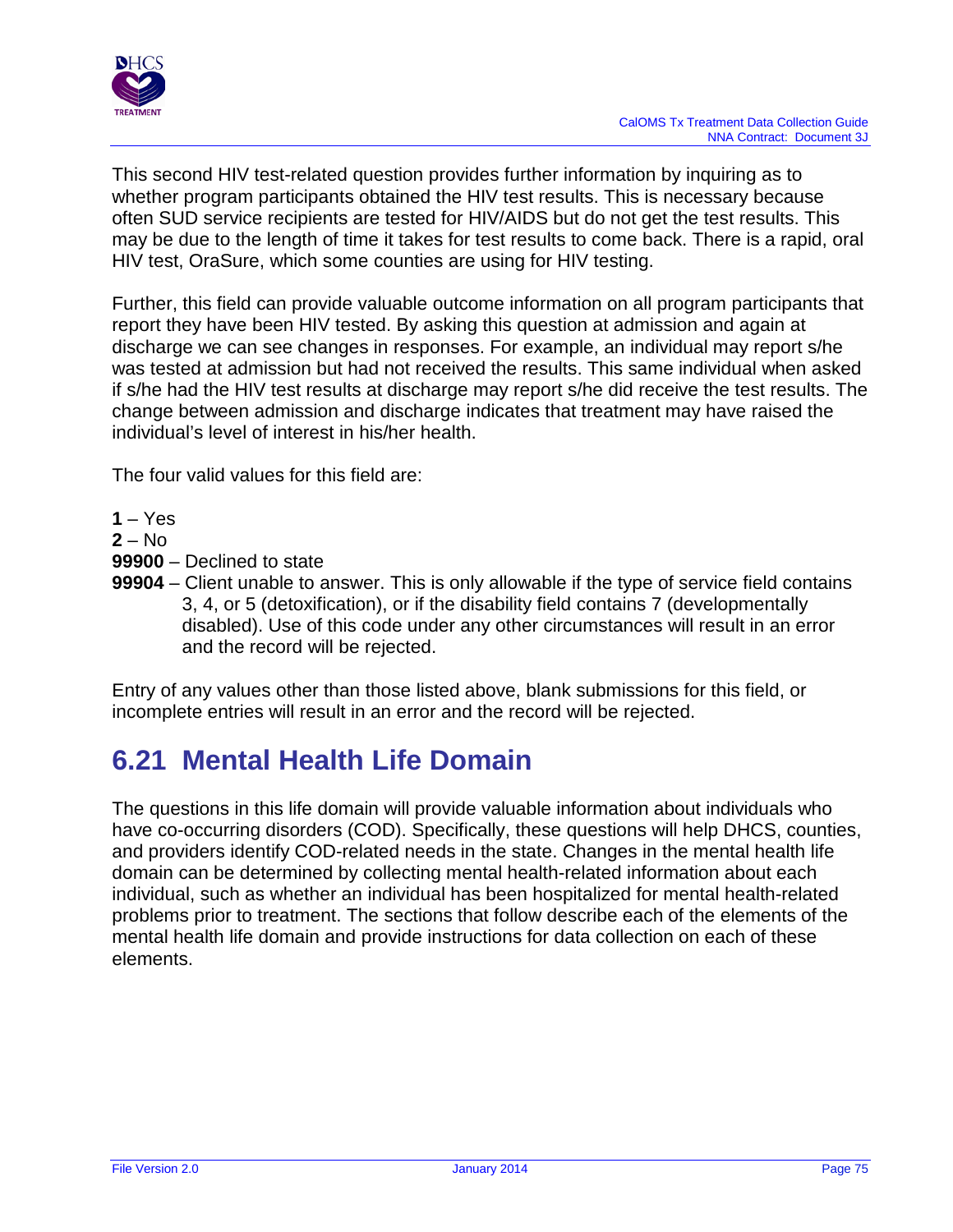

# **6.21.1 Mental Illness Diagnosis (MHD-1)**

Ask: *Have you ever been diagnosed with a mental illness?*

This field meets federal NOM reporting requirements, and state MTOQ reporting requirements. This field identifies whether the individual has ever been diagnosed with a mental illness.

There are three allowable values for mental illness diagnosis:

**1** – Yes **0** – No **99901** – Not sure/don't know

Entry of any values other than those listed above, blank submissions for this field, or incomplete entries will result in an error and the record will be rejected.

## **6.21.2 Emergency Room Use/Mental Health (MHD-2)**

Ask: *How many times in the past 30 days have you received outpatient emergency services for mental health needs?*

Collecting this information at admission and discharge provides valuable outcome information on SUD services. For example, this information will enable us to see whether use of such services has increased or decreased. The allowable values for emergency room visits for mental health are:

- **A number from 0 to 99**.
- **99904** Client unable to answer. This is only allowable if the type of service field contains 3, 4, or 5, or if the disability field contains 7. Use of this code under any other circumstances will result in an error and the record will be rejected.

#### **6.21.3 Psychiatric Facility Use (MHD-3)**

Ask: *How many days in the past 30 days have you stayed for more than 24 hours in a hospital or psychiatric facility for mental health needs?*

Asking this question at both admission and discharge will provide information on the mental health needs of SUD service recipients. Further, this information will enable use to see whether use of such services has increased or decreased.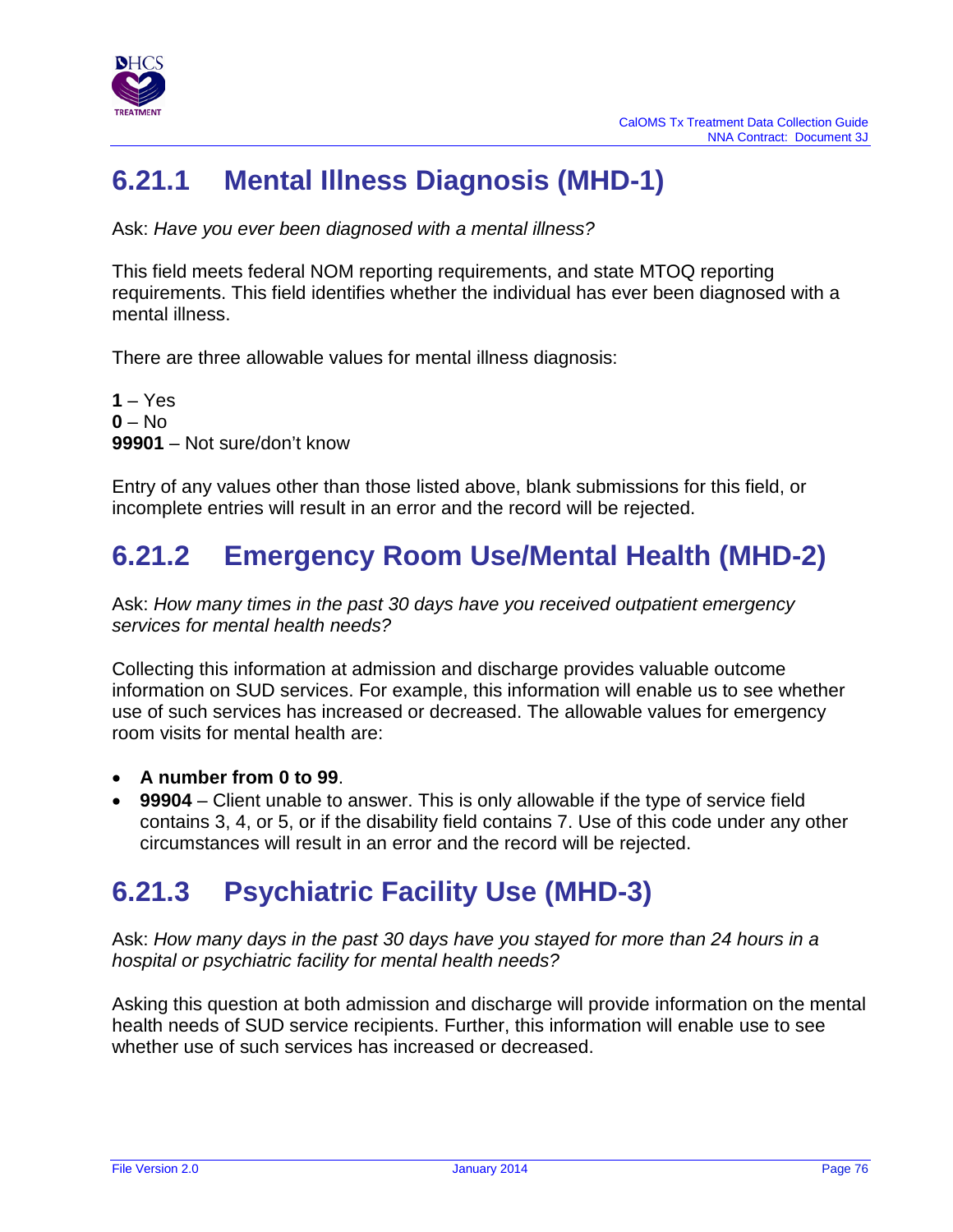

The allowable values for psychiatric facility use are:

- **A number from 0 to 30.**
- **99904**  Client unable to answer. This is only allowable if the type of service field contains 3, 4, or 5 (detoxification), or if the disability field contains 7 (developmentally disabled). Use of this code under any other circumstances will result in an error and the record will be rejected.

Entry of any values other than those listed above, blank submissions for this field, or incomplete entries will result in an error and the record will be rejected.

# **6.21.4 Mental Health Medication (MHD-4)**

Ask: In the past 30 days, *have you taken prescribed medication for mental health needs?*

Asking this at admission and discharge enables measurement of change in use of prescribed mental health medications. The allowable values for mental health medication are:

 $1 - Yes$ 

**0** – No

**99904** – Client unable to answer. This is only allowable if Type of Service (ADM-4) is 3, 4, or 5 (a detox service) or if Disability (CID-18) includes 7 (developmentally disabled). Use of this code under any other circumstances will result in an error and the record will be rejected.

Entry of any values other than those listed above, blank submissions for this field, or incomplete entries will result in an error and the record will be rejected.

#### **6.22 Social/Family Life Domain**

This series of questions is structured to measure changes in client functioning from admission to discharge in social interactions and family relations. Questions in this portion of the CalOMS Tx data set collect information about living arrangements, family relationships, and children.

#### **6.22.1 Social Support (SOC-1)**

Ask: *How many days in the past 30 days have you participated in any social support recovery activities such as:* 

- 12-step meetings;
- Other self help meetings;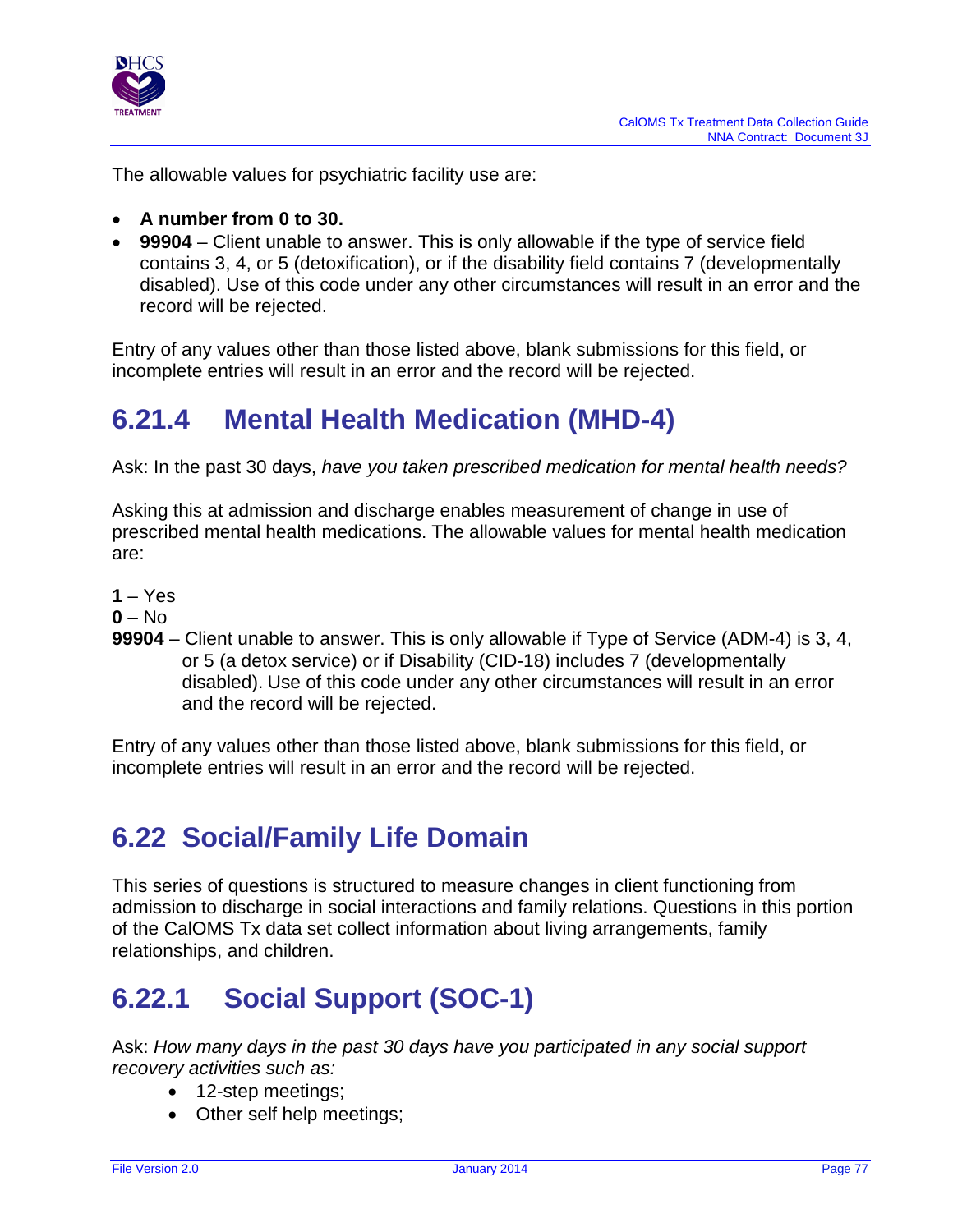

- Religious/faith recovery or self-help meetings;
- Meetings of organizations other then those listed above;
- Interactions *with family members and/or friend support of recovery?*

This field meets state MTOQ reporting requirements and federal NOM reporting requirements. This field informs on whether individuals participate in social support recovery activities. Collecting this information at admission and discharge facilitates measurement of change in a person's level of involvement in social support activities. For example, if someone did not participate in social support activities at admission, but reports participating in them at discharge, it would demonstrate a positive change in the individual's functioning in the social/family life domain.

• **A number from 0 to 30**. Entry of any value other than a number from 0 to 30 or blank submissions for this field will result in an error and the record will be rejected.

## **6.22.2 Current Living Arrangements (SOC-2)**

Ask: *What are your current living arrangements?*

This field is required for state and federal reporting. This field can provide valuable information about changes in clients' living status between admission and discharge. For example, this will enable DHCS, counties, and providers to identify client need, the number of homeless individuals seeking services, and whether living arrangements improve after treatment. The three valid values for current living arrangements are:

- *1 Homeless*. This includes clients with no permanent residence. The following are examples of homelessness.
	- shelters,
	- doubled-up situation (living with others temporarily because they have nowhere else to live)
	- motels due to lack of alternative
	- couch surfing (friends couches)
	- living in a vehicle

Zip code for homeless must be zero (00000) or a five-digit zip code.

- *2 Dependent living.* Clients living in a supervised setting such as, residential institutions, prison, jail, halfway houses or group homes and children (under age 18) living with parents, relatives, guardians or in foster care.
- *3 Independent living.* This includes individuals who own their home, rent/live alone, live with roommates and do not require supervision. These people pay rent or otherwise contribute financially to the cost of the home/apartment. This also includes adult children (age 18 or over) living with parents.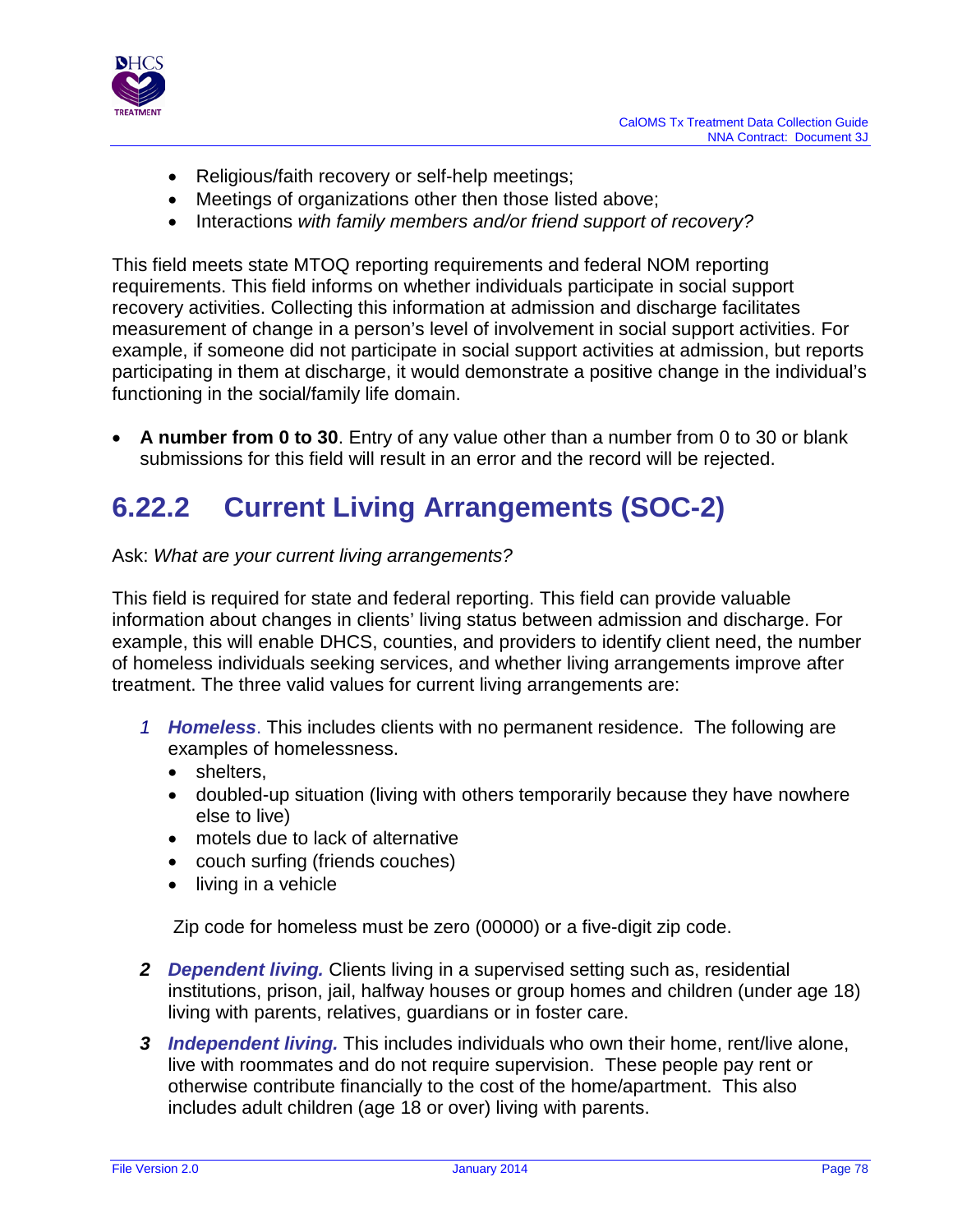

Entry of any values other than these, blank submissions for this field, or incomplete entries will result in an error and the record will be rejected.

# **6.22.3 Living with Someone (SOC-3)**

Ask: *How many days in the past 30 days have you lived with someone who uses alcohol or other drugs?*

This is an MTOQ-required field and provides information about the environment in which an individual is living; e.g. are SUD users living with the individual in treatment. Client response to this question at admission and at discharge demonstrates change in a person's likelihood to interact with SUD users. For example, we can infer that a reduction in days living with SUD users reflects a particular individual is making more of an effort to avoid alcohol and other drugs after treatment.

The allowable values are:

- **A number from 0 to 30.**
- **99900**  Declined to state
- **99904**  Client unable to answer. This is only allowable if Type of Service (ADM-4) is 3, 4, or 5 (a detox service) or if Disability (CID-18) includes 7 (developmentally disabled). Use of this code under any other circumstances will result in an error and the record will be rejected.

## **6.22.4 Family Conflicts Last 30 Days (SOC-4)**

#### Ask: *How many days in the past 30 days have you had serious conflicts with members of your family?*

This is an MTOQ-required element and provides information about program participants' family relations; i.e. are SUD users having frequent conflicts with family members. Client responses to this question at admission and at discharge demonstrate change in the frequency of serious conflicts with family members. For example, at admission the individual may have had frequent conflicts with his/her family and at discharge may have had fewer conflicts with his/her family.

The allowable values for number of days with family conflicts are:

- **A number from 0 to 30.**
- **99900** Declined to state
- **99904**  Client unable to answer. This is only allowable if Type of Service (ADM-4) is 3, 4, or 5 (a detox service) or if Disability (CID-18) includes 7 (developmentally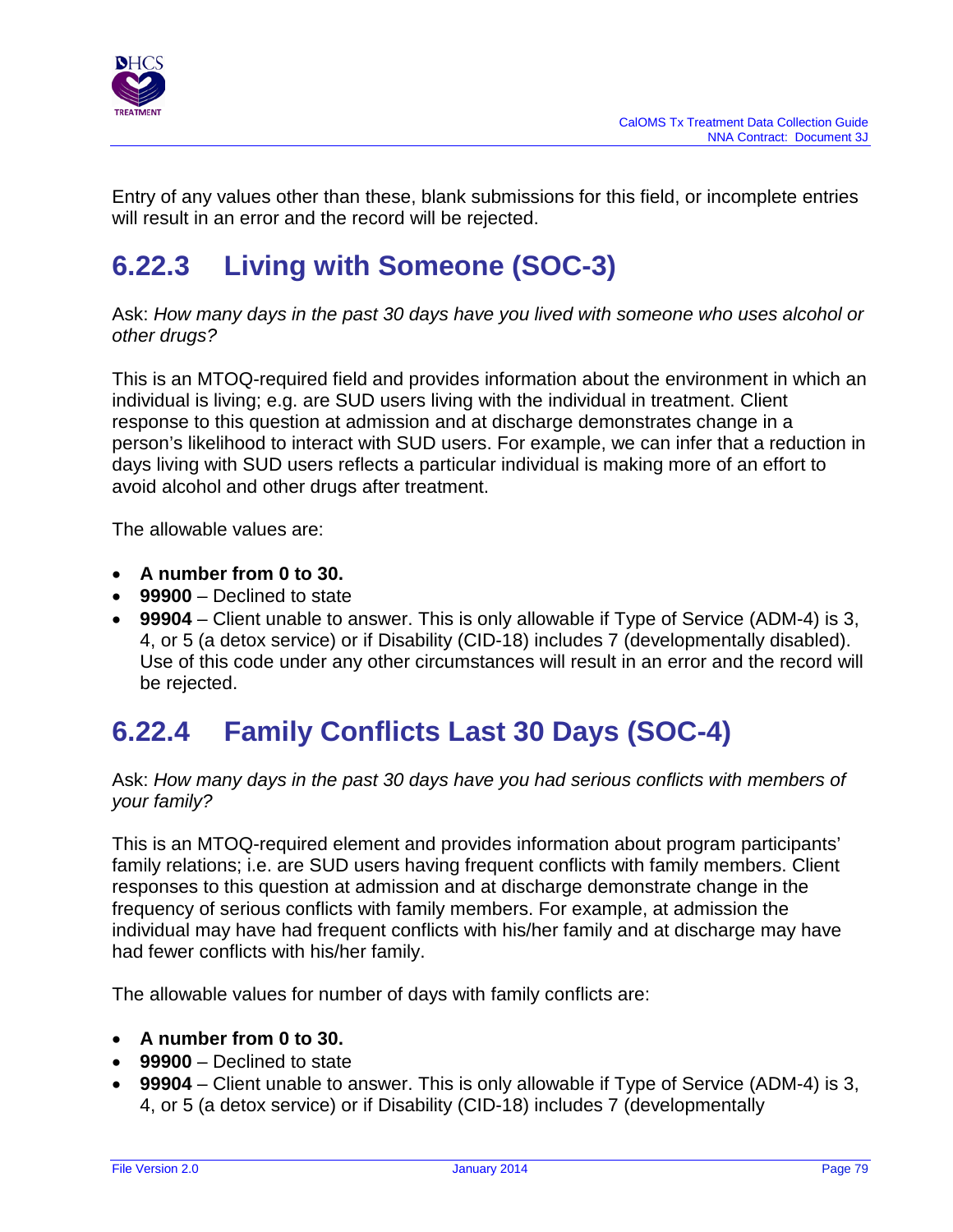

disabled).Use of this code under any other circumstances will result in an error and the record will be rejected.

Entry of any values other than those listed above, blank submissions for this element, or incomplete entries will result in an error and the record will be rejected.

# **6.22.5 Number of Children (SOC-5)**

Ask: *How many children do you have aged 17 or younger (birth or adopted) whether they live with you or not?*

This is an MTOQ-required element and provides information about program participants' children (birth or adopted) and can thus help identify need. For example, by asking this question we are able to estimate the number of children and teens impacted by parental SUD use and/or the number potentially entering treatment programs with their parent. Collection of this information also fulfills Legislative reporting requirements pertaining to perinatal services.

**Note:** Count only the children that are related to the client through birth or adoption. This does not include step-children, nieces, nephews, cousins and children from previous relationships, unless they were adopted.

The allowable values for number of children aged 17 or younger are:

- **A number from 0 to 30.**
- **99904**  Client unable to answer. This is only allowable if the Type of Service (ADM-4) is 3, 4, or 5 (a detox service) or if Disability (CID-18) includes 7 (developmentally disabled).Use of this code under any other circumstances will result in an error and the record will be rejected.

#### **6.22.6 Number of Children Aged Five Years or Younger (SOC-6)**

#### Ask: *How many children (birth or adopted) do you have aged five years or younger?*

This is an MTOQ-required element and provides information about program participants' birth or adopted children and can thus help identify need. For example, by asking how many children age five or younger a participant has we are able to estimate the number of children impacted by their parent's SUD use and/or the number of children entering treatment programs with their parent. Collection of this information also fulfills Legislative reporting requirements pertaining to perinatal services.

The allowable values for number of children are: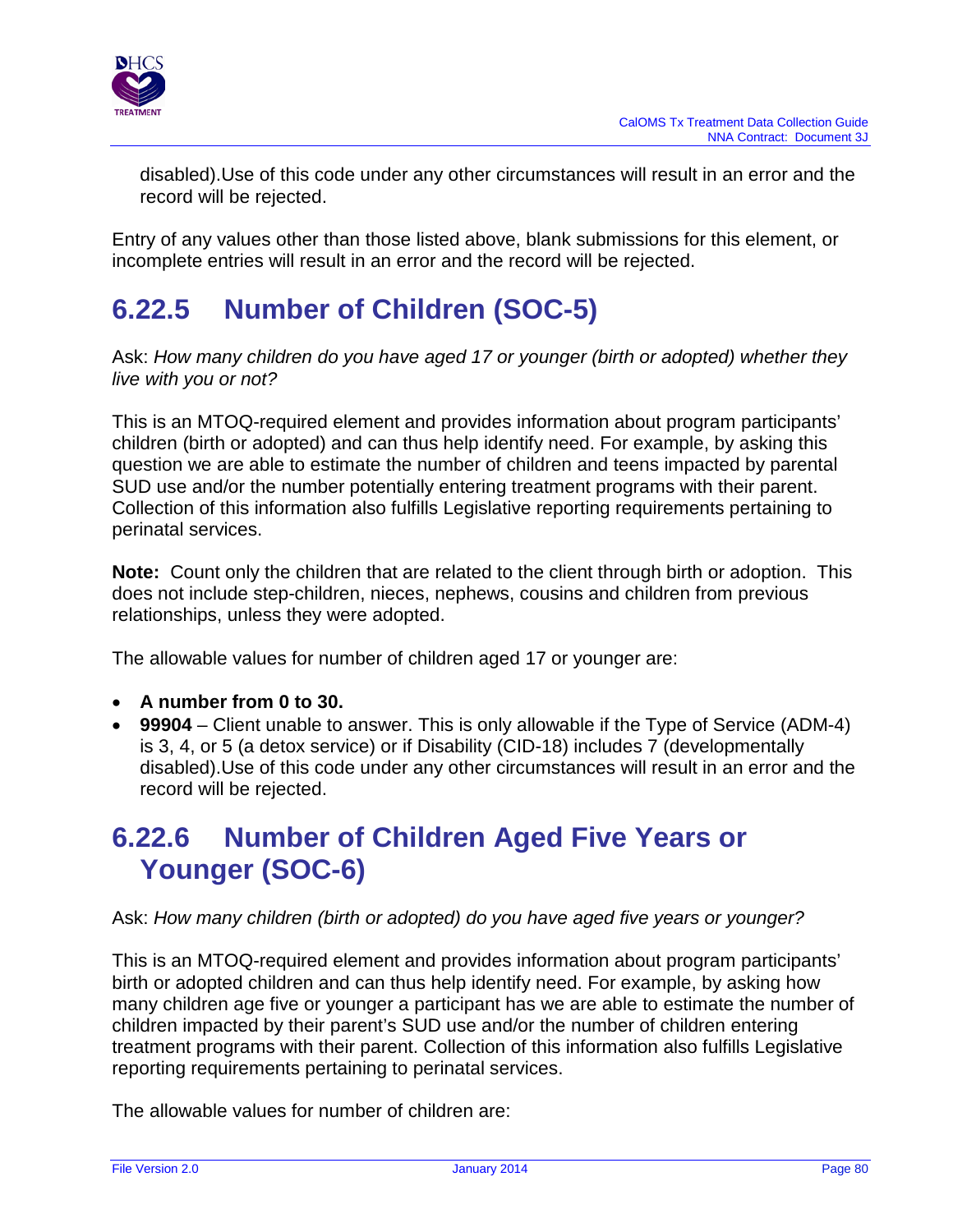



- **A number from 0 to 30.**
- **99904** Client unable to answer. This is only allowable if the Type of Service (ADM-4) is 3, 4, or 5 (a detox service) or if Disability (CID-18) includes 7 (developmentally disabled). Use of this code under any other circumstances will result in an error and the record will be rejected.

# **6.22.7 Number of Children Living with Someone Else (SOC-7)**

Ask: *How many of your children (birth or adopted) are living with someone else because of a child protection court order?*

This provides information about program participants' birth or adopted children living elsewhere due to child protection court orders. By asking a participant how many of his/her children are living elsewhere due to court order we are able to identify the number of children impacted by SUD use and assess the extent to which SUD problems impact other systems. Collection of this information also fulfills Legislative reporting requirements pertaining to perinatal services.

The allowable values for this element are:

- **A number from 0 to 30**
- **99904** Client unable to answer. This is only allowable if the Type of Service (ADM-4) is 3, 4, or 5 (a detox service) or if Disability (CID-18) includes 7 (developmentally disabled). Use of this code under any other circumstances will result in an error and the record will be rejected.

This field relates to the number of children field in that the number entered in this field cannot be greater than the number entered in the number of children field. If the number entered in this field is greater than that entered in the number of children field an error will occur and the record will be rejected.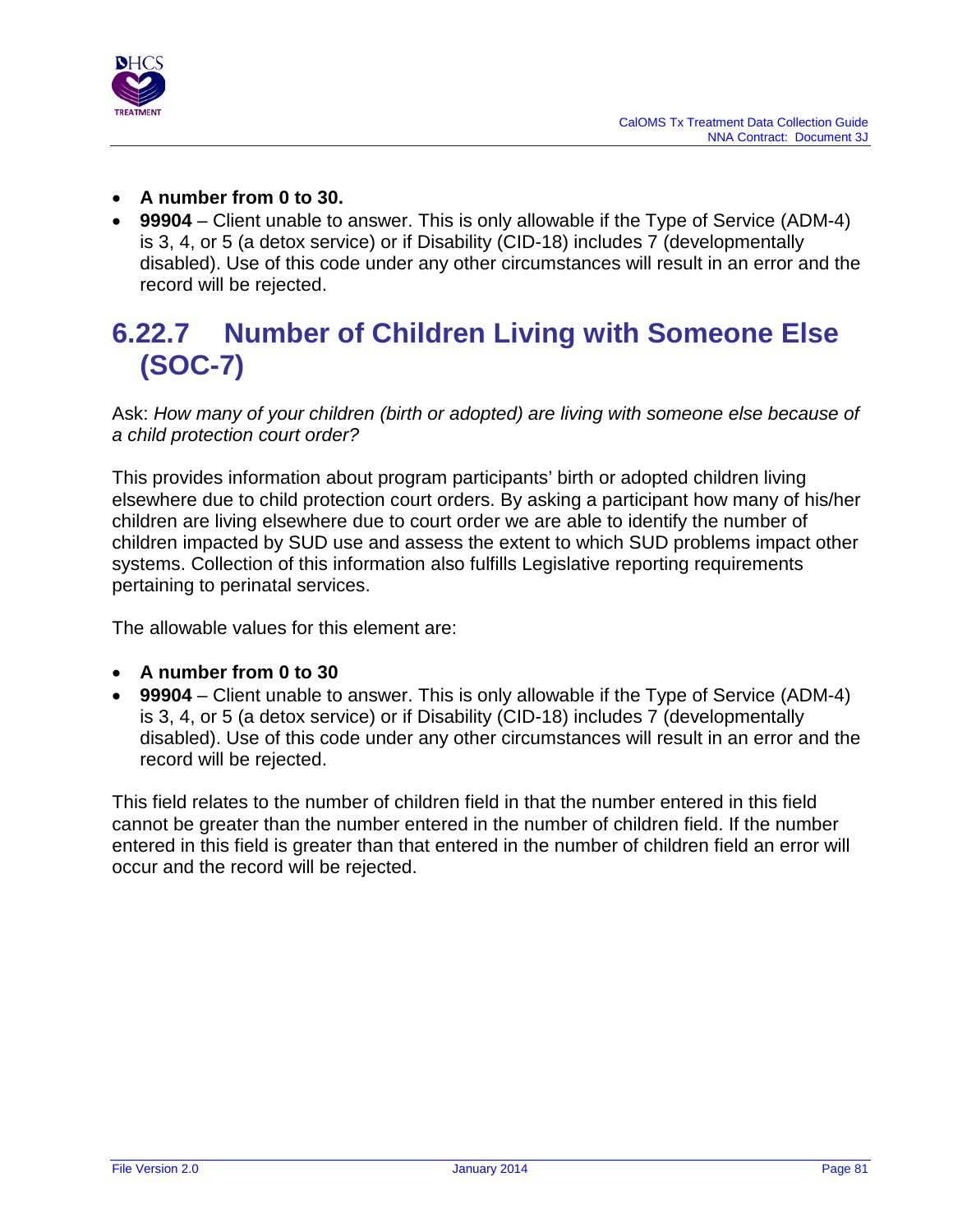

# **6.22.8 Number of Children Living with Someone Else and Parental Rights Terminated (SOC-8)**

Ask: *If you have children (birth or adopted) living with someone else because of a child protection court order, for how many of these children aged 17 or under have your parental rights been terminated?*

This provides information about the impact of parents' SUD problems on children and teens. This element elaborates on the previous element (number of children living elsewhere due to court order) by asking a participant how many of his/her children are living elsewhere due to court order and for whom their parental rights have been terminated. This question is about the client's birth or adopted children.

Collecting this information enables DHCS, counties, and direct providers to identify the number of children impacted by SUD use and assess the extent to which SUD problems impact other systems. Collection of this information also fulfills Legislative reporting requirements pertaining to perinatal services.

The valid values for number of children for which parental rights have been terminated are:

- **A number from 0 to 30**.
- **99904** Client unable to answer. This is only allowable if the Type of Service (ADM-4) is 3, 4, or 5 (a detox service) or if Disability (CID-18) includes 7 (developmentally disabled).. Use of this code under any other circumstances will result in an error and the record will be rejected.

This field is related to the number of children living somewhere else due to a child protection court order field. This means that the number entered in this field must be equal to or less than the number provided in the number of children living somewhere else due to a child protection court order field. If a number greater than that entered in the number of children living somewhere else due to a child protection court order field an error will occur and the record will be rejected.

## **6.23 Admission Data Collection for Youth**

This section pertains to admission data collection for youth (persons 17 years of age and younger) and individuals entering detoxification programs. A youth record is shorter than other CalOMS Tx admission/discharge records in that only the fields specified as required for youth can be present in the record layout. For example, submitting fields additional to those listed in the table below for a youth record will cause the record to be rejected.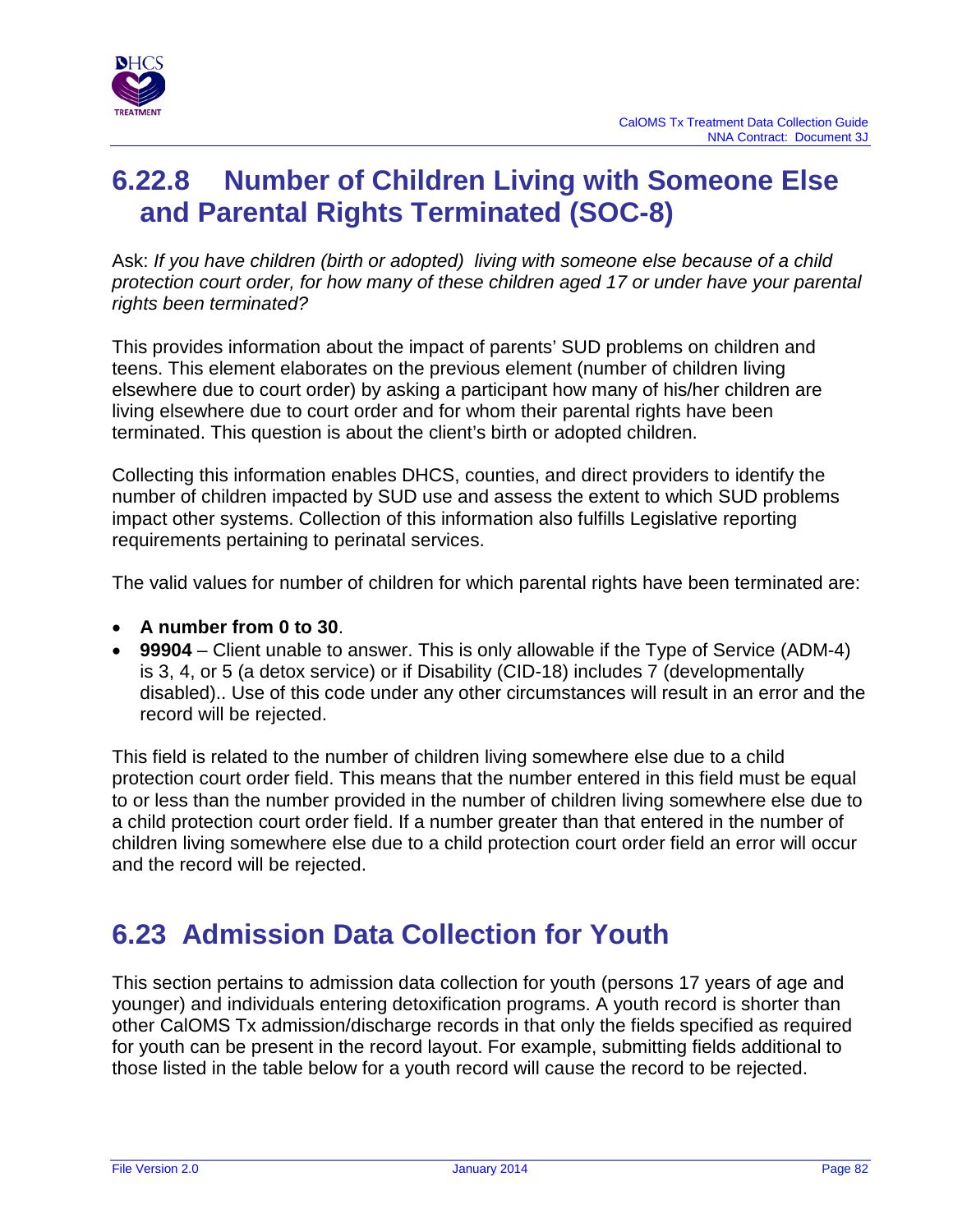

In addition to those fields that must be present in every record, such as type of form or form serial number, youth are only to be asked the questions listed in the table below. This does not mean, however, that counties and providers cannot collect additional information from youth. Rather, youth records should be limited to these elements listed in the table below. Refer to the specified section for guidelines on collecting the information.

#### *Youth Admission Questions*

| <b>Number</b> | <b>Question</b>                                                                                                         | <b>Section Number</b> |
|---------------|-------------------------------------------------------------------------------------------------------------------------|-----------------------|
| TRN-1         | Type of form                                                                                                            | 5.1                   |
| TRN-2         | Transaction date/time                                                                                                   | 5.2                   |
| TRN-3         | Form serial number                                                                                                      | 5.3                   |
| $CID-2$       | Provider participant ID                                                                                                 | 6.10                  |
| $CID-3$       | What is your gender?                                                                                                    | 6.11.1                |
| $CID-4$       | What is your date of birth?                                                                                             | 6.11.2                |
| $CID-5$       | What is your current first name?                                                                                        | 6.11.3                |
| CID-6         | What is your current last name?                                                                                         | 6.11.4                |
| CID-7         | What is your social security number?                                                                                    | 6.11.5                |
| CID-8         | What is the zip code at your current residence?                                                                         | 6.11.6                |
| CID-9         | What is your birth first name?                                                                                          | 6.11.7                |
| <b>CID-10</b> | What is your birth last name?                                                                                           | 6.11.8                |
| CID-11a       | What county were you born in?                                                                                           | 6.11.9.1              |
| CID-11b       | What state were you born in?                                                                                            | 6.11.9.2              |
| <b>CID-12</b> | What is your driver's license/state identification card number?                                                         | 6.11.10               |
| <b>CID-13</b> | What state is your driver's license/state identification card for?                                                      | 6.11.11               |
| <b>CID-14</b> | What is your mother's first name?                                                                                       | 6.11.12               |
| <b>CID-15</b> | What is your race?                                                                                                      | 6.12                  |
| <b>CID-16</b> | What is your ethnicity?                                                                                                 | 6.13                  |
| <b>CID-17</b> | Are you a U.S. veteran?                                                                                                 | 6.14                  |
| <b>CID-18</b> | What type of disability/disabilities do you have?                                                                       | 6.15                  |
| <b>CID-20</b> | Are you heterosexual, lesbian, gay, bisexual or transgender,                                                            | 6.16.1 (Optional)     |
|               | or do you question your sexual orientation?                                                                             |                       |
| ADM-1         | Admission date                                                                                                          | 6.1                   |
| ADM-2         | <b>Admission Transaction Type</b>                                                                                       | 6.2                   |
| ADM-3         | Provider ID                                                                                                             | 5.4                   |
| ADM-4         | Type of treatment service                                                                                               | 6.3                   |
| ADM-5         | What is your principal source of referral?                                                                              | 6.4                   |
| ADM-6         | How many days were you on a waiting list before you were<br>admitted to this treatment program?                         | 6.5                   |
| ADM-7         | What is the number of prior treatment episodes in any SUD<br>treatment/recovery program in which you have participated? | 6.6                   |
| ADM-8         | Are you a CalWORKs recipient?                                                                                           | 6.7.1                 |
| ADM-9         | Are you receiving substance abuse treatment services under<br>the CalWORKs welfare-to-work plan?                        | 6.7.2                 |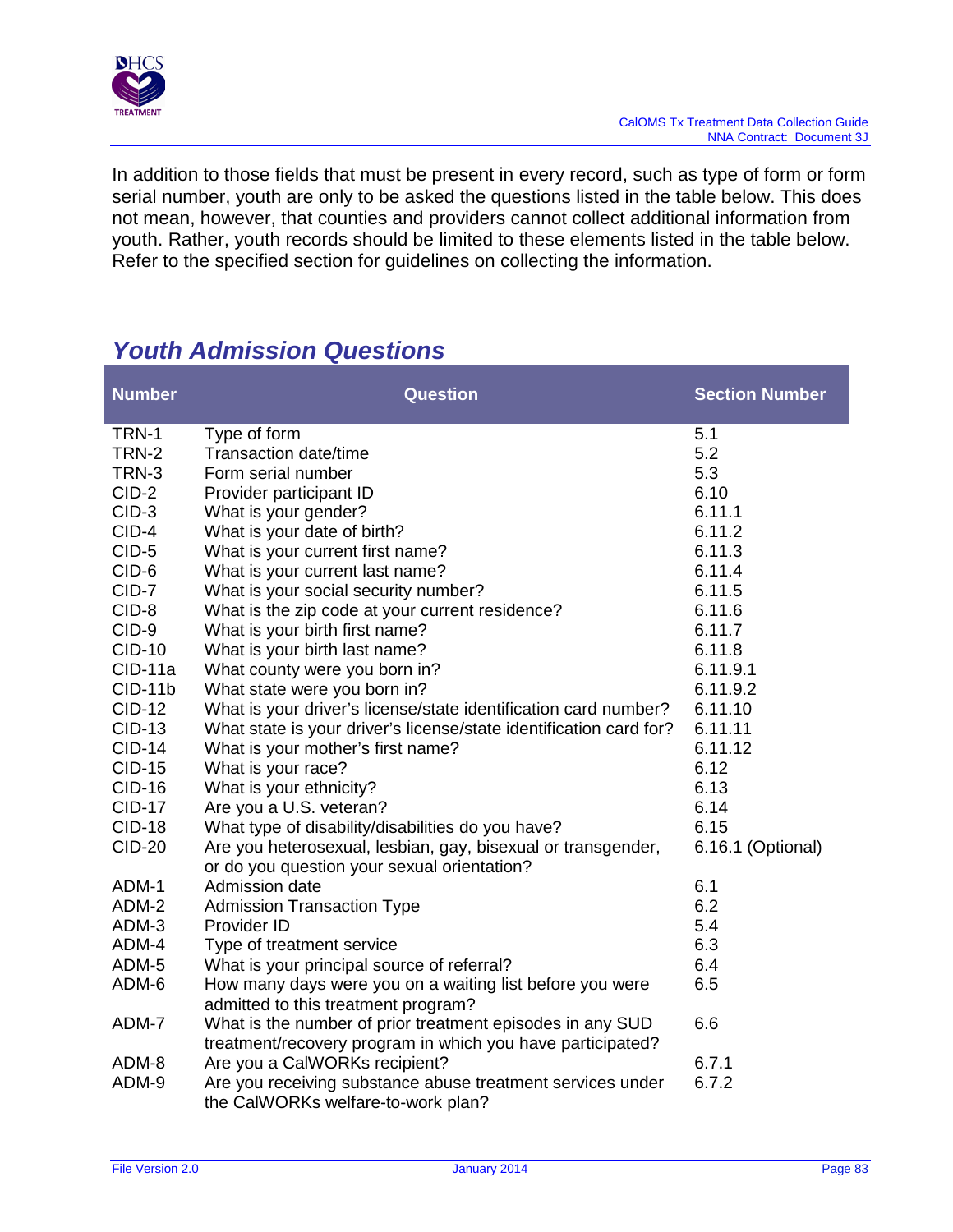

| <b>Number</b> | <b>Question</b>                                                                                       | <b>Section Number</b> |
|---------------|-------------------------------------------------------------------------------------------------------|-----------------------|
| <b>ADM-10</b> | <b>County Paying</b>                                                                                  | 6.8                   |
| <b>ADM-11</b> | <b>Special Services Contract ID</b>                                                                   | 6.9                   |
| ADU-1a        | What is your primary alcohol or other drug problem?                                                   | 6.17.1                |
| ADU-1b        | Primary drug name                                                                                     | 6.17.2                |
| ADU-2         | How many days in the past 30 days have you used your<br>primary drug of abuse?                        | 6.17.3                |
| ADU-3         | What usual route of administration do you use most often for<br>your primary drug of abuse?           | 6.17.4                |
| ADU-4         | At what age did you first use your primary drug of abuse?                                             | 6.17.5                |
| ADU-5a        | What is your secondary alcohol or drug problem                                                        | 6.17.6                |
| ADU-5b        | Secondary drug name                                                                                   | 6.17.7                |
| ADU-6         | How many days in the past 30 days have you used your<br>primary drug of abuse?                        | 6.17.8                |
| ADU-7         | What usual route of administration do you use most often for<br>your secondary drug of abuse?         | 6.17.9                |
| ADU-8         | At what age did you first use your secondary drug of abuse?                                           | 6.17.10               |
| ADU-9         | How many days in the past 30 days have you used alcohol?                                              | 6.17.11               |
| <b>ADU-11</b> | Have you used needles in the past twelve months?                                                      | 6.17.13               |
| EMP-1         | What is your current employment status?                                                               | 6.18.1                |
| EMP-3         | Are you currently enrolled in school?                                                                 | 6.18.3                |
| EMP-5         | What is the highest school grade you completed?                                                       | 6.18.5                |
| $LEG-1$       | What is your criminal justice status?                                                                 | 6.19.1                |
| $LEG-3$       | How many times have you been arrested in the past 30 days?                                            | 6.19.3                |
| MED-1         | Are you a Medi-Cal beneficiary??                                                                      | 6.20.1                |
| MED-5         | Are you pregnant?                                                                                     | 6.20.5                |
| MED-7         | Medication prescribed for treatment                                                                   | 6.20.6                |
| MHD-1         | Have you ever been diagnosed with a mental illness?                                                   | 6.21.1                |
| <b>SOC-1</b>  | How many days in the past 30 days have you participated in<br>any social support recovery activities? | 6.22.1                |
| SOC-2         | What are your current living arrangements?                                                            | 6.22.2                |

#### **6.24 Admission Data Collection for Detoxification Patients**

For detoxification patients, all CalOMS Tx elements must have values entered and must be present in the record. However, the MTOQ portion of the CalOMS Tx data set, as well as other specified fields, permit use of the 99904 alternative value (unable to answer) when the type of service is detoxification. This is because unstable detoxification patients will not be able to answer many of the admission questions.

For example, a person could be admitted to a treatment program and still be under the influence of alcohol or other drugs or experiencing withdrawal symptoms. Thus, admission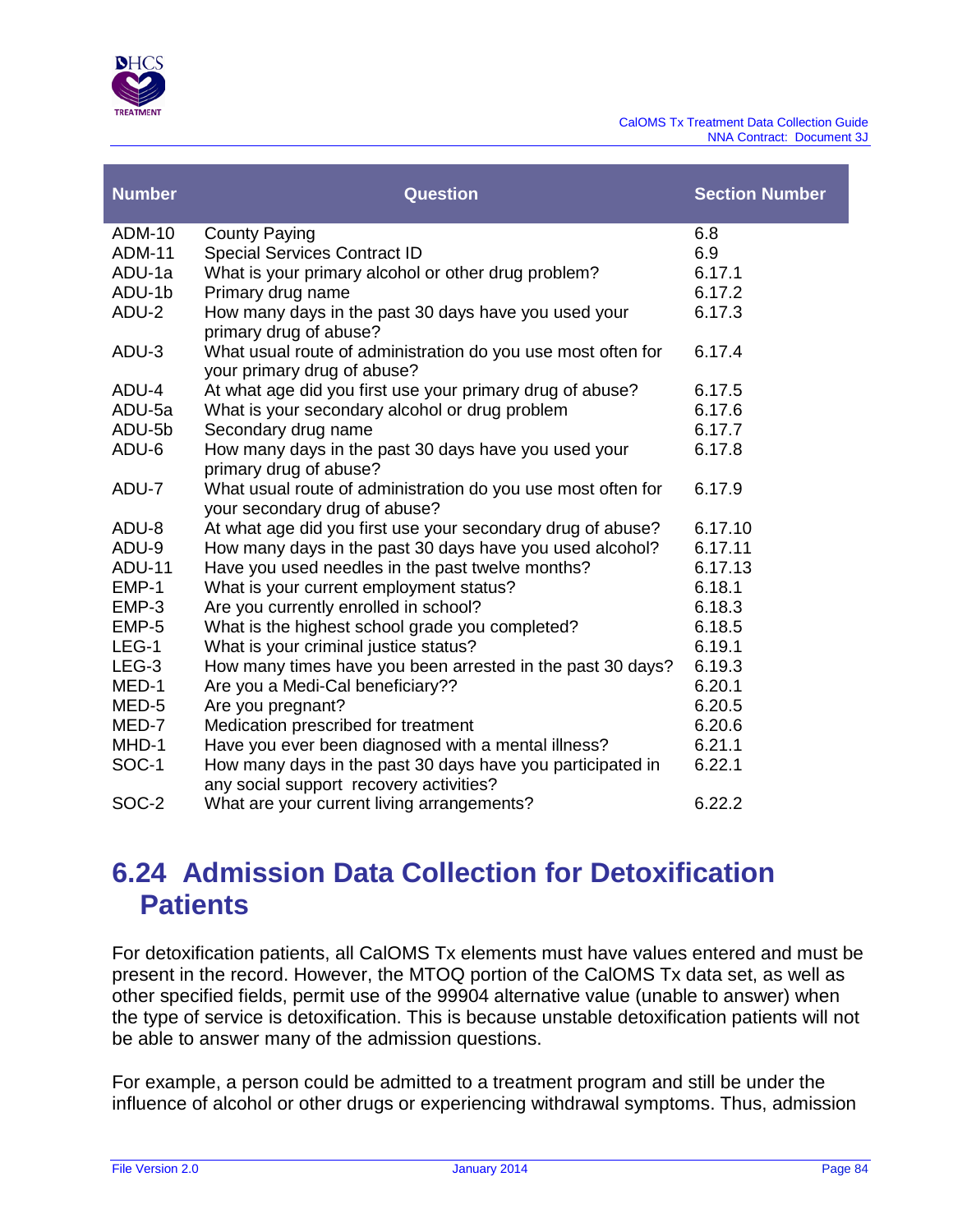

data collection is inappropriate for detoxification patients who have been determined unstable because it prolongs the individual's discomfort and may result in collection of inaccurate data. Therefore, providers must determine whether a detoxification patient is stable enough to answer the full set of CalOMS Tx questions.

If an individual receiving detoxification services is determined unstable, counties and direct providers are required to collect a minimum set of CalOMS Tx data from these individuals. However, once an unstable detoxification patient has become stable and is deemed capable of completing the CalOMS Tx questions by the provider, the provider must finish collecting the remaining CalOMS Tx questions. This can be done in two different ways:

- 1. Collect the minimal required data for unstable detoxification patients, wait until the patient is stabilized, then complete the CalOMS Tx data collection for that person. Once the data collection is complete submit the record. This is the preferred method for those patients that remain in the detoxification program as advised by the provider because it ensures data accuracy. For example, if data is collected and submitted this way for the patient, all necessary corrections between when the record was started and when it is completed can be made in a timely manner.
- 2. Collect the minimal required elements for the unstable detoxification patient and enter 99904 for those fields where allowed, then submit the record to DHCS. If the patient becomes stable, collect client-reported data for those fields in which 99904 was entered submit a resubmission of the patient's previous record. This method is preferable for situations where the patient began detoxification services but left the program prior to becoming stabilized or completing the service.

All CalOMS Tx fields MUST be present in a detox admission record, because all these fields are required; they have the alternative value 99904 for use if the individual cannot respond to a particular item. For youth records, the non-required fields cannot be included in the record, because a youth record contains fewer fields.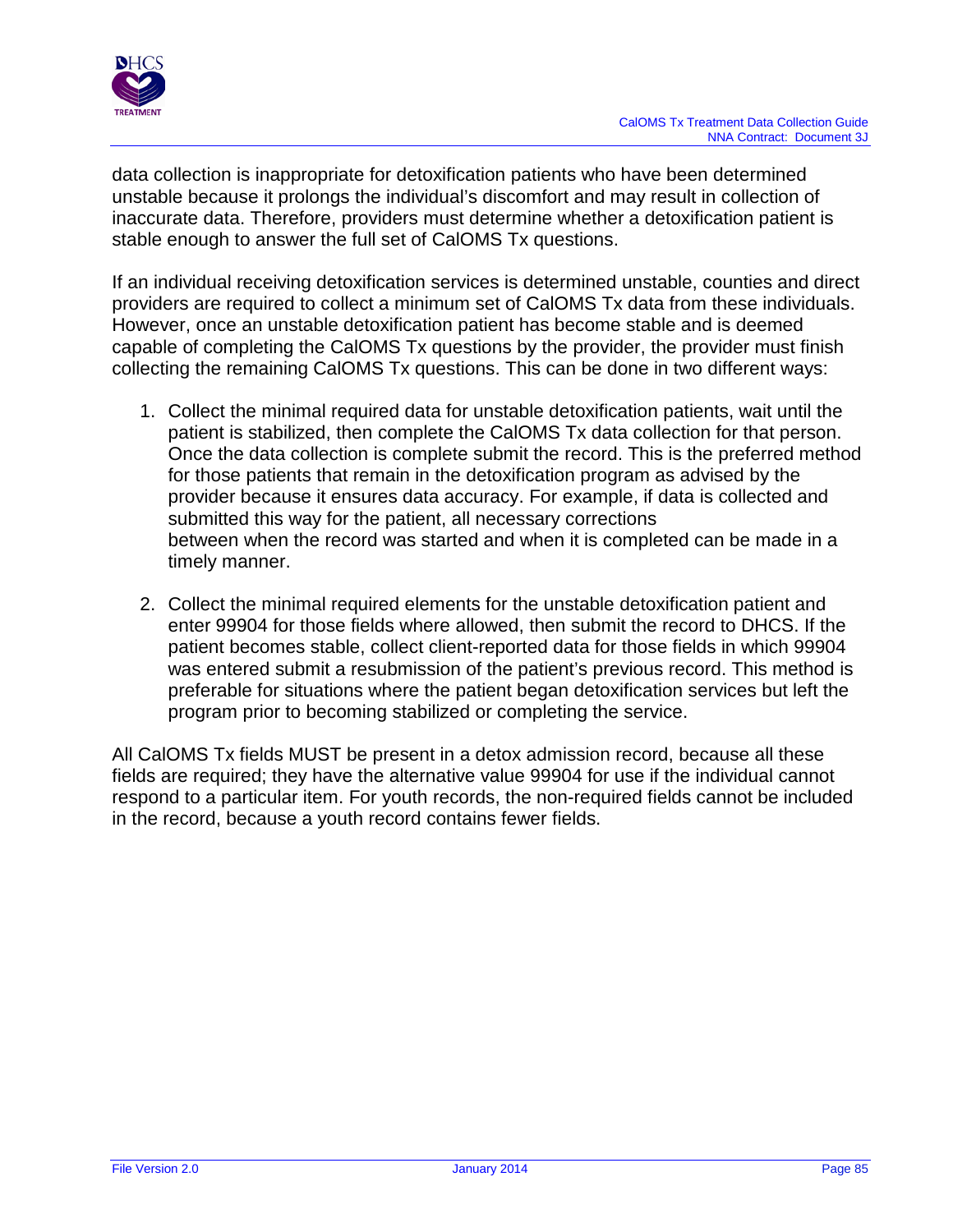

# **7 Annual Update Data Collection**

Annual updates are required for those provider participants in treatment for twelve months or more, continuously in one provider and one service modality with no break in services exceeding 30 days. One example would be a participant in a narcotic treatment modality, such as methadone maintenance, for twelve months or longer. For such an individual, the provider must collect the CalOMS Tx data approximately one year from the day the individual was admitted to that specific provider and service modality.

Annual updates are required for all treatment program participants. New admissions entered on or after January 1, 2006 will require an annual update on the admission anniversary date in 2007 and each year thereafter that the client is in the same program and modality continuously. Annual updates are also required for admissions dated before January 1, 2006. For such admissions, the first and all subsequent annual updates should be collected no later than the anniversary date of the admission.

A matching admission for the individual for whom the annual update is being submitted must exist in the CalOMS Tx database. Annual update information can be collected earlier than twelve months, as early as 60 days prior to the individual's admission date anniversary as well. However, annual update data must be collected no later than twelve months from the program participant's admission anniversary date. For participants continuously participating in the same modality, in the same program for more than one year, annual update data must be collected by the participant's subsequent admission anniversary date.

In the following sections, the annual update elements are identified and defined. Refer to Appendix G to determine which questions/elements collected for the matching admission can be used to prefill the annual update record. **Questions not included in Appendix G must be asked again at annual update.**

# **7.1 Annual Update Date (AUP-1)**

This element is necessary to identify the date the annual update was performed for the program participant. This information is provided by the provider. The maximum length for this field is ten characters. Enter the two-digit month, two-digit day, and four-digit year of the annual update date.

In addition, this field relates to the admission date field. The date of the annual update must be after the initial admission date. For example, if the person was admitted on March 7, 2006 the annual update date cannot be February 1, 2006 because an error will occur and the record will be rejected.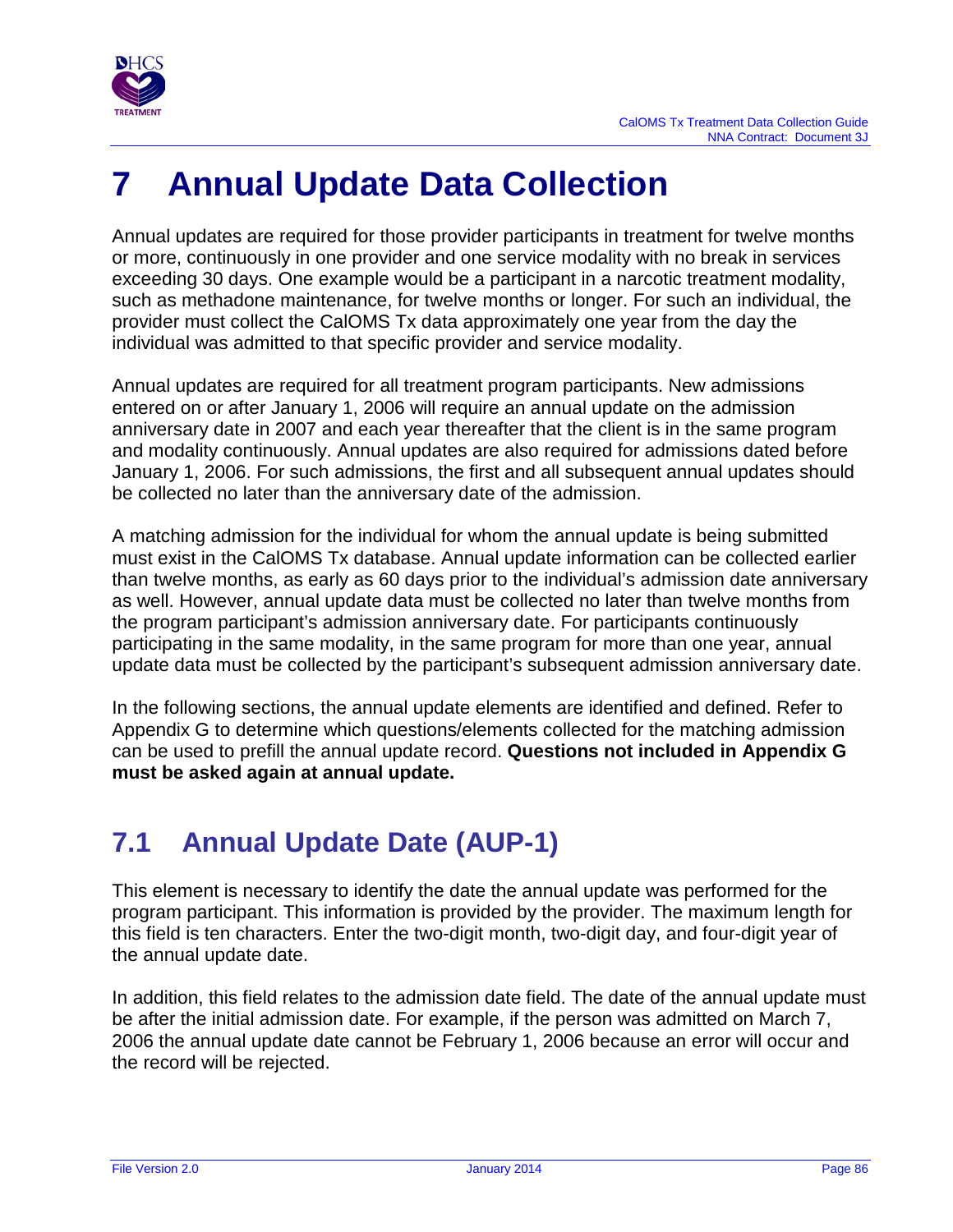

Further, the annual update date can be no more than 60 days prior to the admission anniversary date. Annual updates must be collected by the admission anniversary date. However, it is important to note that the record will not be rejected if the annual update date is later than the admission anniversary date. This is a business rule that was established in order to ensure that clients' treatment outcome data is updated. All required CalOMS Tx data is important as it affects the quality and utility of the data.

Therefore, annual updates dated later than the admission anniversary date will not be rejected. Because data quality can also be affected by the timeliness of collection and submission of CalOMS Tx data, the flow of submissions will be monitored. Refer to the *CalOMS Tx Data Quality Standards* for more information on standards for submission of CalOMS Tx data.

# **7.2 Annual Update Number (AUP-2)**

This field is necessary to determine which annual update is being reported; i.e. is this the first annual update or the second? This is necessary because some program participants, for example those in methadone maintenance, may be in treatment for several years. Under such circumstances an annual update would be reported for a person on the anniversary date of their initial admission each year.

The valid value for this field is a number from 1 to 99. Entry of any other values will result in an error and the record will be rejected.

# **7.3 Standard Annual Update Questions**

In addition to the fields discussed above, the following elements are required for an annual update record.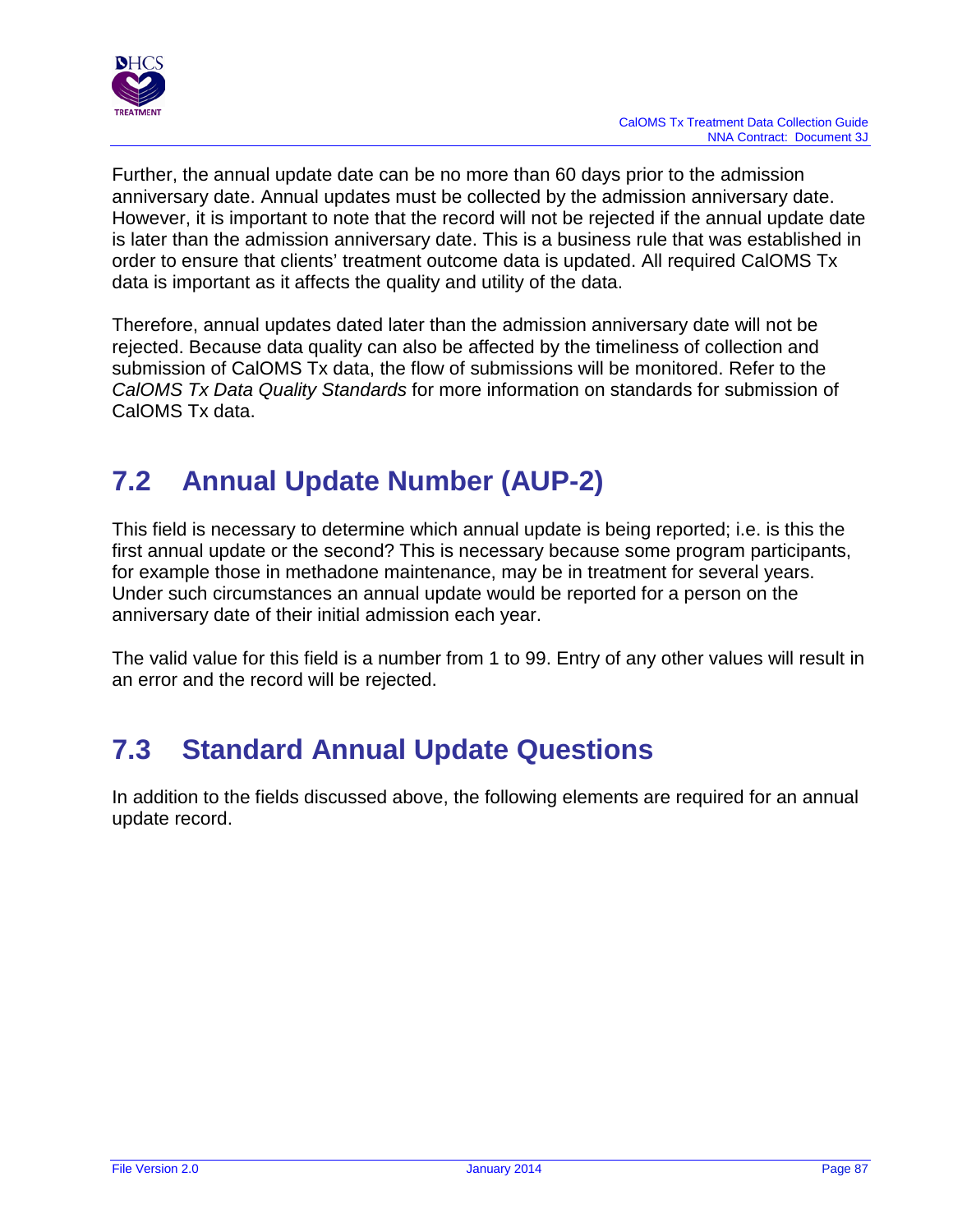

| <b>Element</b>                 | <b>Question</b>                                                                                                        | <b>Section</b>   |
|--------------------------------|------------------------------------------------------------------------------------------------------------------------|------------------|
| TRN-1                          | Type of form                                                                                                           | 5.1              |
| TRN-2                          | Transaction date & time                                                                                                | 5.2              |
| TRN-3<br>CID-2                 | Form serial number                                                                                                     | 5.3<br>6.10      |
| $CID-3$                        | Provider's participant ID                                                                                              | 6.11.1           |
| CID-4                          | What is your gender?<br>What is your date of birth?                                                                    | 6.11.2           |
| CID-5                          | What is your current first name?                                                                                       | 6.11.3           |
| CID-6                          | What is your current last name?                                                                                        | 6.11.4           |
| CID-7                          | What is your social security number?                                                                                   | 6.11.5           |
| CID-8                          | What is the zip code at your current residence?                                                                        | 6.11.6           |
| CID-9                          | What is your birth first name?                                                                                         | 6.11.7           |
| <b>CID-10</b>                  | What is your birth last name?                                                                                          | 6.11.8           |
| CID-11a                        | What county were you born in?                                                                                          | 6.11.9.1         |
| $CID-11b$                      | What state were you born in?                                                                                           | 6.11.9.2         |
| <b>CID-12</b>                  | What is your driver's license/state identification card number?                                                        | 6.11.10          |
| <b>CID-13</b>                  | What state is your driver's license/state identification card for?                                                     | 6.11.11          |
| <b>CID-14</b>                  | What is your mother's first name?                                                                                      | 6.11.12          |
| <b>CID-18</b><br><b>CID-19</b> | What type of disability/disabilities do you have?<br>Consent                                                           | 6.15<br>6.16     |
| ADM-1                          | <b>Admission Date</b>                                                                                                  | 6.1              |
| ADM-3                          | Provider ID                                                                                                            | 5.4              |
| AUP-1                          | Annual update date                                                                                                     | 7.1              |
| AUP-2                          | Annual update number                                                                                                   | 7.2              |
| ADU-1a                         | What is your primary alcohol or other drug problem?                                                                    | 6.17.1           |
| ADU-1b                         | Primary drug name                                                                                                      | 6.17.2           |
| ADU-2                          | How many days in the past 30 days have you used your primary drug<br>of abuse?                                         | 6.17.3           |
| ADU-3                          | What usual route of administration do you use most often for your<br>primary drug of abuse?                            | 6.17.4           |
| ADU-5a                         | What is your secondary alcohol or drug problem                                                                         | 6.17.6           |
| ADU-5b                         | Secondary drug name                                                                                                    | 6.17.7           |
| ADU-6                          | How many days in the past 30 days have you used your secondary<br>drug of abuse?                                       | 6.17.8           |
| ADU-7                          | What usual route of administration do you use most often for your<br>secondary drug of abuse?                          | 6.17.9           |
| ADU-9                          | How many days in the past 30 days have you used alcohol?                                                               | 6.17.11          |
| <b>ADU-10</b>                  | How many days have you used needles to inject drugs in the past 30<br>days?                                            | 6.17.12          |
| EMP-1                          | What is your current employment status?                                                                                | 6.18.1           |
| EMP-2                          | How many days were you paid for working in the past 30 days?                                                           | 6.18.2           |
| EMP-3                          | Are you currently enrolled in school?                                                                                  | 6.18.3           |
| EMP-4                          | Are you currently enrolled in a job training program?                                                                  | 6.18.4           |
| $LEG-3$                        | How many times have you been arrested in the past 30 days?                                                             | 6.19.3           |
| LEG-4                          | How many days were you in jail in the past 30 days?                                                                    | 6.19.4           |
| LEG-5<br>MED-2                 | How many days were you in prison in the past 30 days?<br>How many times have you visited an ER in the past 30 days for | 6.19.5<br>6.20.2 |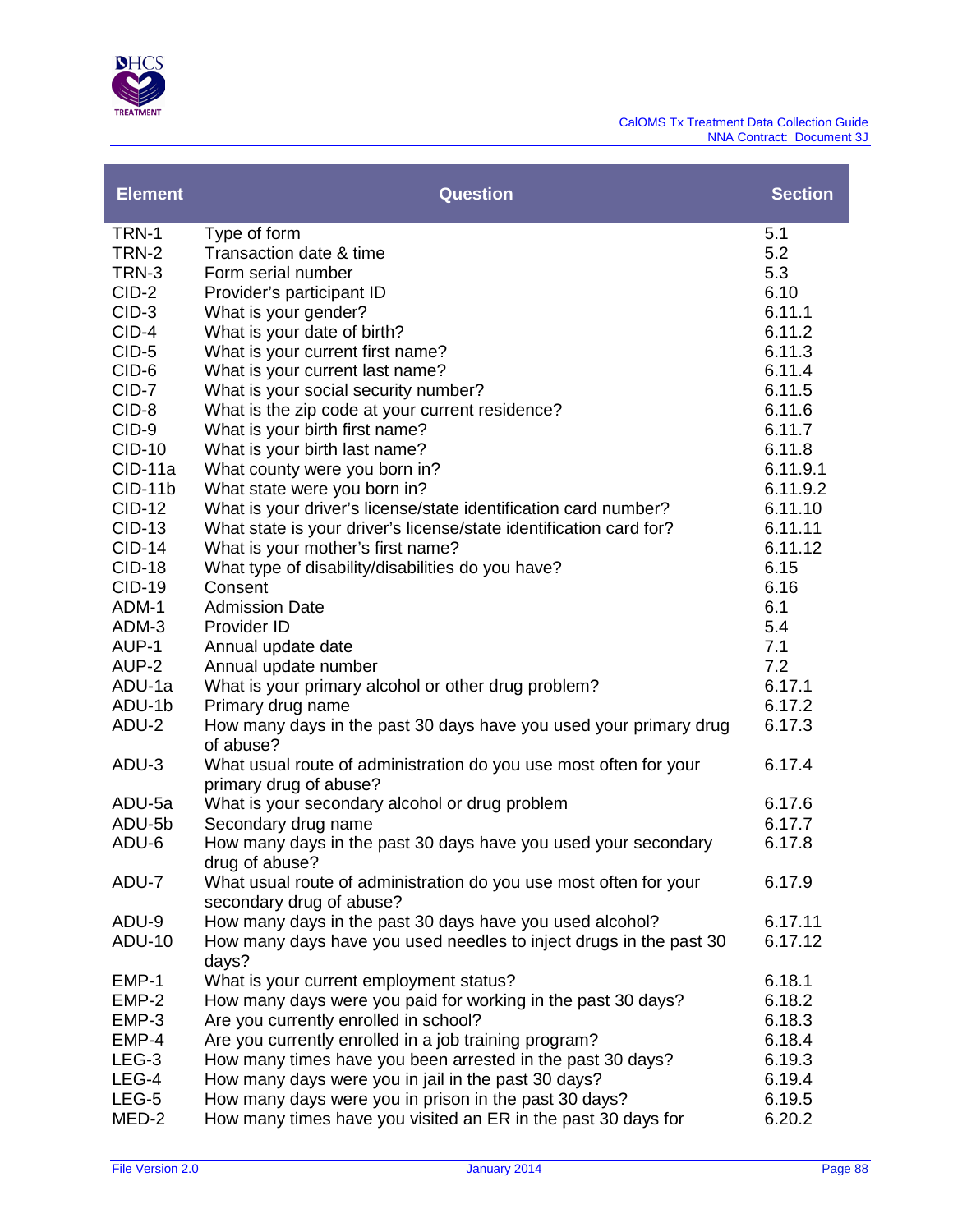

| <b>Element</b>                          | <b>Question</b>                                                                                                                                                                                                                                                                                                                                           | <b>Section</b>               |
|-----------------------------------------|-----------------------------------------------------------------------------------------------------------------------------------------------------------------------------------------------------------------------------------------------------------------------------------------------------------------------------------------------------------|------------------------------|
| MED-3                                   | physical health problems?<br>How many days have you stayed overnight in a hospital for physical<br>health problems in the past 30 days?                                                                                                                                                                                                                   | 6.20.3                       |
| MED-4                                   | How many days have you experienced physical health problems in the<br>past 30 days?                                                                                                                                                                                                                                                                       | 6.20.4                       |
| MED-6<br><b>MED-11</b><br><b>MED-12</b> | Were you pregnant at any time during treatment?<br>Have you been tested for HIV/AIDS?<br>Did you receive the results of your HIV/AIDS test?                                                                                                                                                                                                               | 6.20.5<br>6.20.10<br>6.20.11 |
| MHD-1<br>MHD-2                          | Have you ever been diagnosed with a mental illness?<br>How many times in the past 30 days have you received outpatient<br>emergency services for mental health needs?                                                                                                                                                                                     | 6.21.1<br>6.21.2             |
| MHD-3                                   | How many days in the past 30 days have you stayed for more than 24<br>hours in a hospital or psychiatric facility for mental health needs?                                                                                                                                                                                                                | 6.21.3                       |
| MHD-4                                   | Have you taken prescribed medication for mental health needs in the<br>past 30 days?                                                                                                                                                                                                                                                                      | 6.21.4                       |
| SOC-1                                   | How many days in the past 30 days have you participated in any social<br>support recovery activities such as: 12-step meetings, other self-help<br>meetings, religious/faith recovery or self-help meetings, attending<br>meetings of organizations other than those listed above, interactions<br>with family members and/or friend support of recovery? | 6.22.1                       |
| <b>SOC-2</b>                            | What are your current living arrangements?                                                                                                                                                                                                                                                                                                                | 6.22.2                       |
| SOC-3                                   | How many days in the past 30 days have you lived with someone who<br>uses alcohol or other drugs?                                                                                                                                                                                                                                                         | 6.22.3                       |
| SOC-4                                   | How many days in the past 30 days have you had serious conflicts with<br>members of your family?                                                                                                                                                                                                                                                          | 6.22.4                       |
| SOC-5                                   | How many children do you have aged 17 or younger (birth or adopted)<br>whether they live with you or not?                                                                                                                                                                                                                                                 | 6.22.5                       |
| SOC-6                                   | How many children do you have aged 5 or younger?                                                                                                                                                                                                                                                                                                          | 6.22.6                       |
| SOC-7                                   | How many of your children are living with someone else due to a child<br>protection court order?                                                                                                                                                                                                                                                          | 6.22.7                       |
| SOC-8                                   | If you have children living with someone else because of a child<br>protection order, for how many of these children have your parental<br>rights been terminated?                                                                                                                                                                                        | 6.22.8                       |

# **7.4 Youth Annual Update Questions**

Like admission records, youth annual updates records require fewer fields. Below the fields required for a youth annual update are listed.

| <b>Element</b>   | <b>Question</b> | <b>Section</b> |
|------------------|-----------------|----------------|
|                  |                 |                |
| File Version 2.0 | January 2014    | Page 89        |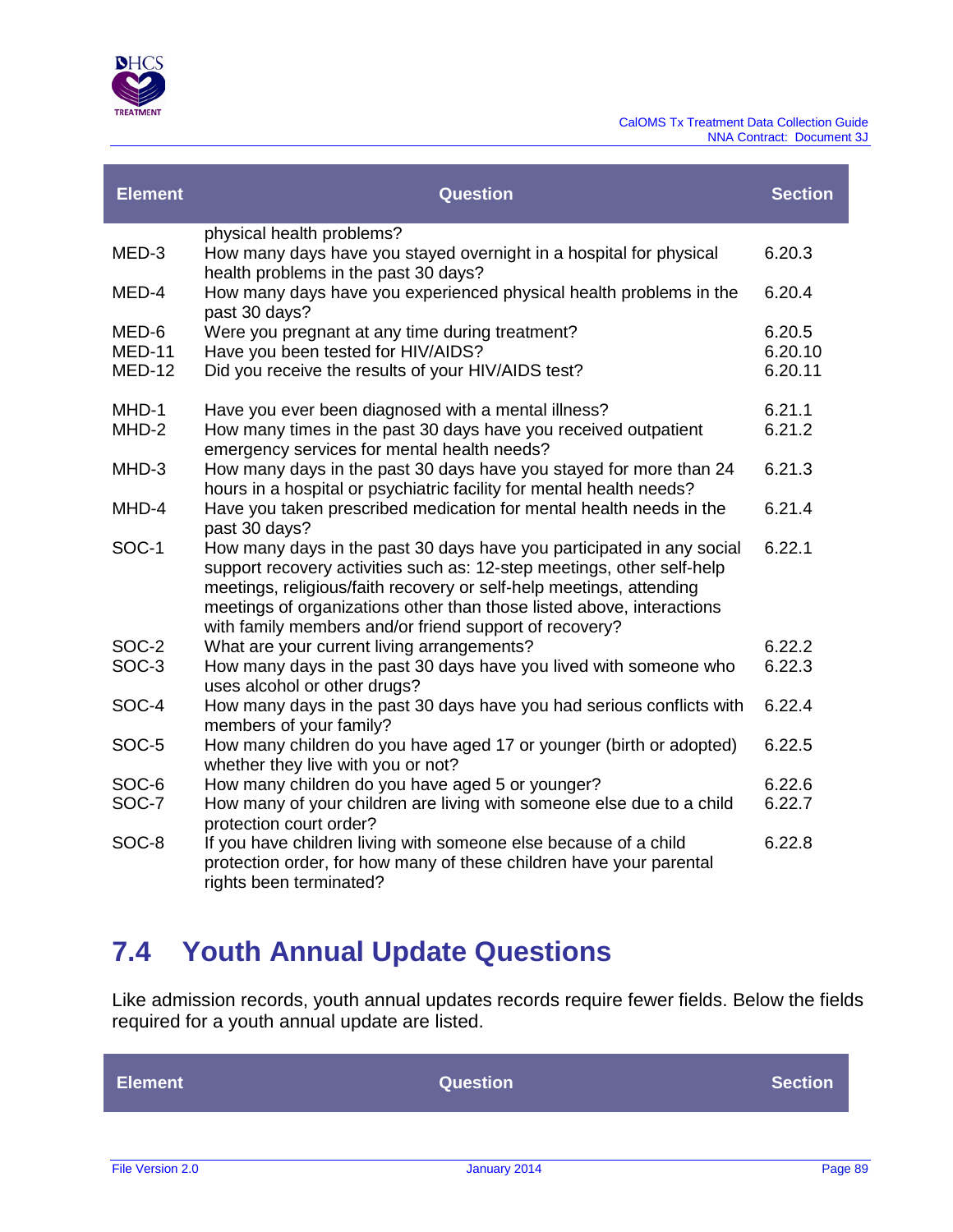

| <b>Element</b> | <b>Question</b>                                                                                                                                                                                                                                                                                 | <b>Section</b> |
|----------------|-------------------------------------------------------------------------------------------------------------------------------------------------------------------------------------------------------------------------------------------------------------------------------------------------|----------------|
| TRN-1          | Type of form                                                                                                                                                                                                                                                                                    | 5.1            |
| TRN-2<br>TRN-3 | Transaction date & time                                                                                                                                                                                                                                                                         | 5.2            |
| $CID-2$        | Form serial number                                                                                                                                                                                                                                                                              | 5.3<br>6.10    |
| $CID-3$        | Provider's participant ID<br>What is your gender?                                                                                                                                                                                                                                               | 6.11.1         |
| $CID-4$        | What is your date of birth?                                                                                                                                                                                                                                                                     | 6.11.2         |
| CID-5          | What is your current first name?                                                                                                                                                                                                                                                                | 6.11.3         |
| CID-6          | What is your current last name?                                                                                                                                                                                                                                                                 | 6.11.4         |
| CID-7          | What is your social security number?                                                                                                                                                                                                                                                            | 6.11.5         |
| CID-8          | What is the zip code at your current residence?                                                                                                                                                                                                                                                 | 6.11.6         |
| CID-9          | What is your birth first name?                                                                                                                                                                                                                                                                  | 6.11.7         |
| <b>CID-10</b>  | What is your birth last name?                                                                                                                                                                                                                                                                   | 6.11.8         |
| CID-11a        | What county were you born in?                                                                                                                                                                                                                                                                   | 6.11.9.1       |
| $CID-11b$      | What state were you born in?                                                                                                                                                                                                                                                                    | 6.11.9.2       |
| <b>CID-12</b>  | What is your driver's license/state identification card number?                                                                                                                                                                                                                                 | 6.11.10        |
| <b>CID-13</b>  | What state is your driver's license/state identification card for?                                                                                                                                                                                                                              | 6.11.11        |
| <b>CID-14</b>  | What is your mother's first name?                                                                                                                                                                                                                                                               | 6.11.12        |
| <b>CID-18</b>  | What type of disability/disabilities do you have?                                                                                                                                                                                                                                               | 6.15           |
| ADM-1          | <b>Admission Date</b><br>Provider ID                                                                                                                                                                                                                                                            | 6.1            |
| ADM-3<br>AUP-1 |                                                                                                                                                                                                                                                                                                 | 6.3<br>7.1     |
| AUP-2          | Annual update date<br>Annual update number                                                                                                                                                                                                                                                      | 7.2            |
| ADU-1a         | What is your primary alcohol or other drug problem?                                                                                                                                                                                                                                             | 6.17.1         |
| ADU-1b         | Primary drug name                                                                                                                                                                                                                                                                               | 6.17.2         |
| ADU-2          | How many days in the past 30 days have you used your primary drug<br>of abuse?                                                                                                                                                                                                                  | 6.17.3         |
| ADU-3          | What route of administration do you use most often for your primary<br>drug of abuse?                                                                                                                                                                                                           | 6.17.4         |
| ADU-5a         | What is your secondary alcohol or drug problem                                                                                                                                                                                                                                                  | 6.17.6         |
| ADU-5b         | Secondary drug name                                                                                                                                                                                                                                                                             | 6.17.7         |
| ADU-6          | How many days in the past 30 days have you used your secondary<br>drug of abuse?                                                                                                                                                                                                                | 6.17.8         |
| ADU-7          | What route of administration do you use most often for your secondary<br>drug of abuse?                                                                                                                                                                                                         | 6.17.9         |
| ADU-9          | How many days in the past 30 days have you used alcohol?                                                                                                                                                                                                                                        | 6.17.11        |
| EMP-1          | What is your current employment status?                                                                                                                                                                                                                                                         | 6.18.1         |
| EMP-3          | Are you currently enrolled in school?                                                                                                                                                                                                                                                           | 6.18.3         |
| LEG-3          | How many times have you been arrested in the past 30 days?                                                                                                                                                                                                                                      | 6.19.3         |
| MED-6          | Were you pregnant at any time during treatment?                                                                                                                                                                                                                                                 | 6.20.5         |
| MHD-1          | Have you ever been diagnosed with a mental illness?                                                                                                                                                                                                                                             | 6.21.1         |
| <b>SOC-1</b>   | How many days in the past 30 days have you participated in any social<br>support recovery activities such as: 12-step meetings, other self-help<br>meetings, religious/faith recovery or self-help meetings, attending<br>meetings of organizations other than those listed above, interactions | 6.22.1         |
|                | with family members and/or friend support of recovery?                                                                                                                                                                                                                                          |                |
| SOC-2          | What are your current living arrangements?                                                                                                                                                                                                                                                      | 6.22.2         |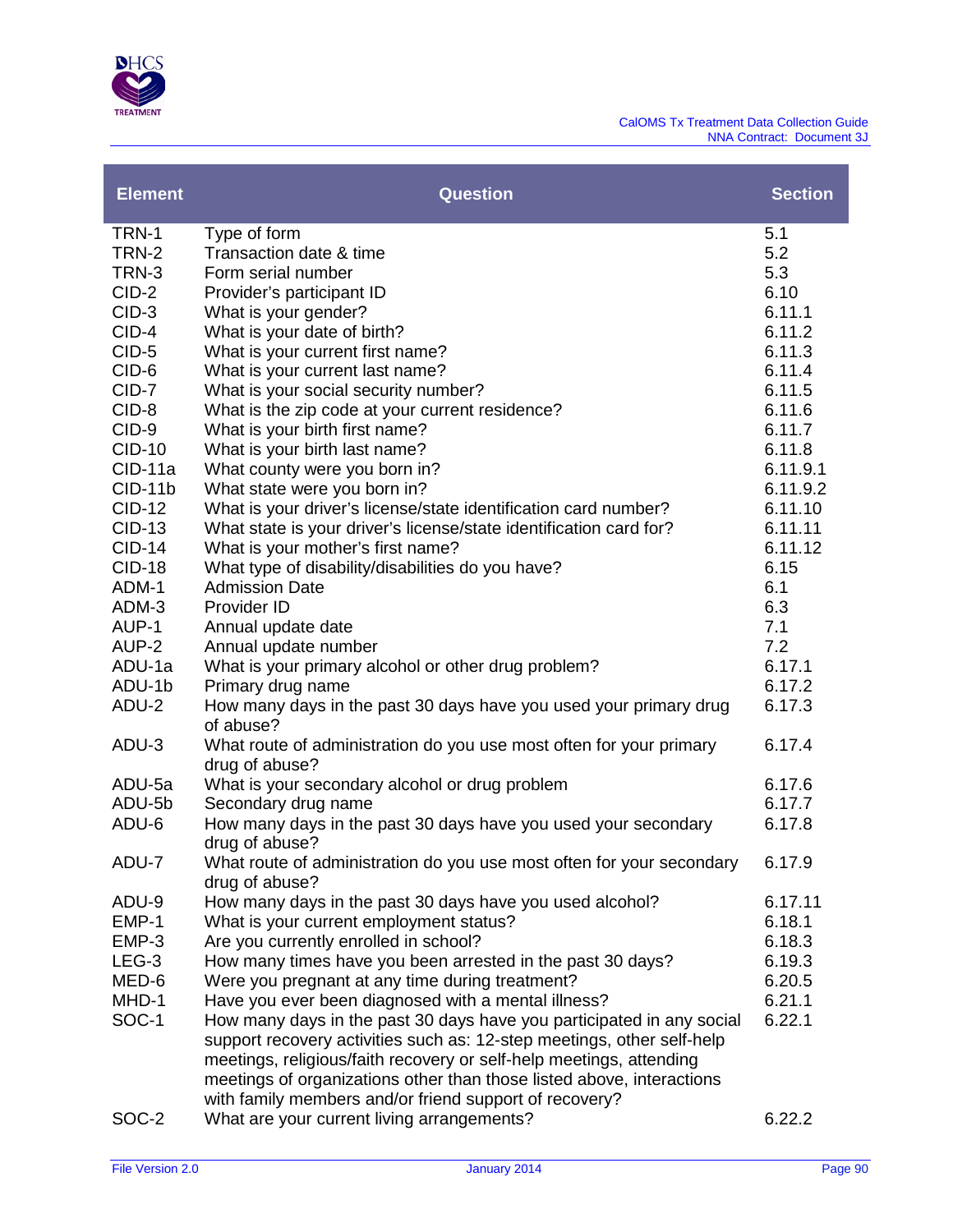

# **8 Discharge Data Collection**

Discharge information must be collected for all service recipients regardless of the discharge status. There are several types of discharges to report in CalOMS Tx. In order to report discharge data, a matching admission for the participant for which discharge data is being collected must be in the CalOMS Tx database. *Discharges submitted without a matching admission will be rejected*.

However, because there are various circumstances under which program participants discharge it will not always be possible to collect all the required questions. For example, counties/providers may not be able to collect all the discharge information in the event of an administrative discharge, which is when a provider discharges a program participant because they did not complete the service set in which they were enrolled. Refer to Section 8.5 for further information on administrative discharges.

In the following sections, the required discharge elements are identified and defined. Section 8.5.3 lists all the required questions for administrative discharges, as there are fewer questions in an administrative discharge record. Refer to Appendix F to determine which questions/elements collected for the matching admission can be used to pre-fill the discharge record. **Questions not included in Appendix F must be asked again at discharge.** 

## **8.1 Protocols for Discharging Clients**

The following protocols clarify business rules for discharging clients from treatment in CalOMS Tx.

- 1. A CalOMS Tx discharge record must be submitted for every client for whom a CalOMS Tx admission record has been submitted.
- 2. SUD treatment providers must schedule and conduct a discharge interview with every client. A discharge interview is either in person (face-to-face) or via telephone. This interview includes, but is not limited to, asking each of the required CalOMS Tx standard discharge questions and documenting the responses. Treatment providers are advised to include in each client's treatment plan a date to conduct a discharge interview. This date may be scheduled for some time prior to or on the client's planned last date of service, but may not be more than two weeks prior to the client's planned date of last service.
- 3. Providers should make every effort to ensure the discharge interview is a face-to-face interview. However, some clients may be unable to appear for the scheduled discharge interview, despite having made satisfactory progress in treatment. In these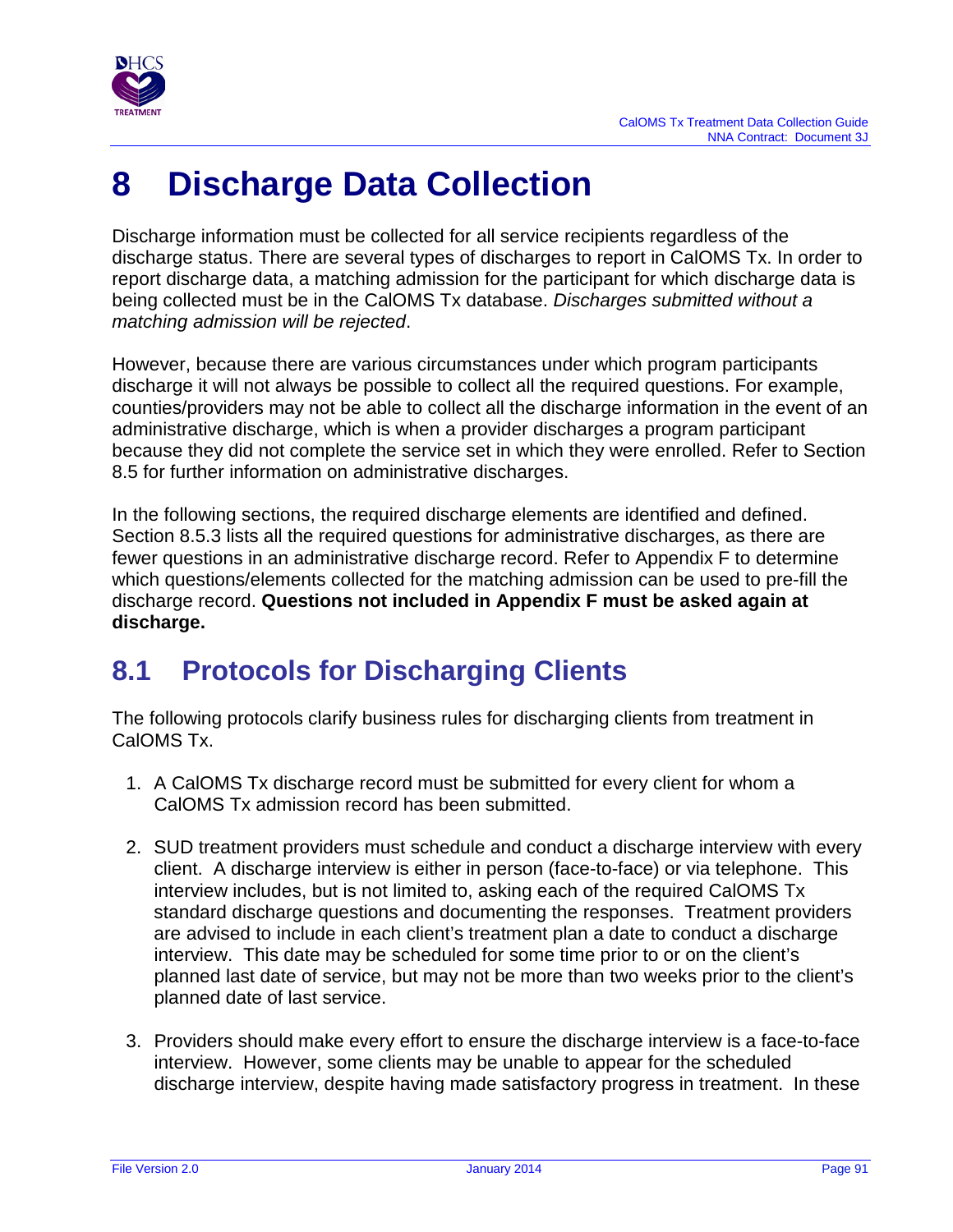

situations, providers are strongly encouraged to contact the client by phone to collect the CalOMS Tx standard discharge data.

- 4. Administrative discharges should only be reported in the event the client cannot be located, either in person or by telephone, to answer the CalOMS Tx questions. Such attempts to contact a client for a CalOMS Tx discharge interview must be documented in the client's file. Providers should never guess or complete responses on behalf of an absent client for the required CalOMS Tx discharge questions.
- 5. For long term clients such as those in NTP, when discharging a SACPA client the discharge should be reported based on when the client has completed the treatment program as planned, or when the client leaves the program under other circumstances (e.g. did not complete, passed away, etc.). SACPA clients should NOT be discharged if the only change that has occurred for the client is the funding source (i.e. SACPA funds) that provides treatment services for the client. Discharge the client following the discharge protocols identified in section 8.3 or ADP Bulletin 08-08 and 10-08.
- 6. Detoxification does not constitute complete treatment. A successful detoxification service is measured in part by the engagement of the client in further treatment (e.g. residential or outpatient services). Providers are expected to make every effort to refer and connect clients to another level of treatment once they have completed detoxification. For clients who have gone through detoxification, as planned by the provider, and who are being referred for additional treatment services, providers must use discharge code 3 – Left Before Completion with Satisfactory Progress – Referred. Neither discharge code 1 nor discharge code 2 can be used for detoxification discharges.

## **8.2 Standard Discharge Date (DIS-1)**

This is provider-entered information for the discharge date.

- The general rule is to use the **date of the last face-to-face** contact the provider had with an individual. It is also acceptable to use the last telephone conversation with the client as the discharge date.
- For narcotic treatment program participants, enter **date of the last oral medication** the participant had.
- For standard discharges, enter the **date of the exit interview**.

The discharge date must be after the date of admission and before the date the discharge data is being entered. For example, if a person was admitted on April 10, 2000, the discharge date cannot be March 30, 2000.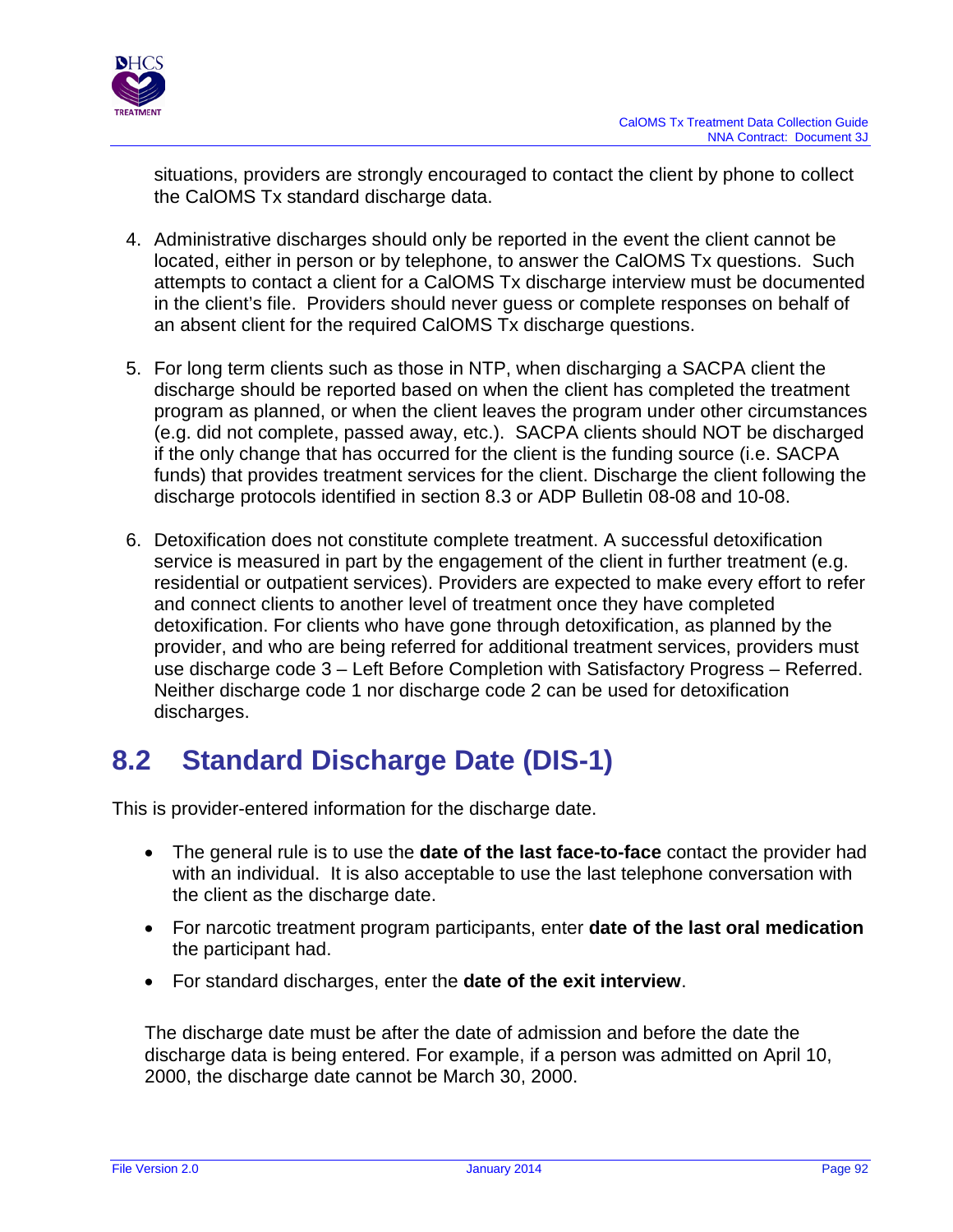

# **8.3 Discharge Status Definitions and Sample Scenarios (DIS-2)**

The definitions of the CalOMS Tx discharge status codes and sample scenarios for their use are provided below.

*Completed Treatment/Recovery Plan Goals – Referred/Standard (all questions) (status 1):* This is a *standard discharge status* and is considered a treatment completion status. This status should be used for a client who completed a SUD treatment service and is being referred to another SUD treatment service (this includes clients referred to further SUD treatment that do not accept the referral). The client is available to complete the discharge interview either in person as planned, or by contacting the client by telephone.

**Example:** Jane was in a residential treatment service and has accomplished the recovery plan goals for residential treatment. Jane will be referred to an outpatient drug-free treatment program to continue treatment. When Jane was admitted to residential treatment, her treatment counselor scheduled a date for her discharge interview to take place three days before Jane's last treatment service. Jane's treatment counselor uses the last service date for the discharge date because it is the last date Jane will be seen by the counselor. The counselor then asks Jane all the required CalOMS Tx discharge questions. The treatment counselor records Jane's responses and completes a CalOMS Tx discharge record for submission to the county which the program has a contract with to provide SUD treatment.

Two days later, Jane is admitted to the outpatient drug-free program her residential provider referred her to. The outpatient treatment counselor indicates Jane's admission is a "transfer or change in service" and asks Jane the remaining CalOMS Tx admission questions.

#### *Completed Treatment/Recovery Plan Goals – Not Referred/Standard (all*

*questions) (status 2):* This is a *standard discharge status* and is considered a treatment completion status. This status should be used for a client who completed a SUD treatment service, who is not being referred to another SUD treatment service and for a client who is finishing the last treatment service program in a treatment episode (a series of planned consecutive admissions and discharges from various treatment programs). The client is available to complete the discharge interview either in person as planned, or by contacting the client by telephone.

**Example:** Joe appears for an appointment at an outpatient program that his residential treatment counselor arranged for him. Joe and the treatment counselor discuss his history in treatment during the past months and develop a treatment plan. The treatment counselor wants Joe to attend Intensive Outpatient group counseling sessions every week and attend twelve-step meetings at least once a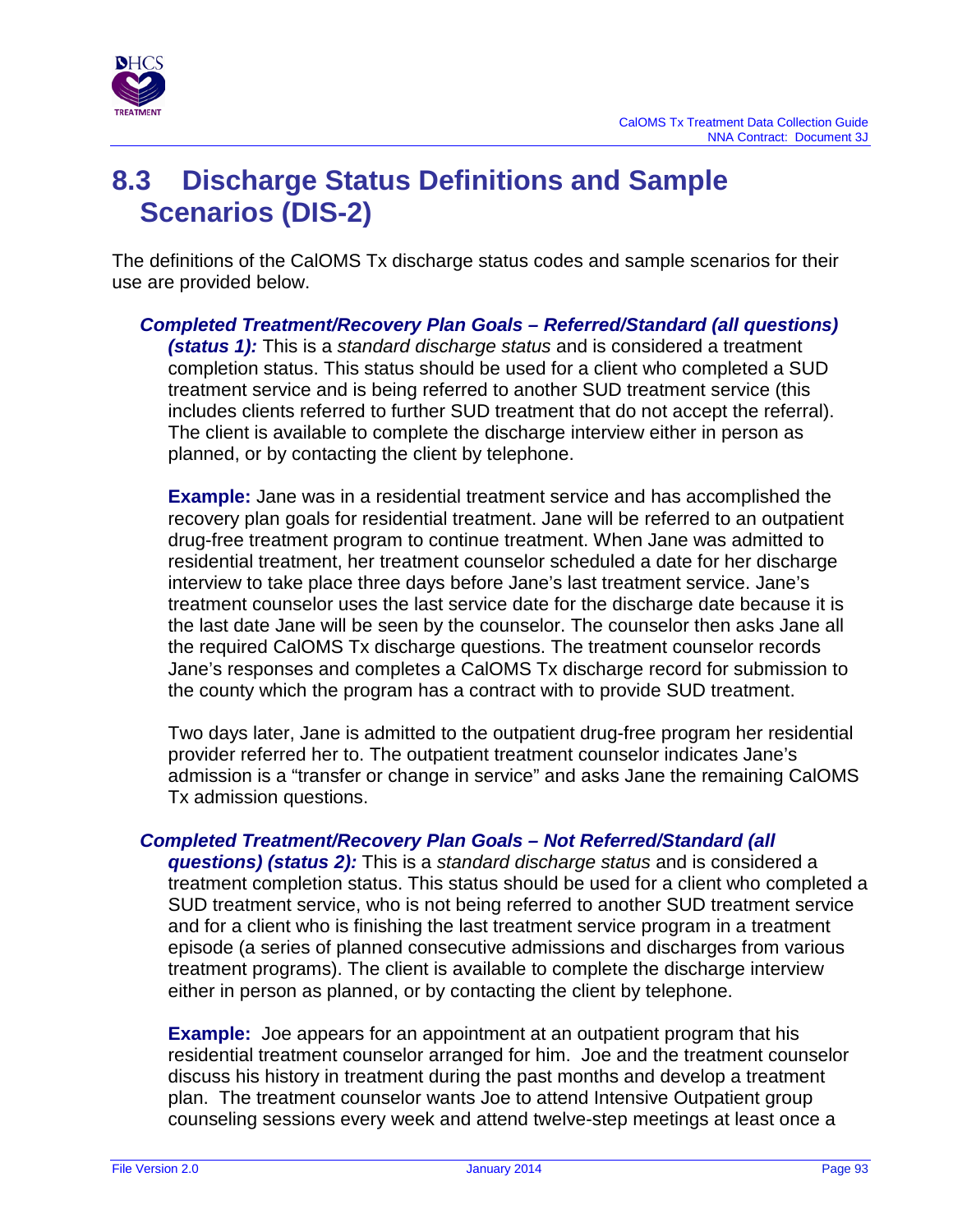

week. The treatment counselor explains to Joe that treatment will last for at least 90 days. The treatment counselor collects Joe's CaIOMS-Tx admission data and enters "Transfer/Change in Service" in the "Admission Transaction Type" field.

Three months after his admission to outpatient, Joe's treatment counselor schedules a discharge interview with Joe. During the CaIOMS-Tx discharge interview, Joe reports that he has not used methamphetamine in the prior 30 days and that he has attended twelve-step meetings every day in the prior thirty days. Joe's treatment counselor recommends Joe continue attending the twelve-step meetings. Joe is discharged using the discharge status "Completed Treatment/Recovery Plan/Goals - Not Referred."

#### *Left Before Completion with Satisfactory Progress – Standard (all questions)*

*(status 3):* This is a *standard discharge status and a full data set should be collected*. This status should be used for a client who is referred to another treatment program to complete either the service they have been receiving or to begin a different level of treatment. The client is available to complete the discharge interview either in person as planned, or by contacting the client by phone.

**Example 1:** Joe is enrolled in a 30-day residential treatment program. He is actively participating in the program for two weeks. However, Joe really wants to get back to work and tells his counselor he'd like to leave the residential program. Joe's treatment counselor advises that Joe finish out the remainder of his 30 days in the residential program since he has been making good progress in his treatment.

Though the counselor advised he continue in the residential program, Joe wishes to leave the program. So, Joe's counselor refers him to an outpatient program and schedules a time to ask Joe all the required CalOMS Tx standard discharge questions prior to discharging him. The counselor uses the date of Joe's interview as the standard discharge date, enters their discharge code for "left before completion with satisfactory progress, referred," and asks Joe all the CalOMS Tx questions.

**Example 2:** John started a treatment episode in a detoxification program, which he completed as planned by his treatment counselor. At discharge, John states he does not wish to continue with other treatment services (the detoxification counselor indicated his discharge status as "left before completion with satisfactory progress, referred"). Neither discharge code 1 nor discharge code 2 can be used for detoxification discharges.

#### *Left Before Completion with Satisfactory Progress –Administrative (minimum*

*questions) (status 4):* This is an *administrative discharge status and only the minimum data set should be collected*. This should be used for a client who made satisfactory progress in the treatment service, who did not complete the treatment service as planned, and could not be located to receive a referral for further SUD treatment or to conduct a discharge interview.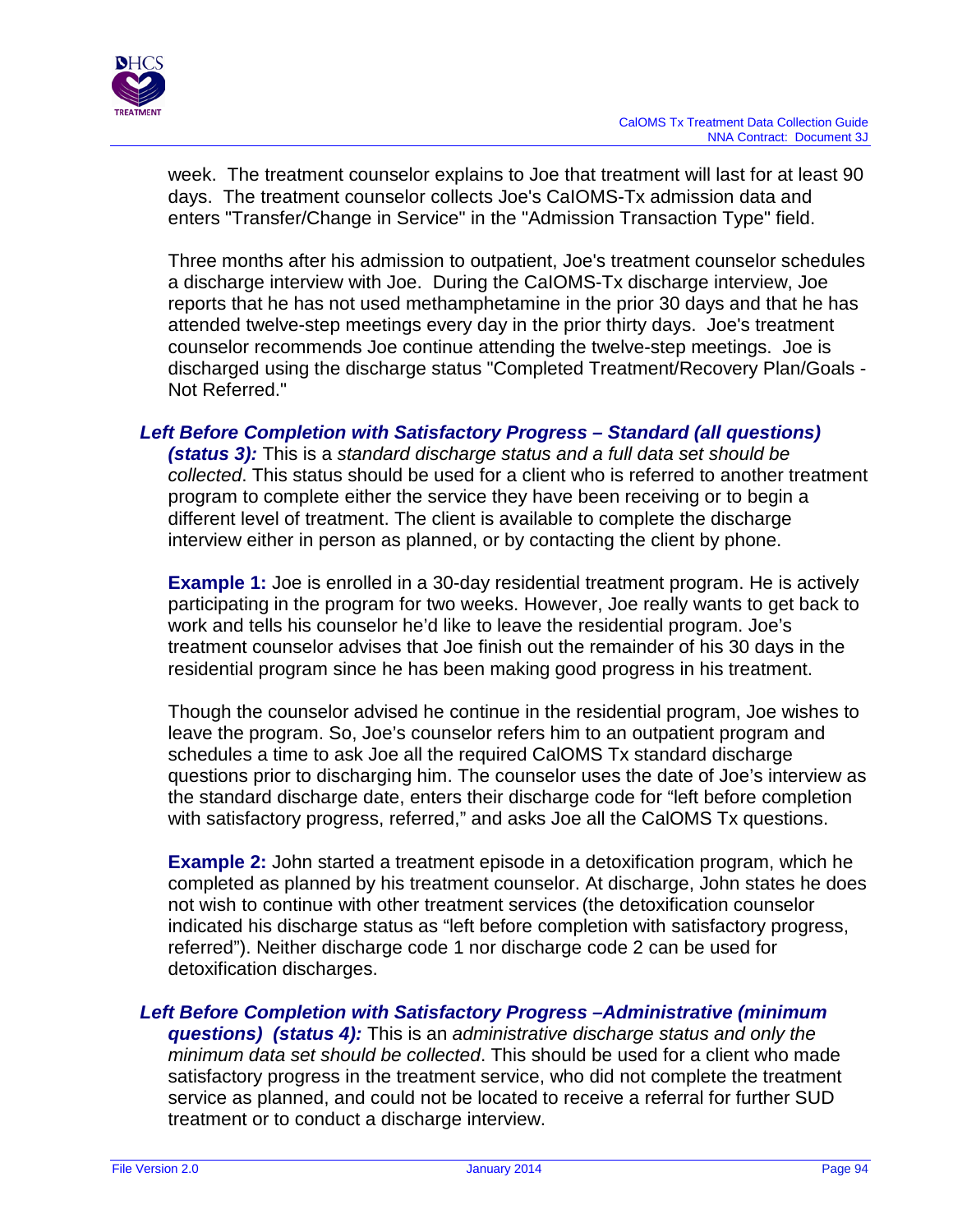

**Example:** James is enrolled in a residential treatment program. He was actively participating in the program for a month but left the program without notice. He has not been seen by his treatment counselor or any of the treatment staff for seven consecutive days. James' treatment counselor makes several attempts to contact him by telephone but is unable to reach him. The counselor documents the attempts made to contact James. The counselor determines that James must be administratively discharged and completes an administrative discharge record to comply with their CalOMS Tx data reporting requirements.

James' counselor works with other treatment staff to determine the date he left the program. The counselor enters this date for the administrative discharge date then refers to James' CalOMS Tx admission record to obtain most of the required administrative discharge information. For the "primary drug" field, James' counselor indicates "unknown" since James is unavailable to provide this data. (Note: the counselor may also use the code of the primary drug reported by James at admission.) For the "pregnant during treatment" field, James' counselor enters "no" since he is male and cannot be pregnant. James' treatment counselor then submits the administrative discharge record to the county the provider has a contract with.

*Left Before Completion with Unsatisfactory Progress – Standard (all questions) (status 5):* This is a *standard discharge status and a full data set should be collected*. This status should be used for a client who is referred to another treatment program to complete either the service they have been receiving or to begin a different level of treatment. The client is available to complete the discharge interview either in person as planned or by contacting the client by phone.

**Example:** Sue began her treatment episode in a detoxification program. She completed her detoxification treatment and was referred to an intensive outpatient program by her detoxification provider. Sue was admitted to the intensive outpatient program she was referred to three days after finishing her detoxification treatment.

Sue has been in the intensive outpatient program for three weeks, but she missed several scheduled appointments. Sue's treatment provider decides that she is not making good progress and might do better in a residential treatment program. Sue's treatment provider schedules an appointment with Sue to discuss her treatment and to ask her the CalOMS Tx standard discharge questions. Sue completes the discharge interview and answers all the CalOMS Tx standard discharge questions prior to being referred to a residential treatment program.

#### *Left Before Completion with Unsatisfactory Progress – Administrative (minimum*

*questions) (status 6):* This is an *administrative discharge status and only the minimum data set should be collected*. This should be used for a client who made unsatisfactory progress in the treatment service in which they were enrolled and who did not complete the treatment service as planned. The client is unavailable to be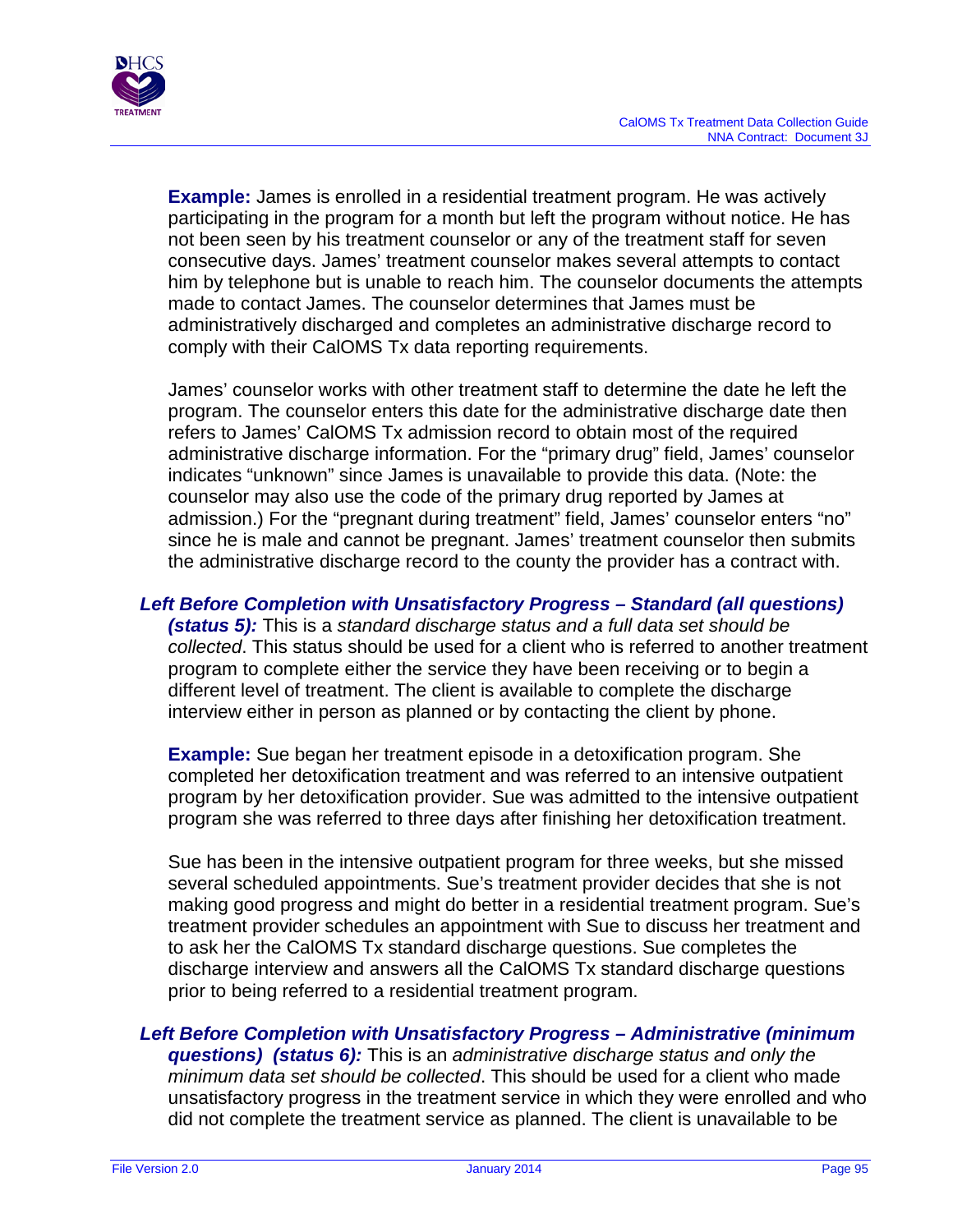

referred for other SUD treatment or to complete the discharge interview in person or by telephone.

**Example:** Sharon began her treatment episode in a detoxification program. She completed her detoxification treatment and was referred to an intensive outpatient program by her detoxification provider. Sharon was admitted to the intensive outpatient program three days after finishing her detoxification treatment.

Sharon has been in the intensive outpatient program for three weeks, but she has missed several scheduled appointments. Sharon's treatment provider decides that she is not making good progress and might do better in a residential treatment program. The treatment provider schedules an appointment with Sharon to discuss her treatment and to ask Sharon the CalOMS Tx standard discharge questions. Sharon fails to appear for the scheduled discharge interview with her counselor. Sharon's treatment counselor makes several attempts to contact her, but is unable to make contact. The counselor documents the attempts to contact Sharon to complete the CalOMS Tx discharge interview.

Sharon's treatment counselor determines Sharon must be administratively discharges and uses the date she last saw Sharon as the administrative discharge date. The counselor then refers to Sharon's CalOMS Tx admission record to obtain most of the required administrative discharge information. For the "primary drug" field, Sharon's counselor enters the primary drug code reported by Sharon at admission. (Note: the counselor may also use the code for unknown for primary drug under this circumstance.) For the "pregnant during treatment" field, Sharon's counselor enters "unknown" or "do not know" since Sharon is unavailable to answer this question. Sharon's treatment counselor then submits the administrative discharge record to the county the provider has a contract with.

*Death (status 7):* This is an *administrative discharge status*. This should be used for a client who dies while enrolled in a treatment program. Because the client cannot be asked the CalOMS Tx standard discharge questions, the treatment counselor follows the same procedures used to complete an administrative discharge for clients who leave the program prior to finishing their treatment.

*Incarceration (status 8):* This is an *administrative discharge status*. This should be used for a client who becomes incarcerated while enrolled in a treatment program. Because the client cannot be asked the CalOMS Tx standard discharge questions, the treatment counselor follows the same procedures used to complete an administrative discharge for clients who leave the program prior to finishing their treatment.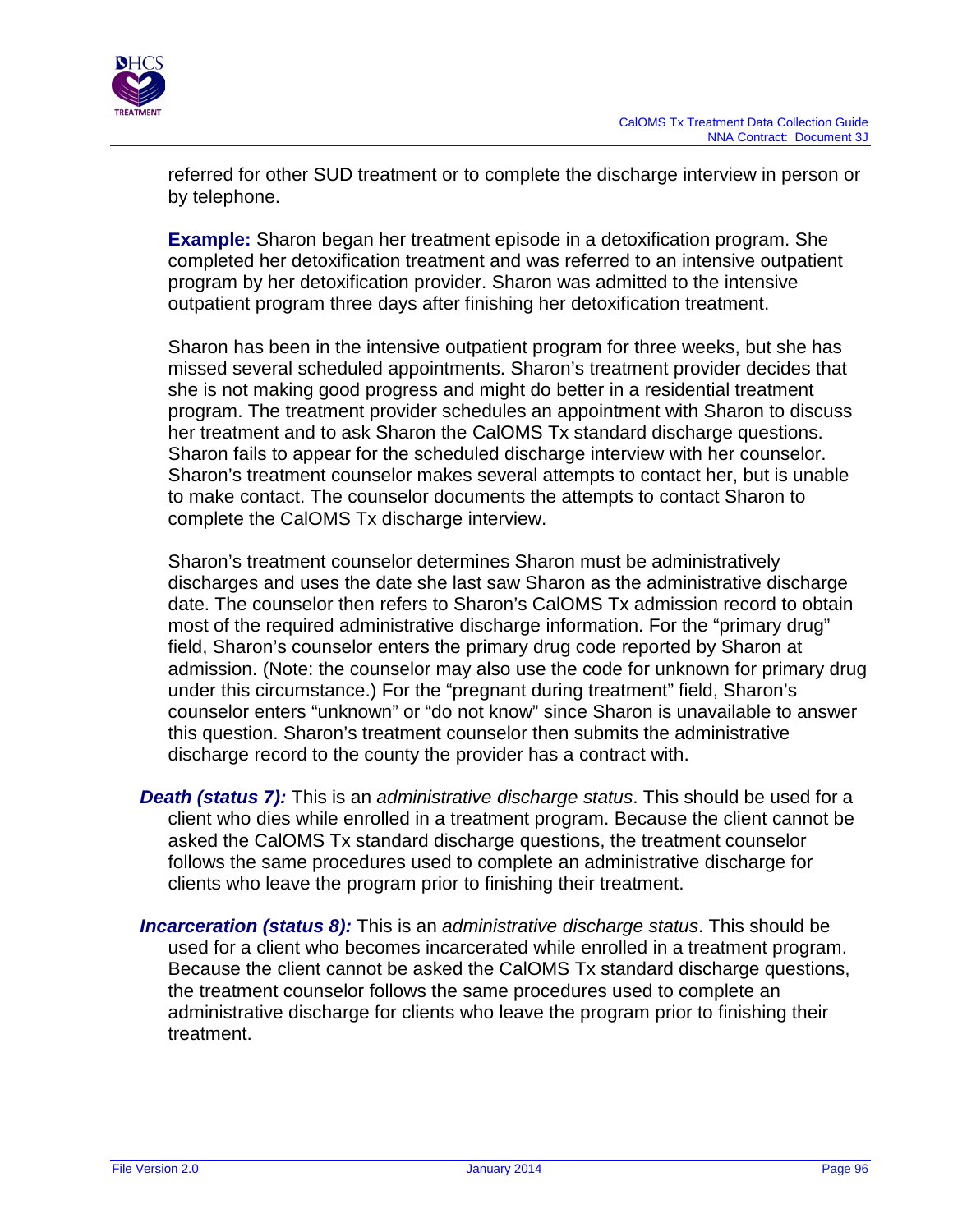

#### **Additional Scenarios Related to Discharging Treatment Clients.**

#### **What discharge status should be used if the program closes?**

- 1. The client is finished with the planned treatment but the program will be closing prior to the scheduled date for the client's discharge interview. (The provider may conduct the discharge interview earlier than originally scheduled to obtain the CalOMS Tx discharge data from the clients affected by program closure.) If the client is finished with their services and will not be referred for further treatment, use discharge status 2. If the client is finished with the service and will be referred to begin another type of service, enter discharge status 1.
- 2. The client was making satisfactory progress in treatment and will be continuing their treatment service at a new provider. Use discharge status 3. The new provider will need to enter their code for "transfer or change in service" when they admit this client to their program.
- 3. The client was not making satisfactory progress in treatment and will be referred to another provider for a different level of care. Use discharge status 5. The new provider will need to enter their code for "transfer or change in service" when they admit this client to their program.
- 4. The client was making satisfactory progress in treatment, but stopped appearing for treatment prior to program closure and prior to their planned discharge date. The program cannot locate the client to collect the CalOMS Tx discharge data. Use discharge status 4.
- 5. The client was making unsatisfactory progress in treatment and stopped appearing for treatment prior to program closure and prior to their planned discharge date. The program cannot locate the client to collect the CalOMS Tx discharge data. Use discharge status 6.

#### **What discharge status should be used if the funding source to pay for the client changes?**

In general, a client should not be discharged from treatment due to a funding change. For example, it may happen that a client comes in and does not know if they are eligible for DMC. The client is admitted to the program, and, in the field for the client's response to the question "Are you a Medi-Cal beneficiary," the response "don't know" is entered. The provider submits the client's admission record to their county. Sometime later the provider determines the client is eligible for treatment under DMC. When this happens, the provider must resubmit the client's original admission record with the "Are you a Medi-Cal beneficiary?" field updated to indicate "yes".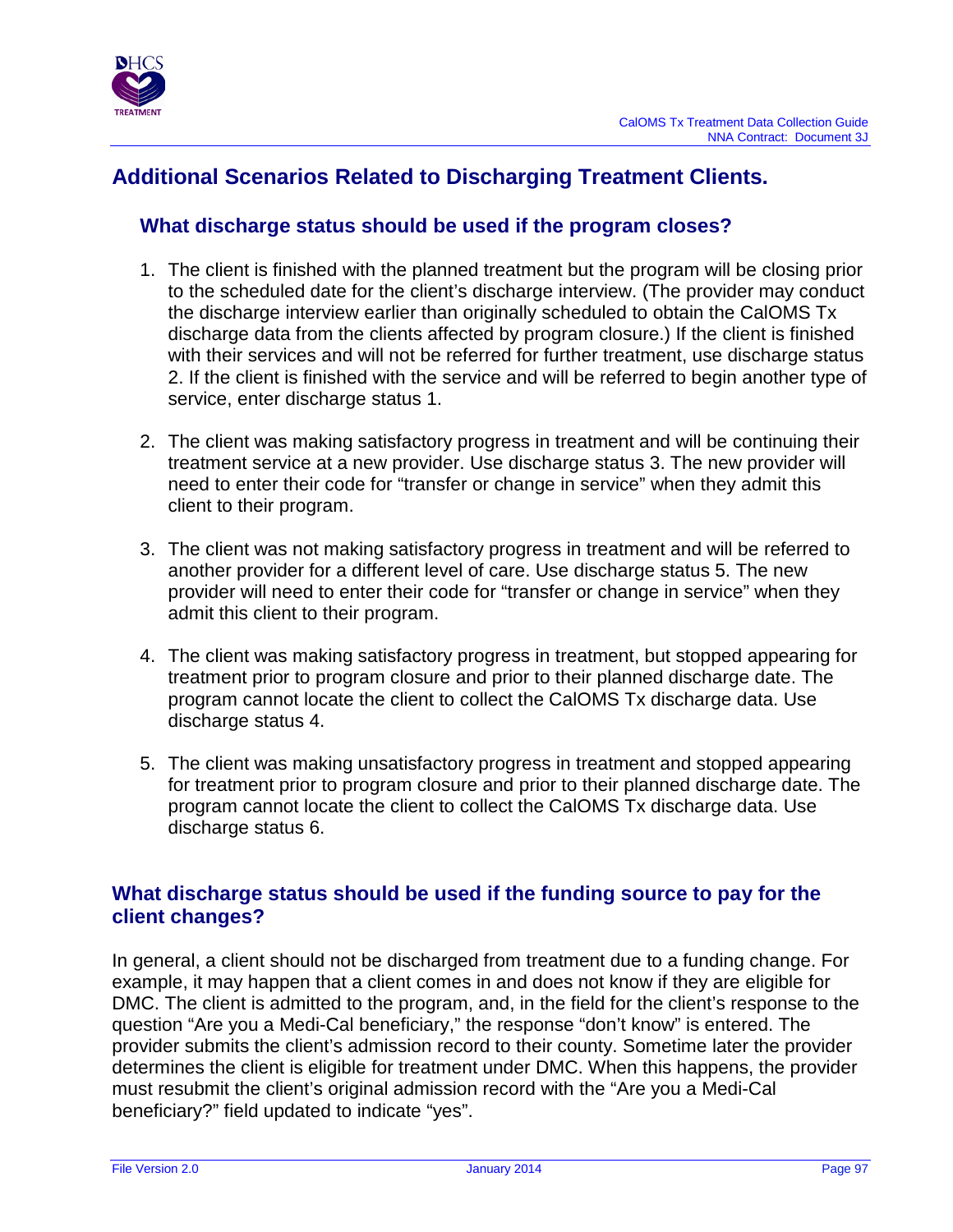

For more detailed instructions, refer to the CalOMS Treatment Data Collection Guide available on DHCS's website. See Appendix H for additional sample "discharge" scenarios.

# **8.4 Standard Discharge**

A standard discharge shall be reported when the client is available to be interviewed and one of these circumstances takes place:

- 1. The client has completed the treatment episode and is interviewed for the CalOMS Tx discharge either via telephone or in person.
- 2. The client has completed a single treatment service and is interviewed for the CalOMS Tx discharge either via telephone or in person.
- 3. The client has made either satisfactory or unsatisfactory progress in treatment, will be referred to another SUD treatment service or program, and is interviewed for the CalOMS Tx discharge either via telephone or in person.

For standard discharges, providers are required to complete a full CalOMS Tx discharge record by interviewing the client and asking all of the required CalOMS Tx discharge questions. The date for a standard discharge is the date on which the client completes the CalOMS Tx discharge interview or the date of last treatment service, whichever is later.

A standard discharge is used to measure treatment outcomes for reporting purposes at the county, state, and federal levels. It is very important to ask the client every CalOMS Tx standard discharge question and report the client's response in the discharge record. This is because the outcome measures collected for a client's admission and standard discharge for CalOMS Tx are used to measure whether the client reduced or abstained from drug use, obtained employment, remained out of the criminal justice system, etc. It is critical that counties and treatment providers collect accurate and complete client outcome data at discharge so client outcomes can be measured and reported to public funding agencies to demonstrate the benefits and efficacy of treatment services.

The four discharge statuses (1, 2, 3, and 5) requiring discharge data collection on all discharge data elements (standard discharge) are:

*Completed treatment/recovery plan, goals/referred/standard (status 1)*. This occurs when a program participant completes his/her treatment/recovery plan and is being referred to another treatment/recovery program. For example, the individual is moving from one modality or type of service to another within a treatment episode.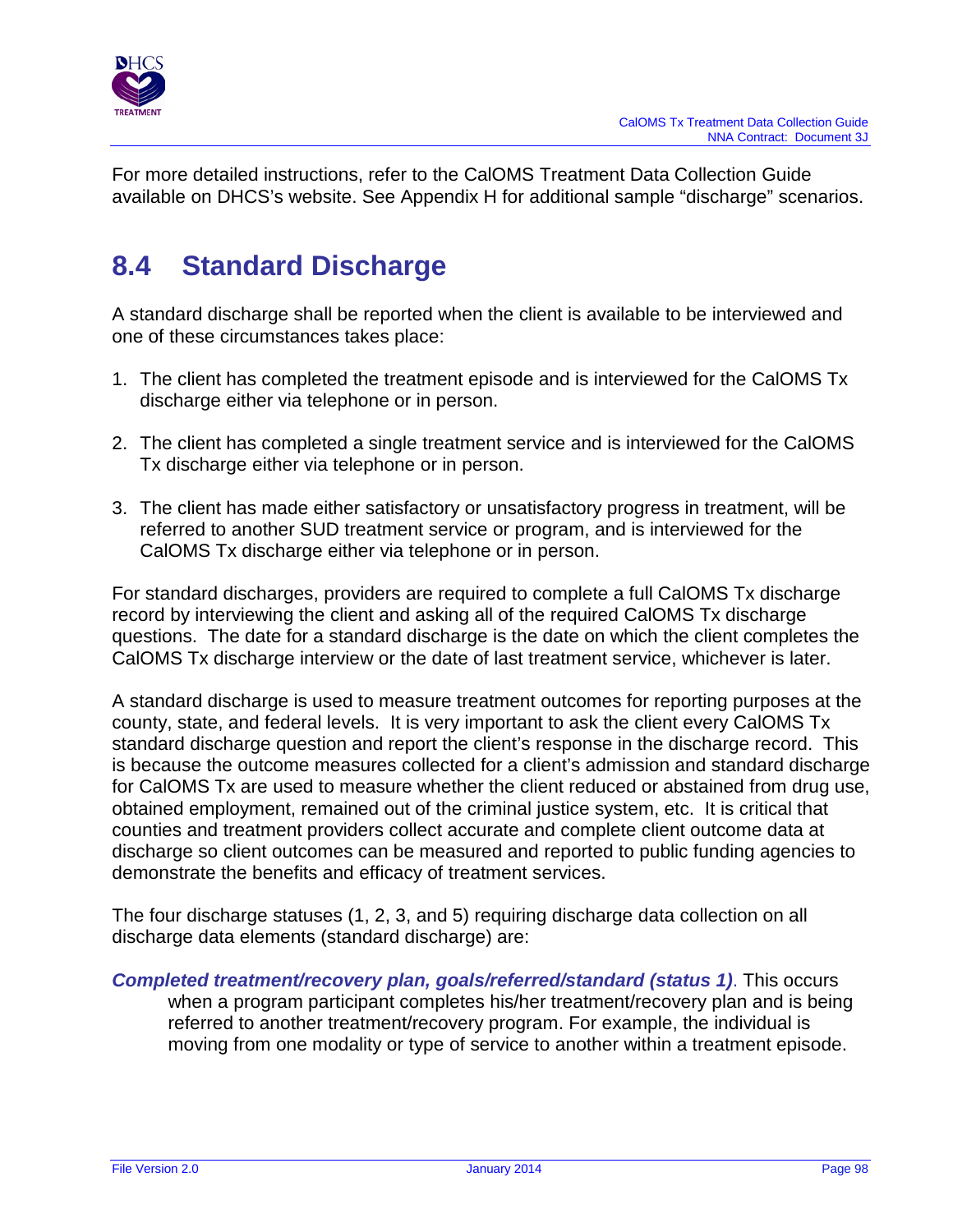

*Completed treatment/recovery plan, goals/not referred/standard (status 2).* This occurs when a program participant completes his/her treatment/recovery plan and is not referred. For example, the participant has successfully completed an entire treatment episode and therefore is not referred for further services.

*Left before completion with satisfactory progress/referred/standard (status 3).* This

occurs when a participant has made satisfactory progress in a program and was referred to a different program to continue with the services or to receive different services in a different program in the state.

#### *Left before completion with unsatisfactory progress/referred/standard (status 5).* This

occurs when a participant is referred to another program or service modality because they are

not making satisfactory progress in the service/program in which they are participating.

#### **8.4.1 Standard Discharge Questions**

Below is a table of all discharge questions to be asked each program participant available for an exit interview. (Those persons whose discharge status is 1, 2, 3, or 5.)

| <b>Element</b> | <b>Question</b>                                                    | <b>Section</b> |
|----------------|--------------------------------------------------------------------|----------------|
| TRN-1          | Type of form                                                       | 5.1            |
| TRN-2          | Transaction date & time                                            | 5.2            |
| TRN-3          | Form serial number                                                 | 5.3            |
| $CID-2$        | Provider's participant ID                                          | 6.10           |
| $CID-3$        | What is your gender?                                               | 6.11.1         |
| CID-4          | What is your date of birth?                                        | 6.11.2         |
| CID-5          | What is your current first name?                                   | 6.11.3         |
| CID-6          | What is your current last name?                                    | 6.11.4         |
| CID-7          | What is your social security number?                               | 6.11.5         |
| CID-8          | What is the zip code at your current residence?                    | 6.11.6         |
| CID-9          | What is your birth first name?                                     | 6.11.7         |
| $CID-10$       | What is your birth last name?                                      | 6.11.8         |
| $CID-11a$      | What county were you born in?                                      | 6.11.9.1       |
| $CID-11b$      | What state were you born in?                                       | 6.11.9.2       |
| CID-12         | What is your driver's license/state identification card number?    | 6.11.10        |
| <b>CID-13</b>  | What state is your driver's license/state identification card for? | 6.11.11        |
| $CID-14$       | What is your mother's first name?                                  | 6.11.12        |
| <b>CID-18</b>  | What type of disability/disabilities do you have?                  | 6.15           |
| CID-19         | Consent                                                            | 6.16           |
| ADM-1          | <b>Admission Date</b>                                              | 6.1            |
| ADM-3          | Provider ID                                                        | 6.3            |
| ADM-4          | <b>Type of Treatment Service</b>                                   | 6.3            |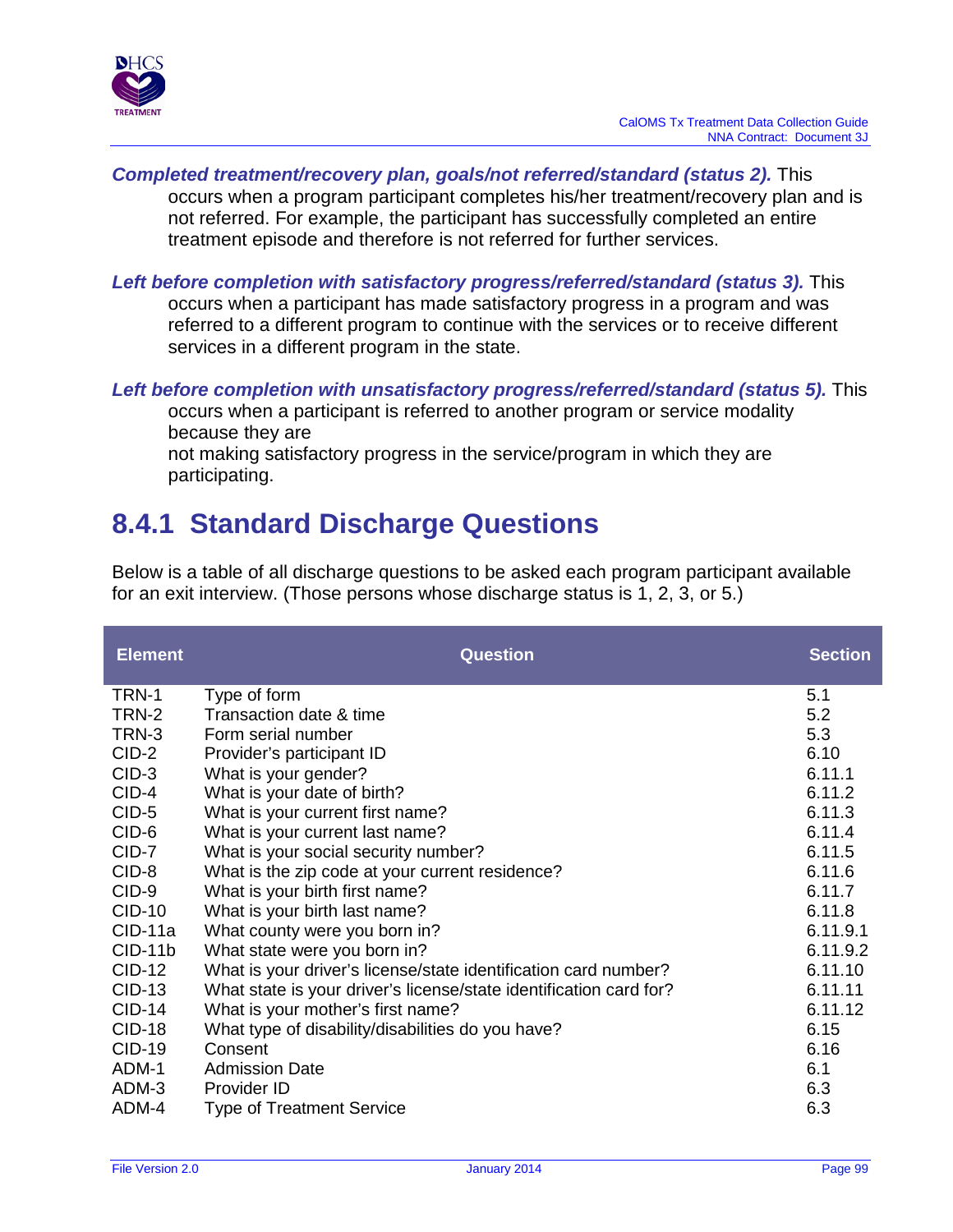

| <b>Element</b> | <b>Question</b>                                                                                                                                                                                                                                                                                                                                                    | <b>Section</b> |
|----------------|--------------------------------------------------------------------------------------------------------------------------------------------------------------------------------------------------------------------------------------------------------------------------------------------------------------------------------------------------------------------|----------------|
| <b>DIS-1</b>   | Discharge date                                                                                                                                                                                                                                                                                                                                                     | 8.1            |
| DIS-2          | Discharge status                                                                                                                                                                                                                                                                                                                                                   | 8.2            |
| ADU-1a         | What is your primary alcohol or other drug problem?                                                                                                                                                                                                                                                                                                                | 6.17.1         |
| ADU-1b         | Primary drug name                                                                                                                                                                                                                                                                                                                                                  | 6.17.2         |
| ADU-2          | How many days in the past 30 days have you used your primary drug of<br>abuse?                                                                                                                                                                                                                                                                                     | 6.17.3         |
| ADU-3          | What route of administration do you use most often for your primary drug of<br>abuse?                                                                                                                                                                                                                                                                              | 6.17.4         |
| ADU-5a         | What is your secondary alcohol or drug problem                                                                                                                                                                                                                                                                                                                     | 6.17.6         |
| ADU-5b         | Secondary drug name                                                                                                                                                                                                                                                                                                                                                | 6.17.7         |
| ADU-6          | How many days in the past 30 days have you used your secondary drug of<br>abuse?                                                                                                                                                                                                                                                                                   | 6.17.8         |
| ADU-7          | What route of administration do you use most often for your secondary drug<br>of abuse?                                                                                                                                                                                                                                                                            | 6.17.9         |
| ADU-9          | How many days in the past 30 days have you used alcohol?                                                                                                                                                                                                                                                                                                           | 6.17.11        |
| <b>ADU-10</b>  | How many days have you used needles to inject drugs in the past 30 days?                                                                                                                                                                                                                                                                                           | 6.17.12        |
| EMP-1          | What is your current employment status?                                                                                                                                                                                                                                                                                                                            | 6.18.1         |
| EMP-2          | How many days were you paid for working in the past 30 days?                                                                                                                                                                                                                                                                                                       | 6.18.2         |
| EMP-3          | Are you currently enrolled in school?                                                                                                                                                                                                                                                                                                                              | 6.18.3         |
| EMP-4          | Are you currently enrolled in a job training program?                                                                                                                                                                                                                                                                                                              | 6.18.4         |
| $LEG-3$        | How many times have you been arrested in the past 30 days?                                                                                                                                                                                                                                                                                                         | 6.19.3         |
| LEG-4          | How many days were you in jail in the past 30 days?                                                                                                                                                                                                                                                                                                                | 6.19.4         |
| LEG-5          | How many days were you in prison in the past 30 days?                                                                                                                                                                                                                                                                                                              | 6.19.5         |
| MED-2          | How many times have you visited an ER in the past 30 days for physical                                                                                                                                                                                                                                                                                             | 6.20.2         |
|                | health problems?                                                                                                                                                                                                                                                                                                                                                   |                |
| MED-3          | How many days have you stayed overnight in a hospital for physical health<br>problems in the past 30 days?                                                                                                                                                                                                                                                         | 6.20.3         |
| MED-4          | How many days have you experienced physical health problems in the past<br>30 days?                                                                                                                                                                                                                                                                                | 6.20.4         |
| MED-6          | Were you pregnant at any time during treatment?                                                                                                                                                                                                                                                                                                                    | 6.20.5         |
| <b>MED-11</b>  | Have you been tested for HIV/AIDS?                                                                                                                                                                                                                                                                                                                                 | 6.20.10        |
| MED-12         | Did you receive the results of your HIV/AIDS test?                                                                                                                                                                                                                                                                                                                 | 6.20.11        |
| MHD-1          | Have you ever been diagnosed with a mental illness?                                                                                                                                                                                                                                                                                                                | 6.21.1         |
| MHD-2          | How many times in the past 30 days have you received outpatient<br>emergency services for mental health needs?                                                                                                                                                                                                                                                     | 6.21.2         |
| MHD-3          | How many days in the past 30 days have you stayed for more than 24 hours<br>in a hospital or psychiatric facility for mental health needs?                                                                                                                                                                                                                         | 6.21.3         |
| MHD-4          | Have you taken prescribed medication for mental health needs in the past 30                                                                                                                                                                                                                                                                                        | 6.21.4         |
| SOC-1          | days?<br>How many days in the past 30 days have you participated in any social<br>support recovery activities such as: 12-step meetings, other self-help<br>meetings, religious/faith recovery or self-help meetings, attending meetings<br>of organizations other than those listed above, interactions with family<br>members and/or friend support of recovery? | 6.22.1         |
| SOC-2          | What are your current living arrangements?                                                                                                                                                                                                                                                                                                                         | 6.22.2         |
| SOC-3          | How many days in the past 30 days have you lived with someone who uses                                                                                                                                                                                                                                                                                             | 6.22.3         |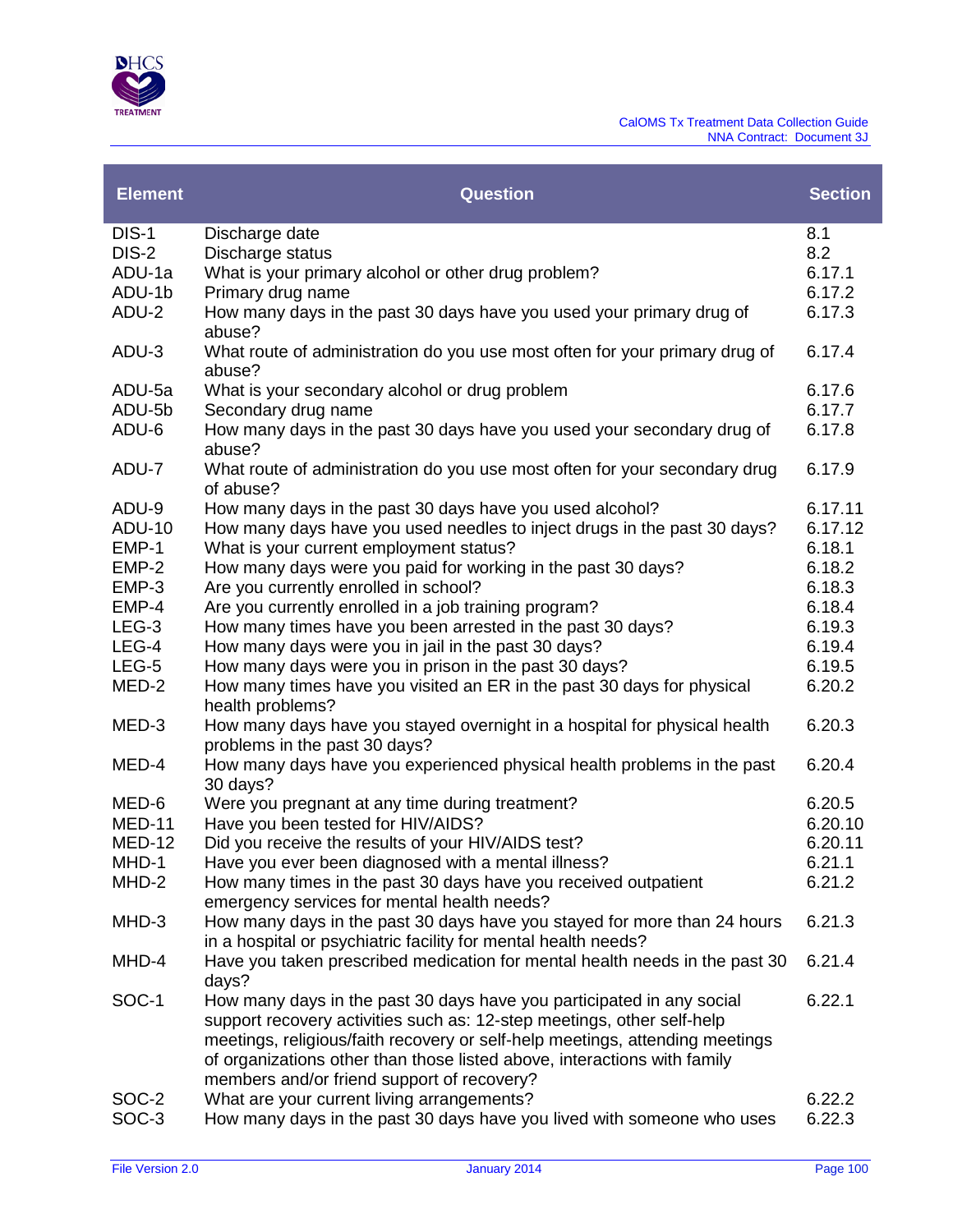

| <b>Element</b> | <b>Question</b>                                                                                                                                                    | <b>Section</b> |
|----------------|--------------------------------------------------------------------------------------------------------------------------------------------------------------------|----------------|
| SOC-4          | alcohol or other drugs?<br>How many days in the past 30 days have you had serious conflicts with                                                                   | 6.22.4         |
| SOC-5          | members of your family?<br>How many children do you have aged 17 or younger (birth or adopted)                                                                     | 6.22.5         |
|                | whether they live with you or not?                                                                                                                                 |                |
| SOC-6          | How many children do you have aged 5 or younger?                                                                                                                   | 6.22.6         |
| SOC-7          | How many of your children are living with someone else due to a child<br>protection court order?                                                                   | 6.22.7         |
| SOC-8          | If you have children living with someone else because of a child protection<br>order, for how many of these children have your parental rights been<br>terminated? | 6.22.8         |

#### **8.5 Program Participants Administratively Discharged, Deceased, or Incarcerated**

#### **An administrative discharge occurs under one of these circumstances:**

- 1. The client has stopped appearing for treatment services without leave from or notification to the SUD treatment program and the client cannot be located to be discharged and complete the CalOMS Tx discharge interview. Depending on the client's progress (as determined from the client's file or the counselor's interactions with the client while they were in the program) prior to leaving the program, the provider should report either "did not complete, made satisfactory progress, not referred" (status 4), or "did not complete, made unsatisfactory progress, not referred" (status 6).
- 2. The client has died (status 7) prior to completing all of his/her planned SUD treatment services and thus cannot be interviewed for CalOMS Tx discharge data collection.
- 3. The client has become incarcerated (status 8) prior to completing all of their planned SUD treatment services and thus cannot be interviewed for CalOMS Tx discharge data collection.

An administrative discharge shall only be reported to CalOMS Tx when one of the above circumstances takes place. Because the client has left the program and cannot be interviewed, the administrative discharge requires the provider to determine the last date they saw the client which is called the administrative discharge date. For example, if a client is enrolled in outpatient treatment services and has not appeared for his/her planned services within the last 30 days, then the discharge date should be the date the treatment counselor last saw the client. The provider can then use the data from the client's admission record to complete the CalOMS Tx administrative discharge record.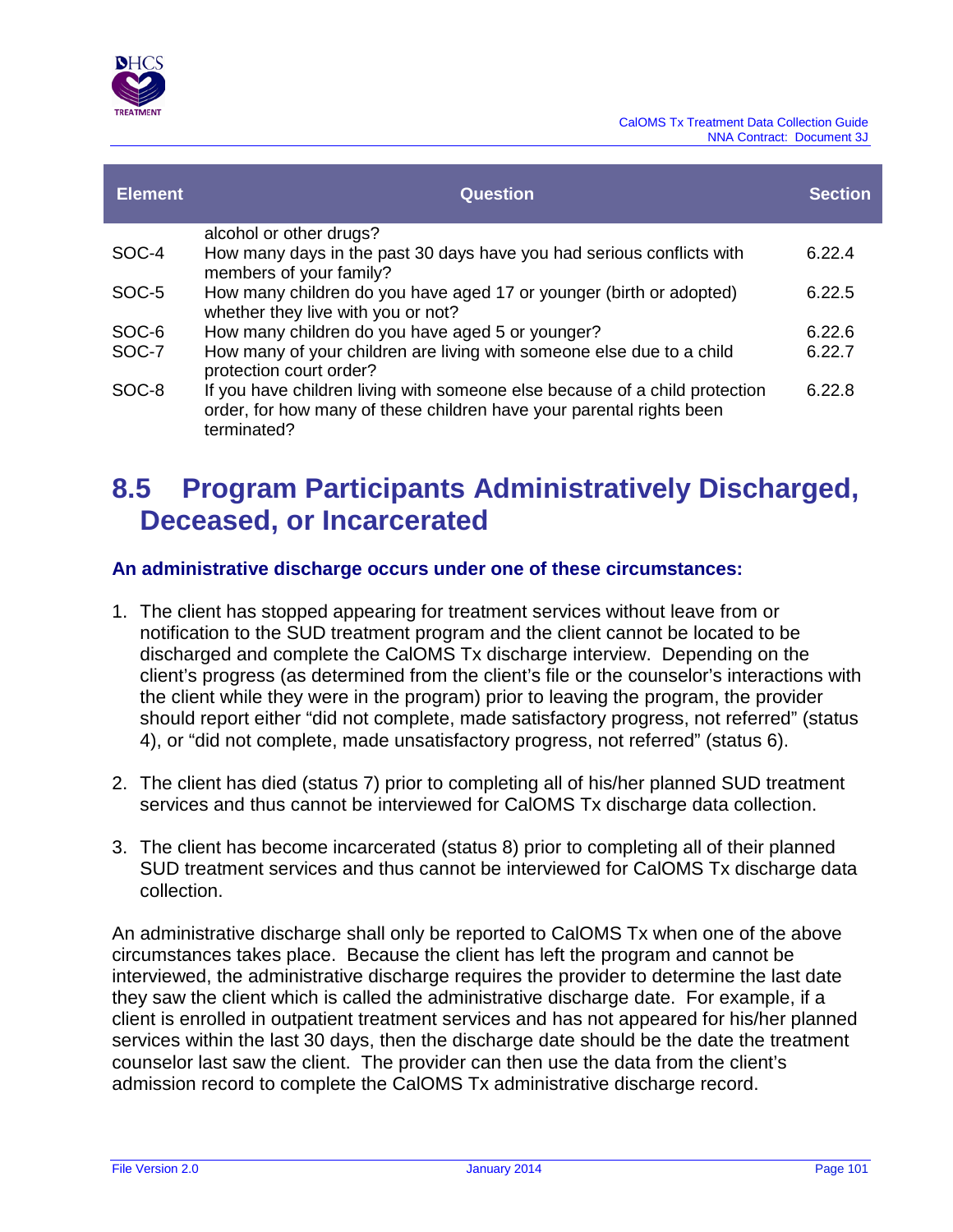

An administrative discharge is structured this way to ensure data quality; providers administratively determine the discharge date and complete a limited set of information to prevent providers from having to guess the answers to the required CalOMS Tx discharge questions. An administrative discharge shall only be submitted when a client cannot be located to complete a CalOMS Tx discharge interview. In these situations, accurate data on the client's condition at the time of discharge cannot be collected to enable measurement of treatment outcomes, e.g., whether a client reduced or abstained from SUD use, became employed, etc. Discharges inappropriately recorded as administrative discharges hinder DHCS, county, and treatment provider's ability to report the benefits of SUD treatment services to stakeholders and decision-makers.

This also drives the discharge date. Below are definitions for when administrative discharge occurs according to modality.

- **Non-residential/outpatient programs:** report an administrative discharge if s/he has not had at least one **face to face visit** with a treatment counselor in 30 consecutive days.
- **Residential or day-program***:* report an administrative discharge if s/he has been **absent from the program without leave** (from the program or treatment counselor) for seven consecutive days. If leave has been granted and the individual does not return by the date s/he is expected, begin counting from the day s/he was due back to the program.
- **Methadone detoxification:** report an administrative discharge when the participant has **missed his/her appointments for three or more consecutive days** without notifying the program.
- **Methadone maintenance***:* report an administrative discharge if a participant has **missed appointments for two weeks** or more without notifying the program.

In the event a participant is unavailable to be interviewed for CalOMS Tx discharge reporting due to administrative discharge, death, or incarceration, a minimum amount of information must be reported. The minimum information required under the aforementioned circumstances is identified in the following sections.

### **8.5.1 Administrative Discharge Date (DIS-1)**

For administrative discharges, the date of discharge depends on the modality. Refer to Section 8.5 for guidelines on which date to use for administrative discharges. Regardless of modality, the date of discharge must be on or after the date of admission.

Once the date of the administrative discharge has been determined, enter the two-digit month, two-digit day, and four-digit year, not to exceed ten characters.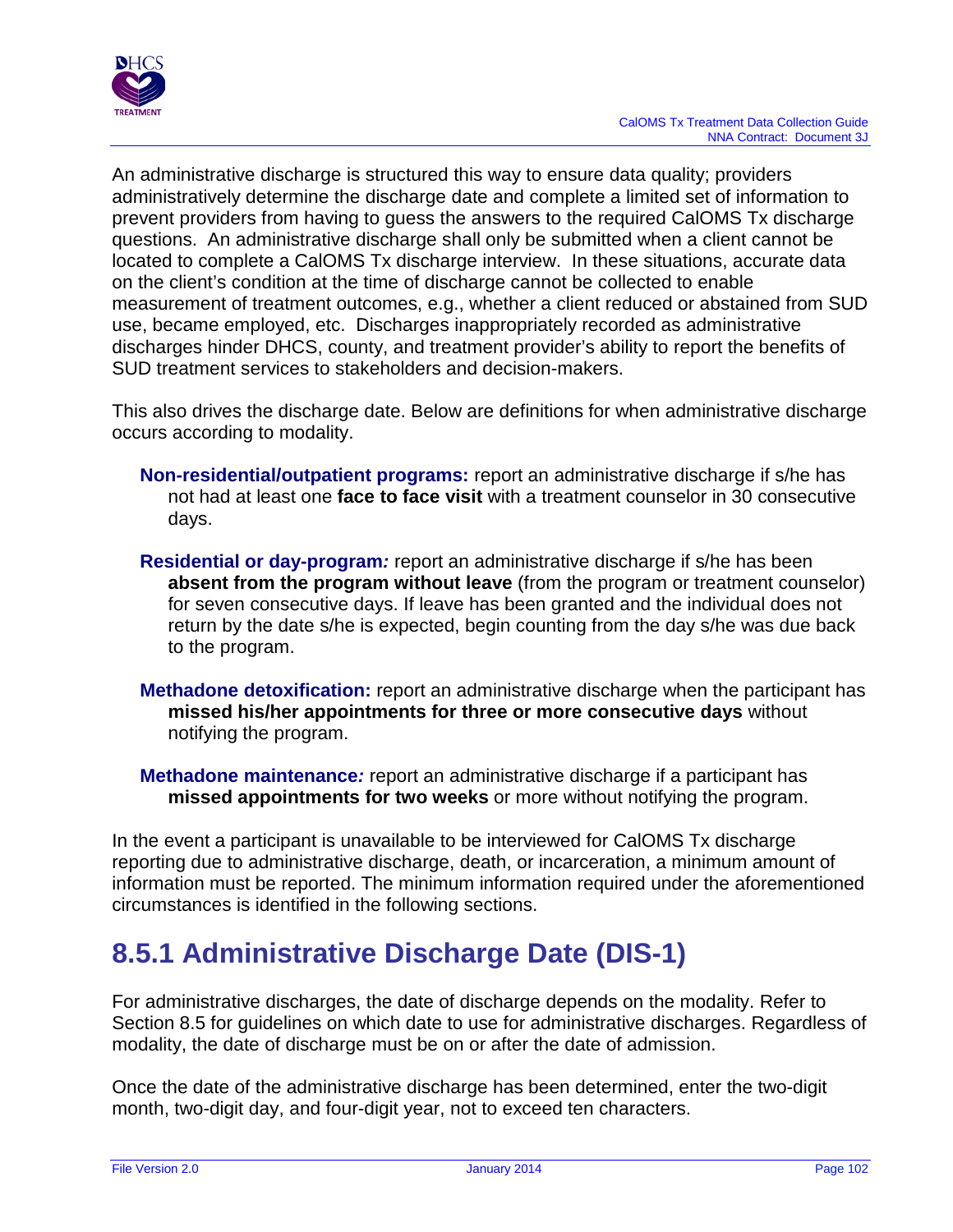

### **8.5.2 Administrative Discharge Status Codes (DIS-2)**

This field further elaborates on Section 8.5 by identifying and defining those codes which would require only the minimal elements for an administrative discharge. In addition, Section 8.5 provides guidelines for determining the appropriate discharge status for administrative discharges.

The following are considered administrative discharges**:**

*Left before Completion With Satisfactory Progress/Administrative (status 4)* This may occur if the participant was doing well in his/her treatment and stopped coming in without notice for a period of time exceeding the amount defined for the service modality in which the participant was enrolled.

*Left Before Completion With Unsatisfactory Progress/Administrative (status 6).* This

code is intended for those individuals who are expelled from treatment prior to completing their services, under circumstances in which no exit interview would be completed. An example of when this would apply is if an individual participating in the treatment program is found with drugs on the premises and is immediately expelled from the program.

*Death - (status 7).* This should be used for individuals who die prior to completing the services in which they are participating.

*Incarceration - (status 8).* This should be used for individuals who become incarcerated prior to completing the services in which they are participating.

### **8.5.3 Administrative Discharge Questions**

If 4, 6, 7, or 8 have been entered in the discharge status field, the following elements must be included in the record. As necessary, use the program participant's admission record to complete these fields.

| <b>Element</b> | <b>Question</b>                      | <b>Section</b> |
|----------------|--------------------------------------|----------------|
| TRN-1          | Type of form                         | 5.1            |
| TRN-2          | Transaction date & time              | 5.2            |
| TRN-3          | Form serial number                   | 5.3            |
| ADM-4          | Type of service                      | 6.3            |
| CID-2          | Provider's participant ID            | 6.10           |
| $CID-3$        | What is your gender?                 | 6.11.1         |
| CID-4          | What is your date of birth?          | 6.11.2         |
| CID-5          | What is your current first name?     | 6.11.3         |
| CID-6          | What is your current last name?      | 6.11.4         |
| CID-7          | What is your social security number? | 6.11.5         |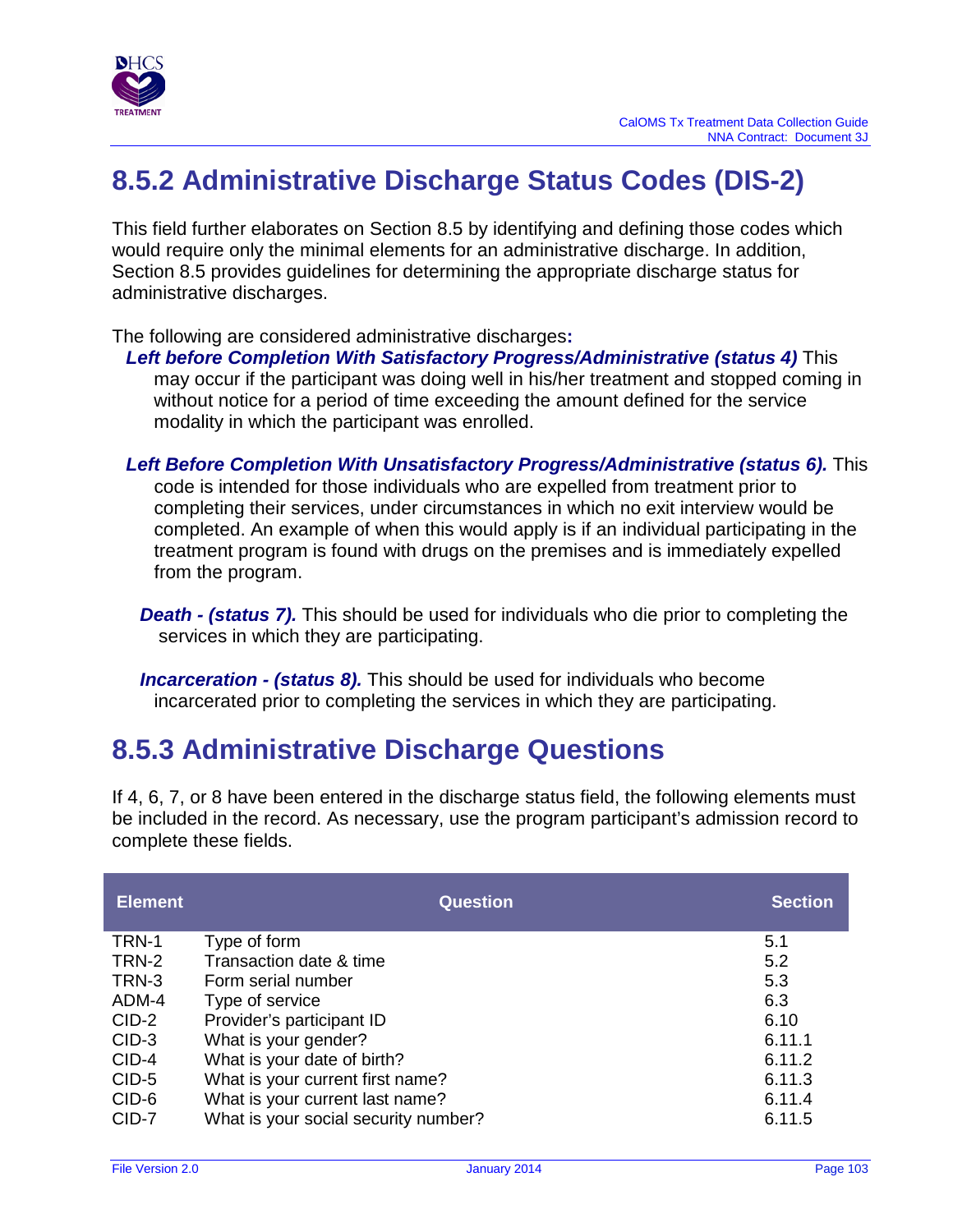

| <b>Element</b> | <b>Question</b>                                                    | <b>Section</b> |
|----------------|--------------------------------------------------------------------|----------------|
| CID-8          | What is the zip code at your current residence?                    | 6.11.6         |
| CID-9          | What is your birth first name?                                     | 6.11.7         |
| $CID-10$       | What is your birth last name?                                      | 6.11.8         |
| CID-11a        | What county were you born in?                                      | 6.11.9.1       |
| $CID-11b$      | What state were you born in?                                       | 6.11.9.2       |
| CID-12         | What is your driver's license/state identification card number?    | 6.11.10        |
| <b>CID-13</b>  | What state is your driver's license/state identification card for? | 6.11.11        |
| $CID-14$       | What is your mother's first name?                                  | 6.11.12        |
| $CID-18$       | What type of disability/disabilities do you have, if any?          | 6.15           |
| ADM-1          | <b>Admission Date</b>                                              | 6.1            |
| ADM-3          | Provider ID                                                        | 5.4            |
| ADM-4          | Type of treatment service                                          | 6.3            |
| <b>DIS-1</b>   | Discharge date                                                     | 8.1            |
| DIS-2          | Discharge status                                                   | 8.2            |
| ADU-1a         | What is your primary alcohol or other drug problem?                | 6.17.1         |
| ADU-1b         | Primary drug name                                                  | 6.17.2         |
| MED-6          | Were you pregnant at any time during treatment?                    | 6.20.5         |

### **8.5.4 Youth Discharge Questions**

Like, admissions and annual updates, youth discharge records require fewer fields than standard admissions or annual updates.

| <b>Element</b> | <b>Question</b>                                                    | <b>Section</b> |
|----------------|--------------------------------------------------------------------|----------------|
| TRN-1          | Type of form                                                       | 5.1            |
| TRN-2          | Transaction date & time                                            | 5.2            |
| TRN-3          | Form serial number                                                 | 5.3            |
| $CID-2$        | Provider's participant ID                                          | 6.10           |
| $CID-3$        | What is your gender?                                               | 6.11.1         |
| $CID-4$        | What is your date of birth?                                        | 6.11.2         |
| $CID-5$        | What is your current first name?                                   | 6.11.3         |
| CID-6          | What is your current last name?                                    | 6.11.4         |
| CID-7          | What is your social security number?                               | 6.11.5         |
| CID-8          | What is the zip code at your current residence?                    | 6.11.6         |
| CID-9          | What is your birth first name?                                     | 6.11.7         |
| CID-10         | What is your birth last name?                                      | 6.11.8         |
| $CID-11a$      | What county were you born in?                                      | 6.11.9         |
| $CID-11b$      | What state were you born in?                                       | 6.11.9         |
| CID-12         | What is your driver's license/state identification card number?    | 6.11.10        |
| <b>CID-13</b>  | What state is your driver's license/state identification card for? | 6.11.11        |
| $CID-14$       | What is your mother's first name?                                  | 6.11.12        |
| $CID-18$       | What type of disability/disabilities do you have?                  | 6.15           |
| ADM-1          | <b>Admission Date</b>                                              | 6.1            |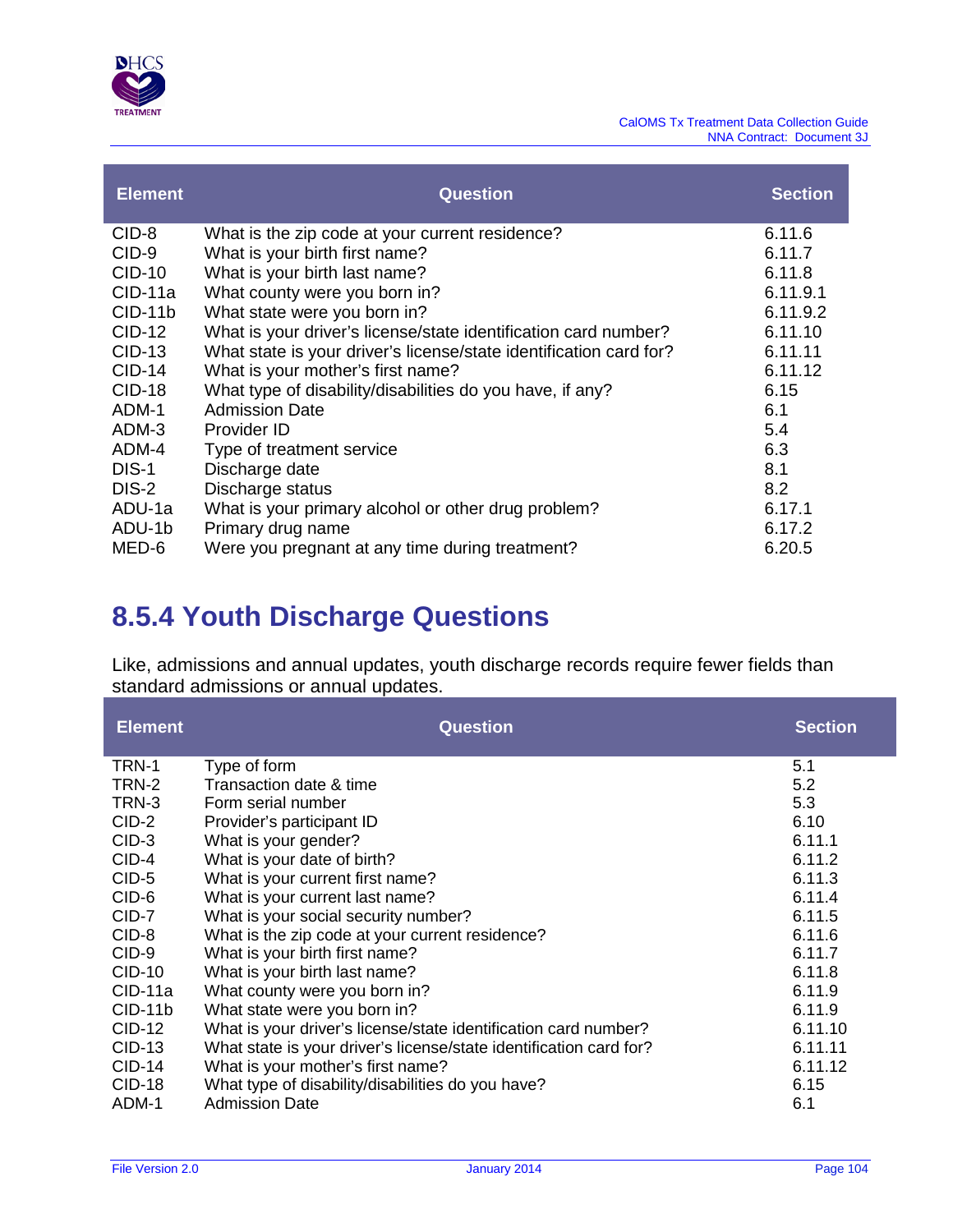

| <b>Element</b> | <b>Question</b>                                                                                                                                                                                                                                                                                                                                                     | <b>Section</b> |  |  |  |  |  |
|----------------|---------------------------------------------------------------------------------------------------------------------------------------------------------------------------------------------------------------------------------------------------------------------------------------------------------------------------------------------------------------------|----------------|--|--|--|--|--|
| ADM-3          | Provider ID                                                                                                                                                                                                                                                                                                                                                         | 5.4            |  |  |  |  |  |
| <b>DIS-1</b>   | Discharge date                                                                                                                                                                                                                                                                                                                                                      | 8.1            |  |  |  |  |  |
| DIS-2          | Discharge status                                                                                                                                                                                                                                                                                                                                                    | 8.2            |  |  |  |  |  |
| ADU-1a         | What is your primary alcohol or other drug problem?                                                                                                                                                                                                                                                                                                                 | 6.17.1         |  |  |  |  |  |
| ADU-1b         | Primary drug name                                                                                                                                                                                                                                                                                                                                                   | 6.17.2         |  |  |  |  |  |
| ADU-2          | How many days in the past 30 days have you used your primary drug of<br>abuse?                                                                                                                                                                                                                                                                                      | 6.17.3         |  |  |  |  |  |
| ADU-3          | What route of administration do you use most often for your primary drug of<br>abuse?                                                                                                                                                                                                                                                                               | 6.17.4         |  |  |  |  |  |
| ADU-5a         | What is your secondary alcohol or drug problem                                                                                                                                                                                                                                                                                                                      | 6.17.6         |  |  |  |  |  |
| ADU-5b         | Secondary drug name                                                                                                                                                                                                                                                                                                                                                 | 6.17.7         |  |  |  |  |  |
| ADU-6          | How many days in the past 30 days have you used your secondary drug of<br>abuse?                                                                                                                                                                                                                                                                                    | 6.17.8         |  |  |  |  |  |
| ADU-7          | What route of administration do you use most often for your secondary drug of<br>abuse?                                                                                                                                                                                                                                                                             | 6.17.9         |  |  |  |  |  |
| ADU-9          | How many days in the past 30 days have you used alcohol?                                                                                                                                                                                                                                                                                                            | 6.17.11        |  |  |  |  |  |
| EMP-1          | What is your current employment status?                                                                                                                                                                                                                                                                                                                             | 6.18.1         |  |  |  |  |  |
| EMP-3          | Are you currently enrolled in school?                                                                                                                                                                                                                                                                                                                               | 6.18.3         |  |  |  |  |  |
| LEG-3          | How many times have you been arrested in the past 30 days?                                                                                                                                                                                                                                                                                                          | 6.19.3         |  |  |  |  |  |
| MED-6          | Were you pregnant at any time during treatment?                                                                                                                                                                                                                                                                                                                     | 6.20.5         |  |  |  |  |  |
| MHD-1          | Have you ever been diagnosed with a mental illness?                                                                                                                                                                                                                                                                                                                 | 6.21.1         |  |  |  |  |  |
| SOC-1          | How many days in the past 30 days have you participated in any social support<br>6.22.1<br>recovery activities such as: 12-step meetings, other self-help meetings,<br>religious/faith recovery or self-help meetings, attending meetings of<br>organizations other than those listed above, interactions with family members<br>and/or friend support of recovery? |                |  |  |  |  |  |
| SOC-2          | 6.22.2<br>What are your current living arrangements?                                                                                                                                                                                                                                                                                                                |                |  |  |  |  |  |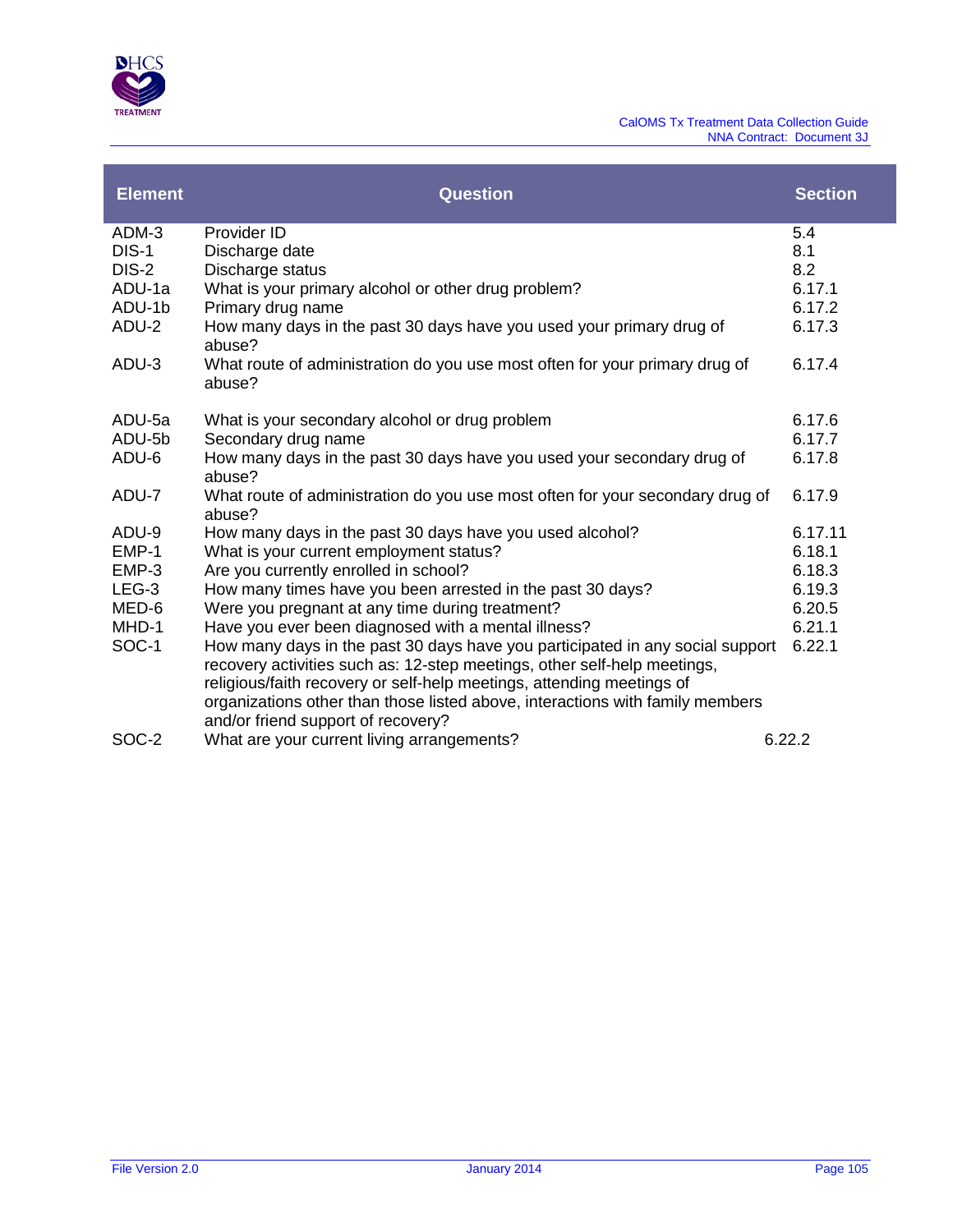

CalOMS Tx Treatment Data Collection Guide NNA Contract: Document 3J

APPENDIX A

# **APPENDICES**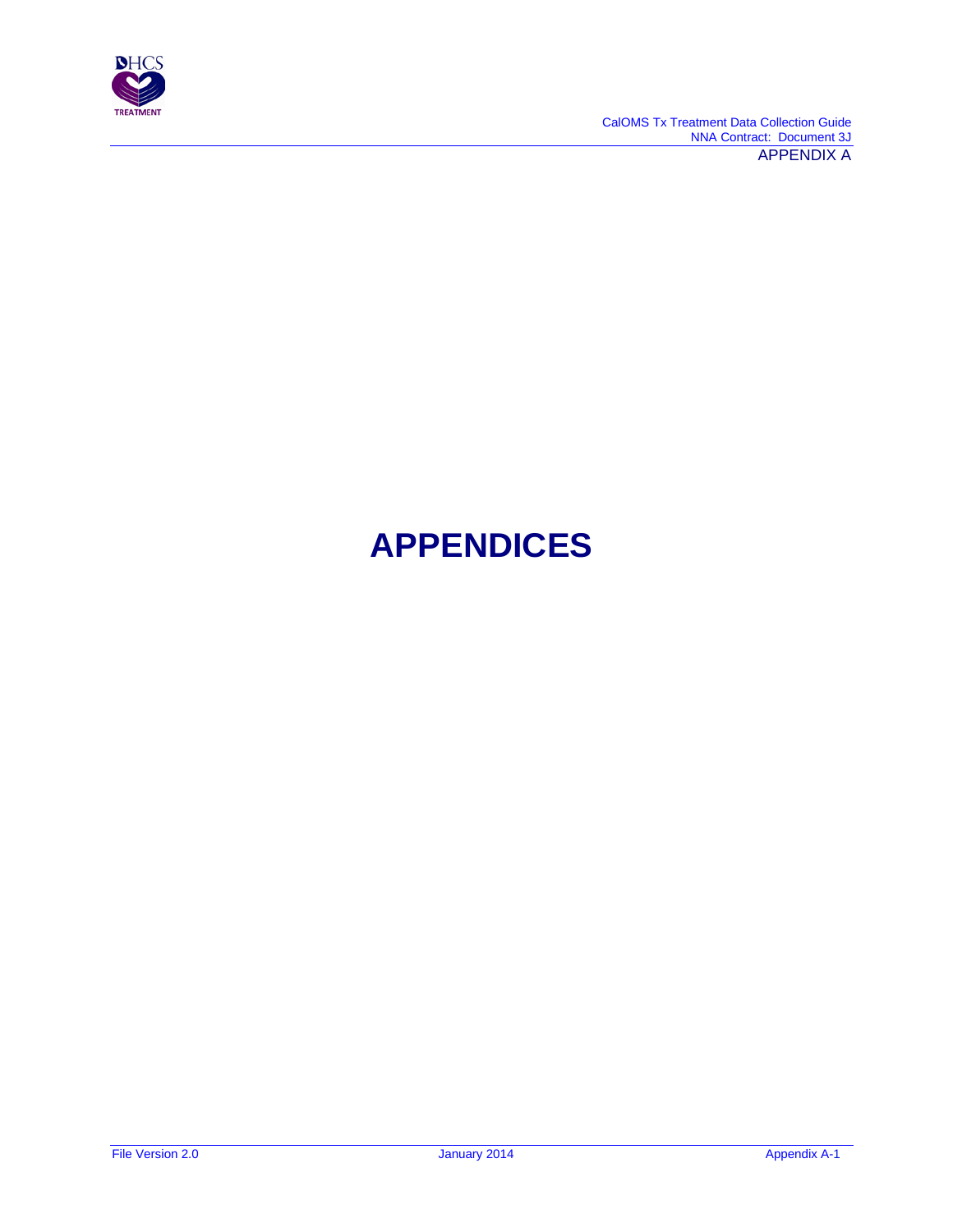

### **ACRONYMS**

| ADP | Department of Alcohol and Drug Programs |
|-----|-----------------------------------------|
|     |                                         |

- AIDS Acquired Immuno Deficiency Virus
- CADDS California Alcohol and Drug Data System
- CalOMS Tx California Outcome Measurement System Treatment
- CalWORKs California Work Opportunity and Responsibility to Kids
- CD Communicable Diseases
- CDCR California Department of Corrections and Rehabilitation
- CFR Code of Federal Regulations
- COD Co-Occurring Disorders
- CSAP Center for Substance Abuse Prevention
- CSAT Center for Substance Abuse Treatment
- DHCS Department of Health Care Services
- DMC Drug Medi-Cal
- DUI Driving Under the Influence
- DWI Driving While Intoxicated
- FOTP Female Offender Treatment Program
- HIPAA Health Insurance Portability and Accountability Act
- HIV Human Immune Deficiency Virus
- IV Intravenous
- IWG Implementation Work Group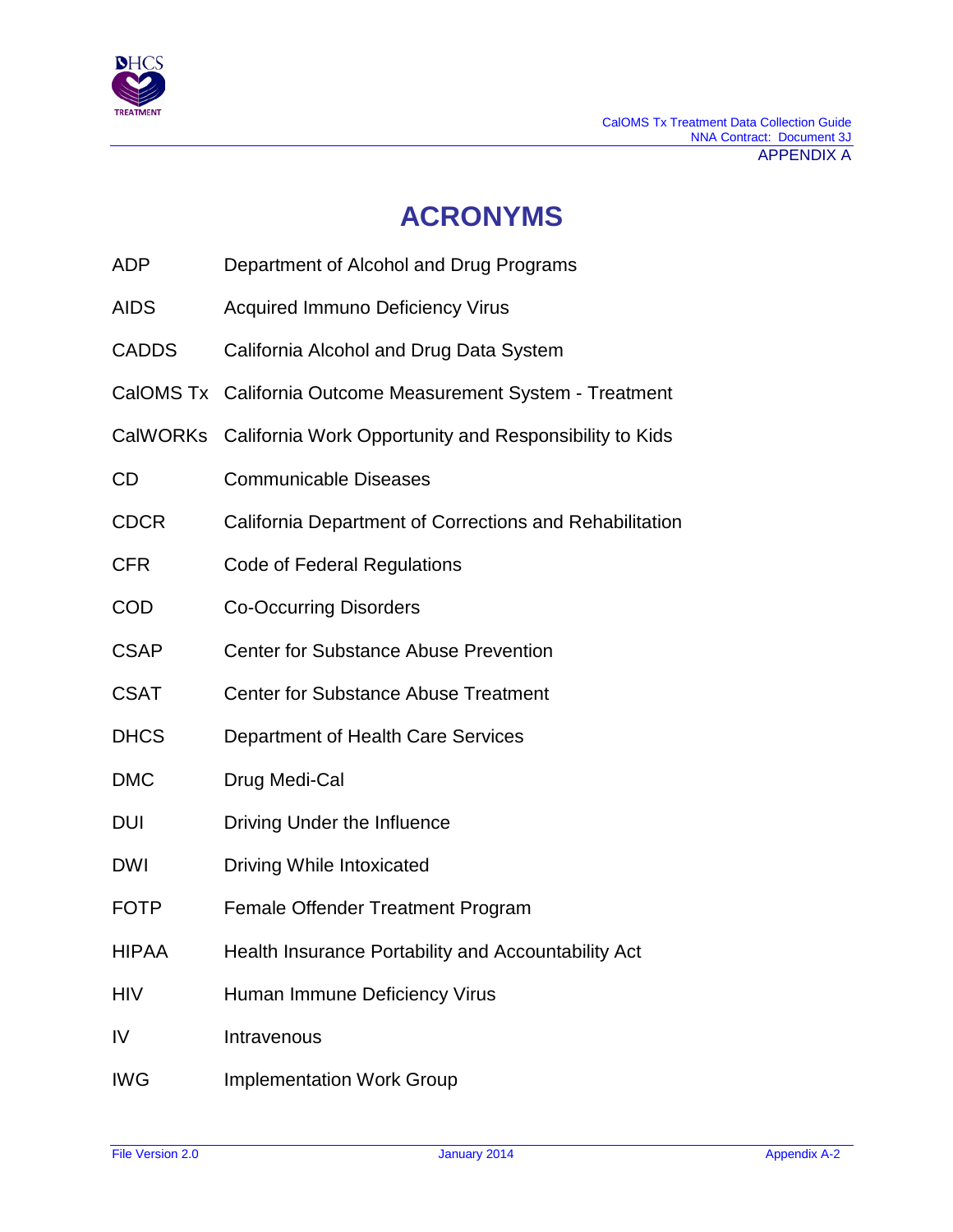

| <b>LSD</b>    | Lysergic Acid Diethylamide                                |
|---------------|-----------------------------------------------------------|
| <b>MTOQ</b>   | <b>Minimum Treatment Outcome Questions</b>                |
| <b>NOM</b>    | <b>National Outcomes Measures</b>                         |
| <b>PADS</b>   | <b>Prevention Activities Data System</b>                  |
| <b>PCP</b>    | Phencyclidine                                             |
| <b>PPG</b>    | Performance Partnership Grant                             |
| <b>PSN</b>    | <b>Parolee Services Network</b>                           |
| <b>SACPA</b>  | <b>Substance Abuse and Crime Prevention Act</b>           |
| <b>SAMHSA</b> | Substance Abuse and Mental Health Services Administration |
| <b>SAPT</b>   | Substance Abuse Prevention and Treatment (block grant)    |
| <b>SBIRT</b>  | Screening, Brief Intervention, and Referral to Treatment  |
| <b>SSN</b>    | <b>Social Security Number</b>                             |
| <b>STD</b>    | <b>Sexually Transmitted Disease</b>                       |
| <b>SUD</b>    | <b>Substance Use Disorder</b>                             |
| <b>TAP</b>    | <b>Technical Assistance Publication</b>                   |
| TB            | <b>Tuberculosis</b>                                       |
| <b>TEDS</b>   | <b>Treatment Episode Data Set</b>                         |
| <b>TIP</b>    | <b>Treatment Improvement Protocol</b>                     |
| <b>UCI</b>    | <b>Unique Client Identifier</b>                           |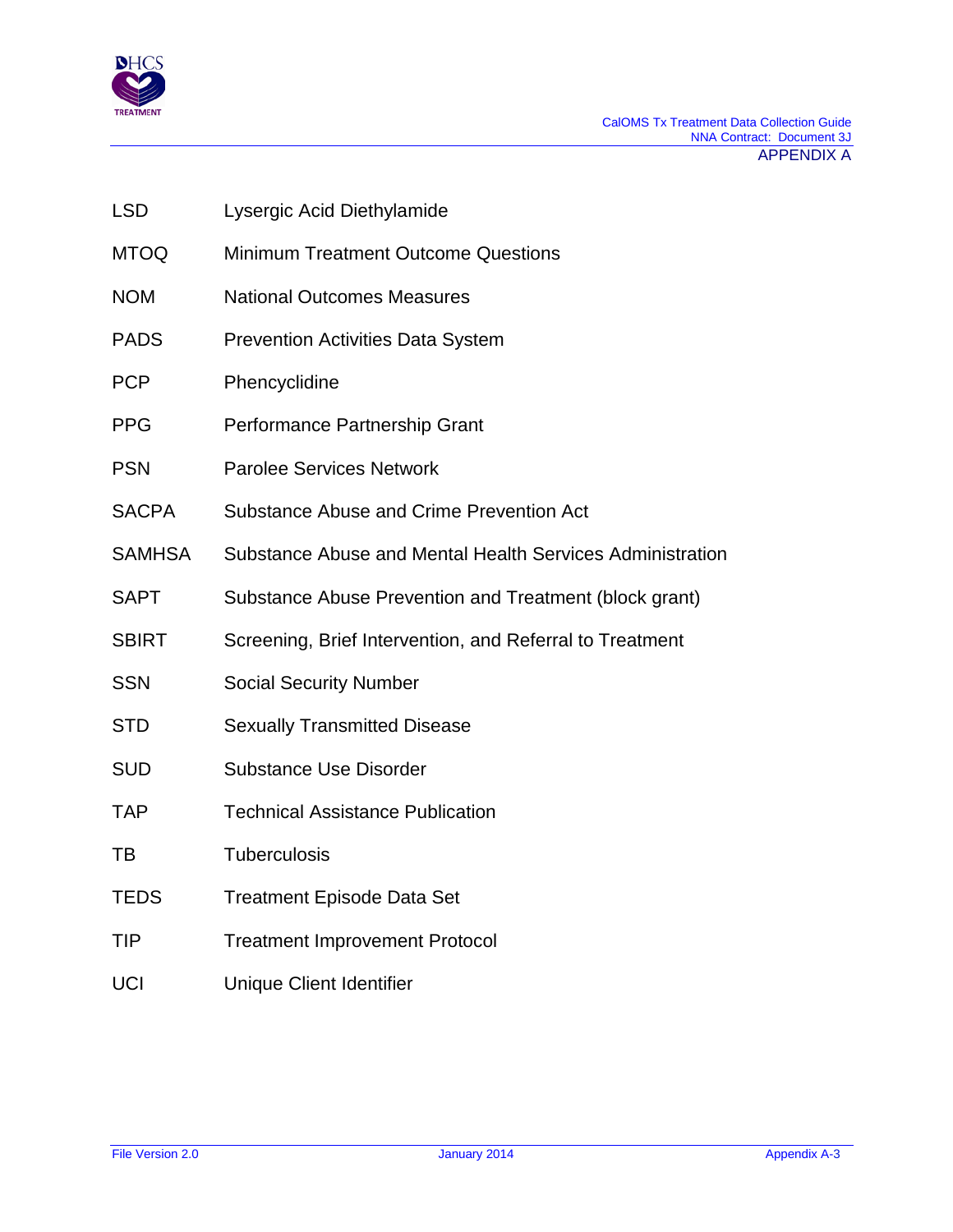

## **County Codes**

- 01 Alameda
- 02 Alpine
- 03 Amador
- 04 Butte
- 05 Calaveras
- 06 Colusa
- 07 Contra Costa
- 08 Del Norte
- 09 El Dorado
- 10 Fresno
- 11 Glenn
- 12 Humboldt
- 13 Imperial
- $14 -$  Inyo
- 15 Kern
- $16 -$ Kings
- $17 -$ Lake
- 18 Lassen
- 19 Los Angeles
- 20 Madera
- 21 Marin
- 22 Mariposa
- 23 Mendocino
- 24 Merced
- 25 Modoc
- 26 Mono
- 27 Monterey
- 28 Napa
- 29 Nevada
- 30 Orange
- 31 Placer
- 32 Plumas
- 33 Riverside
- 34 Sacramento
- 35 San Benito
- 36 San Bernardino
- 37 San Diego
- 38 San Francisco
- 39 San Joaquin
- 40 San Luis Obispo
- 41 San Mateo
- 42 Santa Barbara
- 43 Santa Clara
- 44 Santa Cruz
- 45 Shasta
- 46 Sierra
- 47 Siskiyou
- 48 Solano
- 49 Sonoma
- 50 Stanislaus
- 51 Sutter\*\*\*
- 52 Tehama
- 53 Trinity
- 54 Tulare
- 55 Tuolumne
- 56 Ventura
- 57 Yolo
- 58 Yuba/Sutter\*\*\*

\*\*\* Use 58 for Sutter and Yuba Counties as they share a reporting code.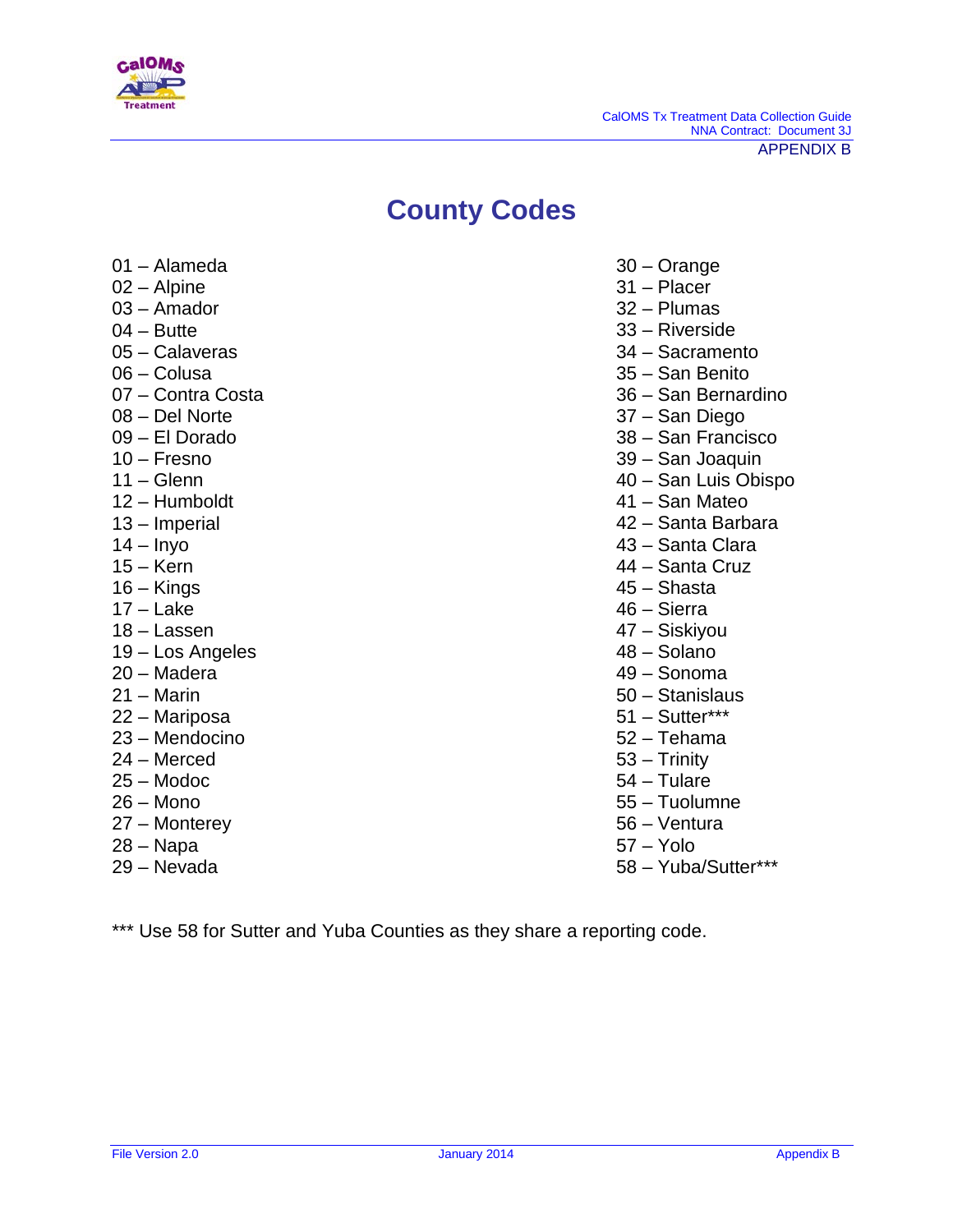

APPENDIX C

### **State Codes**

AL – Alabama AK – Alaska AZ – Arizona AR – Arkansas CA – California CO – Colorado CT – Connecticut DE – Delaware DC – District of Columbia FL – Florida GA – Georgia HI – Hawaii ID – Idaho IL – Illinois IN – Indiana IA – Iowa KS – Kansas KY – Kentucky LA – Louisiana ME – Maine MD – Maryland MA – Massachusetts MI – Michigan MN – Minnesota MS – Mississippi MO – Missouri

MT – Montana NE – Nebraska NV – Nevada NH – New Hampshire NJ – New Jersey NM – New Mexico NY – New York NC – North Carolina ND – North Dakota OH – Ohio OK – Oklahoma OR – Oregon PA – Pennsylvania RI – Rhode Island SC – South Carolina SD – South Dakota TN – Tennessee TX – Texas UT – Utah VT – Vermont VA – Virginia WA – Washington WV – West Virginia WI – Wisconsin

WY – Wyoming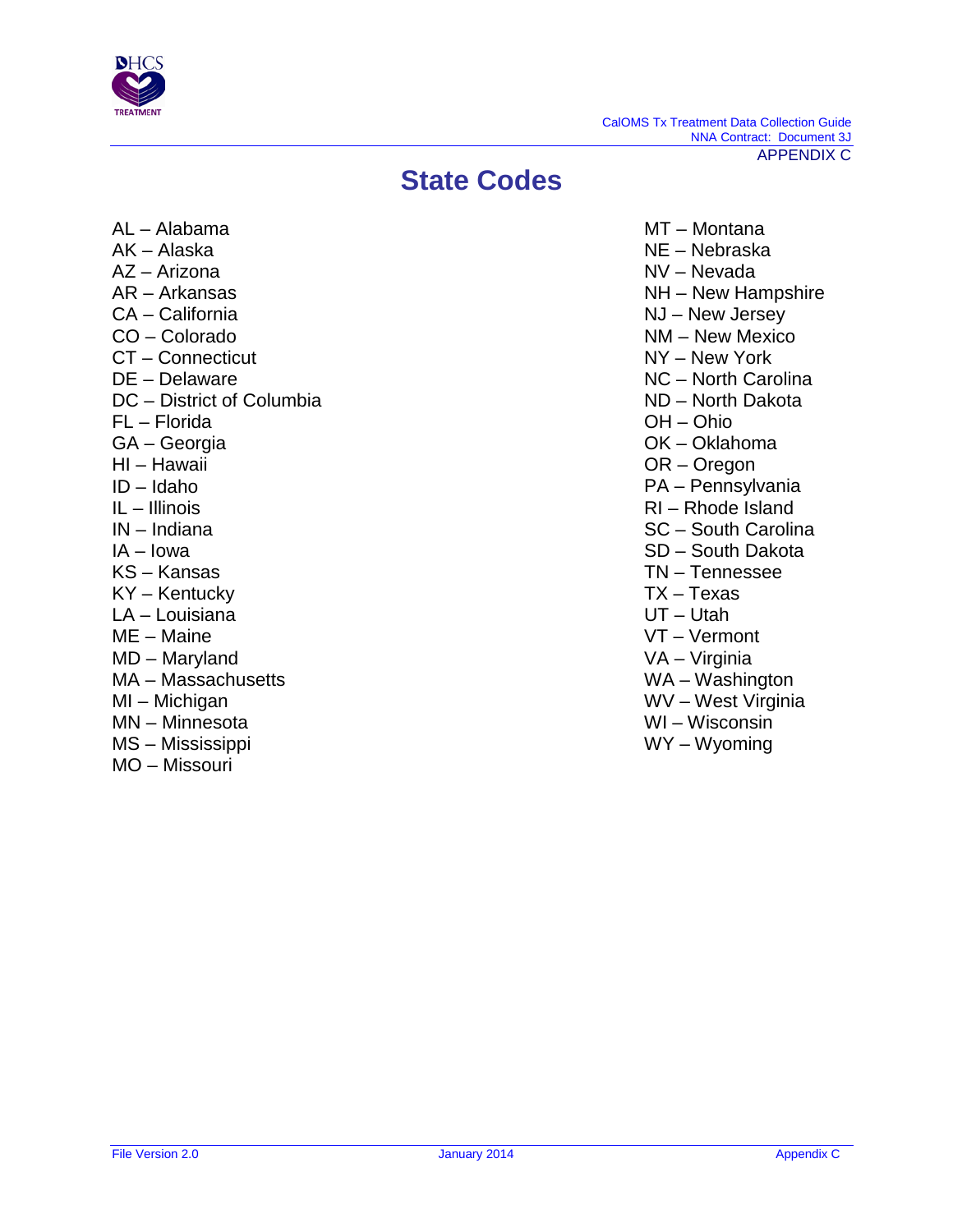

APPENDIX D

### **Required Data Groups Each CalOMS Tx Element is From**

This table shows which data group each data element comes from. For example, some elements may belong to more than one data group and others may belong to only one data group. The CalOMS Tx data set is comprised of each of these five data groups: CADDS, MTOQ, NOM, TEDS, and UCI.

| <b>Element</b><br><b>Number</b> | <b>Data Element</b>             | <b>Reporting Requirement</b>                       |   |   |   |                         |  |  |
|---------------------------------|---------------------------------|----------------------------------------------------|---|---|---|-------------------------|--|--|
|                                 |                                 | $C = C$ ADDS ~ M=MTOQ<br>$N=$ NOM ~ T=TEDS ~ U=UCI |   |   |   |                         |  |  |
|                                 |                                 | C                                                  | M | N | T | U                       |  |  |
| TRN-1                           | Type of form                    | X                                                  |   | X | X |                         |  |  |
| TRN-3                           | Form serial number              | X                                                  |   |   |   |                         |  |  |
| CID-2                           | Provider's participant ID       | $\sf X$                                            |   |   |   |                         |  |  |
| $CID-3$                         | Gender                          | X                                                  |   | X | X | X                       |  |  |
| $CID-4$                         | Date of birth                   | X                                                  |   | X | X | X                       |  |  |
| CID-5                           | <b>Current first name</b>       | X                                                  |   |   |   | X                       |  |  |
| CID-6                           | <b>Current last name</b>        | X                                                  |   |   |   | X                       |  |  |
| CID-7                           | <b>SSN</b>                      |                                                    |   |   |   | X                       |  |  |
| CID-8                           | Zip code                        |                                                    |   |   |   | X                       |  |  |
| CID-9                           | Birth first name                |                                                    |   |   |   | X                       |  |  |
| <b>CID-10</b>                   | Birth last name                 |                                                    |   |   |   | X                       |  |  |
| CID-11a                         | Place of $birth$ – county       |                                                    |   |   |   | X                       |  |  |
| $CID-11b$                       | Place of birth - state          |                                                    |   |   |   | X                       |  |  |
| <b>CID-12</b>                   | Driver's license number         |                                                    |   |   |   | X                       |  |  |
| <b>CID-13</b>                   | Driver's license state          |                                                    |   |   |   | X                       |  |  |
| <b>CID-14</b>                   | Mother's first name             |                                                    |   |   |   | $\overline{\mathsf{X}}$ |  |  |
| <b>CID-15</b>                   | Race                            | X                                                  |   | X | X |                         |  |  |
| <b>CID-16</b>                   | Ethnicity                       | X                                                  |   | X | X |                         |  |  |
| <b>CID-17</b>                   | Veteran                         |                                                    |   |   | X |                         |  |  |
| <b>CID-18</b>                   | <b>Disability</b>               | X                                                  |   |   |   |                         |  |  |
| ADM-1                           | Admission date                  | X                                                  |   | X | X |                         |  |  |
| ADM-2                           | Admission transaction type      | X                                                  |   | X | X |                         |  |  |
| ADM-3                           | Provider ID                     | X                                                  |   | X | X |                         |  |  |
| ADM-4                           | Type of service                 | X                                                  |   | X | X |                         |  |  |
| ADM-5                           | Source of referral              | X                                                  |   | X | X |                         |  |  |
| ADM-6                           | Days waited to enter treatment  |                                                    |   |   | X |                         |  |  |
| ADM-7                           | Number of prior episodes        | X                                                  |   | X | X |                         |  |  |
| ADM-8                           | CalWORKs recipient              | X                                                  |   |   |   |                         |  |  |
| ADM-9                           | <b>Treatment under CalWORKs</b> | X                                                  |   |   |   |                         |  |  |
| <b>ADM-10</b>                   | County paying for services      | X                                                  |   |   |   |                         |  |  |
| <b>ADM-11</b>                   | Special services contract ID    | X                                                  |   |   |   |                         |  |  |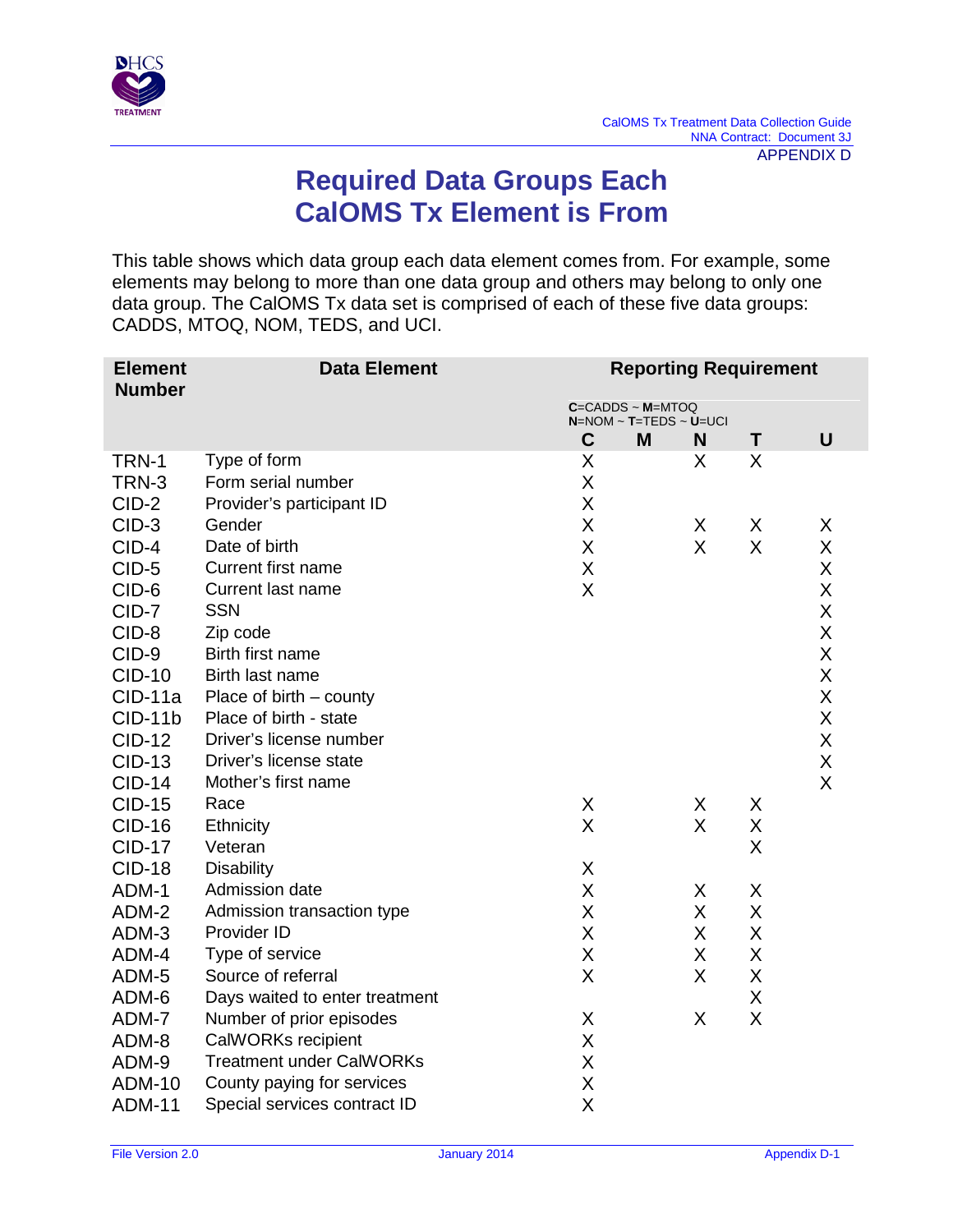

| <b>Element</b><br><b>Number</b> | <b>Data Element</b>                        | <b>Reporting Requirement</b>                            |             |   |    |   |  |  |
|---------------------------------|--------------------------------------------|---------------------------------------------------------|-------------|---|----|---|--|--|
|                                 |                                            | $C = C$ ADDS ~ M=MTOQ<br>$N=NOM \sim T=TEDS \sim U=UCI$ |             |   |    |   |  |  |
|                                 |                                            | C                                                       | M           | N | T. | U |  |  |
| DIS-1                           | Discharge date                             | Χ                                                       |             | X | X  |   |  |  |
| DIS-2                           | Discharge status                           | X                                                       |             | X | X  |   |  |  |
| ADU-1a                          | Primary drug code                          | $\sf X$                                                 | X           | X | X  |   |  |  |
| ADU-1b                          | Primary drug name                          | X                                                       |             |   |    |   |  |  |
| ADU-2                           | Primary drug frequency                     | $\sf X$                                                 | X           | X | Χ  |   |  |  |
| ADU-3                           | Primary drug route of administration       | $\sf X$                                                 |             | X | X  |   |  |  |
| ADU-4                           | Primary drug age of first use              | $\sf X$                                                 |             | X | X  |   |  |  |
| ADU-5a                          | Secondary drug code                        | $\pmb{\mathsf{X}}$                                      | X           | X | X  |   |  |  |
| ADU-5b                          | Secondary drug name                        | $\sf X$                                                 |             |   |    |   |  |  |
| ADU-6                           | Secondary drug frequency                   | X                                                       | X           | X | X  |   |  |  |
| ADU-7                           | Secondary drug route of administration     | X                                                       |             | X | X  |   |  |  |
| ADU-8                           | Secondary drug age first use               | X                                                       |             | X | X  |   |  |  |
| ADU-9                           | Alcohol frequency                          |                                                         | X           |   |    |   |  |  |
| ADU-10                          | Needle use                                 |                                                         | X           |   |    |   |  |  |
| <b>ADU-11</b>                   | Needle use in past 12 months               | X                                                       |             |   |    |   |  |  |
| EMP-1                           | <b>Employment status</b>                   | X                                                       | X           | X | X  |   |  |  |
| EMP-2                           | Work past 30 days                          |                                                         | $\mathsf X$ |   |    |   |  |  |
| EMP-3                           | School                                     |                                                         | $\mathsf X$ |   |    |   |  |  |
| EMP-4                           | Job training                               |                                                         | X           |   |    |   |  |  |
| EMP-5                           | Highest school grade completed             | X                                                       |             | X | X  |   |  |  |
| LEG-1                           | Criminal justice status                    | $\pmb{\mathsf{X}}$                                      |             |   |    |   |  |  |
| LEG-2                           | <b>CDCR</b> number                         | $\sf X$                                                 |             |   |    |   |  |  |
| $LEG-3$                         | Number arrests past 30 days                |                                                         | X           | X | X  |   |  |  |
| LEG-4                           | Number jail days past 30 days              |                                                         | X           |   |    |   |  |  |
| LEG-5                           | Number prison days past 30 days            |                                                         | X           |   |    |   |  |  |
| LEG-6                           | <b>PSN</b>                                 | X                                                       |             |   |    |   |  |  |
| LEG-7                           | FOTP parolee                               | X                                                       |             |   |    |   |  |  |
| LEG-8                           | FOTP priority status                       | X                                                       |             |   |    |   |  |  |
| MED-1                           | Medi-Cal beneficiary                       | X                                                       |             |   |    |   |  |  |
| MED-2                           | ER past 30 days                            |                                                         | X           |   |    |   |  |  |
| MED-3                           | Hospital overnight past 30 days            |                                                         | X           |   |    |   |  |  |
| MED-4                           | Medical problems past 30 days              |                                                         | X           |   |    |   |  |  |
| MED-5                           | Pregnant at admission                      | X                                                       |             |   | X  |   |  |  |
| MED-6                           | Pregnant during treatment                  | X                                                       |             |   |    |   |  |  |
| MED-7                           | Medication prescribed as part of treatment | X                                                       |             | X | X  |   |  |  |
| MED-8                           | CD: TB                                     |                                                         | X           |   |    |   |  |  |
| MED-9                           | CD: HepC                                   |                                                         | $\mathsf X$ |   |    |   |  |  |
| <b>MED-10</b>                   | CD: STD                                    |                                                         | X           |   |    |   |  |  |
| <b>MED-11</b>                   | <b>HIV Tested</b>                          |                                                         | $\mathsf X$ |   |    |   |  |  |
| <b>MED-12</b>                   | HIV test results                           |                                                         | X           |   |    |   |  |  |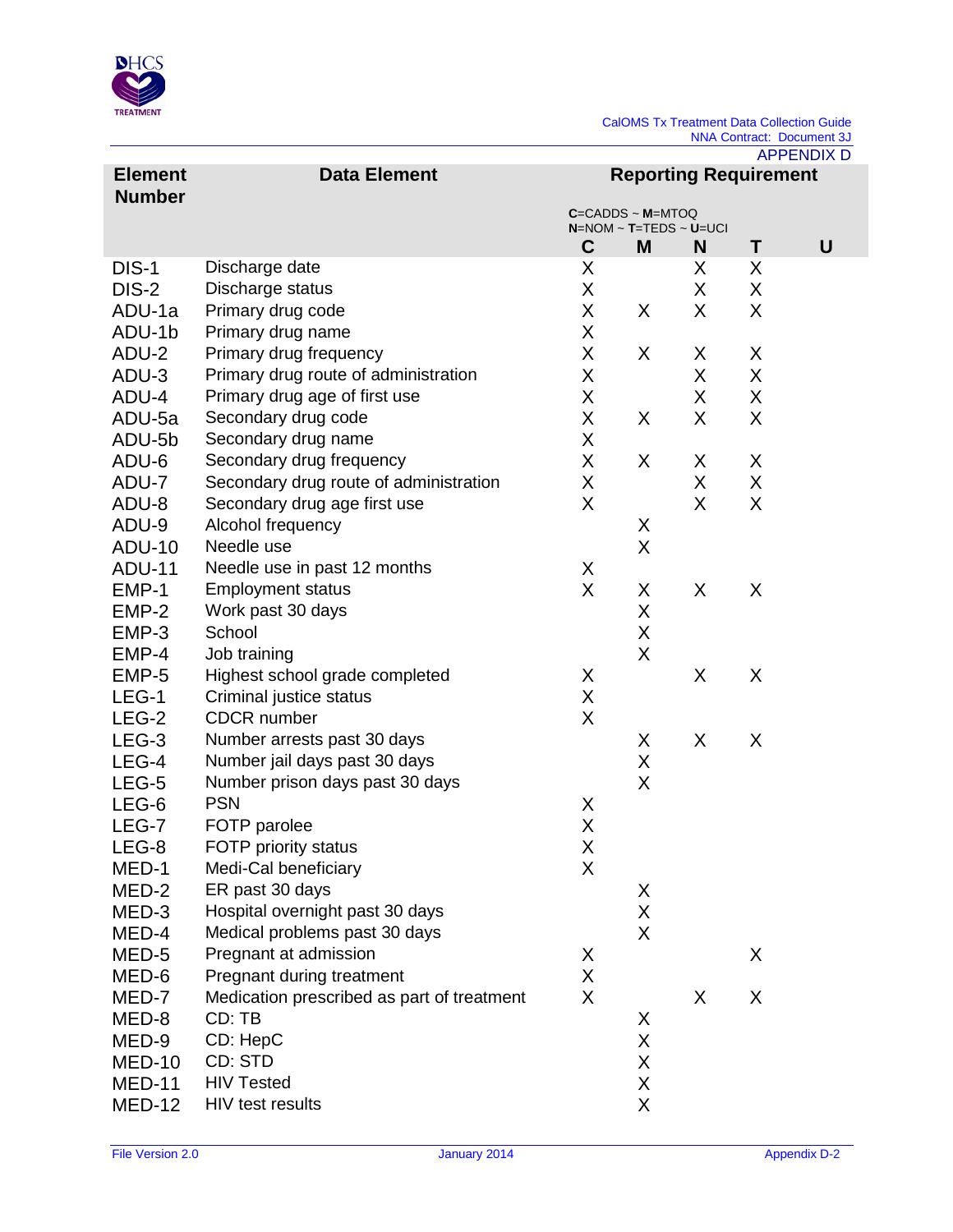

CalOMS Tx Treatment Data Collection Guide NNA Contract: Document 3J

APPENDIX D

| <b>Element</b><br><b>Number</b> | <b>Data Element</b>                   |   |                       |                                | <b>Reporting Requirement</b> |   |
|---------------------------------|---------------------------------------|---|-----------------------|--------------------------------|------------------------------|---|
|                                 |                                       |   | $C = C$ ADDS ~ M=MTOQ | $N=NOM \sim T=TEDS \sim U=UCI$ |                              |   |
|                                 |                                       | С | M                     | N                              | Т                            | U |
| MHD-1                           | Mental illness                        | X |                       | Х                              | X                            |   |
| MHD-2                           | ER use/mental health                  |   | X                     |                                |                              |   |
| MHD-3                           | Psychiatric facility use              |   | X                     |                                |                              |   |
| MHD-4                           | Mental health medication              |   | X                     |                                |                              |   |
| <b>SOC-1</b>                    | Social support                        |   | X                     |                                |                              |   |
| SOC-2                           | Current living arrangements           | X | X                     | X                              | X                            |   |
| SOC-3                           | Living w/someone                      |   | X                     |                                |                              |   |
| SOC-4                           | Family conflict past 30 days          |   | X                     |                                |                              |   |
| SOC-5                           | Number of children                    |   | X                     |                                |                              |   |
| SOC-6                           | Number children 5 or younger          |   | X                     |                                |                              |   |
| SOC-7                           | Number children living w/someone else |   | X                     |                                |                              |   |
| SOC-8                           | Number children living w/someone else |   | Χ                     |                                |                              |   |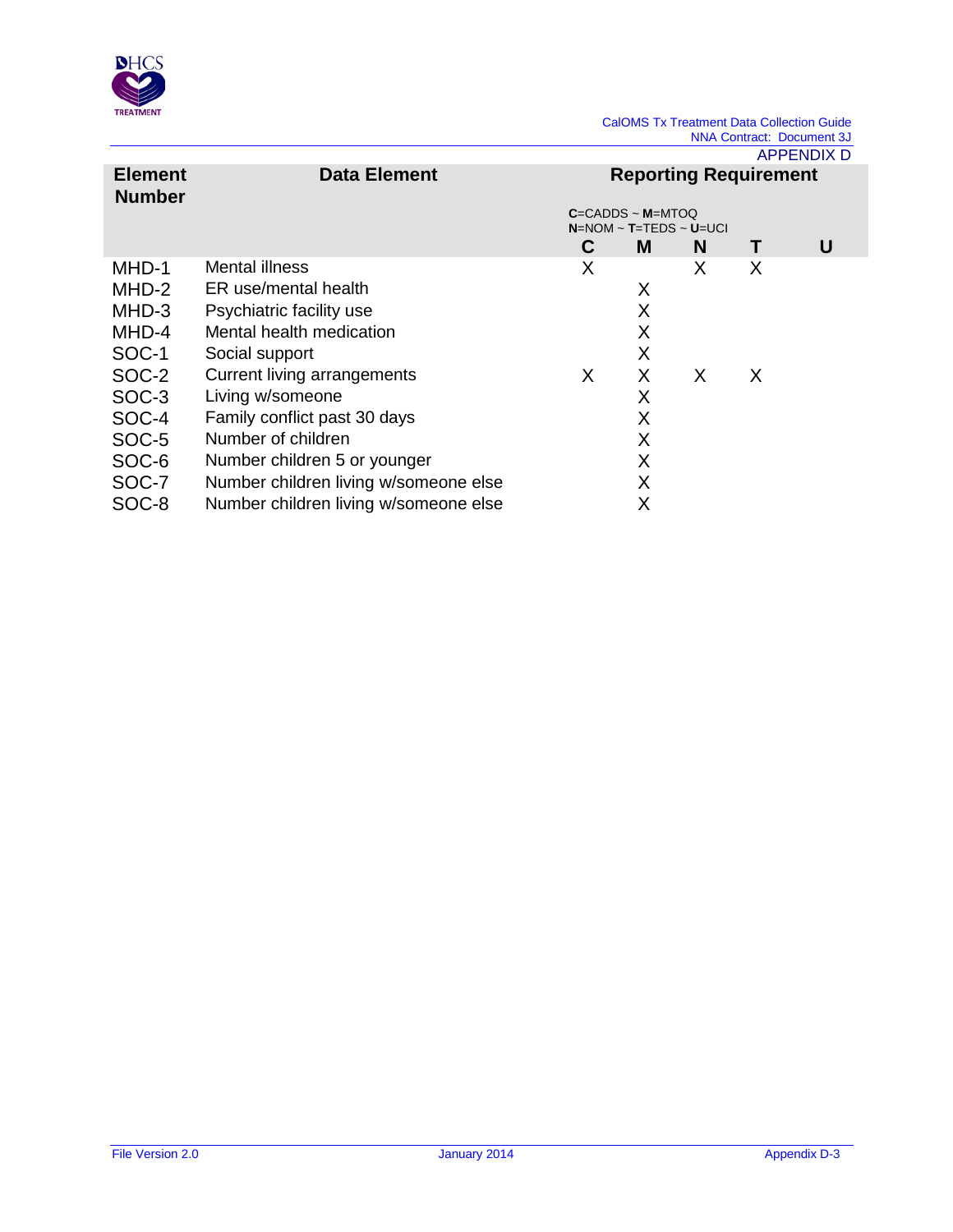

### **Table of CalOMS Tx Data Elements and Data Collection Points**

This table identifies each item number, data element, and question to ask participants (if applicable), data collection point, and type of record. It is intended to show which data elements must be collected (the questions must be asked each participant) at each data collection point for each type of record. If a certain box is not checked for a particular item or element, it means that the data does not have to be collected from the participant.

|               |                           |                                                                       |                                                               | <b>Admission</b> |                           |   | Annual<br><b>Update</b> |           |    | <b>Discharge</b>          |                |          |  |
|---------------|---------------------------|-----------------------------------------------------------------------|---------------------------------------------------------------|------------------|---------------------------|---|-------------------------|-----------|----|---------------------------|----------------|----------|--|
| <b>Item</b>   | <b>Element</b>            | Question                                                              | S                                                             | Y                | <b>DL</b>                 | S |                         | <b>DL</b> | S. | YD                        | $\overline{A}$ | DL       |  |
| <b>Number</b> |                           |                                                                       | S=Standard; Y/D=Youth/Detox; DL=Deletion;<br>A=Administrative |                  |                           |   |                         |           |    |                           |                |          |  |
| TRN-1         | Type of form              |                                                                       | X                                                             | X                | $\times$                  | Χ | Χ                       | Х         | X  | X                         | X              | $\times$ |  |
| TRN-2         | Transaction date & time   |                                                                       | X                                                             | X                | X                         | Χ | X                       | X         | Χ  | X                         | Χ              | X        |  |
| TRN-3         | Form serial number        |                                                                       | X                                                             | X                | X                         | X | Χ                       | X         | Χ  | X                         | Χ              | X        |  |
| CID-2         | Provider's participant ID |                                                                       | X                                                             | X                | X                         | Χ | X                       | Χ         | Χ  | X                         | Χ              | X        |  |
| $CID-3$       | Gender                    | What is your gender?                                                  | X                                                             | X                | $\times$                  | Χ | X                       | X         | X  | X                         | X              | X        |  |
| $CID-4$       | Date of birth             | What is your date of birth?                                           | X                                                             | X                | X                         | Х | X                       | Χ         | Х  | X                         | X              | X        |  |
| $CID-5$       | Current first name        | What is your current first name?                                      | X                                                             | X                | X                         | Χ | Χ                       | Χ         | Х  | X                         | Χ              | X        |  |
| CID-6         | Current last name         | What is your current last name?                                       | X                                                             | X                | X                         | Х | X                       | Χ         | Х  | X                         | X              | X        |  |
| CID-7         | <b>SSN</b>                | What is your social security number?                                  | X                                                             | X                | X                         | X | X                       | X         | Χ  | X                         | X              | X        |  |
| CID-8         | Zip code                  | What is the zip code at your current residence?                       | X                                                             | X                | X                         | Χ | Χ                       | X         | X  | X                         | Χ              | X        |  |
| CID-9         | Birth first name          | What is your birth first name?                                        | X                                                             | X                | X                         | X | X                       | X         | X  | X                         | X              | X        |  |
| CID-10        | Birth last name           | What is your birth last name?                                         | X                                                             | X                | X                         | Χ | Χ                       | Χ         | Χ  | X                         | Χ              | X        |  |
| CID-11a       | Place of birth $-$ county | What county were you born in?                                         | X                                                             | X                | X                         | X | X                       | Χ         | X  | X                         | Χ              | X        |  |
| $CID-11b$     | Place of birth - state    | What state were you born in?                                          | X                                                             | X                | X                         | Χ | Х                       | Χ         | X  | X                         | Χ              | X        |  |
| CID-12        | Driver's license number   | What is your driver's license/state identification card<br>number?    | $\sf X$                                                       | $\times$         | X                         | X | X                       | X         | X  | $\sf X$                   | X              | $\times$ |  |
| <b>CID-13</b> | Driver's license state    | What state is your driver's license/state identification card<br>for? | $\sf X$                                                       | X                | $\times$                  | X | X                       | X         | X  | $\sf X$                   | X              | $\sf X$  |  |
| <b>CID-14</b> | Mother's first name       | What is your mother's first name?                                     | X                                                             | X                | $\boldsymbol{\mathsf{X}}$ | X | X                       | X         | X  | $\boldsymbol{\mathsf{X}}$ | Χ              | $\times$ |  |
| <b>CID-15</b> | Race                      | What is your race?                                                    | X                                                             | X                |                           |   |                         |           |    |                           |                |          |  |
| <b>CID-16</b> | Ethnicity                 | What is your ethnicity?                                               | X                                                             | X                |                           |   |                         |           |    |                           |                |          |  |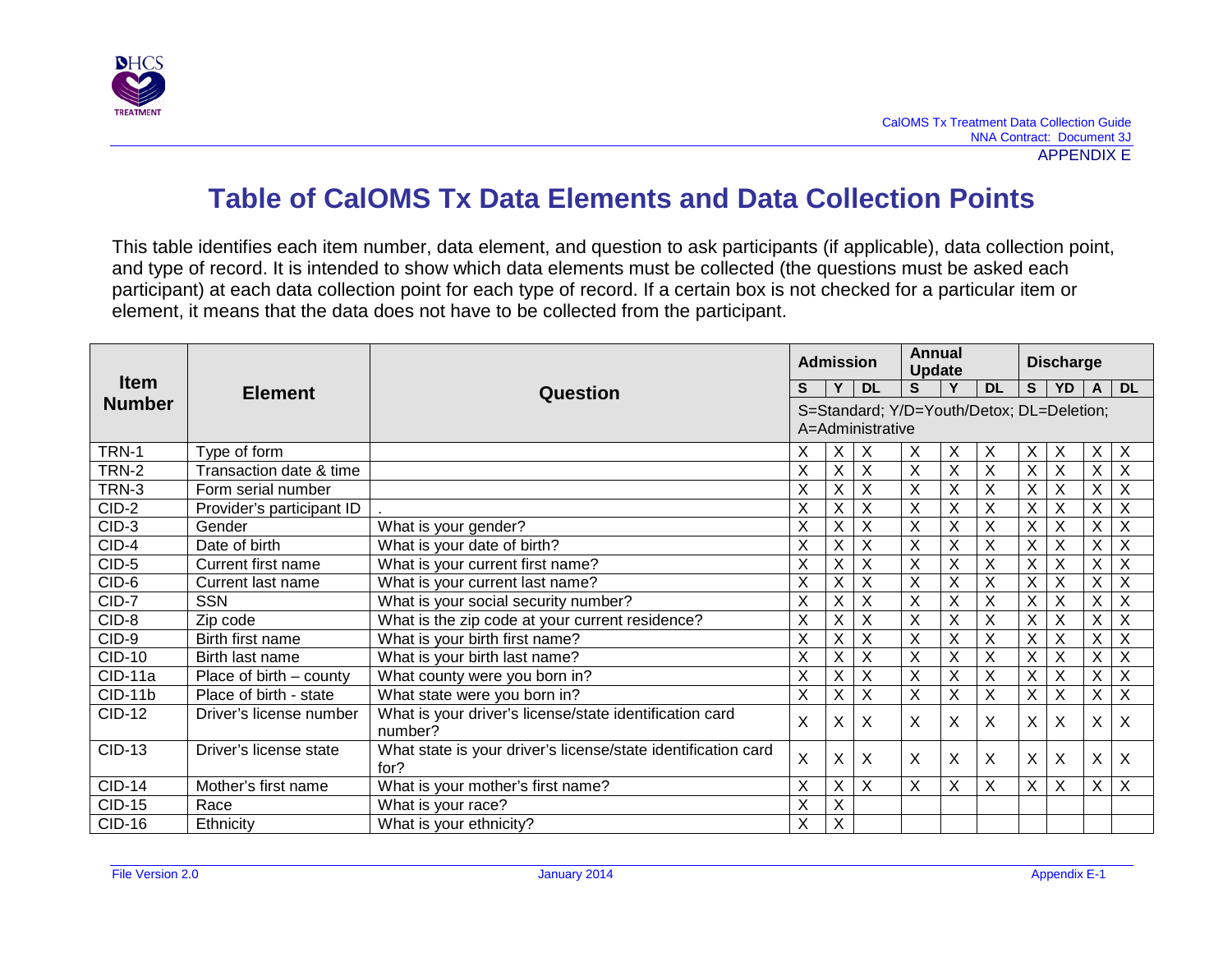<span id="page-121-0"></span>

|               |                                                              |                                                                                                                  | <b>Admission</b>                                              |                |                         | <b>Annual</b><br><b>Update</b> |                         | <b>Discharge</b>        |                         |                           |                |                  |  |  |  |
|---------------|--------------------------------------------------------------|------------------------------------------------------------------------------------------------------------------|---------------------------------------------------------------|----------------|-------------------------|--------------------------------|-------------------------|-------------------------|-------------------------|---------------------------|----------------|------------------|--|--|--|
| <b>Item</b>   | <b>Element</b>                                               | Question                                                                                                         | S                                                             |                | <b>DL</b>               | S                              | Υ                       | DL                      | $\overline{\mathbf{s}}$ | YD   A                    |                | <b>DL</b>        |  |  |  |
| <b>Number</b> |                                                              |                                                                                                                  | S=Standard; Y/D=Youth/Detox; DL=Deletion;<br>A=Administrative |                |                         |                                |                         |                         |                         |                           |                |                  |  |  |  |
| $CID-17$      | Veteran                                                      | Are you a U.S. veteran?                                                                                          | Х                                                             | Х              |                         |                                |                         |                         |                         |                           |                |                  |  |  |  |
| <b>CID-18</b> | Disability                                                   | What type of disability/disabilities do you have?                                                                | X                                                             | $\overline{X}$ |                         | Χ                              | X                       |                         | X                       | X                         |                |                  |  |  |  |
| $CID-19$      | Consent                                                      |                                                                                                                  | $\overline{\mathsf{x}}$                                       |                |                         | X                              |                         |                         | $\overline{\mathsf{x}}$ | $\overline{X}^1$          |                |                  |  |  |  |
| ADM-1         | Admission date                                               |                                                                                                                  | $\overline{\mathsf{x}}$                                       | $\overline{X}$ | $\overline{\mathsf{x}}$ | $\overline{\mathsf{x}}$        | Χ                       |                         | X                       | X                         | X              |                  |  |  |  |
| ADM-2         | Admission transaction                                        |                                                                                                                  | X                                                             | X              | X                       |                                |                         |                         |                         |                           |                |                  |  |  |  |
|               | type                                                         |                                                                                                                  |                                                               |                |                         |                                |                         |                         |                         |                           |                |                  |  |  |  |
| ADM-3         | Provider ID                                                  |                                                                                                                  | X                                                             | X              | $\sf X$                 | X                              | X                       | X                       | X                       | X                         | X              | $\boldsymbol{X}$ |  |  |  |
| ADM-4         | Type of service                                              |                                                                                                                  | $\overline{\mathsf{x}}$                                       | X              | $\overline{\mathsf{x}}$ | $\overline{\mathsf{x}}$        | X                       | $\overline{\mathsf{x}}$ | X                       | $\sf X$                   | $\overline{X}$ |                  |  |  |  |
| ADM-5         | Source of referral                                           | What is your principal source of referral?                                                                       | $\sf X$                                                       | X              | $\overline{\mathsf{x}}$ |                                |                         |                         |                         |                           |                |                  |  |  |  |
| ADM-6         | Days waited to enter<br>treatment                            | How many days were you on a waiting list before you<br>were admitted to this treatment program?                  | X                                                             | X              |                         |                                |                         |                         |                         |                           |                |                  |  |  |  |
| ADM-7         | Number of prior<br>episodes                                  | What is the number of prior episodes in any SUD<br>treatment/recovery program in which you have<br>participated? | X                                                             | X              |                         |                                |                         |                         |                         |                           |                |                  |  |  |  |
| ADM-8         | CalWORKs recipient                                           | Are you a CalWORKs recipient?                                                                                    | X                                                             | $\mathsf{X}$   |                         |                                |                         |                         |                         |                           |                |                  |  |  |  |
| ADM-9         | Substance Abuse<br><b>Treatment under</b><br><b>CalWORKs</b> | Are you receiving substance abuse treatment services<br>under the CalWORKs welfare-to-work plan?                 | X                                                             | X              |                         |                                |                         |                         |                         |                           |                |                  |  |  |  |
| ADM-10        | County paying for<br>services                                |                                                                                                                  | X                                                             | X              |                         |                                |                         |                         |                         |                           |                |                  |  |  |  |
| <b>ADM-11</b> | Special services<br>contract ID                              |                                                                                                                  | X                                                             | X              |                         |                                |                         |                         |                         |                           |                |                  |  |  |  |
| DIS-1         | Discharge date                                               |                                                                                                                  |                                                               |                |                         |                                |                         |                         | X                       | $\boldsymbol{\mathsf{X}}$ | X              | $\boldsymbol{X}$ |  |  |  |
| $DIS-2$       | Discharge status                                             |                                                                                                                  |                                                               |                |                         |                                |                         |                         | $\overline{\mathsf{x}}$ | $\overline{\mathsf{x}}$   | $\overline{X}$ | $\overline{X}$   |  |  |  |
| AUP-1         | Annual update date                                           |                                                                                                                  |                                                               |                |                         | X                              | X                       | $\overline{\mathsf{x}}$ |                         |                           |                |                  |  |  |  |
| AUP-2         | Annual update number                                         |                                                                                                                  |                                                               |                |                         | X                              | $\overline{\mathsf{X}}$ | $\overline{\mathsf{x}}$ |                         |                           |                |                  |  |  |  |
| ADU-1a        | Primary drug code                                            | What is your primary alcohol or other drug problem?                                                              | Χ                                                             | X              |                         | X                              | X                       |                         | X                       | X                         | Χ              |                  |  |  |  |
| ADU-1b        | Primary drug name                                            |                                                                                                                  | X                                                             | X              |                         | X                              | X                       |                         | $\overline{\mathsf{x}}$ | X                         | $\overline{X}$ |                  |  |  |  |

 $1$  The consent field is not required for youth records; it is only required for standard and detox.

 $\overline{\phantom{a}}$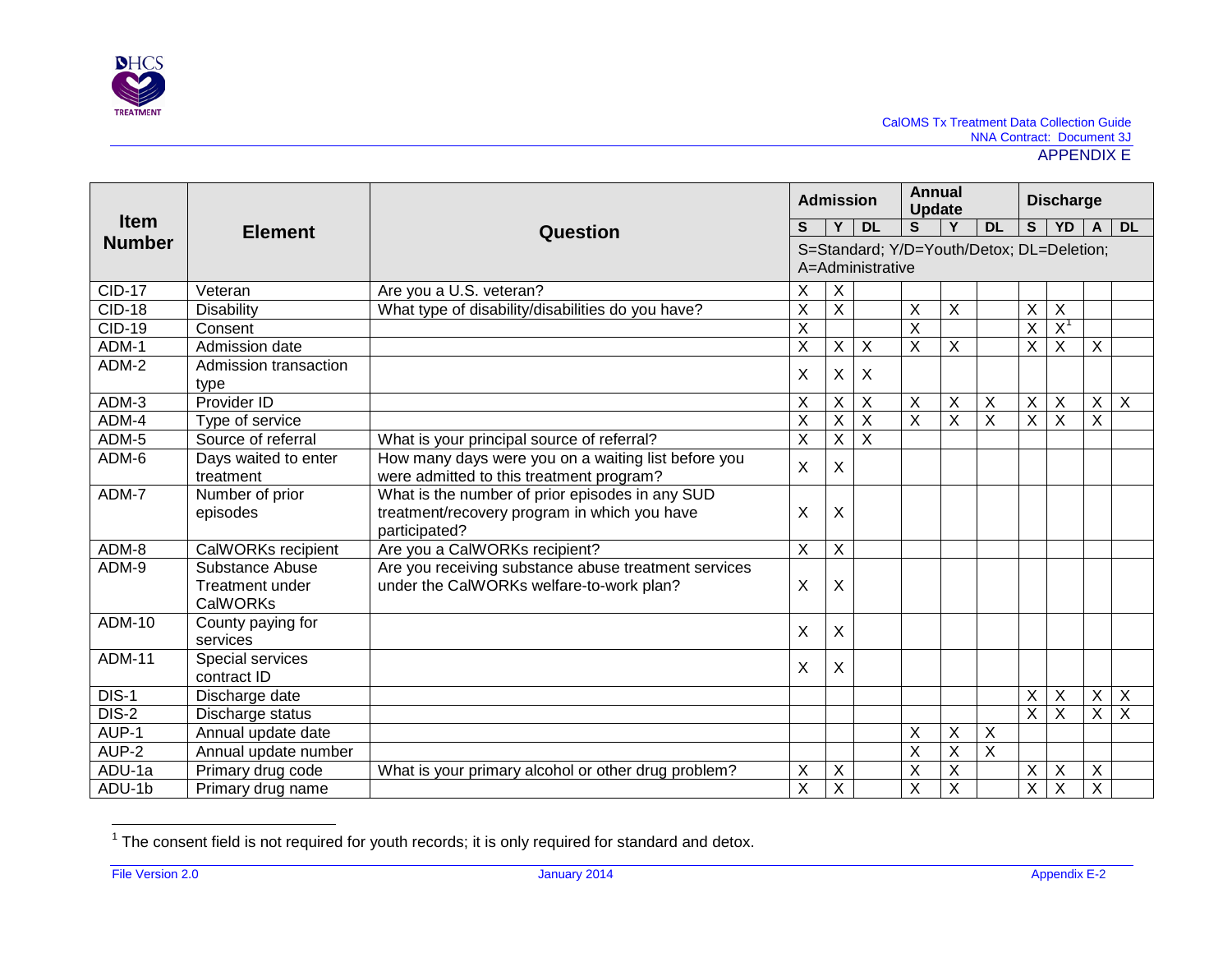

|               |                                           |                                                                                         |                         | <b>Annual</b><br><b>Admission</b><br><b>Discharge</b><br><b>Update</b> |                                                               |                         |                         |    |                         |                           |  |             |
|---------------|-------------------------------------------|-----------------------------------------------------------------------------------------|-------------------------|------------------------------------------------------------------------|---------------------------------------------------------------|-------------------------|-------------------------|----|-------------------------|---------------------------|--|-------------|
| <b>Item</b>   | <b>Element</b>                            | Question                                                                                | S                       | Y                                                                      | <b>DL</b>                                                     | S                       |                         | DL | S                       |                           |  | YD   A   DL |
| <b>Number</b> |                                           |                                                                                         |                         |                                                                        | S=Standard; Y/D=Youth/Detox; DL=Deletion;<br>A=Administrative |                         |                         |    |                         |                           |  |             |
| ADU-2         | Primary drug frequency                    | How many days in the past 30 days have you used your<br>primary drug of abuse?          | $\mathsf{X}$            | $\mathsf{X}$                                                           |                                                               | X                       | X                       |    | X                       | $\boldsymbol{\mathsf{X}}$ |  |             |
| ADU-3         | Primary drug route of<br>administration   | What route of administration do you use most often for<br>your primary drug of abuse?   | X                       | $\mathsf{X}$                                                           |                                                               | X                       | X                       |    | X                       | $\sf X$                   |  |             |
| ADU-4         | Primary drug age of<br>first use          | At what age did you first use your primary drug of abuse?                               | $\sf X$                 | $\mathsf{X}$                                                           |                                                               |                         |                         |    |                         |                           |  |             |
| ADU-5a        | Secondary drug code                       | What is your secondary alcohol or drug problem                                          | X                       | $\overline{X}$                                                         |                                                               | X                       | $\sf X$                 |    | X                       | $\overline{\mathsf{x}}$   |  |             |
| ADU-5b        | Secondary drug name                       |                                                                                         | $\overline{\mathsf{x}}$ | $\overline{X}$                                                         |                                                               | $\overline{\mathsf{x}}$ | $\overline{\mathsf{x}}$ |    | $\overline{\mathsf{x}}$ | $\overline{\mathsf{x}}$   |  |             |
| ADU-6         | Secondary drug<br>frequency               | How many days in the past 30 days have you used your<br>secondary drug of abuse?        | X                       | X                                                                      |                                                               | Χ                       | X                       |    | Χ                       | $\boldsymbol{\mathsf{X}}$ |  |             |
| ADU-7         | Secondary drug route<br>of administration | What route of administration do you use most often for<br>your secondary drug of abuse? | $\sf X$                 | $\mathsf{X}$                                                           |                                                               | X                       | X                       |    | $\mathsf{X}$            | $\times$                  |  |             |
| ADU-8         | Secondary drug age<br>first use           | At what age did you first use your secondary drug of<br>abuse?                          | X                       | X                                                                      |                                                               |                         |                         |    |                         |                           |  |             |
| ADU-9         | Alcohol frequency                         | How many days in the past 30 days have you used<br>alcohol?                             | $\mathsf{X}$            | $\mathsf{X}$                                                           |                                                               | X                       | X                       |    | X                       | $\boldsymbol{\mathsf{X}}$ |  |             |
| ADU-10        | Needle use                                | How many days have you used needles to inject drugs in<br>the past 30 days?             | $\sf X$                 |                                                                        |                                                               | X.                      |                         |    | X                       |                           |  |             |
| <b>ADU-11</b> | Needle use in past 12<br>months           | Have you used needles in the past twelve months?                                        | X                       | $\mathsf{X}$                                                           |                                                               |                         |                         |    |                         |                           |  |             |
| EMP-1         | <b>Employment status</b>                  | What is your current employment status?                                                 | X                       | X                                                                      |                                                               | X                       | Χ                       |    | X                       | $\overline{\mathsf{x}}$   |  |             |
| $EMP-2$       | Work past 30 days                         | How many days were you paid for working in the past 30<br>days?                         | X                       |                                                                        |                                                               | X                       |                         |    | Χ                       |                           |  |             |
| EMP-3         | School                                    | Are you currently enrolled in school?                                                   | X                       | $\overline{X}$                                                         |                                                               | X                       | X                       |    | X                       | $\boldsymbol{\mathsf{X}}$ |  |             |
| $EMP-4$       | Job training                              | Are you currently enrolled in a job training program?                                   | $\sf X$                 |                                                                        |                                                               | $\overline{\mathsf{x}}$ |                         |    | X                       |                           |  |             |
| EMP-5         | Highest school grade<br>completed         | What is the highest school grade you completed?                                         | X                       | $\mathsf{X}$                                                           |                                                               |                         |                         |    |                         |                           |  |             |
| LEG-1         | Criminal justice status                   | What is your criminal justice status?                                                   | Χ                       | X                                                                      |                                                               |                         |                         |    |                         |                           |  |             |
| LEG-2         | CDCR number                               | What is your CDCR number?                                                               | X                       |                                                                        |                                                               |                         |                         |    |                         |                           |  |             |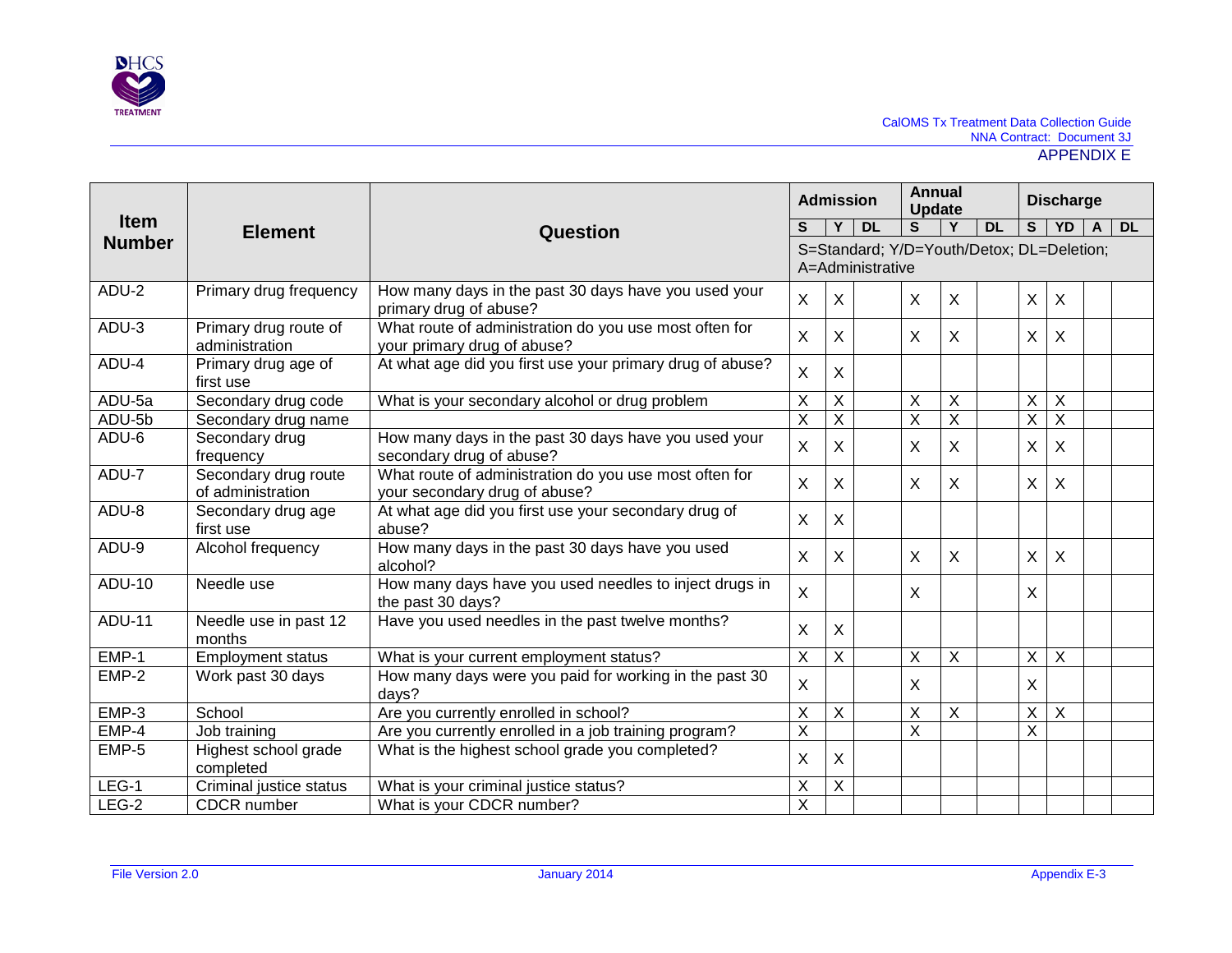

|               |                                               |                                                                                                                |                         | <b>Admission</b>          |           |                                           | <b>Annual</b><br><b>Update</b> |           |                | <b>Discharge</b>          |              |    |  |
|---------------|-----------------------------------------------|----------------------------------------------------------------------------------------------------------------|-------------------------|---------------------------|-----------|-------------------------------------------|--------------------------------|-----------|----------------|---------------------------|--------------|----|--|
| <b>Item</b>   | <b>Element</b>                                | Question                                                                                                       | S                       |                           | <b>DL</b> | S                                         |                                | <b>DL</b> | $S \mid$       | <b>YD</b>                 | $\mathbf{A}$ | DL |  |
| <b>Number</b> |                                               |                                                                                                                | A=Administrative        |                           |           | S=Standard; Y/D=Youth/Detox; DL=Deletion; |                                |           |                |                           |              |    |  |
| LEG-3         | Number arrests past 30<br>days                | How many times have you been arrested in the past 30<br>days?                                                  | X                       | X                         |           | X                                         | X                              |           | X              | $\boldsymbol{\mathsf{X}}$ |              |    |  |
| LEG-4         | Number jail days past<br>30 days              | How many days were you in jail in the past 30 days?                                                            | $\sf X$                 |                           |           | X                                         |                                |           | X              |                           |              |    |  |
| LEG-5         | Number prison days<br>past 30 days            | How many days were you in prison in the past 30 days?                                                          | X                       |                           |           | X                                         |                                |           | X              |                           |              |    |  |
| $LEG-6$       | <b>PSN</b>                                    | Are you a parolee in the PSN program?                                                                          | $\overline{X}$          |                           |           |                                           |                                |           |                |                           |              |    |  |
| LEG-7         | FOTP parolee                                  | Are you a parolee in the FOTP?                                                                                 | $\overline{\mathsf{x}}$ |                           |           |                                           |                                |           |                |                           |              |    |  |
| $LEG-8$       | FOTP priority status                          | What is your FOTP priority status?                                                                             | $\overline{\mathsf{x}}$ |                           |           |                                           |                                |           |                |                           |              |    |  |
| MED-1         | Medi-Cal beneficiary                          | Are you a Medi-Cal beneficiary?                                                                                | $\overline{\mathsf{x}}$ | $\sf X$                   |           |                                           |                                |           |                |                           |              |    |  |
| $MED-2$       | ER past 30 days                               | How many times have you visited an ER in the past 30<br>days for physical health problems?                     | $\sf X$                 |                           |           | X                                         |                                |           | $\sf X$        |                           |              |    |  |
| MED-3         | Hospital overnight past<br>30 days            | How many days have you stayed overnight in a hospital<br>for physical health problems in the past 30 days?     | X                       |                           |           | X                                         |                                |           | X              |                           |              |    |  |
| MED-4         | Medical problems past<br>30 days              | How many days have you experienced physical health<br>problems in the past 30 days?                            | X                       |                           |           | X                                         |                                |           | X              |                           |              |    |  |
| MED-5         | Pregnant at admission                         | Are you pregnant?                                                                                              | $\overline{\mathsf{x}}$ | $\sf X$                   |           |                                           |                                |           |                |                           |              |    |  |
| MED-6         | Pregnant during<br>treatment                  | Were you pregnant at any time during treatment?                                                                |                         |                           |           | Χ                                         | X                              |           | X              | $\boldsymbol{\mathsf{X}}$ | X            |    |  |
| MED-7         | Medication prescribed<br>as part of treatment |                                                                                                                | X                       | $\sf X$                   |           |                                           |                                |           |                |                           |              |    |  |
| MED-8         | CD:TB                                         | Have you been diagnosed with Tuberculosis?                                                                     | $\overline{\mathsf{x}}$ |                           |           |                                           |                                |           |                |                           |              |    |  |
| MED-9         | CD: HepC                                      | Have you been diagnosed with Hepatitis C?                                                                      | $\overline{\mathsf{x}}$ |                           |           |                                           |                                |           |                |                           |              |    |  |
| $MED-10$      | CD: STD                                       | Have you been diagnosed with any sexually transmitted<br>diseases?                                             | X                       |                           |           |                                           |                                |           |                |                           |              |    |  |
| <b>MED-11</b> | <b>HIV Tested</b>                             | Have you been tested for HIV/AIDS?                                                                             | $\overline{X}$          |                           |           | Χ                                         |                                |           | $\overline{X}$ |                           |              |    |  |
| $MED-12$      | HIV test results                              | Did you receive the results of your HIV/AIDS test?                                                             | $\overline{X}$          |                           |           | X                                         |                                |           | $\overline{X}$ |                           |              |    |  |
| MHD-1         | <b>Mental illness</b>                         | Have you ever been diagnosed with a mental illness?                                                            | $\overline{\mathsf{x}}$ | $\boldsymbol{\mathsf{X}}$ |           | X                                         | X                              |           | $\overline{X}$ | $\boldsymbol{\mathsf{X}}$ |              |    |  |
| MHD-2         | ER use/mental health                          | How many times in the past 30 days have you received<br>outpatient emergency services for mental health needs? | X                       |                           |           | X                                         |                                |           | X              |                           |              |    |  |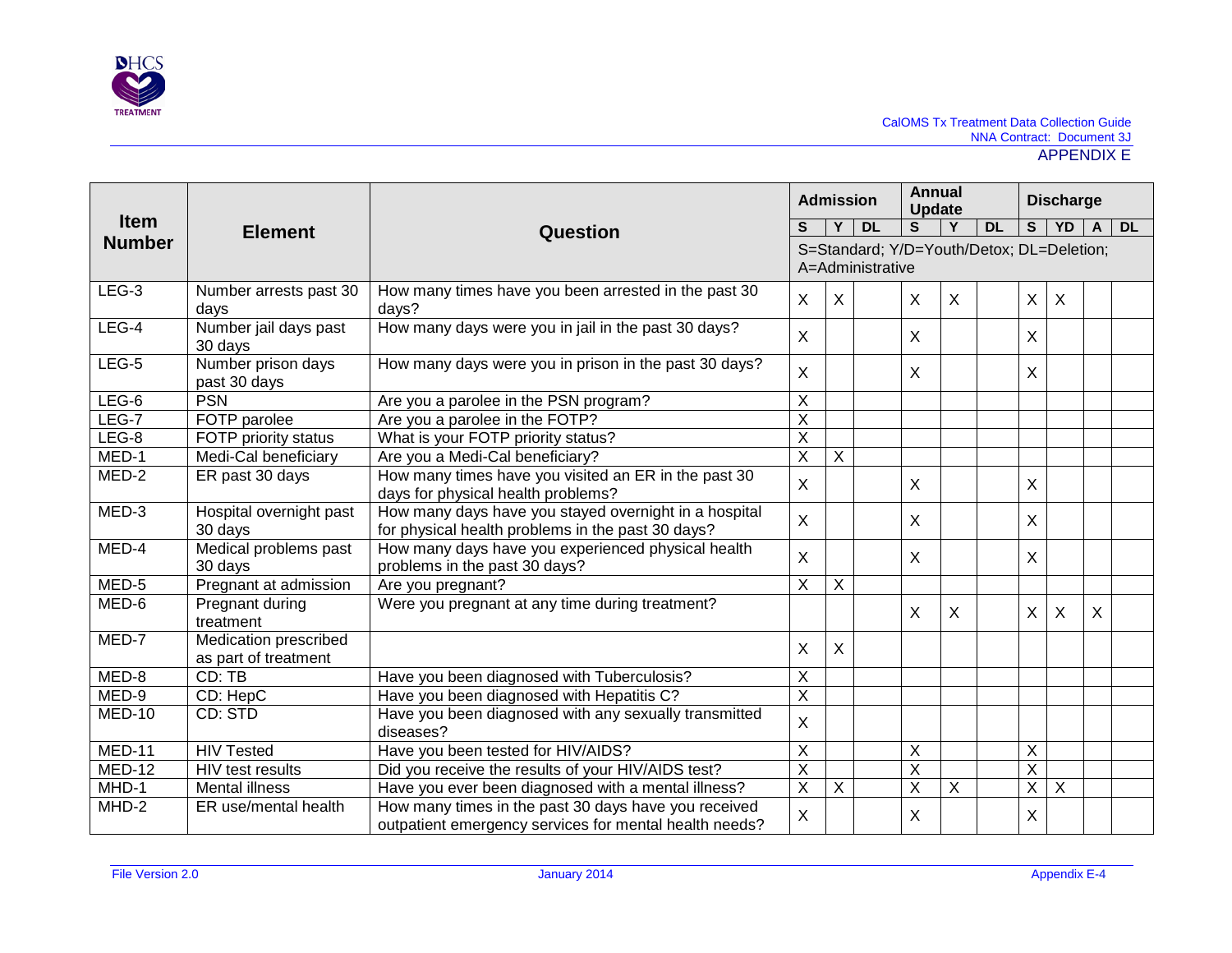

|               | <b>Element</b>                                                                |                                                                                                                                                                                                                                                                                                                                                              | <b>Admission</b>                                              |              |           | <b>Annual</b><br><b>Update</b> |                           |           | <b>Discharge</b> |                           |  |    |
|---------------|-------------------------------------------------------------------------------|--------------------------------------------------------------------------------------------------------------------------------------------------------------------------------------------------------------------------------------------------------------------------------------------------------------------------------------------------------------|---------------------------------------------------------------|--------------|-----------|--------------------------------|---------------------------|-----------|------------------|---------------------------|--|----|
| <b>Item</b>   |                                                                               | Question                                                                                                                                                                                                                                                                                                                                                     |                                                               | Y            | <b>DL</b> | S                              | Υ                         | <b>DL</b> | $S \mid$         | YD   A                    |  | DL |
| <b>Number</b> |                                                                               |                                                                                                                                                                                                                                                                                                                                                              | S=Standard; Y/D=Youth/Detox; DL=Deletion;<br>A=Administrative |              |           |                                |                           |           |                  |                           |  |    |
| MHD-3         | Psychiatric facility use                                                      | How many days in the past 30 days have you stayed for<br>more than 24 hours in a hospital or psychiatric facility for<br>mental health needs?                                                                                                                                                                                                                | X                                                             |              |           | X                              |                           |           | X                |                           |  |    |
| $MHD-4$       | Mental health<br>medication                                                   | Have you taken prescribed medication for mental health<br>needs in the past 30 days?                                                                                                                                                                                                                                                                         | $\mathsf{x}$                                                  |              |           | X                              |                           |           | X                |                           |  |    |
| SOC-1         | Social support                                                                | How many days in the past 30 days have you participated<br>in any social support recovery activities such as: 12-step<br>meetings, other self-help meetings, religious/faith recovery<br>or self-help meetings, attending meetings of organizations<br>other than those listed above, interactions with family<br>members and/or friend support of recovery? | $\overline{X}$                                                | $\sf X$      |           | Χ                              | $\boldsymbol{\mathsf{X}}$ |           | Χ                | $\boldsymbol{\mathsf{X}}$ |  |    |
| <b>SOC-2</b>  | <b>Current living</b><br>arrangements                                         | What are your current living arrangements?                                                                                                                                                                                                                                                                                                                   | X                                                             | $\mathsf{X}$ |           | X                              | X                         |           | X                | $\boldsymbol{\mathsf{X}}$ |  |    |
| SOC-3         | Living w/someone                                                              | How many days in the past 30 days have you lived with<br>someone who uses alcohol or other drugs?                                                                                                                                                                                                                                                            | $\sf X$                                                       |              |           | Χ                              |                           |           | X                |                           |  |    |
| SOC-4         | Family conflict past 30<br>days                                               | How many days in the past 30 days have you had serious<br>conflicts with members of your family?                                                                                                                                                                                                                                                             | X                                                             |              |           | Χ                              |                           |           | X                |                           |  |    |
| <b>SOC-5</b>  | Number of children                                                            | How many children do you have aged 17 or younger (birth<br>or adopted) whether they live with you or not?                                                                                                                                                                                                                                                    | $\overline{\mathsf{X}}$                                       |              |           | X                              |                           |           | X                |                           |  |    |
| $SOC-6$       | Number children 5 or<br>younger                                               | How many children (birth or adopted only) do you have<br>aged 5 or younger?                                                                                                                                                                                                                                                                                  | X                                                             |              |           | Χ                              |                           |           | X                |                           |  |    |
| SOC-7         | Number children living<br>w/someone else                                      | How many of your children (birth or adopted only) are<br>living with someone else due to a child protection court<br>order?                                                                                                                                                                                                                                  | X                                                             |              |           | X                              |                           |           | X                |                           |  |    |
| $SOC-8$       | Number children living<br>w/someone else and<br>parental rights<br>terminated | If you have children (birth or adopted only) living with<br>someone else because of a child protection order, for how<br>many of these children have your parental rights been<br>terminated?                                                                                                                                                                | X                                                             |              |           | Χ                              |                           |           | Χ                |                           |  |    |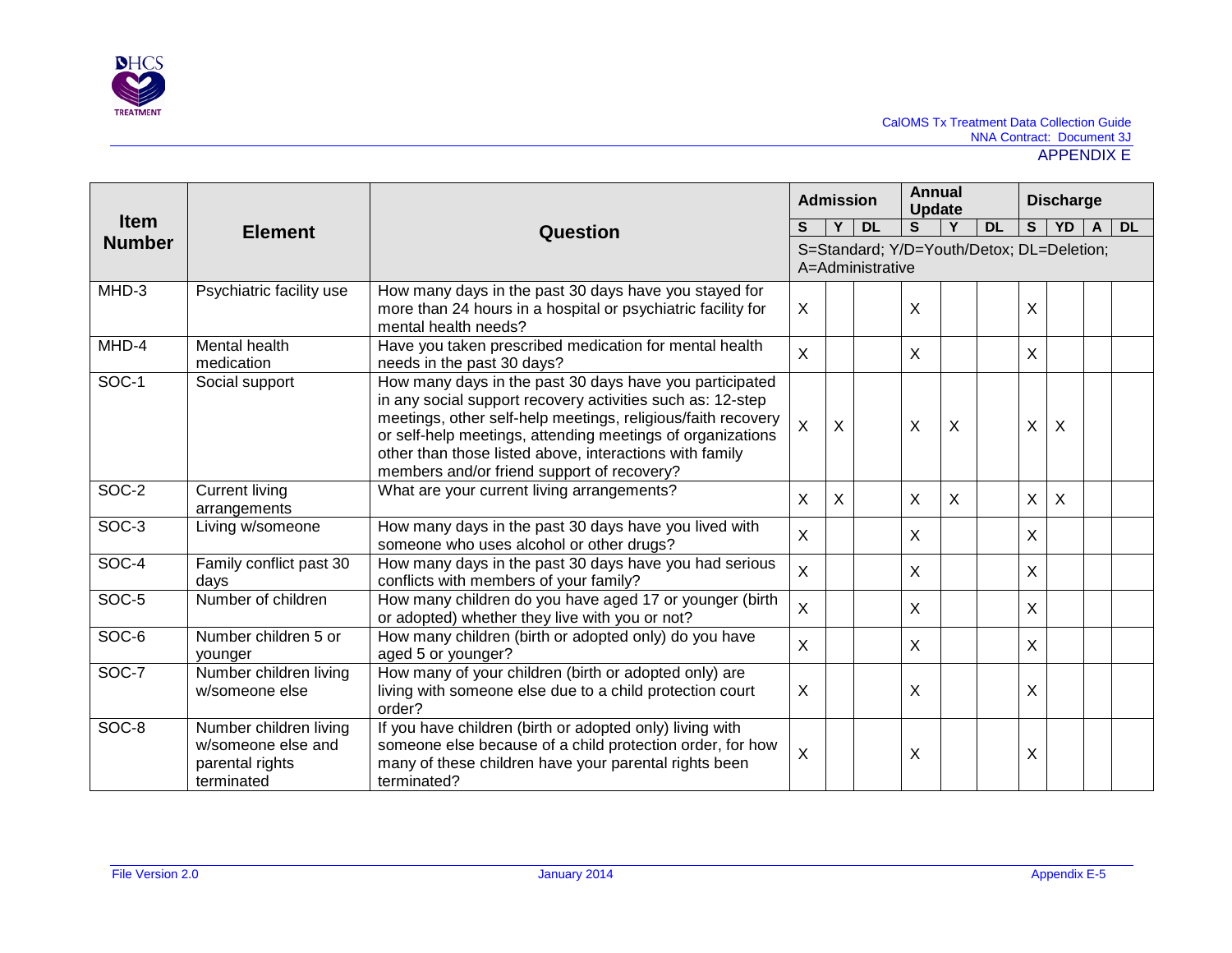

### **CalOMS Tx Data Elements that may be Pre-filled in Annual Update and Discharge Records**

| <b>Item</b><br><b>Number</b> | <b>Element</b>                       | Question                                                                                               |
|------------------------------|--------------------------------------|--------------------------------------------------------------------------------------------------------|
| TRN-1                        | Type of form                         | Type of Form                                                                                           |
| TRN-2                        | None                                 | Transaction date and time                                                                              |
| TRN-3                        | Form serial number                   | Form Serial Number                                                                                     |
| CID-1                        | Unique participant ID                | Unique participant ID.                                                                                 |
| CID-2                        | Provider's participant ID            | Provider's participant ID.                                                                             |
| $CID-3$                      | Gender                               | What is your gender?                                                                                   |
| CID-4                        | Date of birth                        | What is your date of birth?                                                                            |
| CID-5                        | <b>Current first name</b>            | What is your current first name?                                                                       |
| CID-6                        | Current last name                    | What is your current last name?                                                                        |
| CID-7                        | <b>SSN</b>                           | What is your social security number?                                                                   |
| CID-8                        | Zip code                             | What is your zip code at current residence?                                                            |
| CID-9                        | Birth first name                     | What is your birth first name?                                                                         |
| <b>CID-10</b>                | Birth last name                      | What is your birth last name?                                                                          |
| CID-11a                      | Place of birth $-$ county            | If born in California, what is your county of birth?                                                   |
| $CID-11b$                    | Place of birth - state               | If born in the U.S., what is your state of birth?                                                      |
| CID-12                       | Driver's license number              | What is your driver's license number? If you do not have a driver's                                    |
| CID-13                       | Driver's license state               | license, what is your state identification card number?                                                |
|                              |                                      | For which state do you have a valid driver's license or state<br>identification card?                  |
| CID-14                       | Mother's first name                  | What is your mother's first name?                                                                      |
| <b>CID-15</b>                | Race                                 | What is your race?                                                                                     |
| CID-16                       | Ethnicity                            | What is your ethnicity?                                                                                |
| CID-17                       | Veteran                              | Are you a U.S. veteran?                                                                                |
| ADM-1                        | Admission date                       | Date of admission                                                                                      |
| ADM-2                        | Admission transaction type           | <b>Transaction type</b>                                                                                |
| ADM-3                        | Provider ID                          | <b>DHCS issued Provider ID</b>                                                                         |
| AUP-1                        | Annual update date                   | Date annual update conducted.                                                                          |
| AUP-2                        | Annual update number                 | Number of the annual update being reported.                                                            |
| ADU-4                        | Primary drug age of first use        | What was your age the first time you used the primary drug?                                            |
| ADU-8                        | Secondary drug age first use         | What was your age the first time you used the secondary drug?                                          |
| <b>ADU-11</b>                | Needle use in past 12 months         | Have you used needles during the past twelve months?                                                   |
| EMP-5                        | Highest school grade                 | What is your highest school grade completed?                                                           |
| LEG-1                        | completed<br>Criminal justice status |                                                                                                        |
| LEG-2                        | <b>CDCR</b> number                   | What is your criminal justice status?<br>What is your CA Department of Corrections and Rehabilitation  |
|                              |                                      | (CDCR) identification number?                                                                          |
| LEG-6                        | <b>PSN</b>                           | Are you a parolee in the Parolee Services Network (PSN)?                                               |
| LEG-7                        | FOTP parolee                         | Are you a parolee in the Female Offender Treatment Program<br>(FOTP)?                                  |
| LEG-8                        | FOTP priority status                 | What is your FOTP priority status?                                                                     |
| SOC-5                        | Number of children                   | How many children do you have aged 17 or less (birth or adopted)<br>whether they live with you or not? |
| SOC-6                        | Number children 5 or younger         | How many children do you have aged 5 or younger?                                                       |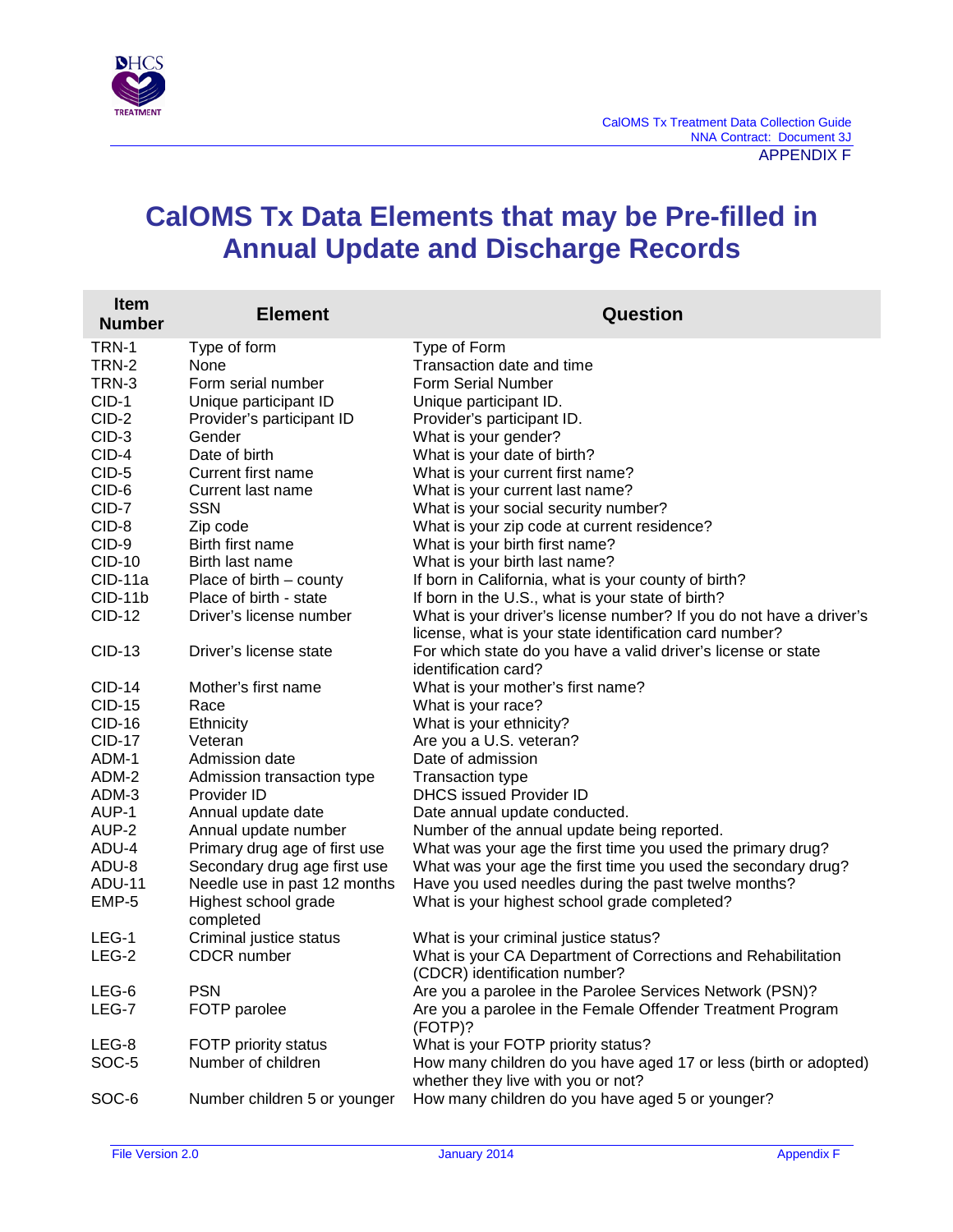

### **Business Needs & Conceptual Framework for an Outcomes Measurement System**

A first step in developing CalOMS Tx was determining business needs for an outcomes measurement system. Five business needs identified are to:

- 1. Provide demographic information on SUD service recipients;
- 2. Provide information regarding trends in SUD risks and use;
- 3. Demonstrate treatment is effective;
- 4. Demonstrate treatment is cost effective; and
- 5. Provide information to support the continuous quality improvement of treatment services.

Nine high-level questions were identified that articulate the conceptual framework for CalOMS Tx. These questions anticipate and respond to the needs and perspectives of DHCS, funding entities, counties, providers, and other public agencies impacted by SUD abuse. In addition, addressing these conceptual questions via outcomes data collection facilitates realization of most of the goals and objectives identified in the DHCS Strategic Plan and fulfills the aforementioned business needs. The nine conceptual questions are:

1. What is the purpose of treatment?

It is necessary to demonstrate the value of SUD services to the public by collecting and reporting outcomes information. Collecting and reporting outcomes data enables DHCS, counties, and providers to demonstrate SUD services have a positive impact on service recipients and the systems they interact with. Thus outcomes data can help reduce stigma related to SUD use/abuse.

2. Does treatment work?

This conceptual question addresses a wide variety of opinions and definitions for whether treatment works. Demonstrating treatment works is not simple because of the diversity of opinion among various organizations interested in or that have invested in treatment. For example, a service recipient may feel treatment worked if s/he is able to reduce his/her SUD use while a person employed in the field of criminal justice may believe treatment has not worked unless abstinence from SUD use or a reduction in arrests is realized.

Therefore, measuring and demonstrating treatment works in positively impacting the lives of service recipients must be done in a variety of ways. DHCS must collect information demonstrating treatment works in a manner that addresses the differing views and definitions for whether treatment works. Such information includes, but is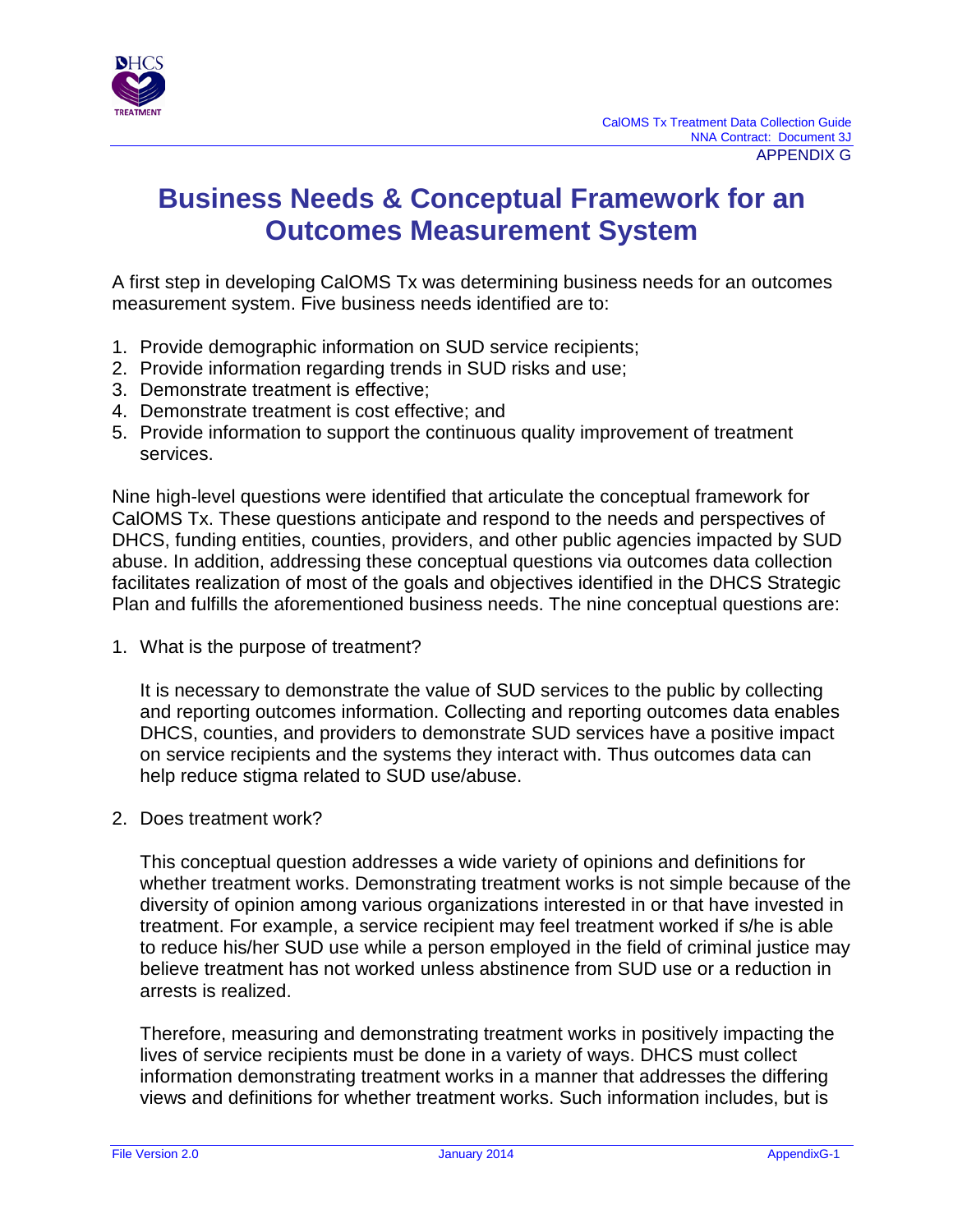

not limited to, changes in frequency of SUD use, arrests, SUD-related hospital visits, and improvements in criminal behaviors between admission and discharge.

3. What are the State's treatment needs?

Some examples of data that address this conceptual question include: identifying SUD use and abuse trends; racial, ethnic, and cultural populations; where each type of service is available; where each type of service is unavailable; and what barriers exist, where they exist, and which populations encounter them.

4. Does the State meet treatment needs?

In order to ensure availability and continuous quality improvement of SUD services, the unique needs of communities must be determined and how well these needs are met must be evaluated. This can be achieved by collecting outcomes data as it will provide the information necessary to determine whether existing services are representative of the State's demographic diversity; whether services are coordinated, comprehensive, and appropriate for those they are provided to; which services are received by recipients and if they are appropriate; how SUD funds are prioritized and if this reflects community-level needs; and where gaps exist in the levels of care and service elements in the SUD service delivery system.

5. Is treatment using best practices?

In TIP 14, CSAT encourages states and communities to find and establish best practices. This can be achieved by collecting data on the practices currently employed in SUD programs; for example, determining whether SUD treatment services are provided in tandem with other types of services, such as job training and/or mental health counseling. This information can in turn be used to determine which combinations of services are effective; where treatment capacity exceeds need and where greater capacity is needed; which types of services work well at positively impacting service recipients' lives; and where training or technical assistance is necessary.

6. What is successful treatment?

A challenge to addressing this conceptual question is the diversity of opinion as to what successful treatment is among those who outcomes data is to be reported to. As is the case with question two (determining if treatment works), treatment success cannot be narrowly defined. For example, some may view positive changes in the individual, as measured across seven life domains (alcohol use, drug use, employment, legal, family/social, psychological, and medical), as most important while others may view changes at the community/state level, such as dramatic decreases in SUD-related arrests as more important.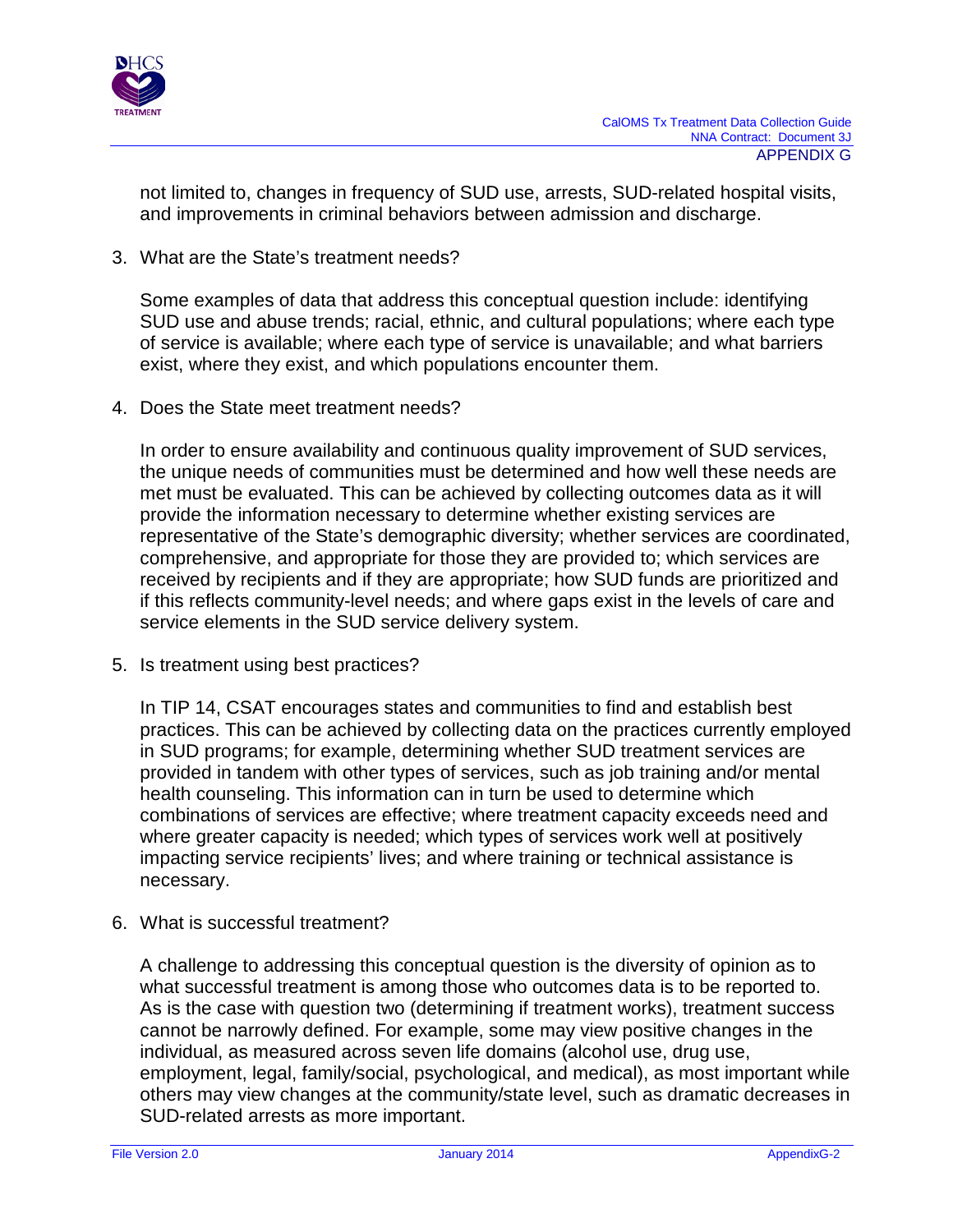

These varying definitions for successful treatment are partly due to a lack of understanding across the state that SUD use/abuse is a chronic condition. Reporting outcomes data can help educate Californians that SUD treatment success must be measured in different ways because there is not a cure for SUD addiction and thus many factors must be taken into account in determining success.

7. Which treatment and recovery methods are successful?

Outcomes data collection will enable DHCS to identify methods currently employed by providers in the SUD system of care and the effect these methods have on service recipients. Such information is valuable as it will facilitate continuous quality improvement.

8. Is treatment cost effective?

Due to the obligation and responsibility to inform stakeholders of the impact of treatment, DHCS must be able to demonstrate public expenditures on SUD services are offset by savings in other social services. Outcomes data collection will enable DHCS fulfill this obligation. For example, DHCS will be able to use outcomes data to examine treatment costs by client type (e.g. pregnant women or dually diagnosed), the degree of difference in client functioning produced by variously priced modalities, and the types of services needed before and after relapse as well as the costs associated with these services.

9. Is the investment making a difference?

This conceptual question addresses DHCS's need to identify the extent to which SUD services provided in publicly funded programs results in positive change for individuals served, their families, and communities. Further, reporting positive outcomes such as reductions in SUD use, hospital visits for SUD-related injuries, or SUD-related arrests facilitates the elimination of stigma associated with SUD use/abuse and SUD treatment. Thus, as treatment outcomes are continually reported and as DHCS and stakeholders continue to work to improve outcomes Californians will begin to understand addiction as a chronic condition with varying levels of success.

In addition, DHCS will be able to determine program appropriateness as related to desired outcomes and how programs try to achieve successful treatment. Upon making these determinations, DHCS, counties, and providers can work to develop or strengthen partnerships to provide integrated responses to SUD-related need.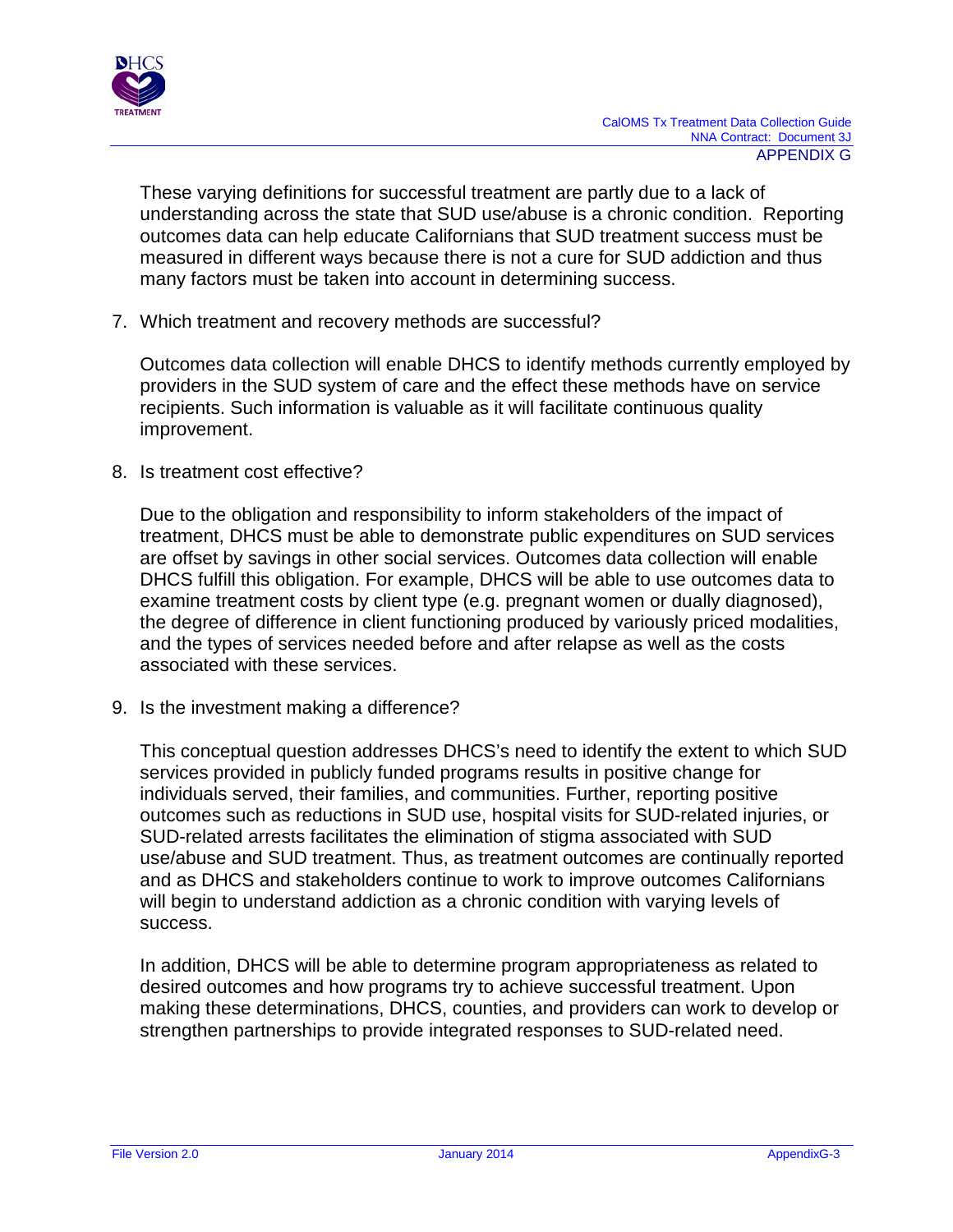

APPENDIX H

### **Fidelity Assessment of the Application of CalOMS Tx Discharge Codes**

The purpose of this assessment is to inform our efforts to improve CalOMS Tx Discharge Measurement. Please read each scenario and select the best answer that describes it.

#### **Scenario 1**

Jim is a client in an outpatient program. According to Jim's treatment plan he must complete 90 days of treatment and abstain from use of his primary drug. Jim completes 90 days of treatment and is interviewed on the data of his last service to collect CalOMS Tx outcome data. Jim reports that he has abstained from his primary drug. Jim's counselor advises that Jim attend twelve-step meetings.

#### **His Discharge Code should be (select one):**

- a. Completed Treatment/Recovery Plan Goals Referred/**Standard** (all questions) (code 1)
- b. Completed Treatment/Recovery Plan Goals Not Referred/**Standard** (all questions) (code 2)
- c. Left Before Completion with Satisfactory Progress **Standard** (all questions)(code 3)
- d. Left Before Completion with Satisfactory Progress **Administrative** (minimum questions) (code 4)
- e. Left Before Completion with Unsatisfactory Progress **Standard** (all questions) (code 5)
- f. Left Before Completion with Unsatisfactory Progress **Administrative** (minimum questions) (code 6)
- g. Death (code 7)
- h. Incarceration (code 8)
- i. There should not be a CalOMS discharge in this situation.

#### **Scenario 2**

Steven is in a residential program. According to the treatment plan, Steven must complete 60 days of residential treatment which should be followed by 120 days of outpatient counseling (Steven will be referred to outpatient treatment at the time of discharge from his residential service). At the end of the 60 days of residential care, Steven has remained sober. At the discharge interview, Steven stated that he felt that he was doing well and would not need the referral to outpatient counseling for further treatment; however, the counselor suggested that he could still benefit from outpatient treatment as defined in the treatment plan.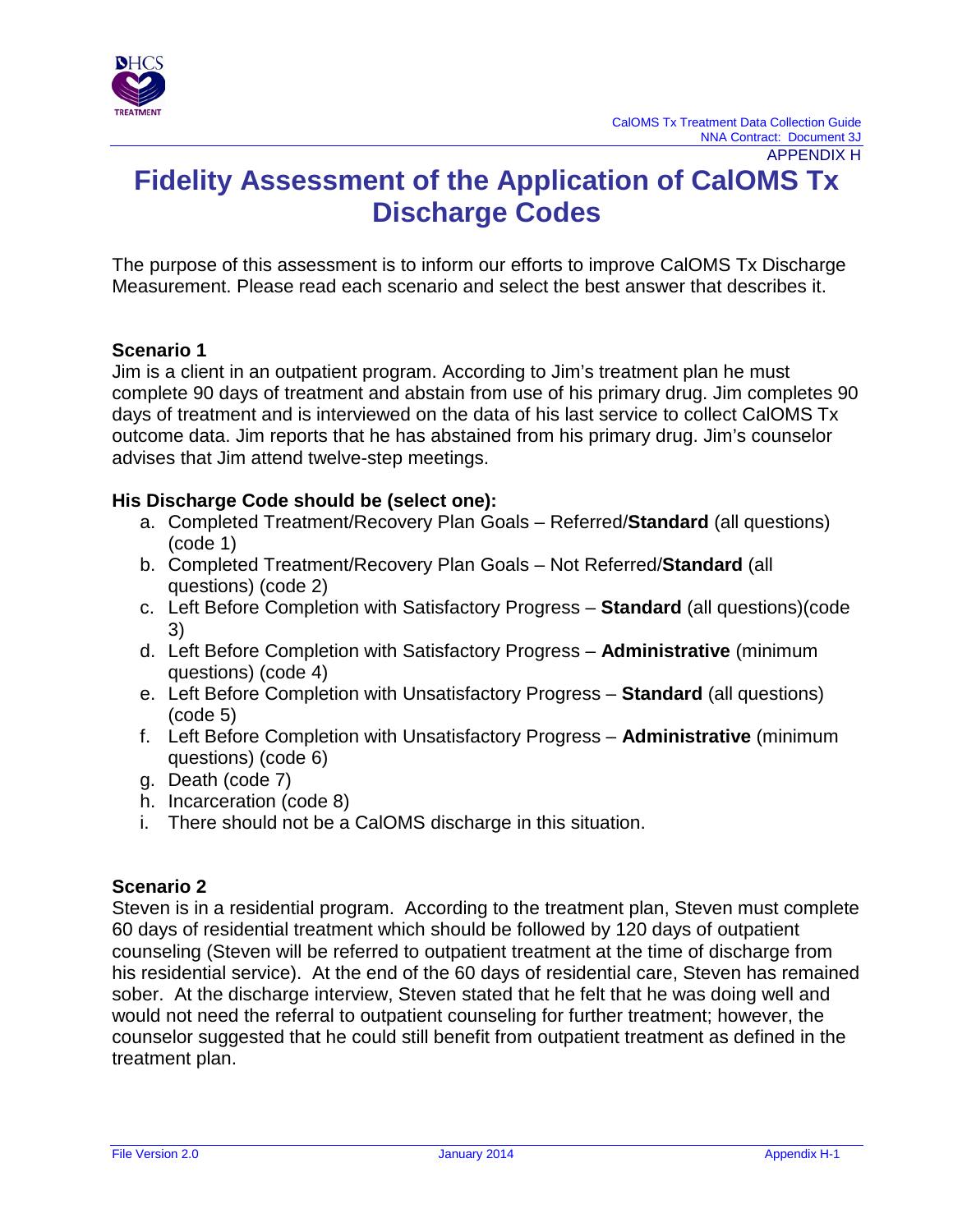

#### **His Discharge Code should be (select one):**

- a. Completed Treatment/Recovery Plan Goals Referred/**Standard** (all questions) (code 1)
- b. Completed Treatment/Recovery Plan Goals Not Referred/**Standard** (all questions) (code 2)
- c. Left Before Completion with Satisfactory Progress **Standard** (all questions)(code 3)
- d. Left Before Completion with Satisfactory Progress **Administrative** (minimum questions) (code 4)
- e. Left Before Completion with Unsatisfactory Progress **Standard** (all questions) (code 5)
- f. Left Before Completion with Unsatisfactory Progress **Administrative** (minimum questions) (code 6)
- g. Death (code 7)
- h. Incarceration (code 8)
- i. There should not be a CalOMS discharge in this situation.

#### **Scenario 3**

Dan has been in methadone maintenance for three years. During this time, his urine tests were free of illicit drugs and he has maintained employment. However, Dan's Medi-Cal benefits are ending, so he begins an administrative taper from his methadone dose and has decided to leave the program against medical advice. The treatment program staff schedule a date for Dan to be interviewed to collect the CalOMS Tx discharge data, but Dan does not show up for the appointment. The program staff make several attempts to contact Dan to interview him by phone but are unable to reach him.

#### **His Discharge Code should be (select one):**

- a. Completed Treatment/Recovery Plan Goals Referred/**Standard** (all questions) (code 1)
- b. Completed Treatment/Recovery Plan Goals Not Referred/**Standard** (all questions) (code 2)
- c. Left Before Completion with Satisfactory Progress **Standard** (all questions)(code 3)
- d. Left Before Completion with Satisfactory Progress **Administrative** (minimum questions) (code 4)
- e. Left Before Completion with Unsatisfactory Progress **Standard** (all questions) (code 5)
- f. Left Before Completion with Unsatisfactory Progress **Administrative** (minimum questions) (code 6)
- g. Death (code 7)
- h. Incarceration (code 8)
- i. There should not be a CalOMS discharge in this situation.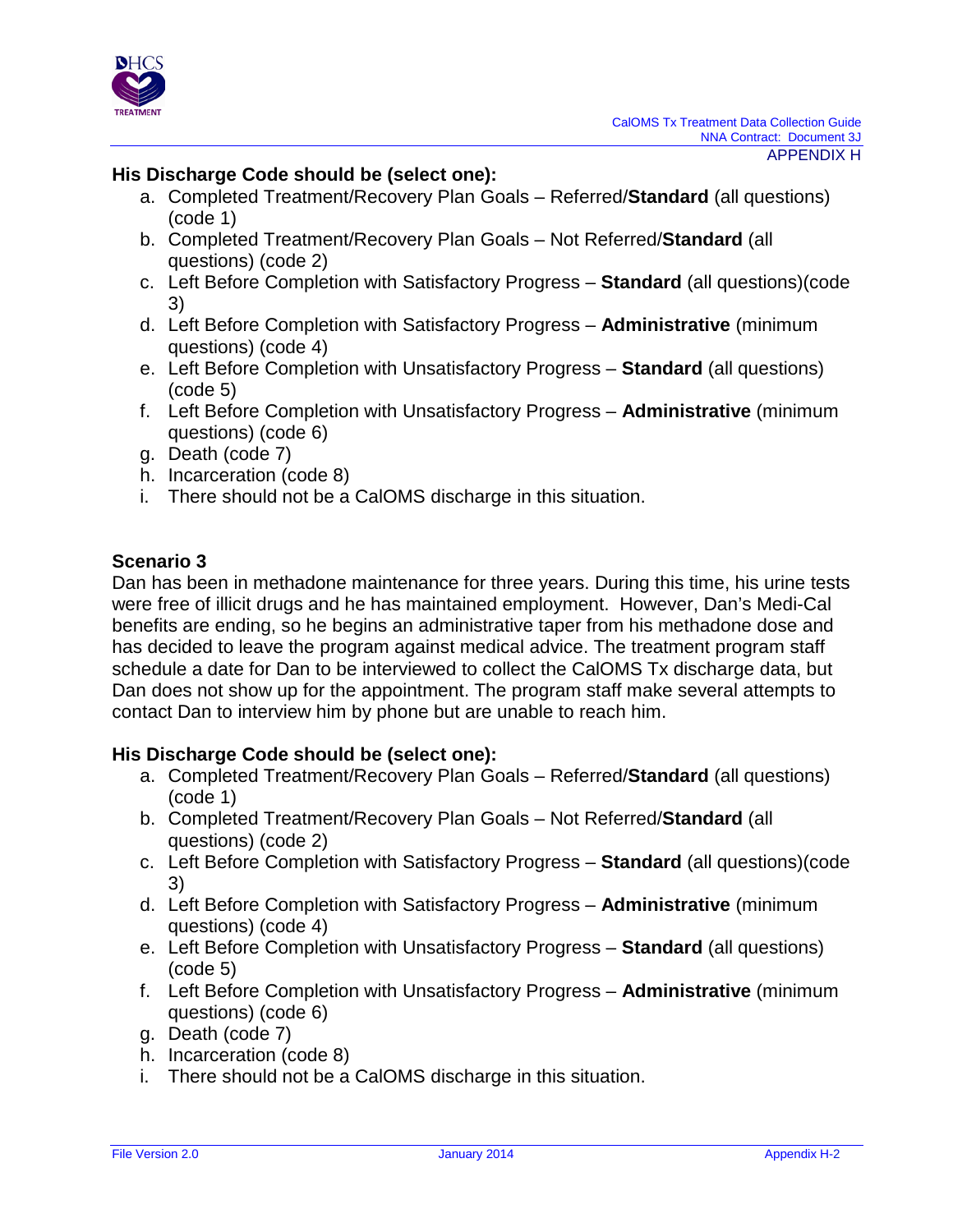

#### **Scenario 4**

Alex is in an outpatient program. He is unemployed and is not seeking employment. According to the treatment plan, Alex is to complete 90 days of treatment, during which time he should seek employment and make plans to complete his GED. Upon the 90-day discharge scheduled interview, Alex reported no use of his primary drug and that he had signed up for a course to earn his GED, but he had not pursued employment and had only participated in 50 days of treatment. On the day of Alex's discharge, the treatment counselor interviews Alex to collect the CalOMS Tx discharge data. Alex's treatment counselor also suggested he complete the remaining 40 days of treatment as planned. Alex indicated he does not feel he needs to complete the remaining 40 days of treatment.

#### **His Discharge Code should be (select one):**

- a. Completed Treatment/Recovery Plan Goals Referred/**Standard** (all questions) (code 1)
- b. Completed Treatment/Recovery Plan Goals Not Referred/**Standard** (all questions) (code 2)
- c. Left Before Completion with Satisfactory Progress **Standard** (all questions)(code 3)
- d. Left Before Completion with Satisfactory Progress **Administrative** (minimum questions) (code 4)
- e. Left Before Completion with Unsatisfactory Progress **Standard** (all questions) (code 5)
- f. Left Before Completion with Unsatisfactory Progress **Administrative** (minimum questions) (code 6)
- g. Death (code 7)
- h. Incarceration (code 8)
- i. There should not be a CalOMS discharge in this situation.

#### **Scenario 5**

Mary is in outpatient treatment reporting cocaine as her primary drug and alcohol as her secondary drug. She is the mother of two children, both of whom have been removed from her custody. According to the treatment plan, Mary needs to complete 120 days of treatment and consult with the family reunification counselor at the program. Mary stopped attending treatment after 78 days. While in treatment, she had met with the family reunification counselor. A week following Mary's 78<sup>th</sup> treatment day, Mary's treatment counselor contacted Mary to conduct a discharge interview. During the discharge interview, Mary reported that although she had stopped using cocaine, she continues to drink alcohol and smoke marijuana occasionally. Mary's treatment counselor advised that she return to the program to finish her treatment days, but Mary declined the counselor's referral to continue treatment.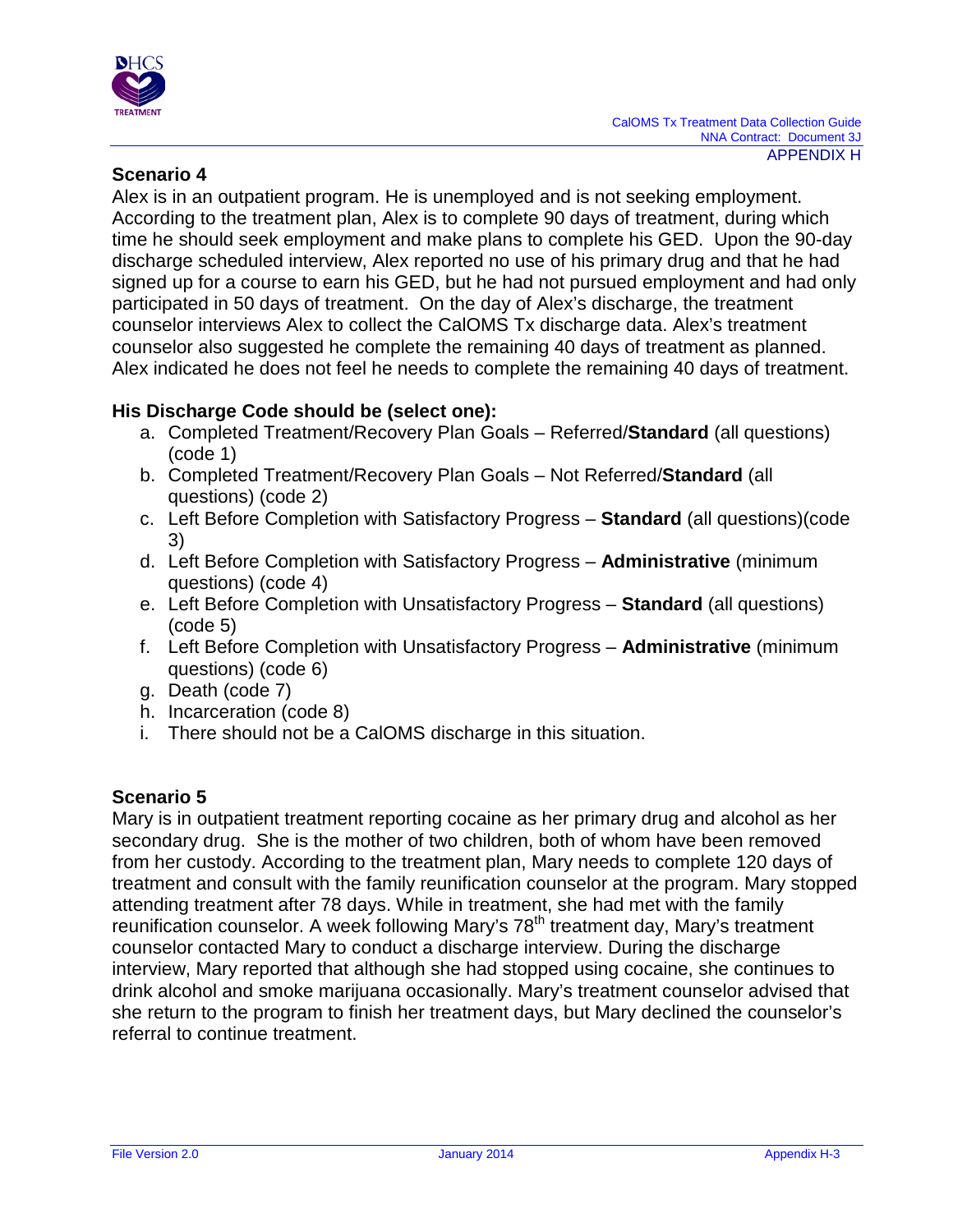

#### **Her Discharge Code should be (select one):**

- a. Completed Treatment/Recovery Plan Goals Referred/**Standard** (all questions) (code 1)
- b. Completed Treatment/Recovery Plan Goals Not Referred/**Standard** (all questions) (code 2)
- c. Left Before Completion with Satisfactory Progress **Standard** (all questions)(code 3)
- d. Left Before Completion with Satisfactory Progress **Administrative** (minimum questions) (code 4)
- e. Left Before Completion with Unsatisfactory Progress **Standard** (all questions) (code 5)
- f. Left Before Completion with Unsatisfactory Progress **Administrative** (minimum questions) (code 6)
- g. Death (code 7)
- h. Incarceration (code 8)
- i. There should not be a CalOMS discharge in this situation.

#### **Scenario 6**

Carrie is a client in an outpatient program. Carrie's treatment plan is for her to complete 120 days in outpatient, abstain from SUD use, and to remain free of jail days, prison days, and/or arrests. After 15 days of participation in the outpatient program, Carrie relapses, stops attending treatment, picks up a probation violation, and is ordered to attend residential treatment at another program. The outpatient program has not seen Carrie in over 30 days and despite many attempts to contact Carrie the program is unable to locate her.

#### **Her Discharge Code should be (select one):**

- a. Completed Treatment/Recovery Plan Goals Referred/**Standard** (all questions) (code 1)
- b. Completed Treatment/Recovery Plan Goals Not Referred/**Standard** (all questions) (code 2)
- c. Left Before Completion with Satisfactory Progress **Standard** (all questions)(code 3)
- d. Left Before Completion with Satisfactory Progress **Administrative** (minimum questions) (code 4)
- e. Left Before Completion with Unsatisfactory Progress **Standard** (all questions) (code 5)
- f. Left Before Completion with Unsatisfactory Progress **Administrative** (minimum questions) (code 6)
- g. Death (code 7)
- h. Incarceration (code 8)
- i. There should not be a CalOMS discharge in this situation.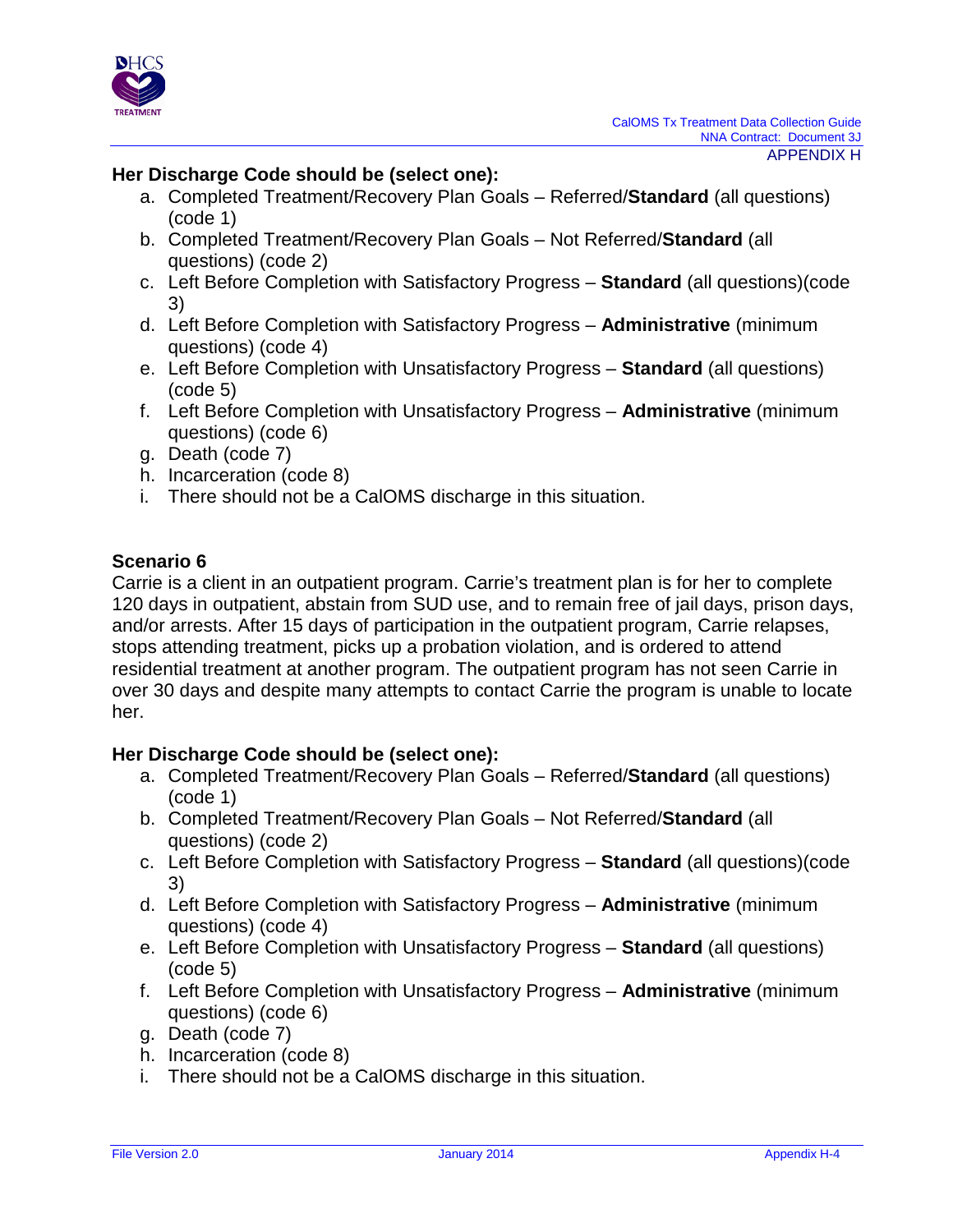

#### **Scenario 7**

Jackie was admitted to a narcotic treatment program. According to the treatment plan, Jackie is to be prescribed methadone and to attend counseling sessions 3 times a week. After 3 weeks in treatment, Jackie was taken into custody and is currently serving a 6 month sentence on unrelated charges.

#### **Her Discharge Code should be (select one):**

- a. Completed Treatment/Recovery Plan Goals Referred/**Standard** (all questions) (code 1)
- b. Completed Treatment/Recovery Plan Goals Not Referred/**Standard** (all questions) (code 2)
- c. Left Before Completion with Satisfactory Progress **Standard** (all questions)(code 3)
- d. Left Before Completion with Satisfactory Progress **Administrative** (minimum questions) (code 4)
- e. Left Before Completion with Unsatisfactory Progress **Standard** (all questions) (code 5)
- f. Left Before Completion with Unsatisfactory Progress **Administrative** (minimum questions) (code 6)
- g. Death (code 7)
- h. Incarceration (code 8)
- i. There should not be a CalOMS discharge in this situation.

#### **Scenario 8**

Elizabeth is in an outpatient treatment program. She was instructed that she would have to complete six months of treatment, abstain from use of her primary drug and secondary drug. Elizabeth has been in treatment 2 months but has missed some appointments. Elizabeth has abstained from use of her primary drug but has increased use of her secondary drug. Concerned, Elizabeth's treatment counselor schedules a time to discuss her treatment progress and refer her to a more intensive level of treatment. The treatment counselor collects the CalOMS Tx discharge data from Elizabeth and refers her to a 30 day residential treatment program.

#### **Her Discharge Code should be (select one):**

- a. Completed Treatment/Recovery Plan Goals Referred/**Standard** (all questions) (code 1)
- b. Completed Treatment/Recovery Plan Goals Not Referred/**Standard** (all questions) (code 2)
- c. Left Before Completion with Satisfactory Progress **Standard** (all questions)(code 3)
- d. Left Before Completion with Satisfactory Progress **Administrative** (minimum questions) (code 4)
- e. Left Before Completion with Unsatisfactory Progress **Standard** (all questions) (code 5)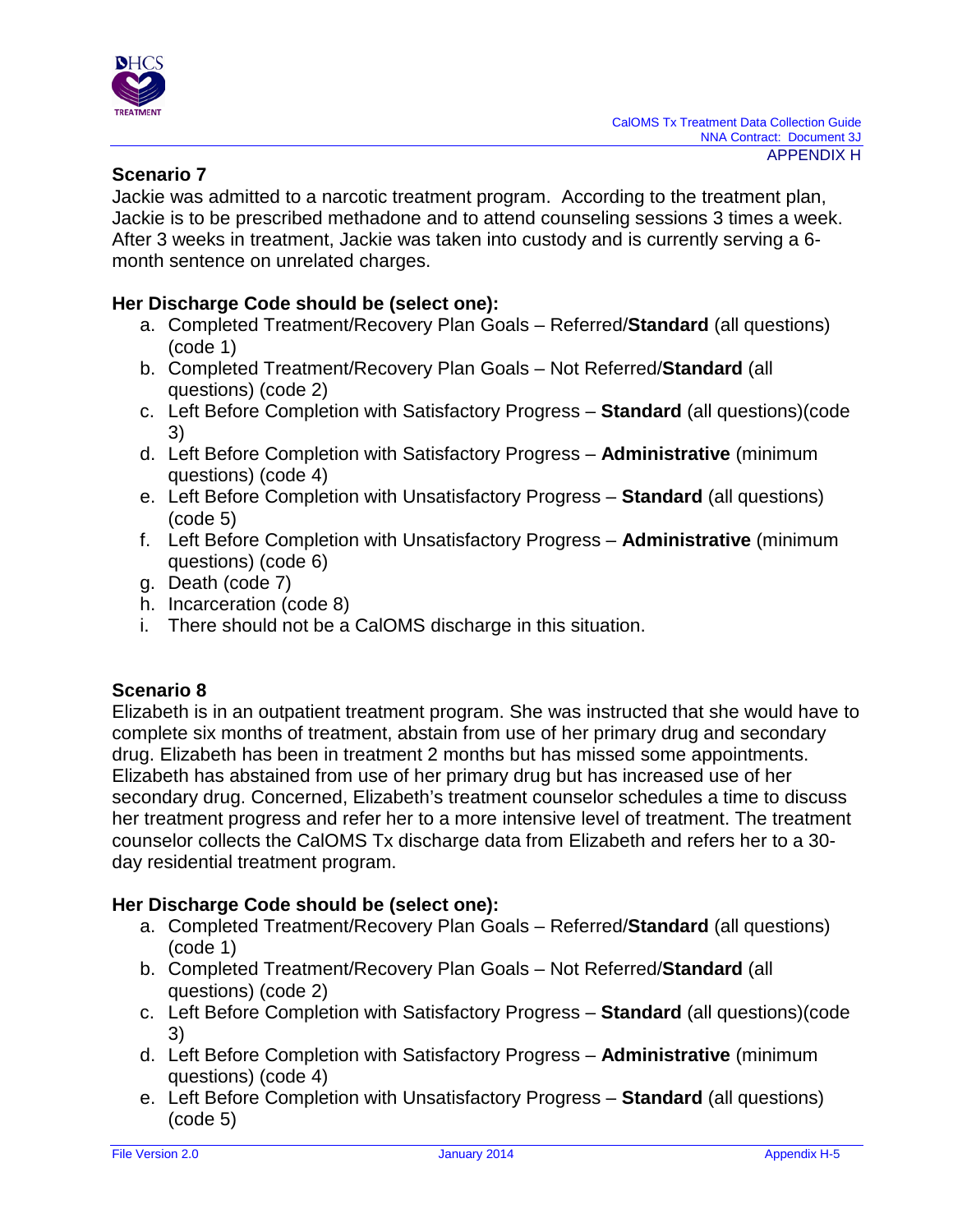

- f. Left Before Completion with Unsatisfactory Progress **Administrative** (minimum questions) (code 6)
- g. Death (code 7)
- h. Incarceration (code 8)
- i. There should not be a CalOMS discharge in this situation.

### **Fidelity Assessment Answer Sheet**

#### **Answer for Scenario 1: b - completed treatment/recovery plan, goals/not referred standard**

Jim should be discharged using "completed treatment/recovery plan goals/standard" because he has accomplished the goals of his treatment; to abstain from drug use and participate in 90 days of treatment. Jim is not being referred for further SUD treatment and has reported his CalOMS Tx outcome data in his discharge interview.

#### **Answer for Scenario 2: a - completed treatment/recovery plan, goals/referred standard**

Steven should be discharged under code 1 (a above) because his treatment plan included completion of 60 days of residential treatment, which was to be followed by 120 days of outpatient treatment. This is an example of a planned treatment episode and Steven has completed the first service in his planned episode (60 days of residential treatment). Though Steven does not wish to move onto outpatient treatment his residential treatment counselor referred him to a residential treatment program and Steven completed a discharge interview.

#### **Answer for Scenario 3: d – left before completion with satisfactory progress/administrative**

Discharge code 4 (d above) is most appropriate for Dan's situation. This is because Dan was making good progress in accomplishing the treatment plan goals; i.e. Dan's urine tests were negative, he maintained employment, and consistently participated in treatment. However, Dan's benefits ran out and he opted to discontinue treatment against the advice of his treatment provider. Further, the program could not contact Dan to collect the CalOMS Tx discharge data from him, so the program must discharge him administratively.

#### **Answer for Scenario 4: c- left before completion with satisfactory progress/standard**

Alex's discharge status would be c because Alex's treatment counselor identified three treatment goals for Alex: complete 90 days of outpatient treatment, seek employment, and make plans to obtain his GED. Alex completed only 50 of the planned 90 days of service